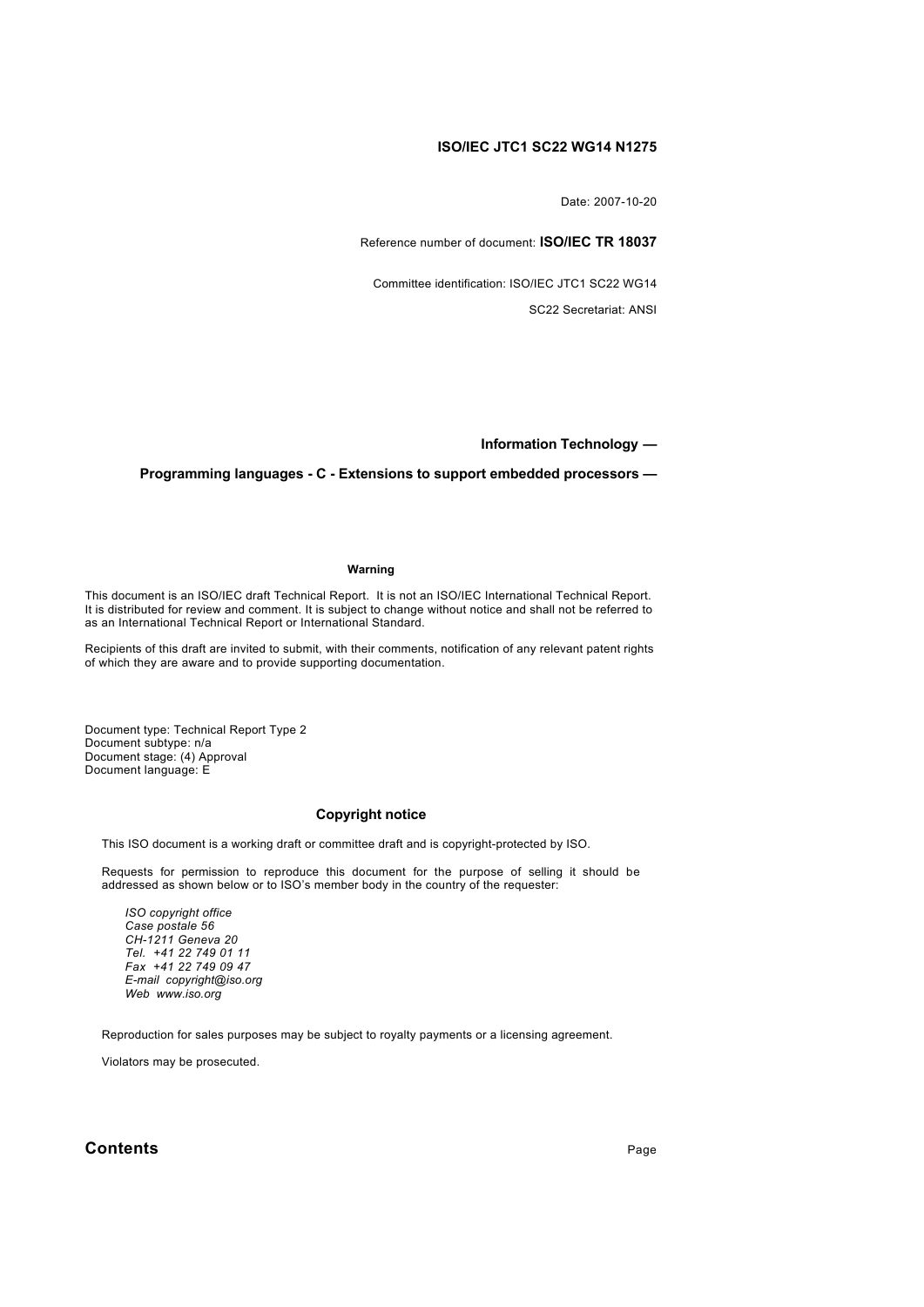| $\mathbf{1}$   | <b>Scope</b>      |                                                                        | 1         |
|----------------|-------------------|------------------------------------------------------------------------|-----------|
| $\overline{2}$ | <b>References</b> |                                                                        | 1         |
| 3              | Conformance       |                                                                        | 1         |
| $\overline{4}$ |                   | <b>Fixed-point arithmetic</b>                                          | 2         |
|                | 4.1               | Overview and principles of the fixed-point data types                  |           |
|                | $\overline{c}$    |                                                                        |           |
|                | 4.1.1<br>4.1.2    | The data types<br>Spelling of the new keywords                         | 2<br>3    |
|                | 4.1.3             | <b>Rounding and Overflow</b>                                           | 4         |
|                | 4.1.4             | Type conversion, usual arithmetic conversions                          | 5         |
|                | 4.1.5<br>4.1.6    | <b>Fixed-point constants</b><br>Operations involving fixed-point types | 6<br>7    |
|                | 4.1.7             | <b>Fixed-point functions</b>                                           | 9         |
|                | 4.1.8             | Fixed-point definitions <stdfix.h></stdfix.h>                          | 11        |
|                | 4.1.9             | Formatted I/O functions for fixed-point arguments                      | 11        |
|                | 4.2               | Detailed changes to ISO/IEC 9899:1999                                  |           |
|                | 12                |                                                                        |           |
| 5              |                   | Named address spaces and named-register storage classes                | 37        |
|                | 5.1               | Overview and principles of named address spaces                        |           |
|                | 37<br>5.1.1       | <b>Additional address spaces</b>                                       | 37        |
|                | 5.1.2             | <b>Address-space type qualifiers</b>                                   | 37        |
|                | 5.1.3             | Address space nesting and rules for pointers                           | 38        |
|                | 5.1.4             | <b>Standard library support</b>                                        | 39        |
|                | 5.2               | Overview and principles of named-register storage classes              |           |
|                | 39<br>5.2.1       | <b>Access to machine registers</b>                                     | 39        |
|                | 5.2.2             | Named-register storage-class specifiers                                | 39        |
|                | 5.2.3             | Ensuring correct side effects via objects allocated in registers       | 41        |
|                | 5.2.4             | Relationship between named registers and I/O-register designators      | 41        |
|                | 5.3<br>41         | Detailed changes to ISO/IEC 9899:1999                                  |           |
| 6              |                   | <b>Basic I/O hardware addressing</b>                                   | 49        |
|                |                   |                                                                        |           |
|                | 6.1<br>49         |                                                                        | Rationale |
|                | 6.1.1             | <b>Basic Standardization Objectives</b>                                | 49        |
|                |                   |                                                                        |           |
|                | 6.2<br>49         | <b>Terminology</b>                                                     |           |
|                | 6.3               | Basic I/O Hardware addressing header <iohw.h></iohw.h>                 |           |
|                | 51                |                                                                        |           |
|                | 6.3.1<br>6.3.2    | <b>Standardization principles</b><br>The abstract model                | 51<br>52  |
|                |                   |                                                                        |           |
|                | 6.4<br>54         | <b>Specifying I/O registers</b>                                        |           |
|                | 6.4.1             | <b>I/O-register designators</b>                                        | 54        |
|                | 6.4.2             | <b>Accesses to individual I/O registers</b>                            | 54        |
|                | 6.4.3             | <b>I/O register buffers</b>                                            | 55        |
|                | 6.4.4<br>6.4.5    | I/O groups<br>Direct and indirect designators                          | 56<br>56  |
|                | 6.4.6             | <b>Operations on I/O groups</b>                                        | 57        |
|                |                   |                                                                        |           |
|                | 6.5               | Detailed changes to ISO/IEC 9899:1999                                  |           |

58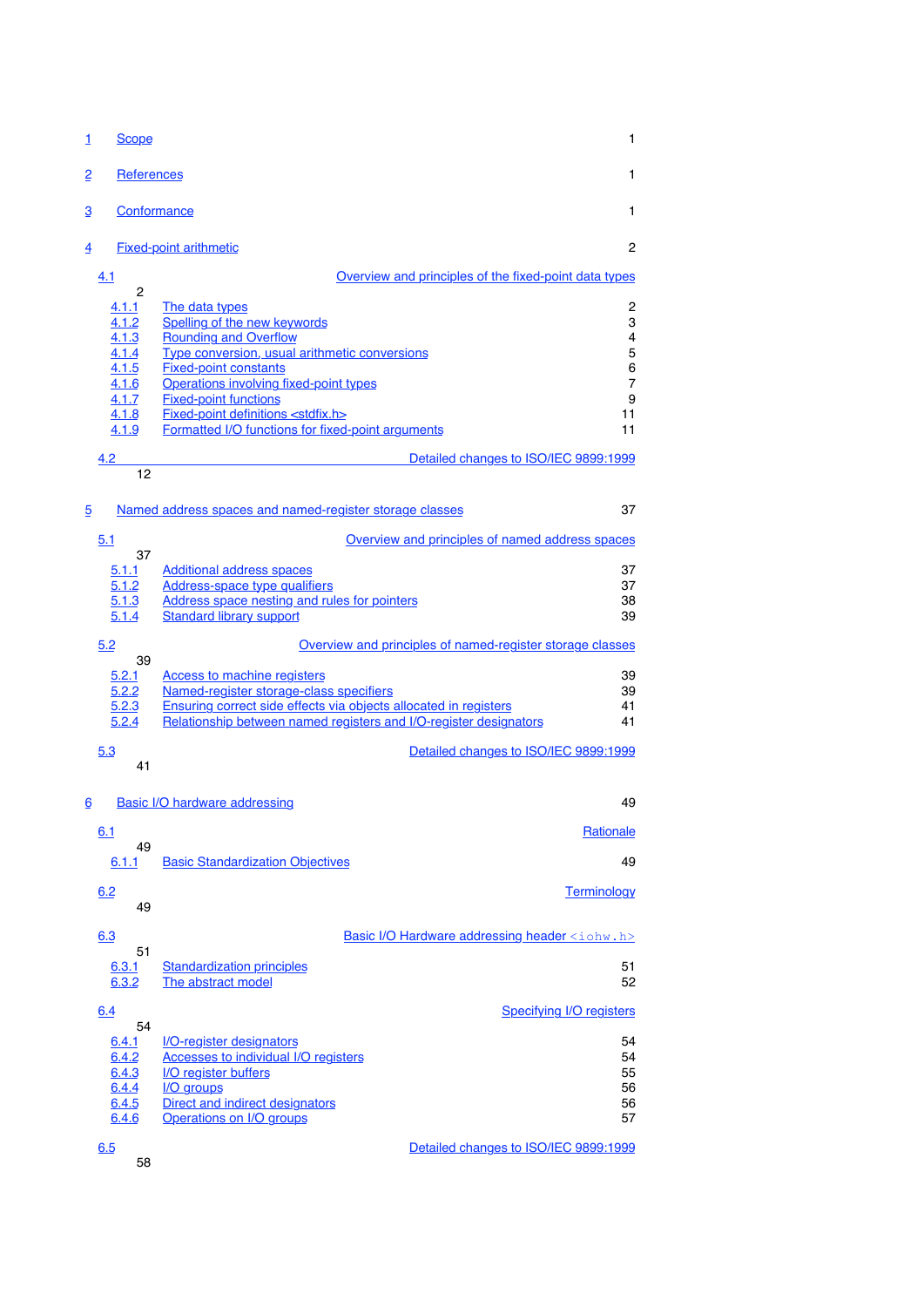|                       | <b>Annex A - Fixed-point arithmetic</b>                                                                                    | 65       |
|-----------------------|----------------------------------------------------------------------------------------------------------------------------|----------|
| A.1<br>A.1.1          | <b>Fixed-point datatypes</b><br>Introduction                                                                               | 65<br>65 |
| A.2                   | Number of data bits in Fract versus Accum                                                                                  | 68       |
| <u>A.3</u>            | <b>Possible Data Type Implementations</b>                                                                                  | 69       |
| A.4                   | <b>Rounding and Overflow</b>                                                                                               | 70       |
| <u>A.5</u>            | Type conversions, usual arithmetic conversions                                                                             | 71       |
| <u>A.6</u>            | Operations involving fixed-point types                                                                                     | 71       |
| A.7                   | Exception for 1 and -1 Multiplication Results                                                                              | 72       |
| A.8                   | Linguistic Variables and unsigned Fract: an example of unsigned fixed-point                                                | 73       |
|                       | Annex B - Named address spaces and named-register storage classes                                                          | 74       |
| B.1                   | Embedded systems extended memory support                                                                                   | 74       |
| B.1.1                 | <b>Modifiers for named address spaces</b>                                                                                  | 74       |
| B.1.2<br><b>B.1.3</b> | Application-defined multiple address space support<br>I/O register definition for intrinsic or user defined address spaces | 75<br>76 |
|                       |                                                                                                                            |          |
|                       | Annex C - Implementing the <iohw.h> header</iohw.h>                                                                        | 78       |
| C.1                   | General                                                                                                                    | 78       |
| C.1.1                 | <b>Recommended steps</b>                                                                                                   | 78       |
| C.1.2                 | <b>Compiler considerations</b>                                                                                             | 78       |
| C.2                   | <b>Overview of I/O Hardware Connection Options</b>                                                                         | 79       |
| C.2.1                 | <b>Multi-Addressing and I/O Register Endianness</b>                                                                        | 79       |
| C.2.2                 | <b>Address Interleaving</b>                                                                                                | 80       |
|                       | C.2.3<br>I/O Connection Overview:                                                                                          | 80       |
| C.2.4                 | <b>Generic buffer index</b>                                                                                                | 81       |
| C.3                   | I/O-register designators for different I/O addressing methods                                                              | 82       |
| C.4                   | <b>Atomic operation</b>                                                                                                    | 83       |
| C.5                   | Read-modify-write operations and multi-addressing cases.                                                                   | 83       |
| C.6                   | I/O initialization                                                                                                         | 84       |
| C.7                   | <b>Intrinsic Features for I/O Hardware Access</b>                                                                          | 85       |
|                       | Annex D - Migration path for <iohw.h> implementations</iohw.h>                                                             | 86       |
| <u>D.1</u>            | Migration path for <iohw.h> implementations</iohw.h>                                                                       | 86       |
| D.2                   | siohw.h> implementation based on C macros                                                                                  | 86       |
| D.2.1                 | The access specification method                                                                                            | 86       |
| D.2.2                 | $An i ohw.h> implementation technique$                                                                                     | 87<br>87 |
| D.2.3<br>D.2.4        | <b>Features</b><br>The <iohw.h> header</iohw.h>                                                                            | 88       |
| D.2.5                 | The user's I/O-register designator definitions                                                                             | 91       |
| D.2.6                 | The driver function                                                                                                        | 92       |
|                       | <b>Annex E - Functionality not included in this Technical Report</b>                                                       | 93       |
| E.1                   | <b>Circular buffers</b>                                                                                                    | 93       |
| E.2                   | <b>Complex data types</b>                                                                                                  | 94       |
| E.3                   | <b>Consideration of BCD data types for Embedded Systems</b>                                                                | 94       |
| E.4                   | <b>Modwrap overflow</b>                                                                                                    | 94       |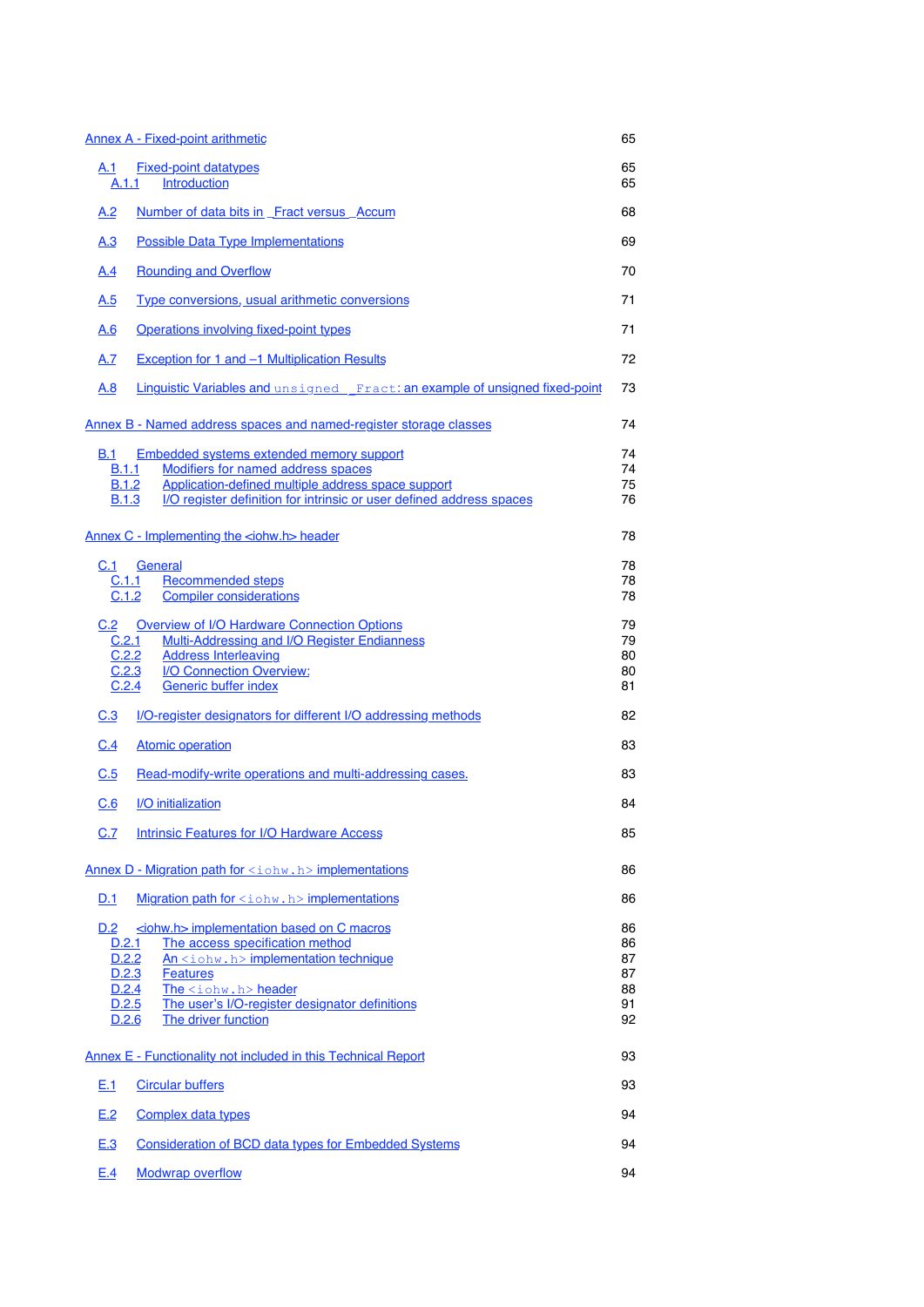#### Annex F - C++ Compatibility and Migration issues 96



Annex G – Updates and Changes in the Second Edition of TR 18037 97

# **Foreword**

ISO (the International Organization for Standardization) and IEC (the International Electrotechnical Commission) form the specialized system for worldwide standardization. National bodies that are members of ISO or IEC participate in the development of International Standards through technical committees established by the respective organization to deal with particular fields of technical activity. ISO and IEC technical committees collaborate in fields of mutual interest. Other international organizations, governmental and nongovernmental, in liaison with ISO and IEC, also take part in the work.

Technical Reports are drafted in accordance with the rules given in the ISO/IEC Directives, Part 3. In the field of information technology, ISO and IEC have established a joint technical committee, ISO/ IEC JTC 1. Draft Technical Reports adopted by the joint technical committee are circulated to national bodies for voting. Publication as a Technical Report requires approval by at least 75 % of the member bodies casting a vote.

The main task of technical committees is to prepare International Standards, but in exceptional circumstances a technical committee may propose the publication of a Technical Report of one of the following types:

type 1, when the required support cannot be obtained for the publication of an International Standard, despite repeated efforts;

type 2, when the subject is still under technical development or where for any other reason there is the future but not immediate possibility of an agreement on an International Standard;

type 3, when a technical committee has collected data of a different kind from that which is normally published as an International Standard ("state of the art", for example).

Technical Reports of types 1 and 2 are subject to review within three years of publication, to decide whether they can be transformed into International Standards. Technical Reports of type 3 do not necessarily have to be reviewed until the data they provide are considered to be no longer valid or useful.

ISO/IEC TR 18037, which is a Technical Report of type 2, was prepared by Joint Technical Committee ISO/IEC JTC 1, Information technology, Subcommittee SC22, Programming languages, their environments, and system software interfaces.

## **EDITOR'S NOTE FOR THE SC22 REVIEW VERSION**

The functional differences between the first edition of TR 18037 and this version are detailed in Annex G. Due to the different fonts used and the detailed lay-out, in a full diff-barred document these differences are blurred. If however such a version is necessary for a proper review, please contact the project-editor Mr. Willem Wakker (willemw@ace.nl).

# **Introduction**

In the fast growing market of embedded systems there is an increasing need to write application programs in a high-level language such as C. Basically there are two reasons for this trend: programs for embedded systems become more complex (and hence are difficult to maintain in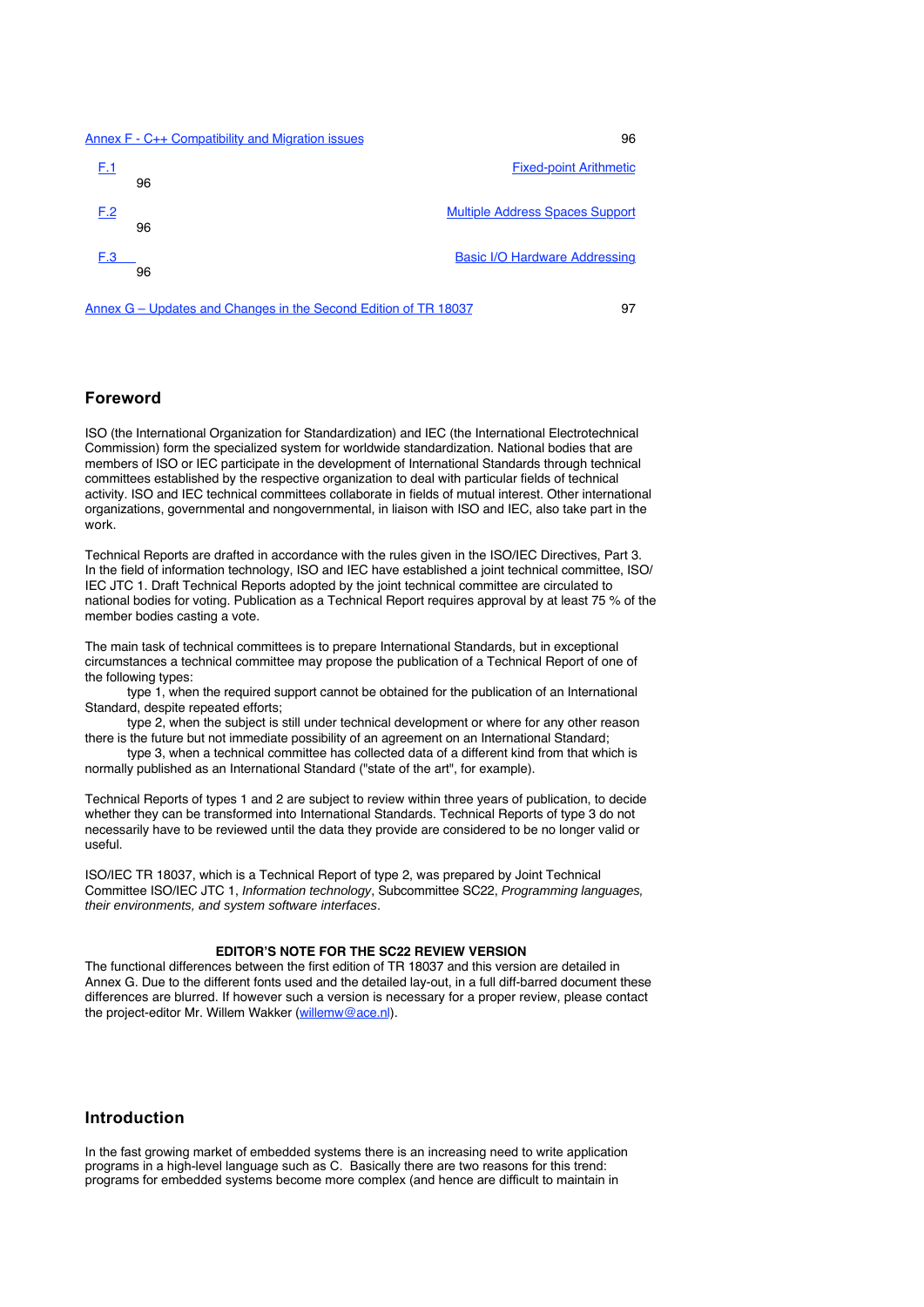assembly language), and processor models for embedded systems have a decreasing lifespan (which implies more frequent re-adapting of applications to new instruction sets). The code reusability achieved by C-level programming is considered to be a major step forward in addressing these issues.

Various technical areas have been identified where functionality offered by processors (such as DSPs) that are used in embedded systems cannot easily be exploited by applications written in C. Examples are fixed-point operations, usage of different memory spaces, low level I/O operations and others. The current proposal addresses only a few of these technical areas.

Embedded processors are often used to analyze analogue signals and process these signals by applying filtering algorithms to the data received. Typical applications can be found in all wireless devices. The common data type used in filtering algorithms is the fixed-point data type, and in order to achieve the necessary speed, embedded processors are often equipped with special hardware for fixed-point data. The C language (as defined in ISO/IEC 9899:1999) does not provide support for fixed-point arithmetic operations, currently leaving programmers with no option but to handcraft most of their algorithms in assembly language. This Technical Report specifies a fixed-point data type for C, definable in a range of precision and saturation options. Optimizing C compilers can generate highly efficient code for fixed-point data as easily as for integer and floating-point data.

Many embedded processors have multiple distinct banks of memory and require that data be grouped in different banks to achieve maximum performance. Ensuring the simultaneous flow of data and coefficient data to the multiplier/accumulator of processors designed for FIR filtering, for example, is critical to their operation. In order to allow the programmer to declare the memory space from which a specific data object must be fetched, this Technical Report specifies basic support for multiple address spaces. As a result, optimizing compilers can utilize the ability of processors that support multiple address spaces, for instance, to read data from two separate memories in a single cycle to maximize execution speed.

As the C language has matured over the years, various extensions for accessing basic I/O hardware (iohw) registers have been added to address deficiencies in the language. Today almost all C compilers for freestanding environments and embedded systems support some method of direct access to iohw registers from the C source level. However, these extensions have not been consistent across dialects.

This Technical Report provides an approach to codifying common practice and providing a single uniform syntax for basic iohw register addressing.

The first edition of this Technical Report was published as ISO/IEC TR 18037:2004; this second edition includes a number of corrections and updates, based on implementation experiences. The most important changes are described in Annex G.

#### **Information Technology —**

## **Programming languages - C - Extensions to support embedded processors**

#### **1 Scope**

This Technical Report specifies a series of extensions of the programming language C, specified by the international standard ISO/IEC 9899:1999.

Each clause in this Technical Report deals with a specific topic. The first subclauses of clauses 4, 5 and 6 contain a technical description of the features of the topic. These subclauses provide an overview but do not contain all the fine details. The last subclause of each clause contains the editorial changes to the standard necessary to fully specify the topic in the standard, and thereby provides a complete definition. Additional explanation and rationale are provided in the Annexes.

### **2 References**

The following referenced documents are indispensable for the application of this document. For dated references, only the edition cited applies. For undated references, the latest edition of the referenced document (including any amendments) applies.

ISO/IEC 9899:1999 – Programming languages - C

## **3 Conformance**

This Technical Report presents in three separate clauses specifications for three, in principle independent, sets of functionality (clause 4: fixed-point arithmetic, clause 5: named address spaces and named-register storage classes, and clause 6: basic I/O hardware addressing). As this is a Technical Report there are no conformance requirements and implementers are free to select those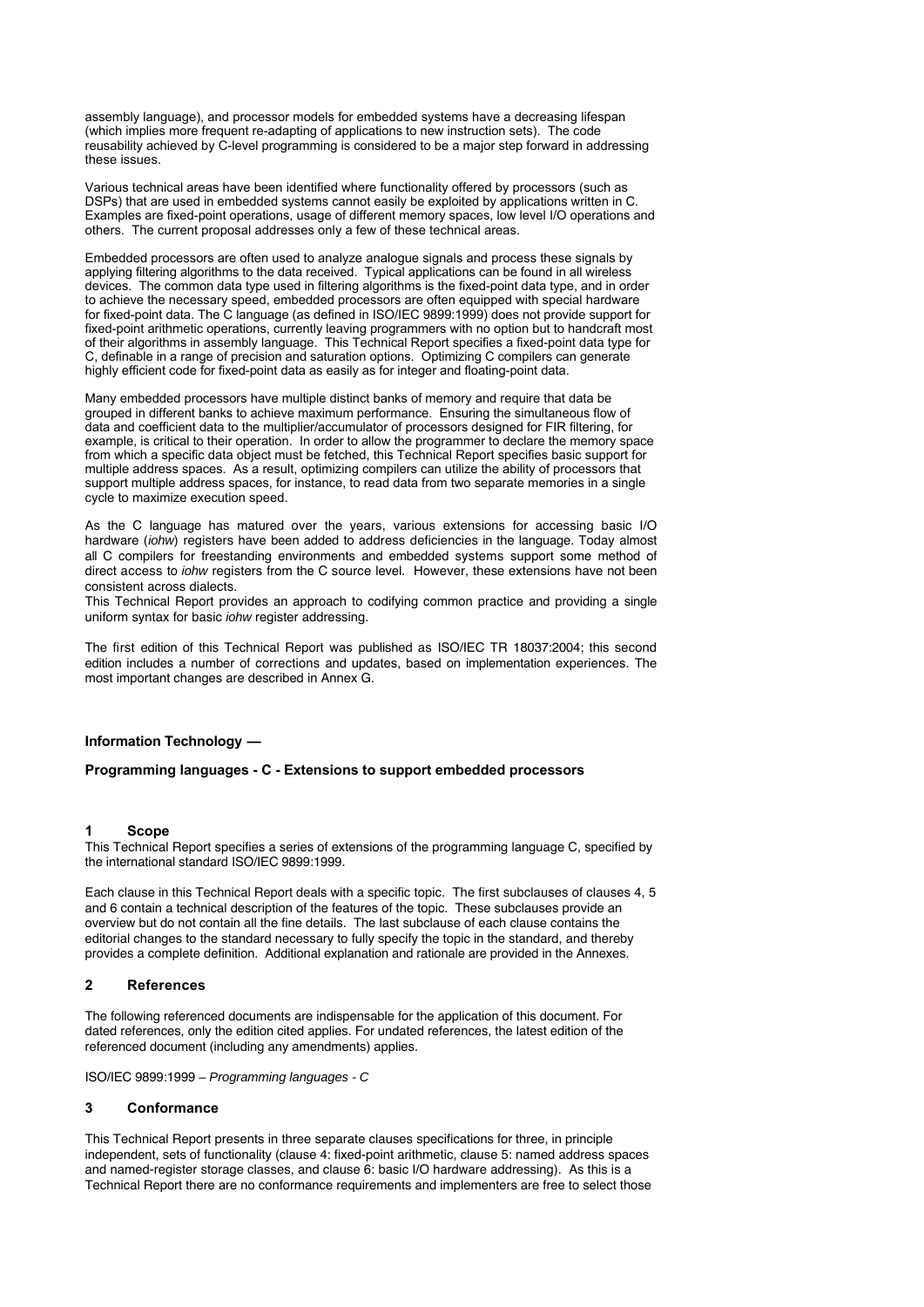specifications that they need. However, if functionality is implemented from one of the clauses, implementers are strongly encouraged to implement that clause in full, and not just a part of it.

If, at a later stage, a decision is taken to incorporate some or all of the text of this Technical Report into the C standard, then at that moment the conformance issues with respect to (parts of) this text need to be addressed (conformance with respect to freestanding implementations etc.)

## **4 Fixed-point arithmetic**

# **4.1 Overview and principles of the fixed-point data types**

## **4.1.1 The data types**

For the purpose of this Technical Report, fixed-point data values are either fractional data values (with value between -1.0 and +1.0), or data values with an integral part and a fractional part. As the position of the radix point is known implicitly, operations on the values of these data types can be implemented with (almost) the same efficiency as operations on integral values. Typical usage of fixed-point data values and operations can be found in applications that convert analogue values to digital representations and subsequently apply some filtering algorithm. For more information of fixed-point data types, see clause A.1.1 in the Annex of this Technical Report.

For the purpose of this Technical Report, two groups of fixed-point data types are added to the C language: the fract types and the accum types. The data value of a fract type has no integral part, hence values of a fract type are between -1.0 and +1.0. The value range of an accum type depends on the number of integral bits in the data type.

The fixed-point data types are designated with the corresponding new keywords and type-specifiers **Fract and Accum**. These type-specifiers can be used in combination with the existing typespecifiers **short**, **long**, **signed** and **unsigned** to designate the following twelve fixed-point types:

| unsigned short Fract | unsigned short Accum |  |  |
|----------------------|----------------------|--|--|
| unsigned Fract       | unsigned Accum       |  |  |
| unsigned long Fract  | unsigned long Accum  |  |  |
| signed short Fract   | signed short Accum   |  |  |
| signed Fract         | signed Accum         |  |  |
| signed long Fract    | signed long Accum    |  |  |

These twelve types are collectively called the *primary fixed-point types*. The fixed-point data types

| short Fract | short Accum |  |
|-------------|-------------|--|
| Fract       | Accum       |  |
| long Fract  | long Accum  |  |

without either **unsigned** or **signed** are aliases for the corresponding signed fixed-point types.

For each primary fixed-point type there is a corresponding (but different) saturating fixed-point type, designated with the type-specifier **Sat**. The primary fixed-point types and the saturating fixedpoint types are collectively called the fixed-point types.

An implementation is required to support all above-mentioned twenty-four fixed-point data types. Just as for integer types, there is no requirement that the types all have different formats.

The fixed-point types are assigned a fixed-point rank. The following types are listed in order of increasing rank:

**short \_Fract**, **\_Fract**, **long \_Fract**, **short \_Accum**, **\_Accum**, **long \_Accum**

Each unsigned fixed-point type has the same size (in bytes) and the same rank as its corresponding signed fixed-point type. Each saturating fixed-point type has the same representation and the same rank as its corresponding primary fixed-point type.

The bits of an unsigned fixed-point type are divided into padding bits, fractional bits, and integral bits. The bits of a signed fixed-point type are divided into padding bits, fractional bits, integral bits, and a sign bit.

The fract fixed-point types have no integral bits; consequently, values of unsigned fract types are in the range of 0 to 1, and values of signed fract types are in the range of -1 to 1. The minimal formats for each type are:

| signed short Fract | ∣s.7 | signed short Accum | ' s4.7 |
|--------------------|------|--------------------|--------|
|--------------------|------|--------------------|--------|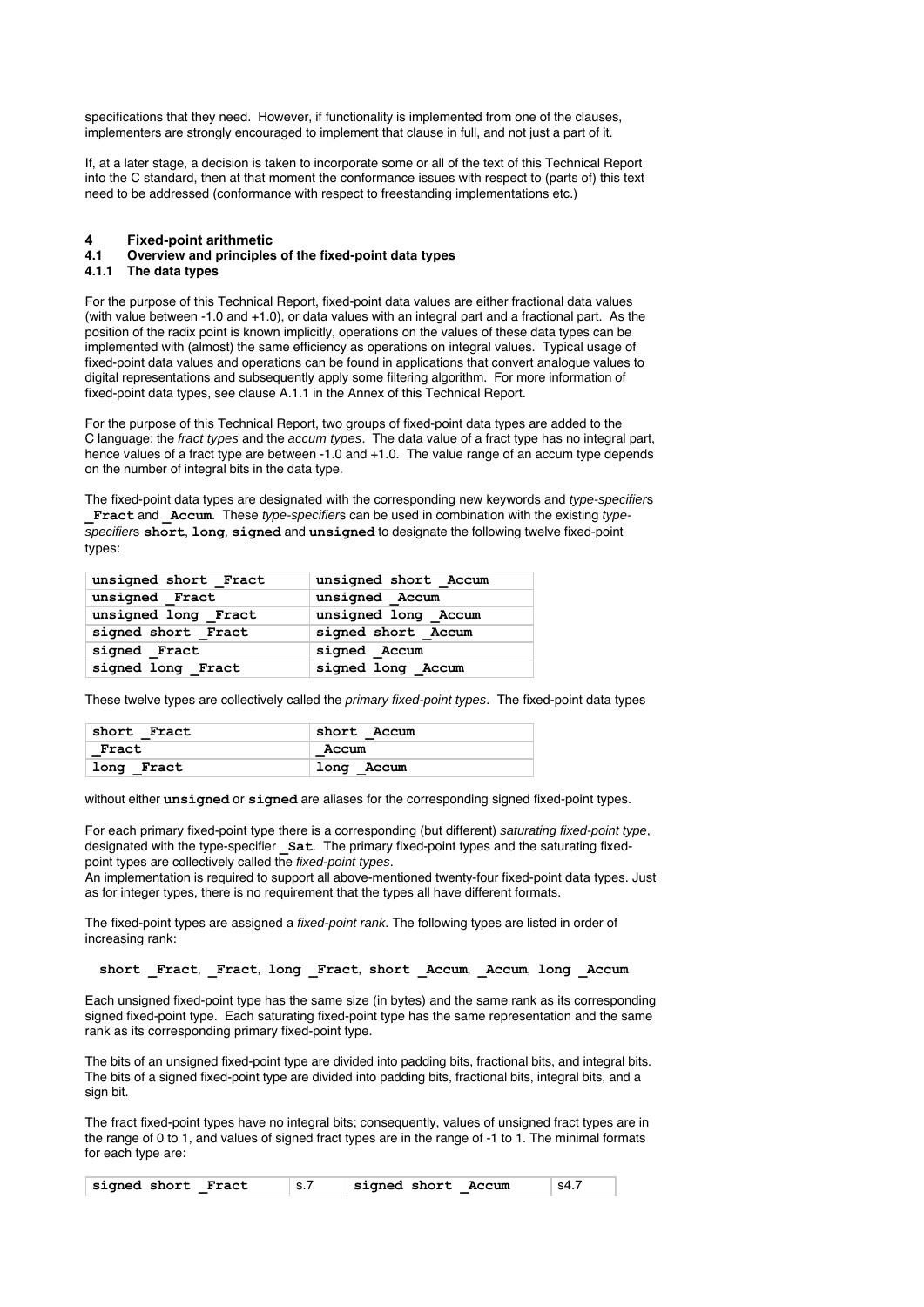| signed Fract           | s.15            | signed Accum         | s4.15 |
|------------------------|-----------------|----------------------|-------|
| signed long Fract      | s.23            | signed long Accum    | s4.23 |
|                        |                 |                      |       |
| unsigned short Fract   | $.7\phantom{0}$ | unsigned short Accum | 4.7   |
| unsigned Fract         | .15             | unsigned Accum       | 4.15  |
| unsigned long<br>Fract | .23             | unsigned long Accum  | 4.23  |

(For the unsigned formats, the notation "x.y" means x integral bits and y fractional bits, for a total of  $x + y$  non-padding bits. The added "s" in the signed formats denotes the sign bit.)

An implementation may give any of the fixed-point types more fractional bits, and may also give any of the accum types more integral bits; the relevant restrictions are given in the text for the new clause 6.2.5 (see clause 4.2 of this Technical Report).

For an example of unsigned fixed-point datatypes see A.8.

## **4.1.2 Spelling of the new keywords**

The natural spelling of the newly introduced keywords **\_Fract**, **\_Accum** and **\_Sat**, is **fract**, **accum** and **sat**. However, in order to avoid nameclashes in existing programs the new keywords are handled in the same way as the **Complex** keyword in the ISO/IEC 9899:1999 standard: the formal names of the new keywords start with an underscore, followed by a capital letter, and in the for fixed-point arithmetic required header **<stdfix.h>**, these formal names are used to define the natural spellings as aliases, and may be used to define other spellings, for instance, in an environment with pre-existing fixed-point support.

In the code fragments in this Technical Report, the natural spelling will be used.

For information on the usage of the new keywords in a combined C/C++ environment, see Annex F.

## **4.1.3 Rounding and Overflow**

Conversion of a real numeric value to a fixed-point type may require rounding and/or may overflow.

If the source value cannot be represented exactly by the fixed-point type, the source value is rounded to either the closest fixed-point value greater than the source value (rounded up) or to the closest fixed-point value less than the source value (rounded down).

When the source value does not fit within the range of the fixed-point type, the conversion overflows. Of the two common approaches for fixed-point overflow handling (saturation and modular wraparound) only saturation is required by this Technical Report; for a description of modular wrap-around, see Annex E.4. When calculating the saturated result on fixed-point overflow, the source value is replaced by the closest available fixed-point value. (For unsigned fixed-point types, this will be either zero or the maximal positive value of the fixed-point type. For signed fixedpoint types it will be the maximal negative or maximal positive value of the fixed-point type.)

Overflow behavior is controlled in two ways:

By using explicit saturating fixed-point types (e.g., **Sat Fract**).

In the absence of an explicit saturating fixed-point type, overflow behavior is controlled by the **FX\_FRACT\_OVERFLOW** and **FX\_ACCUM\_OVERFLOW** pragmas with **SAT** and **DEFAULT** as possible states.

When the state of the **FX\_FRACT\_OVERFLOW** pragma is **SAT**, the overflow behavior on **\_Fract** types is saturation; otherwise, overflow on **\_Fract** types has undefined behavior. When the state of the **FX** ACCUM OVERFLOW pragma is **SAT**, the overflow behavior on

**\_Accum** types is saturation; otherwise, overflow on **\_Accum** types has undefined behavior. The default state for the **FX\_FRACT\_OVERFLOW** and **FX\_ACCUM\_OVERFLOW** pragmas is **DEFAULT**.

Note: the **DEFAULT** state of the overflow pragmas is intended to allow implementations to use the most optimal instruction sequences irrespective of their overflow behavior for those computations where the actual overflow behavior is not relevant; the actual overflow behavior may be saturation, or anything else (including modular wrap-around) and may vary between different occurrences of the same operation, or even between different executions of the same operation.

Processors that support fixed-point arithmetic in hardware have no problems in attaining the required precision without loss of speed; however, simulations using integer arithmetic may require for multiplication and division extra instructions to get the correct result; often these additional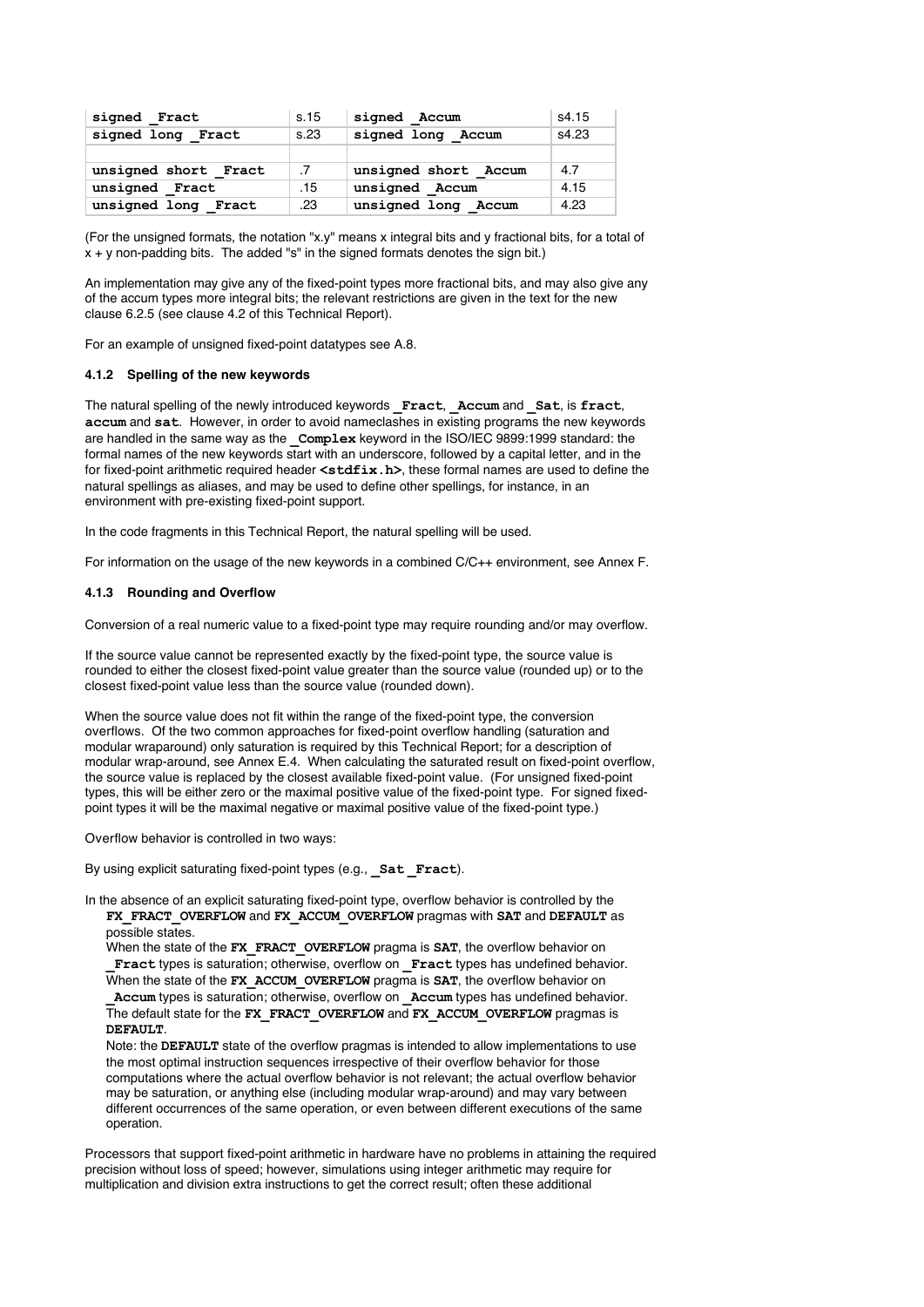instructions are not needed if the required precision is 2 ulps. The **FX\_FULL\_PRECISION** pragma provides a means to inform the implementation when a program requires full precision for these operations (the state of the **FX\_FULL\_PRECISION** pragma is ''on''), or when the relaxed requirements are allowed (the state of the **FX\_FULL\_PRECISION** pragma is ''off''). For more discussion on this topic see A.4.

Whether rounding is up or down is implementation-defined and may differ for different values and different situations; an implementation may specify that the rounding is indeterminable.

## **4.1.4 Type conversion, usual arithmetic conversions**

All conversions between a fixed-point type and another arithmetic type (which can be another fixedpoint type) are defined. Rounding and overflow are handled according to the usual rules for the destination type. Conversions from a fixed-point to an integer type round toward zero. The rounding of conversions from a fixed-point type to a floating-point type is unspecified.

The usual arithmetic conversions in the C standard (see 6.3.1.8) imply three requirements: given a pair of data types, the usual arithmetic conversions define the *common type* to be used; then, if necessary, the usual arithmetic conversions require that each operand is converted to that common type; and

it is required that the resulting type after the operation is again of the common type.

For the combination of an integer type and a fixed-point type, or the combination of a fract type and an accum type the usual arithmetic rules may lead to useless results (converting an integer to a fixed-point type) or to gratuitous loss of precision.

In order to get useful and attainable results, the usual arithmetic conversions do not apply to the combination of an integer type and a fixed-point type, or the combination of two fixed-point types. In these cases:

the result of the operation is calculated using the values of the two operands, with their full precision; if one operand has signed fixed-point type and the other operand has unsigned fixed-point type, then

the unsigned fixed-point operand is converted to its corresponding signed fixed-point type and the resulting type is the type of the converted operand;

the result type is the type with the highest rank, whereby a fixed-point conversion rank is always greater than an integer conversion rank; if the type of either of the operands is a saturating fixedpoint type, the result type shall be the saturating fixed-point type corresponding to the type with the highest rank; the resulting value is converted (taking into account rounding and overflow) to the precision of the resulting type.

EXAMPLE: in the following code fragment:

**fract f = 0.25r; int i = 3;**  $f = f * i;$ 

the variable f gets the value 0.75.

Note that as a consequence of the above, in the following fragment

**fract r, r1, r2; int i;**

 $r1 = r * i; r2 = r * (fract) i;$ 

the result values **r1** and **r2** may not be the same.

If one of the operands has a floating type and the other operand has a fixed-point type, the fixedpoint operand is converted to the floating type in the usual way.

It is recommended that a conforming compilation system provide an option to produce a diagnostic message whenever the usual arithmetic conversions cause a fixed-point operand to be converted to floating-point.

## **4.1.5 Fixed-point constants**

A fixed-constant is defined analogous to a floating-constant (see 6.4.4.2), with suffixes **k** (**K**) and **r** (**R**) for accum type constants and fract type constants; for the short variants the suffix **h** (**H**) should be added as well.

The type of a fixed-point constant depends on its fixed-suffix as follows (note that the suffix is case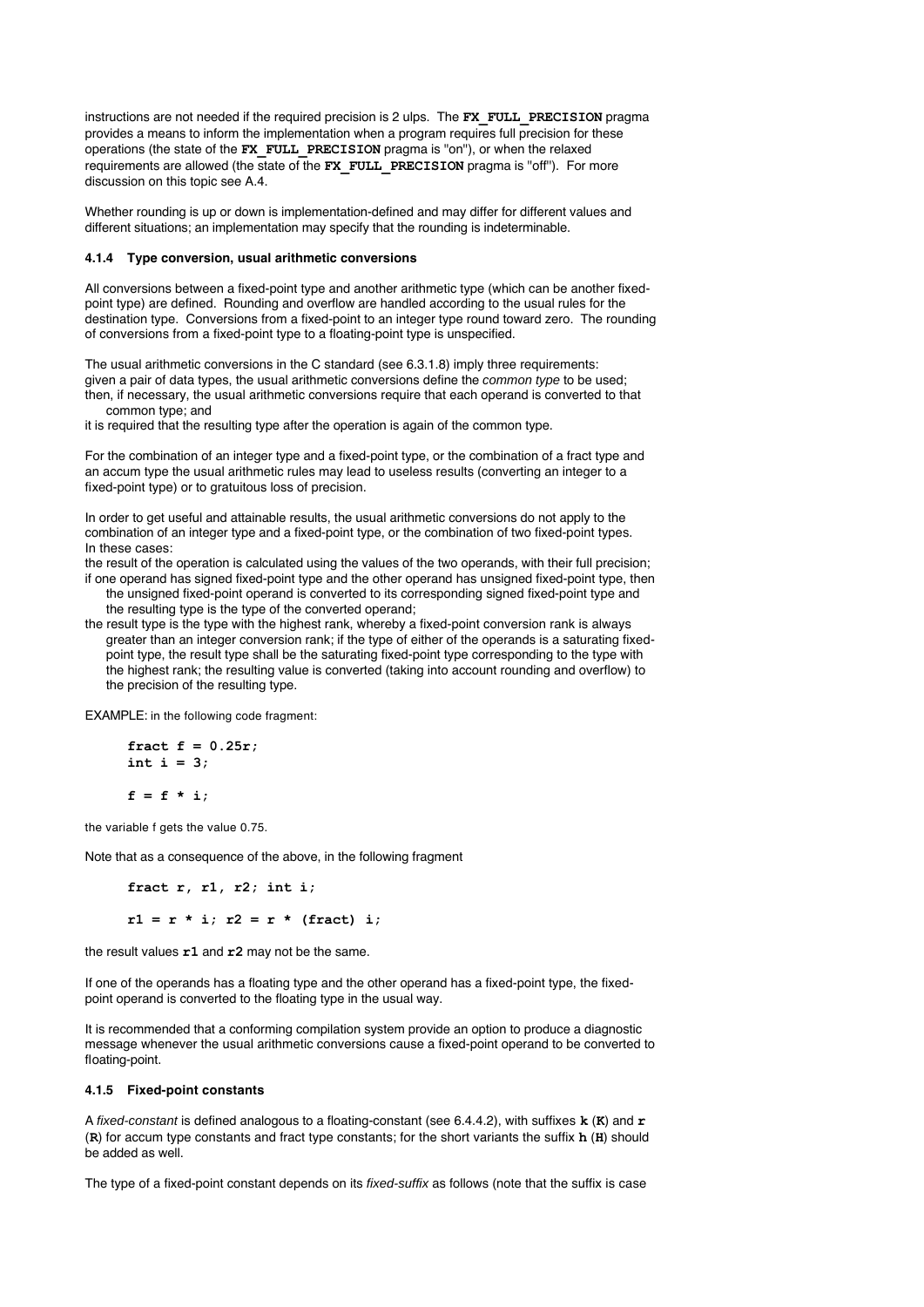insensitive; the table below only give lowercase letters):

| Suffix | Fixed-point type     |
|--------|----------------------|
| hr     | short Fract          |
| uhr    | unsigned short Fract |
| r      | Fract                |
| ur     | unsigned Fract       |
| 1r     | long Fract           |
| ulr    | unsigned long Fract  |
| hk     | short Accum          |
| uhk    | unsigned short Accum |
| k      | Accum                |
| uk     | unsigned Accum       |
| 1k     | long Accum           |
| ulk    | unsigned long Accum  |

A fixed-point constant shall evaluate to a value that is in the range for the indicated type. An exception to this requirement is made for constants of one of the fract types with value **1**; these constants shall denote the maximal value for the type.

#### **4.1.6 Operations involving fixed-point types**

#### **4.1.6.1 Unary operators**

## **4.1.6.1.1 Prefix and postfix increment and decrement operators**

The prefix and postfix **++** and **--** operators have their usual meaning of adding or subtracting the integer value 1 to or from the operand and returning the value before or after the addition or subtraction as the result.

#### **4.1.6.1.2 Unary arithmetic operators**

The unary arithmetic operators plus (**+**) and negation (**-**) are defined for fixed-point operands, with the result type being the same as that of the operand. The negation operation is equivalent to subtracting the operand from the integer value zero. It is not allowed to apply the complement operator (**~**) to a fixed-point operand. The result of the logical negation operator **!** applied to a fixedpoint operand is 0 if the operand compares unequal to 0, 1 if the value of the operand compares equal to 0; the result has type **int**.

#### **4.1.6.2 Binary operators**

#### **4.1.6.2.1 Binary arithmetic operators**

The binary arithmetic operators **+**, **-**, **\*,** and **/** are supported for fixed-point data types, with their usual arithmetic meaning, whereby the usual arithmetic conversions for expressions involving fixedpoint type operands, as described in 4.1.4, are applied.

If the result type of an arithmetic operation is a fixed-point type, for operators other than **\*** and **/**, the calculated result is the mathematically exact result with overflow handling and rounding performed to the full precision of the result type as explained in 4.1.3. The **\*** and **/** operators may return either this rounded result or, depending of the state of the **FX\_FULL\_PRECISION** pragma, the closest larger or closest smaller value representable by the result fixed-point type. (Between rounding and this optional adjustment, the multiplication and division operations permit a mathematical error of almost 2 units in the last place of the result type.)

If the mathematical result of the **\*** operator is exactly **1**, the closest smaller value representable by the fixed point result type may be returned as the result, even if the result type can represent the value **1** exactly. Correspondingly, if the mathematical result of the **\*** operator is exactly **1**, the closest larger value representable by the fixed point result type may be returned as the result, even if the result type can represent the value **1** exactly. The circumstances in which a **1** or **1** result might be replaced in this manner are implementation-defined.

Note that the special treatment of the values **1** and **-1** as result of a **\*** operation, as indicated in this paragraph, is only included to ensure that certain specific implementations, that otherwise would not be conformant, can conform to this Technical Report; it is the intention to deprecate this treatment in future revisions of this specification. For more discussion, see Annex A.7.

If the value of the second operand of the **/** operator is zero, the behavior is undefined.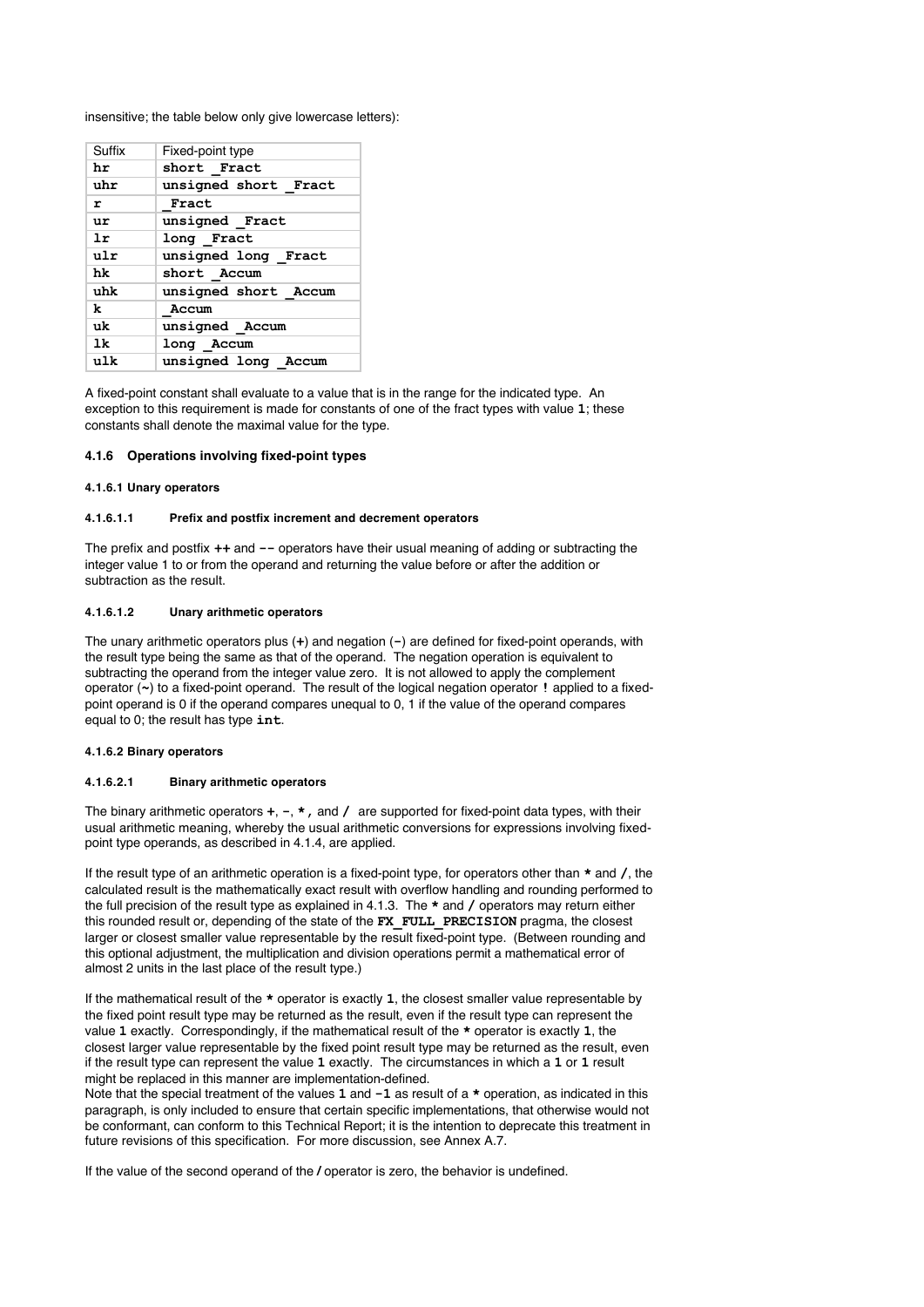According to the rules above, the result type of an arithmetic operation where one operand has a fixedpoint type and the other operand has an integer or a fixed-point type is always a fixed-point type. Other combinations of operand and result types for arithmetic operations are supported through special functions. The names for these functions are **muli***fx*, **divi***fx*, *fx***divi** and **idiv***fx*, where *fx* stands for one of **r**, **lr**, **k**, **lk**, **ur**, **ulr**, **uk** and **ulk**. The **muli** functions multiply an integer operand by a fixed-point operand and return an integer value; the **divi** functions divide the first (integer) operand by a fixed-point operand (**divi***fx*) yielding an integer type result, or divide two integer operands (*fx***divi**) yielding a fixed-point type result; the **idiv***fx* functions divide the two fixed-point type operands (with the same type) and return an integer result. If an integer result of one of these functions overflows, the behavior is undefined.

## **4.1.6.2.2 Bitwise shift operators**

Shifts of fixed-point values using the standard **<<** and **>>** operators are defined to be equivalent to multiplication or division by a power of two (including the resulting rounding and overflow behavior). The right operand must have integer type and must be nonnegative and less than the total number of (nonpadding) bits of the fixed-point operand (the left operand). The result type is the same as that of the fixed-point operand. An exact result is calculated and then converted to the result type in the same way as the other fixed-point arithmetic operators.

#### **4.1.6.2.3 Relational operators, equality operators**

The standard relational operators (**<**, **<=**, **>=**, and **>**) and equality operators (**==**, and **!=**) accept fixed-point operands. When comparing fixed-point values with fixed-point values or integer values, the values are compared directly; the values of the operands are not converted before the comparison is made. Otherwise, the usual arithmetic conversions are applied before the comparison is made.

#### **4.1.6.3 Assignment operators**

The standard assignment operators **+=**, **-=**, **\*=**, and **/=** are defined in the usual way when either operand is fixed-point.

The standard assignment operators **<<=** and **>>=** are defined in the usual way when the left operand is fixed-point.

#### **4.1.6.4 Example of fixed-point usage**

The following example calculating a scaled dot-product of two **fract** vectors clarifies how the fixedpoint features are intended to be used.

#### Example:

```
fract a[N], b[N], z;
long accum acc = 0;
for ( int ix = 0; ix < N; ix++ )
     acc += (long account) a[ix] * b[ix];z = acc \gg SCALE;
```
This example is without any explicit rounding and with default overflow handling.

#### **4.1.7 Fixed-point functions**

#### **4.1.7.1 The fixed-point absolute value functions**

The absolute value functions **abs***fx*, where *fx* stands for one of **hr**, **r**, **lr**, **hk**, **k** or **lk**, take one fixed-point type argument (corresponding to *fx*); the result type is the same as the type of the argument.

The absolute value functions compute the absolute value of a fixed-point value. If the exact result value cannot be represented, the saturated result value is returned.

#### **4.1.7.2 The fixed-point rounding functions**

The rounding functions **round***fx*, where *fx* stands for one of **hr**, **r**, **lr**, **hk**, **k** or **lk**, take two arguments: a fixed-point argument (corresponding to *fx*) and an integer argument; the result type is the same as the type of the first argument. Similarly the rounding functions **roundu***fx* take an unsigned fixed-point argument as first argument, and the result type is the same unsigned fixedpoint type.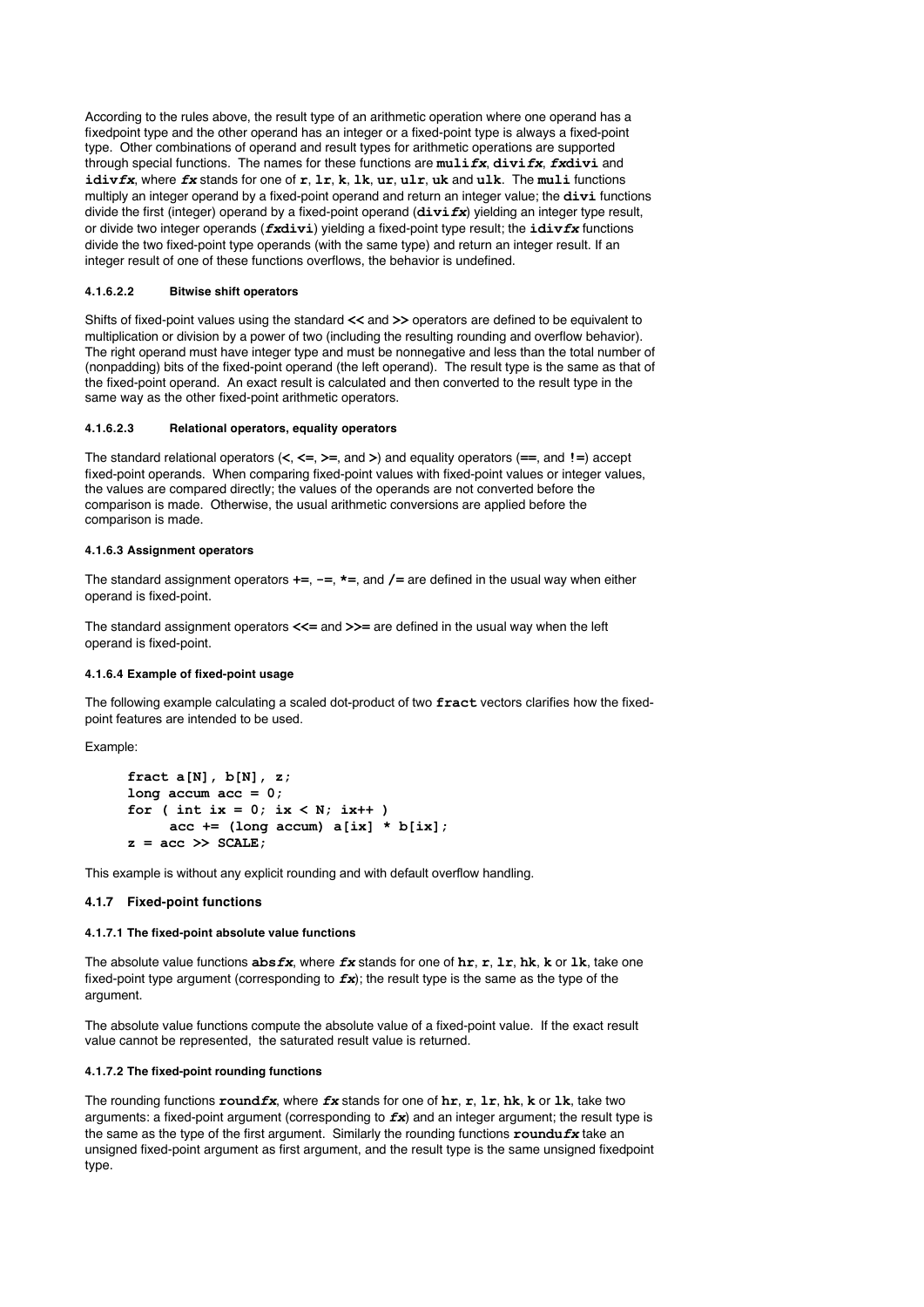The value of the second argument must be nonnegative and less than the number of fractional bits in the fixed-point type of the first argument. The rounding functions compute the value of the first argument, rounded to the number of fractional bits specified in the second argument. The rounding applied is to-nearest, with unspecified rounding direction in the halfway case. Fractional bits beyond the rounding point are set to zero in the result. If the exact result value cannot be represented, the saturated result value is returned.

#### **4.1.7.3 The fixed-point bit countls functions**

The bit count functions **countls***fx*, where *fx* stands for one of **hr**, **r**, **lr**, **hk**, **k**, **lk**, **uhr**, **ur**, **ulr**, **uhk**, **uk** or **ulk**, take one fixed-point type argument (corresponding to  $f(x)$ ; the result type is **int**.

The integer return value of the above functions is defined as follows:

- if the value of the fixed-point argument is non-zero, the return value is the largest integer **k** for which the expression **a<<k** does not overflow;
- if the value of the fixed-point argument is zero, an integer value is returned that is at least as large as N, where N is the total number of value bits of the fixed-point type of the argument.

#### **4.1.7.4 The bitwise fixed-point to integer conversion functions**

The bitwise fixed-point to integer conversion functions **bits***fx*, where *fx* stands for one of **hr**, **r**, **lr**, **hk**, **k**, **lk**, **uhr**, **ur**, **ulr**, **uhk**, **uk** or **ulk**, take one fixed-point type argument (corresponding to  $f\mathbf{x}$ ); the type of the function is an implementation-defined integer type  $\mathbf{int} f\mathbf{x} + f$  (for signed fixed-point types) or **uint\_***fx***\_t** (for unsigned fixed-point types), defined in the **<stdfix.h>** headerfile, that is large enough to hold all the bits in the fixed-point type.

The bitwise fixed-point to integer conversion functions return an integer value equal to the fixed-point

value of the argument multiplied by  $2^F$ , where F is the number of fractional bits in the fixed-point type. The result type is an integer type big enough to hold all valid result values for the given fixed-point argument type. For example, if the fract type has 15 fractional bits, then after the declaration

#### **fract a = 0.5;**

the value of **bitsr(a)** is  $0.5 * 2^1 15 = 0x4000$ .

#### **4.1.7.5 The bitwise integer to fixed-point conversion functions**

The bitwise integer to fixed-point conversion functions *fx***bits**, where *fx* stands for one of **hr**, **r**, **lr**, **hk**, **k**, **lk**, **uhr**, **ur**, **ulr**, **uhk**, **uk** or **ulk**, take one argument with type **int\_***fx***\_t** or **uint**  $f$ **x t**, the result type is a fixed-point type (corresponding to  $f$ **x**).

The bitwise fixed-point to integer conversion functions return an fixed-point value equal to the integer

value of the argument divided by  $2^F$ , where F is the number of fractional bits in the fixed-point result type of the function. For example, if **fract** has 15 fractional bits, then the value of **rbits (0x2000)** is 0.25.

### **4.1.7.6 Type-generic fixed-point functions**

The header <stdfix.h> defines the following fixed-point type-generic macros. For each of the fixed-point absolute value functions in 4.1.7.1, the fixed-point round functions in 4.1.7.2 and the fixed-point countls functions in 4.1.7.3, a type-generic macro is defined as follows:

|                                          | type-generic macro |
|------------------------------------------|--------------------|
| the fixed-point absolute value functions | absfx              |
| the fixed-point rounding functions       | roundfx            |
| the fixed-point countls functions        | countlsfx          |

#### **4.1.7.7 Fixed-point numeric conversion functions**

.

The fixed-point numeric conversion functions **strtofx***fx*, where *fx* stands for one of **hr**, **r**, **lr**, **hk**, **k**, **lk**, **uhr**, **ur**, **ulr**, **uhk**, **uk** or **ulk**, take two arguments: the first argument has **const char \* restrict** type, the second argument has **char \*\* restrict** type; the result type is a fixed-point type (corresponding to *fx*).

Similar to the **strtod** function, the **strtofx***fx* functions convert a portion of the string pointed to by the first argument to a fixed-point representation, with a type corresponding to *fx*, and return that fixed-point type value.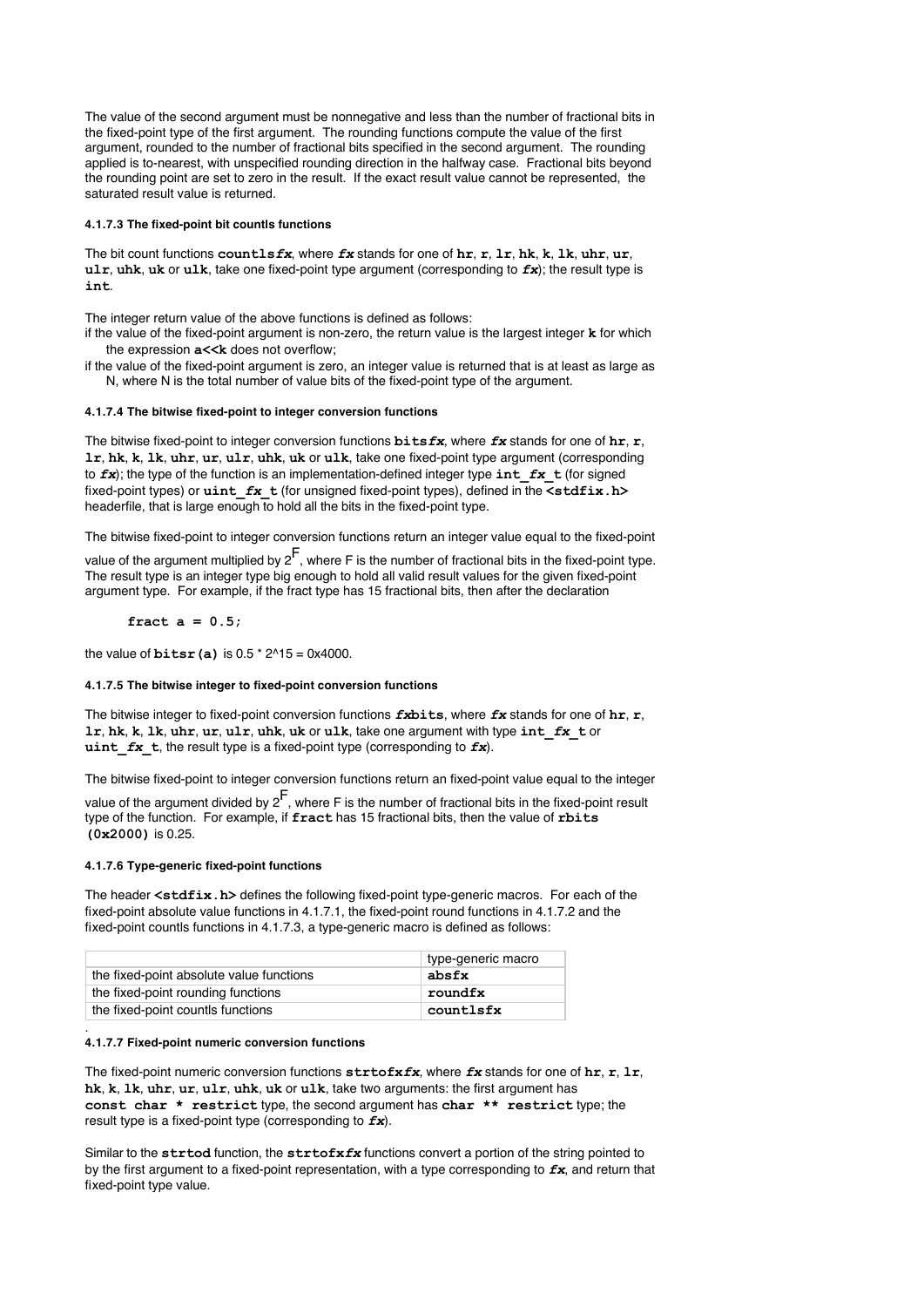## **4.1.8 Fixed-point definitions <stdfix.h>**

The header <stdfix.h> defines macros that specify the precision of the fixed-point types and declares functions that support fixed-point arithmetic.

## **4.1.9 Formatted I/O functions for fixed-point arguments**

Additional conversion specifiers for fixed-point arguments are defined as follows:

- **r** for (signed) fract types
- **R** for unsigned fract types<br>**k** for (signed) accum type
- for (signed) accum types
- **K** for unsigned accum types.

Together with the standard length modifiers **h** (for short fixed-point arguments) and **l** (for long fixedpoint arguments) all fixed-point types can be converted in the normal manner. Conversions to and from infinity and NaN representations are not supported.

The **fprintf** function and its derived functions with the **r**, **R**, **k** and **K** conversion formats convert the argument with a fixed-point type representing a fixed-point number to decimal notation in the style [-]ddd.ddd, where the number of digits after the decimal point is equal to the precision specification (i.e., it corresponds to the output format of the **f** (**F**) conversion specifier).

The **fscanf** function and its derived functions match an optionally signed fixed-point number whose format is the same as expected for the subject sequence of the corresponding **strtofx***fx* function. The corresponding argument of fscanf shall be a pointer to a fixed-point type variable with a type corresponding to *fx*.

#### **4.2 Detailed changes to ISO/IEC 9899:1999**

This clause details the modifications to ISO/IEC 9899:1999 needed to incorporate the fixed-point functionality as described in clause 4.1 of this Technical Report. The changes listed in this clause are limited to syntax and semantics; examples, (forward) references and other descriptive information are omitted. The modifications are ordered according to the clauses of ISO/ IEC 9899:1999 to which they refer. If a clause of ISO/IEC 9899:1999 is not mentioned, no changes to that clause are needed. New clauses are indicated with **(NEW CLAUSE)**, however resulting changes in the existing numbering are not indicated; the clause number mm.nna of new clause indicates that this clause follows immediately clause  $mmnn$  at the same level.

#### **Clause 5.2.4.2.3 - Characteristics of fixed-point types (NEW CLAUSE)**

The characteristics of fixed-point data types are defined in terms of a model that describes a representation of fixed-point numbers and values that provide information about an implementation's fixed-point arithmetic. (The fixed-point model is intended to clarify the description of each fixed-point characteristic and does not require the fixed-point arithmetic of the implementation to be identical.)

Analogous to the Scaled data type, as defined in ISO/IEC 11404:1996 - Language-Independent Datatypes (LID), a fixed-point number ( x ) is defined by the following model:

 $x = s * n * (b')$ 

with the following parameters:

- s  $\sinh (1 + 1)$
- b base or radix of nominator representation (an integer  $> 1$ )
- $p$  precision (the number of base-b digits in the nominator)
- n nominator (nonnegative integer less than b raised to the power  $p$ )
- f factor (an integer value).

For the purpose of this Technical Report, the following restrictions to the above general model apply: b equals 2: only binary fixed-point is considered;

 $(-p) \le f \le 0$ : integer values  $(f \ge 0)$  are not considered to form part of the fixed-point values, and the radix dot is assumed to be somewhere between the most significant digit and the least significant digit in the nominator, or immediately to the left of the most significant digit in the nominator.

Fixed-point infinities or NaNs are not supported.

For fract fixed-point types, f equals  $(-p)$ : values with (signed) fract fixed-point types are between 1 and 1, values with unsigned fract fixed-point types are between 0 and 1.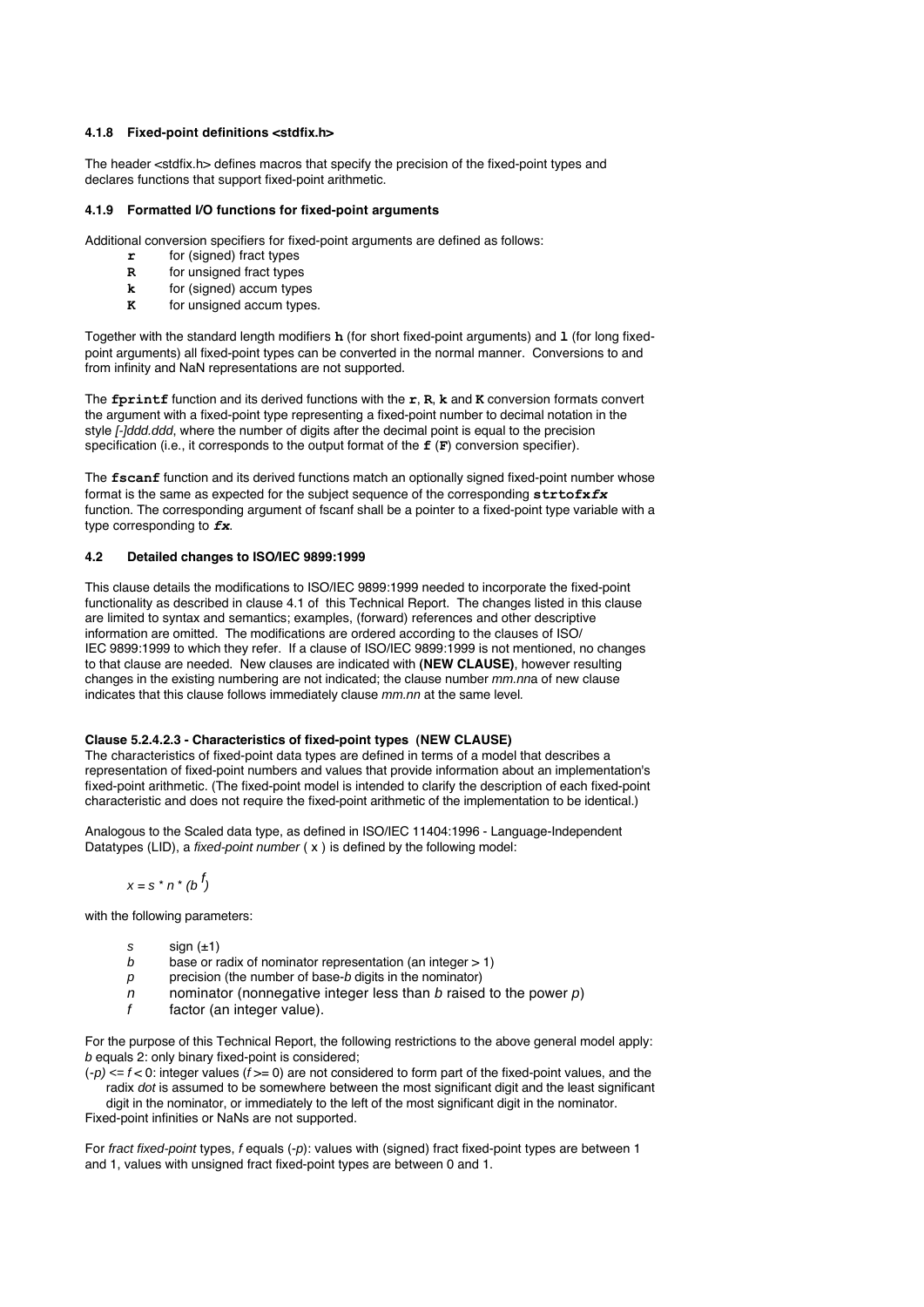For accum fixed-point types, f is between  $(-p)$  and zero: the value range of accum fixed-point types depends on the number of integral bits  $(f + p)$  in the type.

If the result type of an arithmetic operation is a fixed-point type, the operation is performed on the operand values according to the operation's usual mathematical definition, and then rounding and overflow handling is performed for the result type.

If the source value cannot be represented exactly by the fixed-point type, the source value is rounded to either the closest fixed-point value greater than the source value (rounded up) or to the closest fixed-point value less than the source value (rounded down).

For arithmetic operators other than **\*** and **/**, the rounded result is returned as the result of the operation. The **\*** and **/** operators may return either this rounded result or, depending of the state of the **FX\_FULL\_PRECISION** pragma, the closest larger or closest smaller value representable by the result fixed-point type. (Between rounding and this optional adjustment, the multiplication and division operations permit a mathematical error of almost 2 units in the last place of the result type.)

If the mathematical result of the **\*** operator is exactly **1**, the closest smaller value representable by the fixed point result type may be returned as the result, even if the result type can represent the value **1** exactly. Correspondingly, if the mathematical result of the **\*** operator is exactly **1**, the closest larger value representable by the fixed point result type may be returned as the result, even if the result type can represent the value **1** exactly. The circumstances in which a **1** or **1** result might be replaced in this manner are implementation-defined.

Whether rounding is up or down is implementation-defined and may differ for different values and different situations; an implementation may specify that the rounding is indeterminable.

The fixed-point overflow behavior is either saturation or undefined. When calculating the saturated result on fixed-point overflow, the source value is replaced by the closest available fixed-point value. (For unsigned fixed-point types, this will be either zero or the most positive value of the fixed-point type. For signed fixed-point types it will be the most negative or most positive value of the fixedpoint type.)

Overflow behavior is determined as follows:

- If the result type of an arithmetic operation is a saturating fixed-point type (see clause 6.2.5) the overflow behavior is saturation.
- If the result type is a primary fixed-point type (see clause 6.2.5), overflow behavior is controlled by the **FX\_FRACT\_OVERFLOW** pragma for **\_Fract** types and the **FX\_ACCUM\_OVERFLOW** pragma for **\_Accum** types. These pragmas follows the same scoping rules as existing **STDC** pragmas (see clause 6.10.6 of the C standard), and have the following syntax:

**#pragma STDC FX\_FRACT\_OVERFLOW** overflow-switch **#pragma STDC FX\_ACCUM\_OVERFLOW** overflow-switch

where overflow-switch is one of **SAT** or **DEFAULT**.

When the state of the **FX\_FRACT\_OVERFLOW** pragma is **SAT**, the overflow behavior on **\_Fract** types is saturation; otherwise, overflow on **\_Fract** types has undefined behavior. When the state of the FX\_ACCUM\_OVERFLOW pragma is SAT, the overflow behavior on

**\_Accum** types is saturation; otherwise, overflow on **\_Accum** types has undefined behavior. The default state for the **FX\_FRACT\_OVERFLOW** and **FX\_ACCUM\_OVERFLOW** pragmas is **DEFAULT**.

Note: the **DEFAULT** state of the overflow pragmas is intended to allow implementations to use the most optimal instruction sequences irrespective of their overflow behavior for those computations where the actual overflow behavior is not relevant; the actual overflow behavior may be saturation, or anything else (including modular wrap-around) and may vary between different occurrences of the same operation, or even between different executions of the same operation.

Functions are supplied for arithmetic operations with different operand type and result type combinations (for instance, integer times fixed-point yielding integer, or integer divided by integer yielding a fixed-point type); see 7.18a.6.1.

**Clause 6.2.5 - Types**, add the following new paragraphs after paragraph 9:

There are six primary signed fixed-point types, designated as **short \_Fract**, **\_Fract**,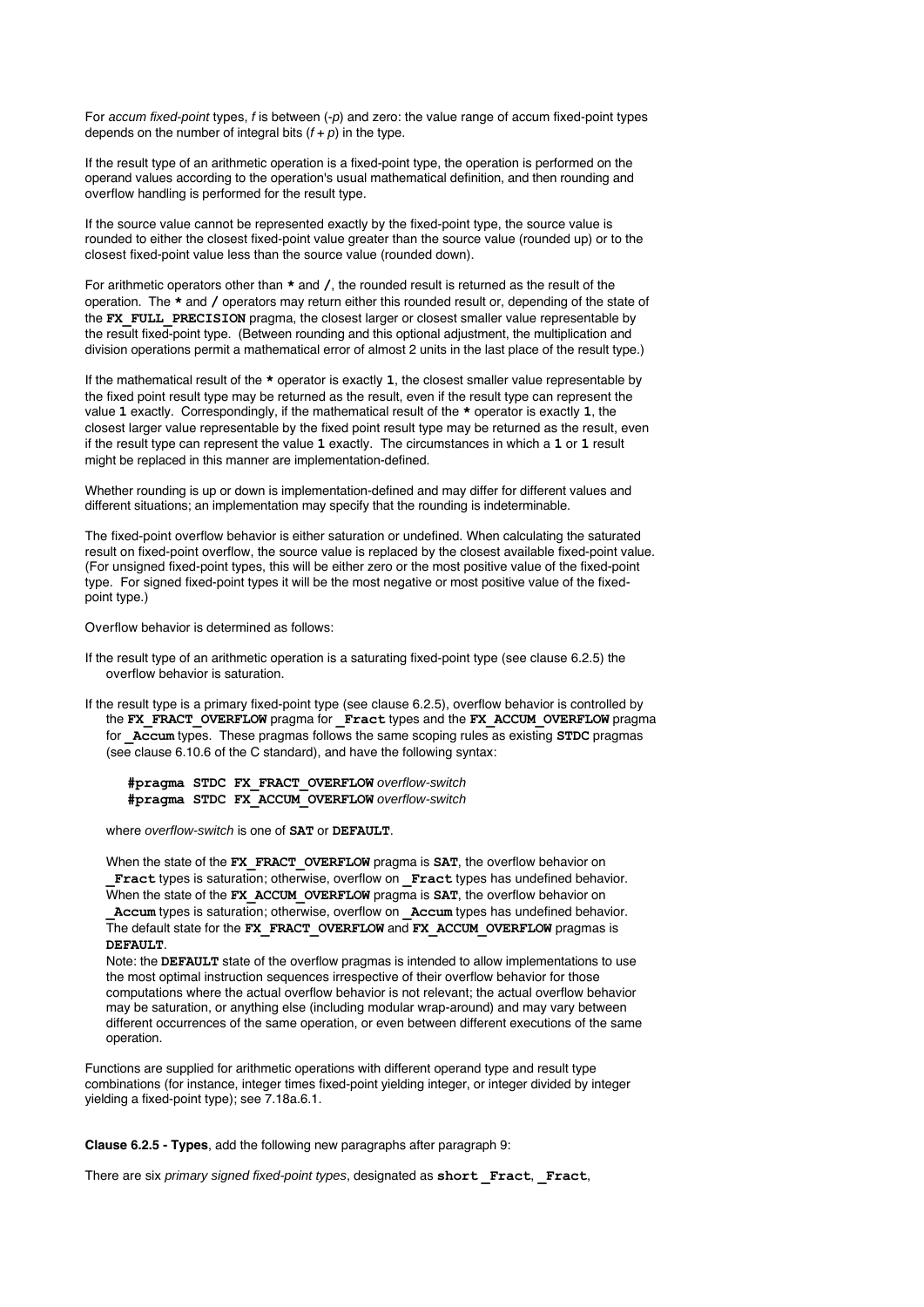**long Fract**, **short Accum**, **Accum**, and **long Accum**. For each of the primary signed fixed-point types, there is a corresponding (but different) primary unsigned fixed-point type (designated with the keyword **unsigned**) that uses the same amount of storage and has the same alignment requirements as its corresponding signed type. The primary signed fixed-point types and the primary unsigned fixed-point types are collectively called primary fixed-point types.

For each of the primary fixed-point types, there is a corresponding (but different) saturating fixedpoint type (designated with the keyword **Sat**) that has the same representation and the same alignment requirements as its corresponding type. The primary fixed-point types and the saturating fixed-point types are collectively called fixed-point types.

The six types **short \_Fract**, **\_Fract**, **long \_Fract**, **short \_Sat \_Fract**, **\_Sat \_Fract**, and **long** Sat Fract are collectively called signed fract types. The six types **unsigned short \_Fract**, **unsigned \_Fract**, **unsigned long \_Fract**, Sat unsigned short Fract, Sat unsigned Fract, and **\_Sat unsigned long \_Fract** are collectively called unsigned fract types. The signed fract types and the unsigned fract types are collectively called fract types.

The six types **short \_Accum**, **\_Accum**, **long \_Accum**, **\_Sat short Accum**, **\_Sat \_Accum**, and **Sat long Accum** are collectively called signed accum types. The six types **unsigned short Accum**, **unsigned Accum**, **unsigned** long **Accum**, Sat unsigned short **Accum**, Sat unsigned **Accum**, and **Sat unsigned long Accum** are collectively called unsigned accum types. The signed accum types and the unsigned accum types are collectively called accum types.

**Clause 6.2.5 - Types**, paragraph 17: change last sentence as follows.

Integer, fixed-point and real floating types are collectively called real types.

**Clause 6.2.5 - Types**, paragraph 18: change first sentence as follows.

Integer, fixed-point and floating types are collectively called arithmetic types.

### **Clause 6.2.6.3 - Fixed-point types (NEW CLAUSE)**

For unsigned fixed-point types, the bits of the object representation shall be divided into two groups: value bits and padding bits (there need not be any of the latter). There are two types of value bits: integral bits and fractional bits; if there are N value bits and L integral bits, then there are (N-L) fractional bits; for fract types, the number of integral bits is always zero  $(L=0)$ . For fract types, each bit shall represent a different power of 2 between 2 $^{(-1)}$  and 2 $^{(-N)}$ , so that objects of that type shall be capable of representing values from 0 to  $1-2^{(-N)}$  using a pure binary representation. For accum types, each bit shall represent a different power of 2 between  $2^{(L\text{-}1)}$  and  $2^{(L\text{-}N)}$ , so that objects of that type shall be capable of representing values from 0 to 2 ${}^L\text{-}2^{(L\text{-}N)}$  using a pure binary representation. These representations shall be known as the value representations. The values of any padding bits are unspecified. For signed fixed-point types, the bits of the object representation shall be divided into three groups: value bits, padding bits, and the sign bit. There need not be any padding bits; there shall be exactly one sign bit. There are two types of value bits: integral bits and fractional bits; if there are N value

bits and  $L$  integral bits, then there are  $(N-L)$  fractional bits; for fract types, the number of integral bits is always zero (L=0). For fract types, each value bit shall represent a different power of 2 between 2  $(-1)$  and  $2^{(-N)}$ , and the sign bit shall represent the value -1; objects with signed fract type shall be capable of representing values from -1 to 1-2<sup> $(-N)$ </sup> using a pure binary representation. For accum types, each value bit shall represent a different power of 2 between  $2^{(L\text{-}1)}$  and  $2^{(L\text{-}N)}$ , and the sign bit shall represent the value of  $-2^L$ ; objects with signed accum type shall be capable of representing values from -2 $^L$  to 2 $^L$ -2 $^{(L-N)}$  using a pure binary representation. These representations shall be known as the value representations. The values of any padding bits are unspecified.

The precision of a fixed-point type is the number of bits it uses to represent values, excluding any sign and padding bits. The width of a fixed-point type is the same but including any sign bit; thus for unsigned fixed-point types the two values are the same, while for signed fixed-point types the width is one greater than the precision.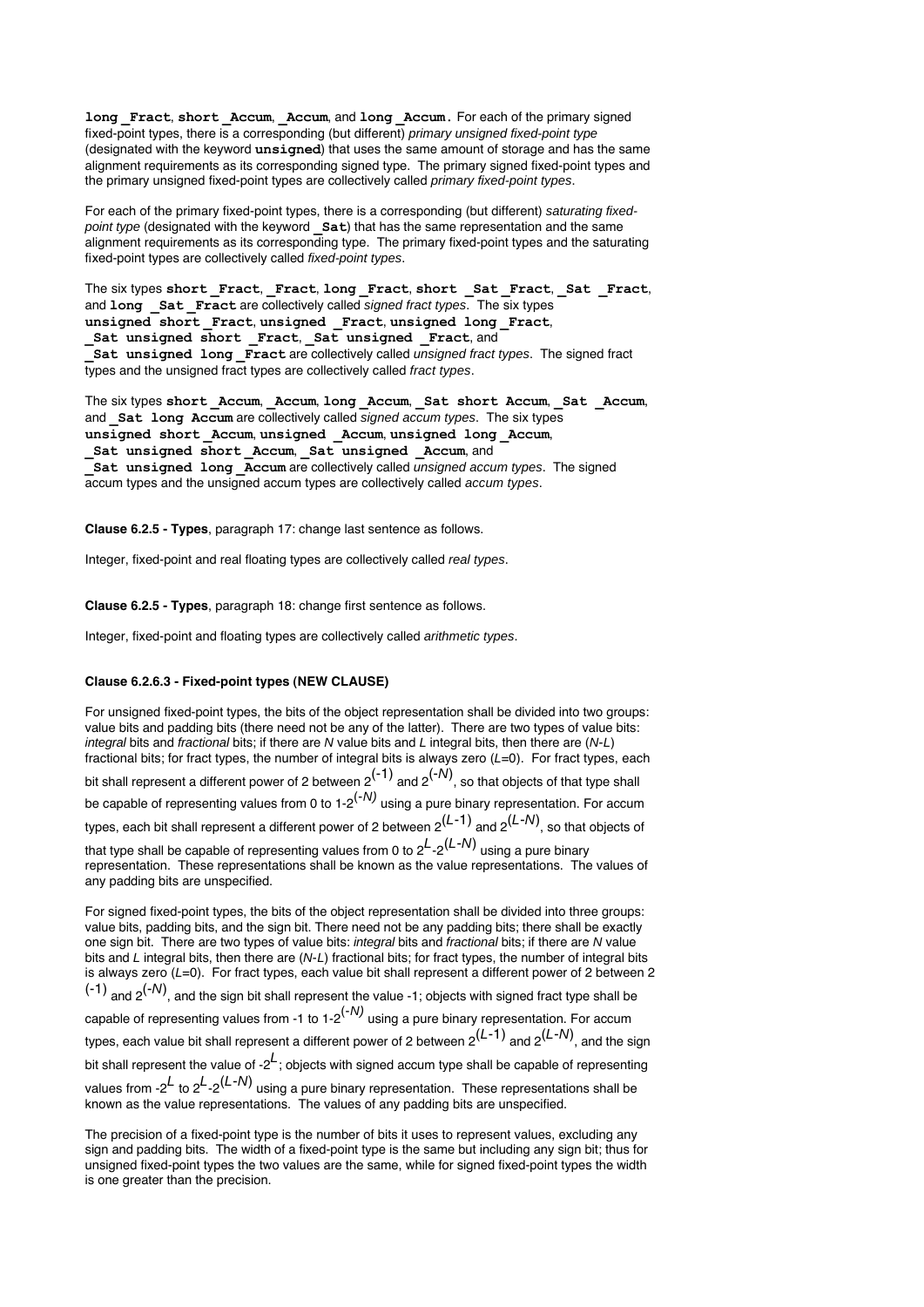The minimum values for the number of fractional bits and the number of integral bits in the various fixed-point types are specified in 7.18a.3. An implementation may give any of the fixed-point types more fractional bits, and may also give any of the accum types more integral bits, subject to the following restrictions:

Each unsigned fract type has either the same number of fractional bits as, or one more fractional bit than, its corresponding signed fract type.

When arranged in order of increasing rank (see 6.3.1.3a), the number of fractional bits is nondecreasing for each of the following sets of fixed-point types:

- signed fract types
- unsigned fract types
- signed accum types
- unsigned accum types.

When arranged in order of increasing rank (see 6.3.1.3a), the number of integral bits is nondecreasing for each of the following sets of fixed-point types:

- signed accum types
- unsigned accum types

Each signed accum type has at least as many integral bits as its corresponding unsigned accum type.

Furthermore, in order to promote consistency amongst implementations, the following are recommended practice:

The **signed long \_Fract** type has at least 31 fractional bits.

Each accum type has at least 8 integral bits.

Each unsigned accum type has the same number of fractional bits as its corresponding unsigned fract type.

Each signed accum type has the same number of fractional bits as either its corresponding signed fract type or its corresponding unsigned fract type.

#### **Clause 6.3.1.3a - Fixed-point types (NEW CLAUSE)**

The fixed-point types are assigned a *fixed-point rank*. The following types are listed in order of increasing rank:

**short \_Fract**, **\_Fract**, **long \_Fract**, **short \_Accum**, **\_Accum**, **long \_Accum**

Each unsigned fixed-point type has the same rank as its corresponding signed fixed-point type. Each saturating fixed-point type has the same rank as its corresponding primary fixed-point type.

All conversions between a fixed-point type and another arithmetic type (which can be another fixedpoint type) are defined. Rounding and overflow are handled according to the usual rules for the destination type. Conversions from a fixed-point to an integer type round toward zero. The rounding of conversions from a fixed-point type to a floating-point type is unspecified.

**Clause 6.3.1.8 - Usual arithmetic conversions**, replace second and third sentence of paragraph 1 with

In most cases, the purpose is to determine a *common real type* for the operands and result. (Exceptions often apply for fixed-point operands.)

**Clause 6.3.1.8 - Usual arithmetic conversions**, after the conversion rule for conversion to **float**

Otherwise, if one operand has fixed-point type and the other operand has integer type, then no conversions are needed; the result type shall be the fixed-point type.

Otherwise, if both operands have signed fixed-point types, or if both operands have unsigned fixed-point types, then no conversions are needed; the result type shall be the fixed-point type with the higher fixed-point rank; if either of the operands has a saturating fixed-point type, the result type shall be the saturating fixed-point type corresponding to the fixed-point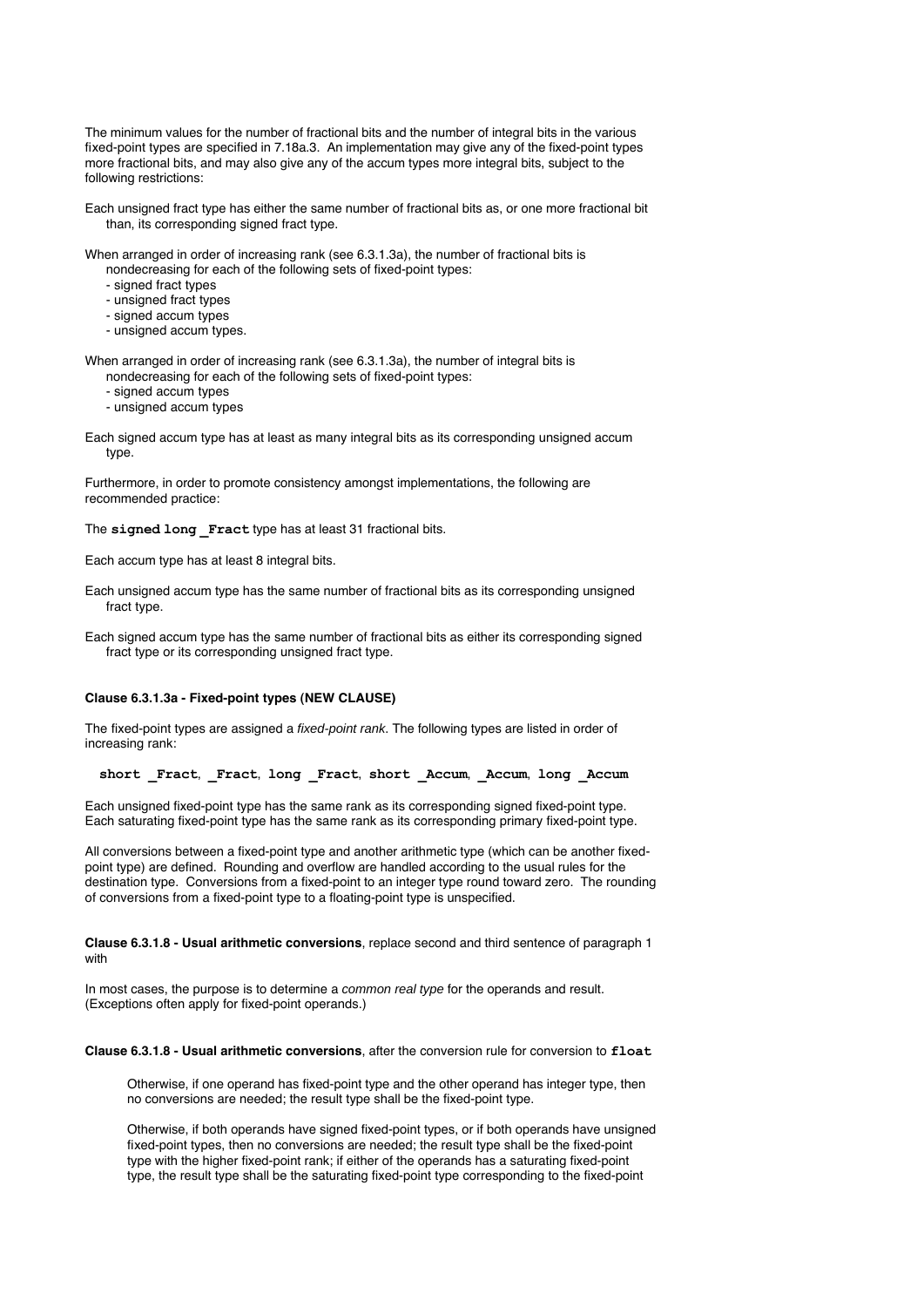type with the higher fixed-point rank.

Otherwise, if one operand has signed fixed-point type and the other operand has unsigned fixed-point type, the operand with unsigned type is converted to the signed fixed-point type corresponding to its own unsigned fixed-point type; the result type shall be the signed fixedpoint type with the higher fixed-point rank; if either of the operands has a saturating fixedpoint type, the result type shall be the saturating fixed-point type corresponding to the signed fixed-point type with the higher fixed-point rank.

**Clause 6.4.1 - Keywords**, add the following new keywords:

**\_Accum \_Fract \_Sat**

**Clause 6.4.4 - Constants**, modify the syntax clause to include as nonterminal for constant:

fixed-constant

**Clause 6.4.4 - Constants**, change the constraints clause to:

The value of a constant shall be in the range of representable values for its type, with exception for constants of a fract type with a value of exactly 1; such a constant shall denote the maximal value for the type.

#### **Clause 6.4.4.2a - Fixed-point constants (NEW CLAUSE)**

#### **Syntax**

fixed-constant: decimal-fixed-constant hexadecimal-fixed-constant

decimal-fixed-constant:

fractional-constant exponent-part<sub>ont</sub> fixed-suffix digit-sequence exponent-part<sub>opt</sub> fixed-suffix

hexadecimal-fixed-constant:

hexadecimal-prefix hexadecimal-fractional-constant binary-exponent-part fixed-suffix hexadecimal-prefix hexadecimal-digit-sequence binary-exponent-part fixed-suffix

fixed-suffix: unsigned-suffix<sub>opt</sub> fxp-suffix<sub>opt</sub> fixed-qual

fxp-suffix: long-suffix short-suffix short-suffix: one of **h H** fixed-qual: one of

**k K r R**

## **Description**

The description and semantics for a fixed-constant are the same as those for a floating constant (see 6.4.4.2). If suffixed by the letter **r** or **R**, the constant has a fract type; if suffixed by the letter **k** or **K**, the constant has an accum type; if suffixed by the letter **h** or **H**, the constant has a short fract type or a short accum type.

**Clause 6.5.7 - Bitwise shift operands**, change the constraints clause as follows:

The left operand shall have integer or fixed-point type. The right operand shall have integer type.

**Clause 6.5.7 - Bitwise shift operands**, replace second and third sentence of paragraph 4 with: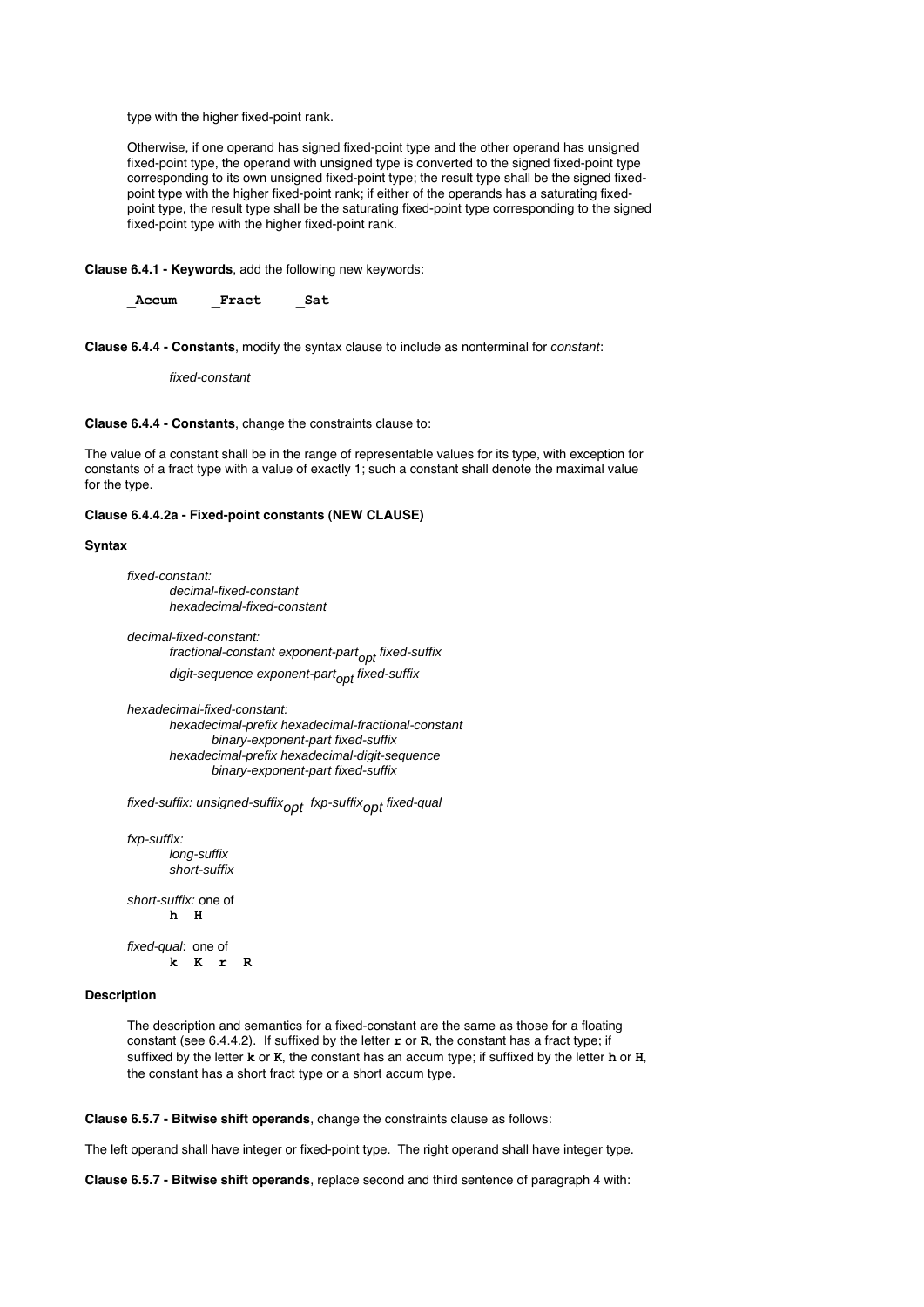If **E1** has a fixed-point type, the value of the result is **E1\*2E2**. If **E1** has an unsigned integer type, the value of the result is **E1\*2E2**, reduced modulo one more than the maximum value representable in the result type. If **E1** has a signed integer type and nonnegative value, and **E1\*2E2** is representable in the result type, then that is the resulting value; otherwise, the behavior is undefined.

**Clause 6.5.7 - Bitwise shift operands**, replace second and third sentence of paragraph 5 with:

If **E1** has a fixed-point type, the value of the result is **E1\*2(-E2)**. If **E1** has an unsigned integer type or if **E1** has a signed integer type and a nonnegative value, the value of the result is the integral part of the quotient of **E1/2E2**. If **E1** has a signed integer type and a negative value, the resulting value is implementation-defined.

**Clause 6.6 - Constant expressions**, change second sentence of paragraph 5 to start with

If a floating expression or a fixed-point expression is evaluated in the translation environment, ...

**Clause 6.6 - Constant expressions**, change first sentence of paragraph 6 as follows:

An *integer constant expression*<sup>96)</sup> shall have integer type and shall only have operands that are integer constants, enumeration constants, character constants, **sizeof** expressions whose results are integer constants, fixed-point constants that are the immediate operands of casts, and floating constants that are the immediate operands of casts.

**Clause 6.6 - Constant expressions**, change first sentence of paragraph 8 as follows:

An arithmetic constant expression shall have arithmetic type and shall only have operands that are integer constants, fixed-point constants, floating constants, enumeration constants, character constants, and **sizeof** expressions.

**Clause 6.7.2 - Type specifiers**, add under **Syntax**, between **long** and **float**:

**\_Fract \_Accum \_Sat**

**Clause 6.7.2 - Type specifiers**, in paragraph 2 add before **float**:

```
signed short _Fract, or short _Fract
signed _Fract, or _Fract
signed long _Fract, or long _Fract
signed short _Accum, or short _Accum
signed _Accum, or _Accum
signed long _Accum, or long _Accum
unsigned short _Fract
unsigned _Fract
unsigned long _Fract
unsigned short _Accum
unsigned _Accum
unsigned long _Accum
_Sat signed short _Fract, or _Sat short _Fract
_Sat signed _Fract, or _Sat _Fract
\overline{\phantom{a}} Sat signed long Fract, or Sat long Fract
\overline{\text{Sat signal short}} Accum, or Sat short Accum
_Sat signed _Accum, or _Sat _Accum
-Sat signed long Accum, or Sat long Accum
_Sat unsigned short _Fract
^-Sat unsigned Fract
_Sat unsigned long _Fract
_Sat unsigned short _Accum
Sat unsigned Accum
```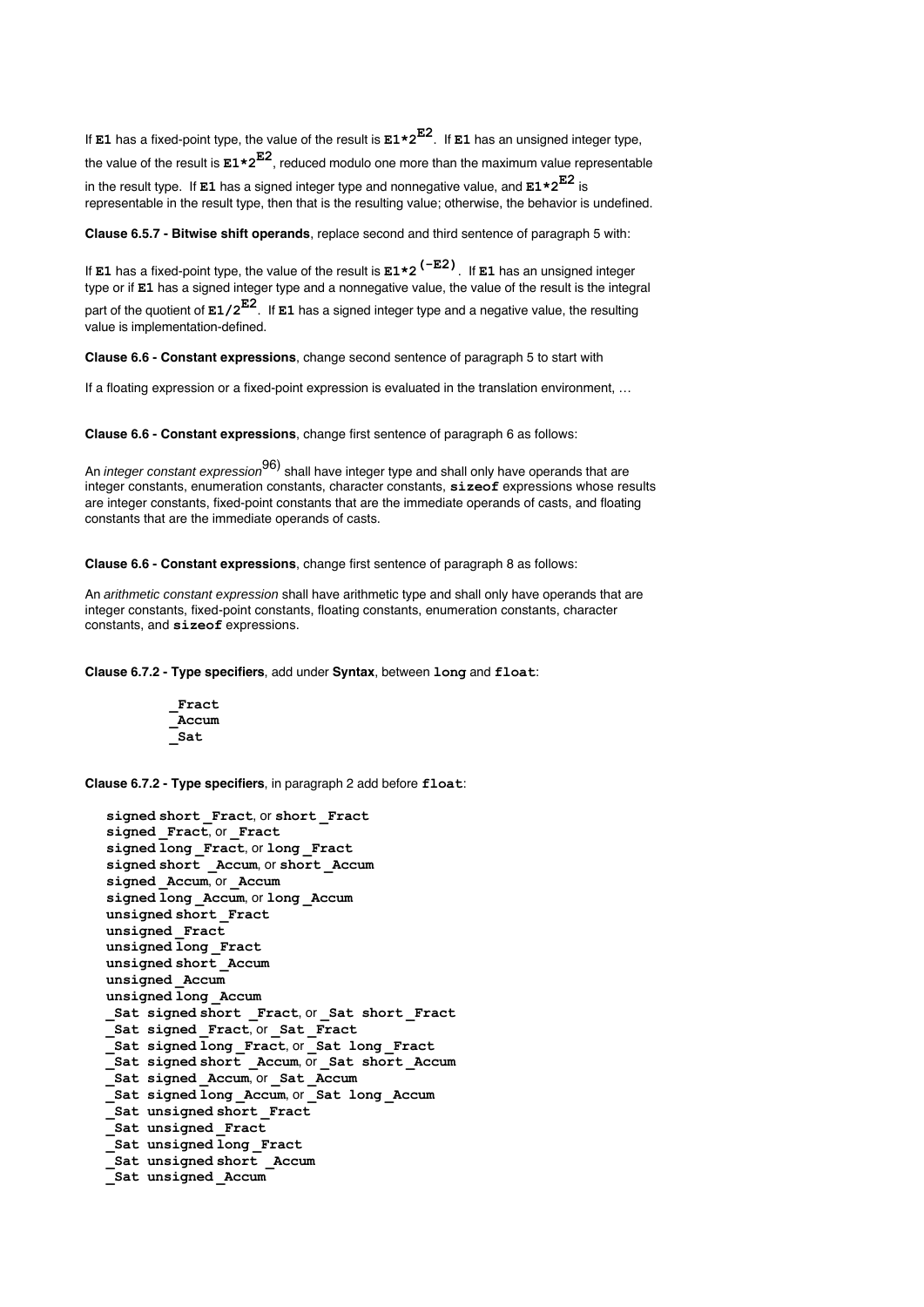**\_Sat unsigned long \_Accum**

**Clause 6.10.6 - Pragma directive**, add to the list in paragraph 2:

**#pragma STDC FX\_FULL\_PRECISION** on-off-switch **#pragma STDC FX\_FRACT\_OVERFLOW** overflow-switch **#pragma STDC FX\_ACCUM\_OVERFLOW** overflow-switch

overflow-switch: one of **SAT DEFAULT**

**Clause 7.1.2 - Standard headers**, add to paragraph 2:

**<stdfix.h>**

## **Clause 7.18a - Fixed-point arithmetic <stdfix.h> (NEW CLAUSE)**

## **7.18a.1 Introduction**

The header **<stdfix.h>** defines macros and declares functions that support fixed-point arithmetic. Each synopsis specifies a family of functions with, depending on the type of their parameters and return value, names with **r**, **k**, **h**, **l** or **u** prefixes or suffixes which are corresponding functions with fract type and accum type parameters or return values, with the optional type specifiers for **short**, **long** and **unsigned**.

The macro

**fract**

expands to **Fract**; the macro

**accum**

expands to **Accum**; the macro

**sat**

```
expands to _Sat.
```
Notwithstanding the provisions of 7.1.3, a program may undefine and perhaps then redefine the macros **fract**, **accum** and **sat**.

## **7.18a.2 Integer types used for the bits conversion functions**

The following integer types are introduced as typedefs:

**int\_hr\_t int\_r\_t int\_lr\_t int\_hk\_t int\_k\_t int\_lk\_t uint\_uhr\_t** uint\_ur\_t **uint\_ulr\_t uint\_uhk\_t** uint\_uk\_t uint\_ulk\_t

The types **int\_***fx***\_t** and **uint\_***fx***\_t** are the return types of the corresponding **bits***fx* functions, and are chosen so that the return value can hold all the necessary bits; the *fx***bits** functions use these integer types as types for their parameters. If there is no integer type available that is wide enough to hold the necessary bits for certain fixed-point types, the usage of the type is implementation defined.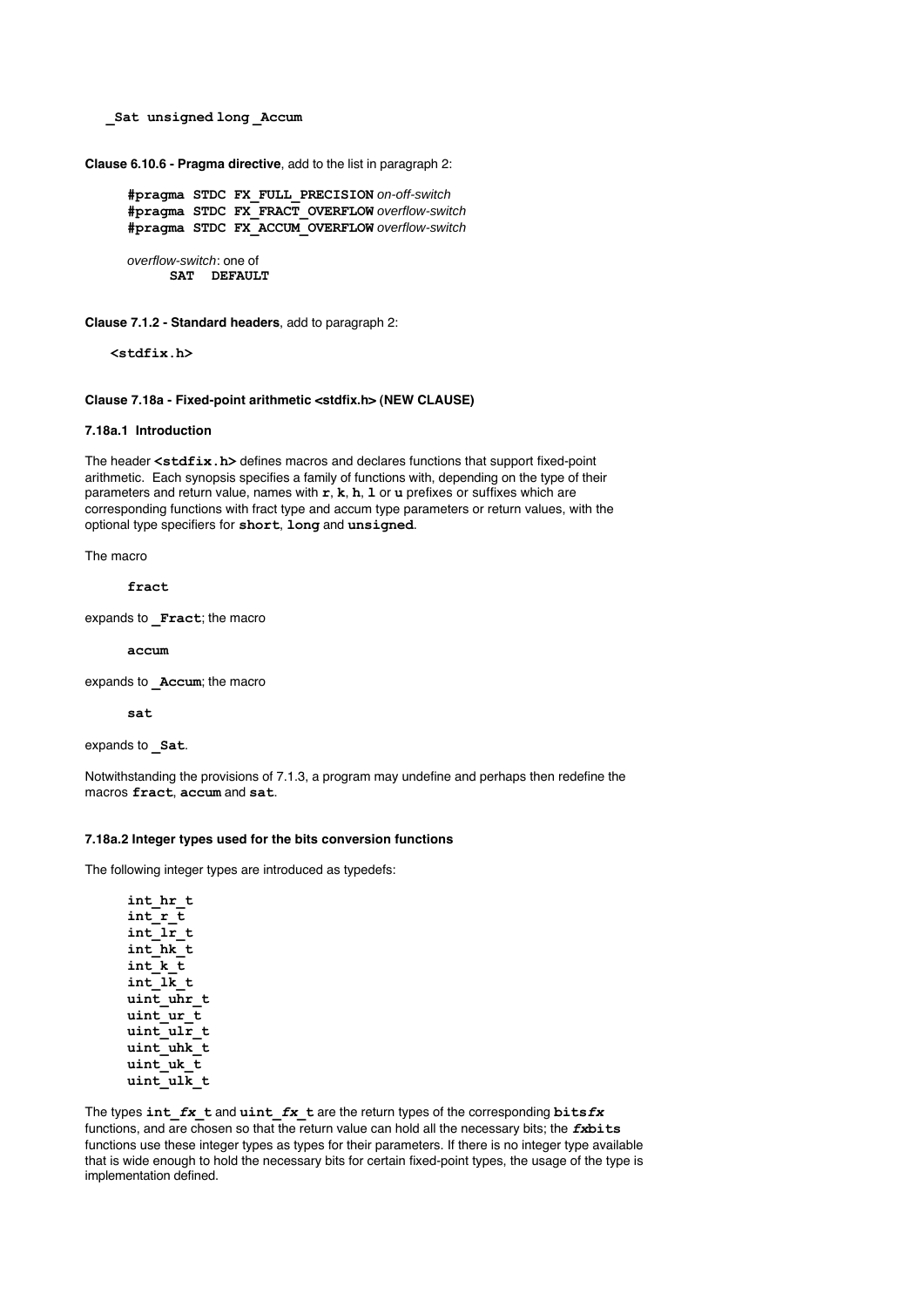## **7.18a.3 Precision macros**

New constants are introduced to denote the behavior and limits of fixed-point arithmetic.

A conforming implementation shall document all the limits specified in this clause, as an addition to the limits required by the ISO C standard.

The integer values given below shall be replaced by constant expressions suitable for use in **#if** preprocessing directives.

The values in the following list shall be replaced by constant expressions with implementationdefined values with the same type. Except for the various **EPSILON** values, their implementationdefined values shall be greater or equal in magnitude (absolute value) to those shown, with the same sign. For the various **EPSILON** values, their implementation-defined values shall be less or equal in magnitude to those shown.

number of fractional bits for object of type **signed short \_Fract**

**SFRACT\_FBIT 7**

minimum value for an object of type **signed short \_Fract**

**SFRACT\_MIN (-0.5HR-0.5HR)**

maximum value for an object of type signed short Fract

| <b>SFRACT MAX 0.9921875HR</b> | // decimal constant |
|-------------------------------|---------------------|
| SFRACT MAX 0X1.FCP-1HR        | // hex constant     |

the least value greater than **0.0HR** that is representable in the **signed short \_Fract** type

| SFRACT EPSILON 0.0078125HR |  | // decimal constant |  |
|----------------------------|--|---------------------|--|
| SFRACT EPSILON 0X1P-7HR    |  | // hex constant     |  |

number of fractional bits for object of type **unsigned short \_Fract**

**USFRACT\_FBIT 7**

maximum value for an object of type **unsigned short \_Fract**

| USFRACT MAX 0.9921875UHR  | // decimal constant |
|---------------------------|---------------------|
| USFRACT MAX 0X1. FCP-1UHR | // hex constant     |

the least value greater than **0.0UHR** that is representable in the **unsigned short \_Fract** type

| USFRACT EPSILON 0.0078125UHR |  | // decimal constant |
|------------------------------|--|---------------------|
| USFRACT EPSILON 0X1P-7UHR    |  | // hex constant     |

number of fractional bits for object of type **signed \_Fract**

**FRACT\_FBIT 15**

minimum value for an object of type **signed \_Fract**

**FRACT\_MIN (-0.5R-0.5R)**

maximum value for an object of type **signed \_Fract**

**FRACT\_MAX 0.999969482421875R //** *decimal constant* **FRACT\_MAX 0X1.FFFCP-1R //** *hex constant*

the least value greater than **0.0R** that is representable in the **signed \_Fract** type

|  | FRACT EPSILON 0.000030517578125R |                 | // decimal constant |
|--|----------------------------------|-----------------|---------------------|
|  | FRACT EPSILON 0X1P-15R           | // hex constant |                     |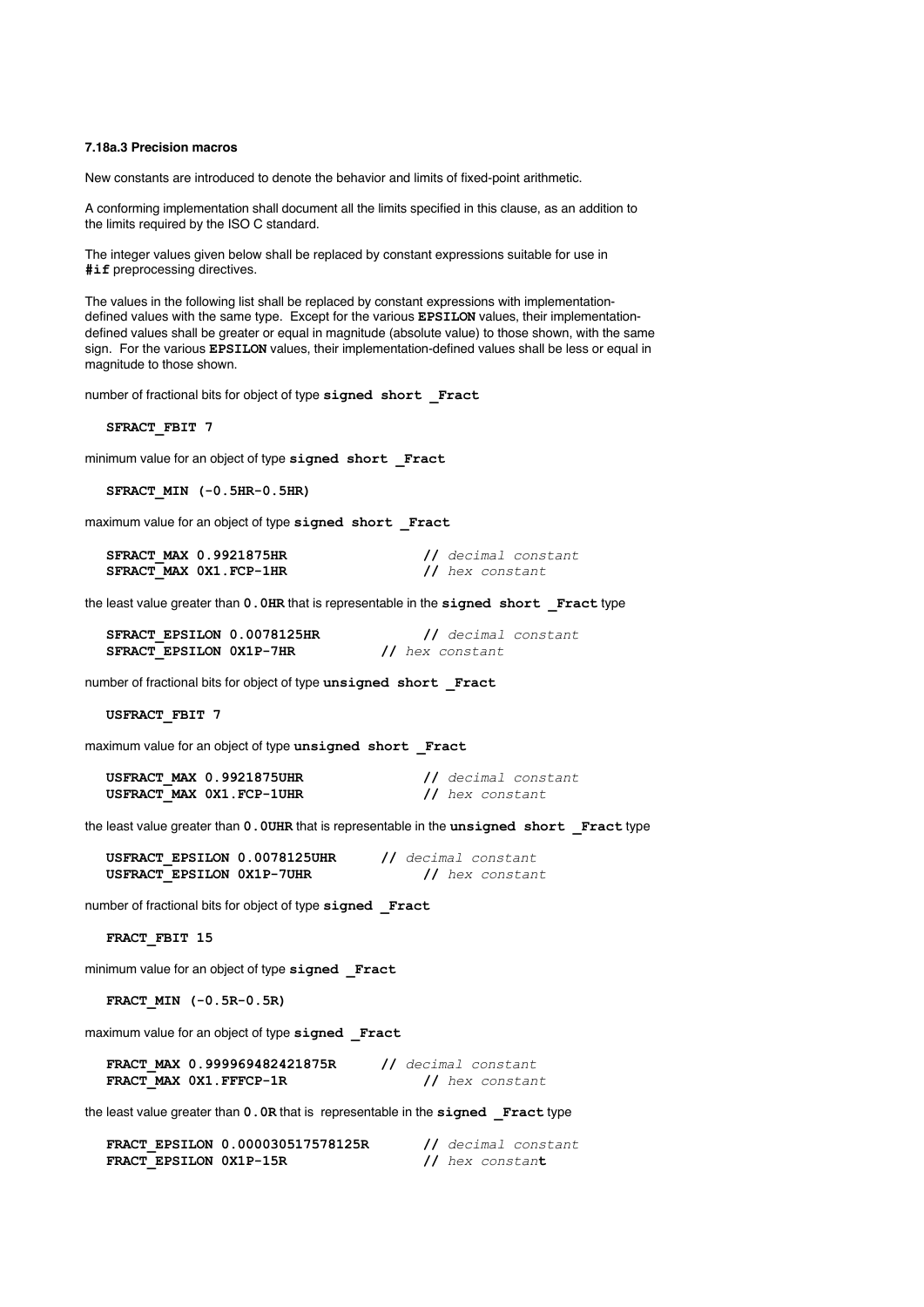number of fractional bits for object of type **unsigned \_Fract**

**UFRACT\_FBIT 15**

maximum value for an object of type **unsigned \_Fract**

**UFRACT\_MAX 0.999969482421875UR //** *decimal constant* UFRACT\_MAX 0X1.FFFCP-1UR

the least value greater than **0.0UR** that is representable in the **unsigned \_Fract** type

|                          | UFRACT EPSILON 0.000030517578125UR |                 | // decimal constant |
|--------------------------|------------------------------------|-----------------|---------------------|
| UFRACT EPSILON 0X1P-15UR |                                    | // hex constant |                     |

number of fractional bits for object of type **signed long \_Fract**

**LFRACT\_FBIT 23**

minimum value for an object of type **signed long \_Fract**

**LFRACT\_MIN (-0.5LR-0.5LR)**

maximum value for an object of type **signed long \_Fract**

**LFRACT\_MAX 0.99999988079071044921875LR**

**LFRACT\_MAX 0X1.FFFFFCP-1LR //** *hex constant*

**//** *decimal constant*

the least value greater than **0.0LR** that is representable in the **signed long \_Fract** type

**LFRACT\_EPSILON 0.00000011920928955078125LR**

|                          |  |  |                 | // decimal constant |
|--------------------------|--|--|-----------------|---------------------|
| LFRACT EPSILON 0X1P-23LR |  |  | // hex constant |                     |

number of fractional bits for object of type **unsigned long \_Fract**

**ULFRACT\_FBIT 23**

maximum value for an object of type **unsigned long \_Fract**

**ULFRACT\_MAX 0.99999988079071044921875ULR**

**//** *decimal constant* **ULFRACT\_MAX 0X1.FFFFFCP-1ULR //** *hex constant*

the least value greater than **0.0ULR** that is representable in the **unsigned long \_Fract** type

**ULFRACT\_EPSILON 0.00000011920928955078125ULR**

**ULFRACT\_EPSILON 0X1P-23ULR //** *hex constant*

**//** *decimal constant*

number of fractional bits for object of type **signed short \_Accum**

**SACCUM\_FBIT 7**

number of integral bits for object of type **signed short \_Accum**

**SACCUM\_IBIT 4**

minimum value for an object of type **signed short \_Accum**

**SACCUM\_MIN (-8.0HK-8.0HK)**

maximum value for an object of type **signed short \_Accum**

| SACCUM MAX 15.9921875HK  | // decimal constant |
|--------------------------|---------------------|
| SACCUM MAX 0X1. FFCP+3HK | // hex constant     |

the least value greater than **0.0HK** that is representable in the **signed short \_Accum** type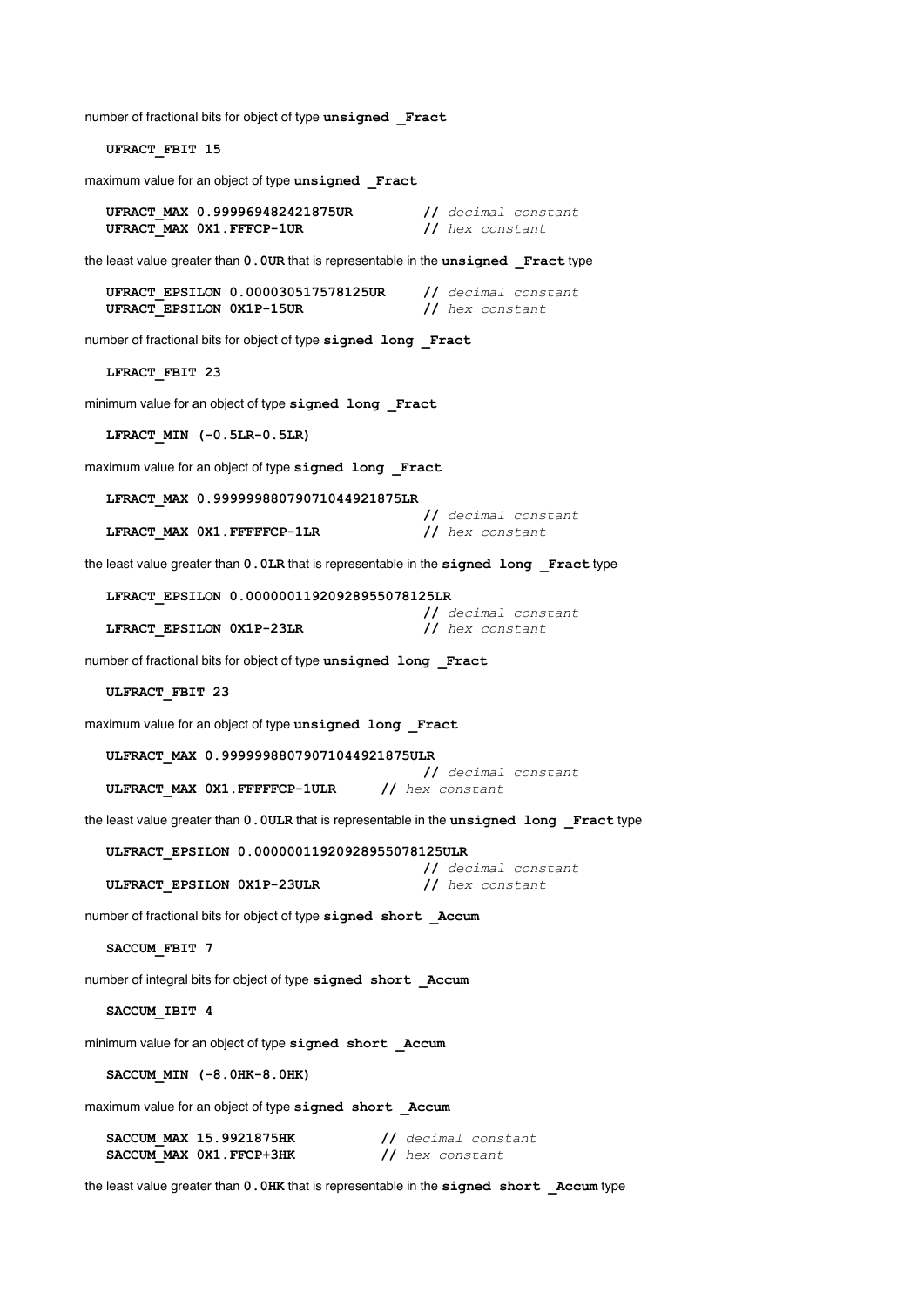| SACCUM EPSILON 0.0078125HK | // decimal constant |
|----------------------------|---------------------|
| SACCUM EPSILON 0X1P-7HK    | // hex constant     |

number of fractional bits for object of type **unsigned short \_Accum**

**USACCUM\_FBIT 7**

number of integral bits for object of type **unsigned short \_Accum**

**USACCUM\_IBIT 4**

maximum value for an object of type **unsigned short \_Accum**

| USACCUM MAX 15.9921875UHK | // decimal constant |
|---------------------------|---------------------|
| USACCUM MAX 0X1.FFCP+3UHK | // hex constant     |

the least value greater than **0.0UHK** that is representable in the **unsigned short \_Accum** type

| USACCUM EPSILON 0.0078125UHK |  | // decimal constant |
|------------------------------|--|---------------------|
| USACCUM EPSILON 0X1P-7UHK    |  | // hex constant     |

number fractional of bits for object of type **signed \_Accum**

**ACCUM\_FBIT 15**

number of integral bits for object of type **signed \_Accum**

**ACCUM\_IBIT 4**

minimum value for an object of type **signed \_Accum**

**ACCUM\_MIN (-8.0K-8.0K)**

maximum value for an object of type **signed \_Accum**

**ACCUM\_MAX 15.999969482421875K //** *decimal constant* **ACCUM\_MAX 0X1.FFFFCP+3K //** *hex constant*

the least value greater than **0.0K** that is representable in the **signed \_Accum** type

**ACCUM\_EPSILON 0.000030517578125K //** *decimal constant* **ACCUM\_EPSILON 0X1P-15K //** *hex constan***t**

number fractional of bits for object of type **unsigned \_Accum**

**UACCUM\_FBIT 15**

number of integral bits for object of type **unsigned \_Accum**

**UACCUM\_IBIT 4**

maximum value for an object of type **unsigned \_Accum**

| UACCUM MAX 15.999969482421875UK | // decimal constant |
|---------------------------------|---------------------|
| UACCUM MAX 0X1. FFFFCP+3UK      | // hex constant     |

the least value greater than **0.0UK** that is representable in the **unsigned \_Accum** type

**UACCUM\_EPSILON 0.000030517578125UK //** *decimal constant* **UACCUM\_EPSILON 0X1P-15UK //** *hex constant*

number of fractional bits for object of type **signed long \_Accum**

**LACCUM\_FBIT 23**

number of integral bits for object of type **signed long \_Accum**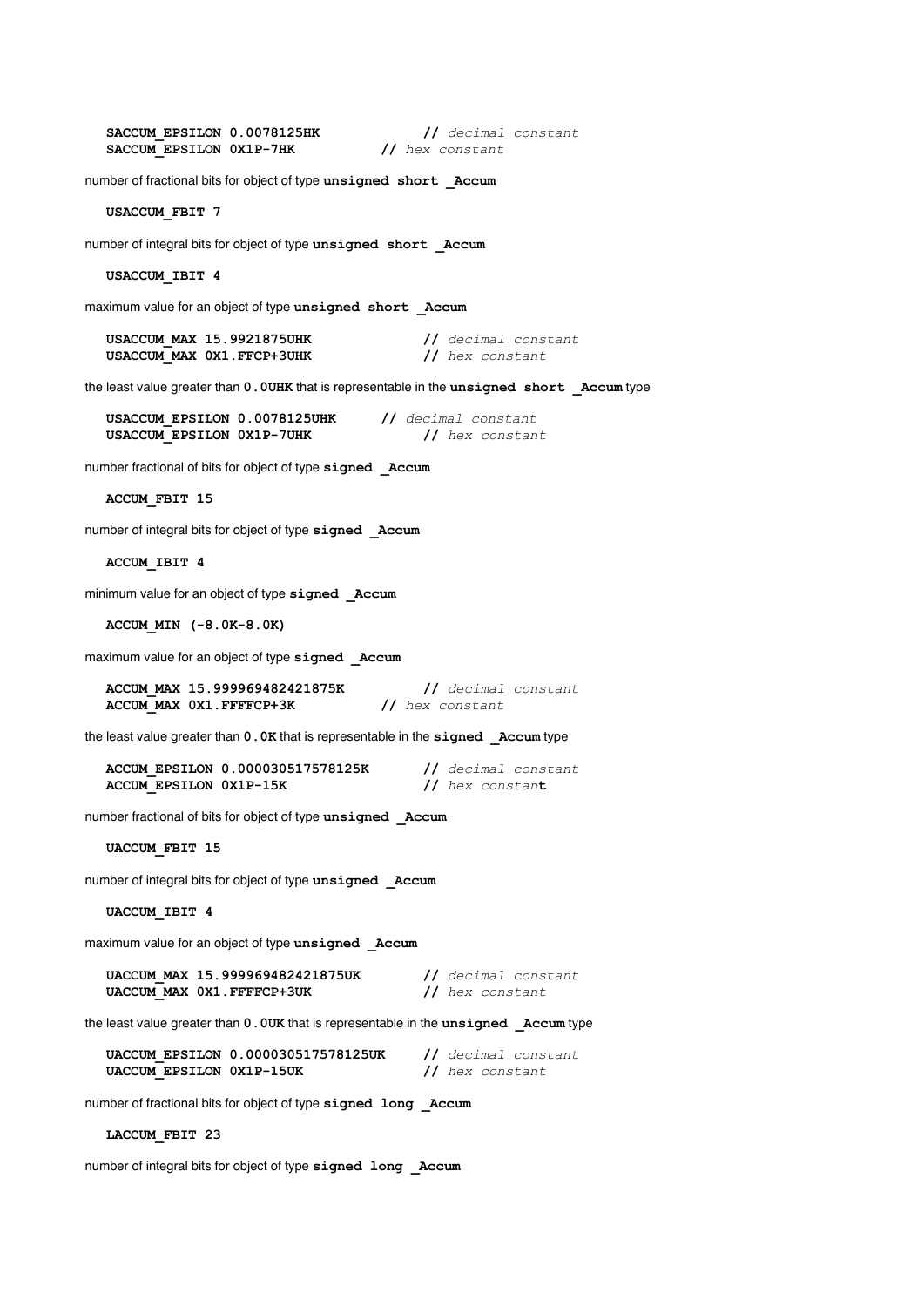## **LACCUM\_IBIT 4**

minimum value for an object of type **signed long \_Accum**

**LACCUM\_MIN (-8.0LK-8.0LK)**

maximum value for an object of type **signed long \_Accum**

**LACCUM\_MAX 15.99999988079071044921875LK**

**LACCUM\_MAX 0X1.FFFFFFCP+3LK //** *hex constant*

**//** *decimal constant*

the least value greater than  $0.0$ LK that is representable in the signed long Accum type

**LACCUM\_EPSILON 0.00000011920928955078125LK**

LACCUM EPSILON  $0x1P-23LK$ 

**//** *decimal constant*

number of fractional bits for object of type **unsigned long \_Accum**

**ULACCUM\_FBIT 23**

number of integral bits for object of type **unsigned long \_Accum**

**ULACCUM\_IBIT 4**

maximum value for an object of type **unsigned long \_Accum**

**ULACCUM\_MAX 15.99999988079071044921875ULK**

**ULACCUM\_MAX 0X1.FFFFFFCP+3ULK //** *hex constant*

**//** *decimal constant*

the least value greater than **0.0ULK** that is representable in the **unsigned long \_Accum** type

**ULACCUM\_EPSILON 0.00000011920928955078125ULK**

**ULACCUM\_EPSILON 0X1P-23ULK //** *hex constant*

**//** *decimal constant*

#### **7.18a.4 The FX\_FULL\_PRECISION pragma**

#### **Synopsis**

**#include <stdfix.h> #pragma STDC FX\_FULL\_PRECISION** on-off-switch

## **Description**

The normal required precision for fixed-point operations is 1 ULP (Unit in the Last Place: precision upto the last bit). However, in certain environments a precision of 2 ULPs on multiplication and division operations is enough, and such relaxed requirements may result in a significantly increased execution speed. The **FX\_FULL\_PRECISION** pragma can be used to inform the implementation that (where the state is ''off'') the relaxed requirements are allowed. If the indicated state is ''on'', the implementation is required to return results with full precision. Each pragma can occur either outside external declarations or preceding all explicit declarations and statements inside a compound statement. When outside external declarations, the pragma takes effect from its occurrence until another **FP\_FULL\_PRECISION** pragma is encountered, or until the end of the translation unit. When inside a compound statement, the pragma takes effect from its occurrence until another **FP\_FULL\_PRECISION** pragma is encountered (including within a nested compound statement), or until the end of the compound statement; at the end of a compound statement the state for the pragma is restored to its condition just before the compound statement. If this pragma is used in any other context, the behavior is undefined. The default state (''on'' or ''off'') for the pragma is implementation defined.

## **7.18a.5 The fixed-point overflow pragmas**

**Synopsis**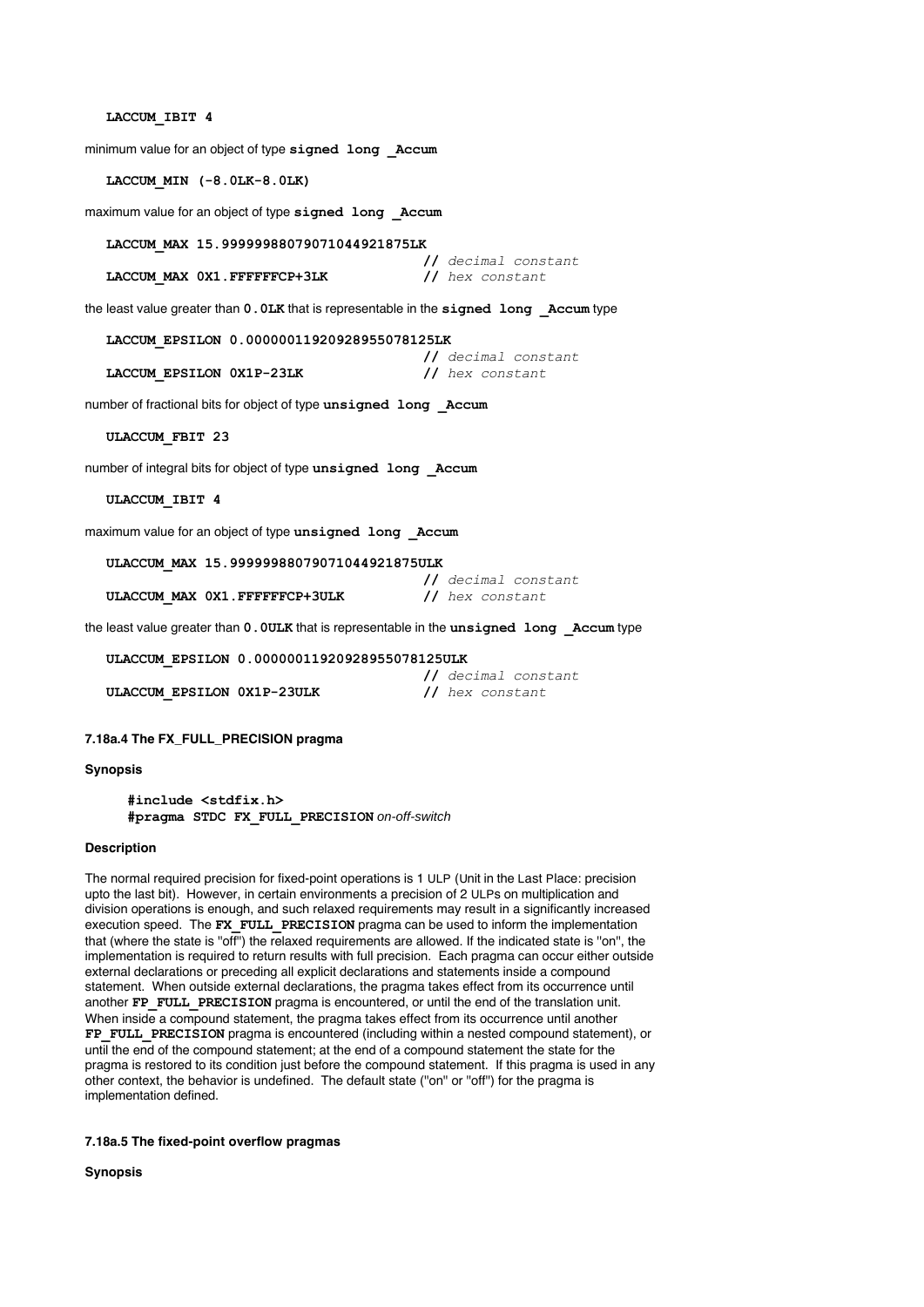**#include <stdfix.h> #pragma STDC FX\_FRACT\_OVERFLOW** overflow-switch **#pragma STDC FX\_ACCUM\_OVERFLOW** overflow-switch

overflow-switch: one of **SAT DEFAULT**

## **Description**

When a value is converted to a primary fixed-point type, the overflow behavior is controlled by either the **FX\_FRACT\_OVERFLOW** or the **FX\_ACCUM\_OVERFLOW** pragma, depending on the destination type. When the state of an overflow pragma is **DEFAULT**, fixed-point overflow for the corresponding type has undefined behavior. Otherwise, the overflow behavior is saturation. The default state of the overflow pragmas is **DEFAULT**. Each pragma can occur either outside external declarations or preceding all explicit declarations and statements inside a compound statement. When outside external declarations, the pragma takes effect from its occurrence until another overflow pragma is encountered, or until the end of the translation unit. When inside a compound statement, a pragma takes effect from its occurrence until another occurrence of the same pragma is encountered (including within a nested compound statement), or until the end of the compound statement; at the end of a compound statement the state for the pragma is restored to its condition just before the compound statement. If this pragma is used in any other context, the behavior is undefined.

**7.18a.6 Fixed-point arithmetic <stdfix.h>**

**7.18a.6.1 The fixed-point arithmetic operation support functions**

## **Synopsis**

```
#include <stdfix.h>
int mulir(int, fract);
long int mulilr(long int, long fract);
int mulik(int, accum);
long int mulilk(long int, long accum);
int divir(int, fract);
long int divilr(long int, long fract);
int divik(int, accum);
long int divilk(long int, long accum);
fract rdivi(int, int);
long fract lrdivi(long int, long int);
accum kdivi(int, int);
long accum lkdivi(long int, long int);
int idivr(fract, fract);
long int idivlr(long fract, long fract);
int idivk(accum, accum);
long int idivlk(long accum, long accum);
unsigned int muliur(unsigned int, unsigned fract);
unsigned long int muliulr(
     unsigned long int, unsigned long fract);
unsigned int muliuk(unsigned int, unsigned accum);
unsigned long int muliulk(
     unsigned long int, unsigned long accum);
unsigned int diviur(unsigned int, unsigned fract);
unsigned long int diviulr(
     unsigned long int, unsigned long fract);
unsigned int diviuk(unsigned int, unsigned accum);
unsigned long int diviulk(
     unsigned long int, unsigned long accum);
```
**unsigned fract urdivi(unsigned int, unsigned int); unsigned long fract ulrdivi(**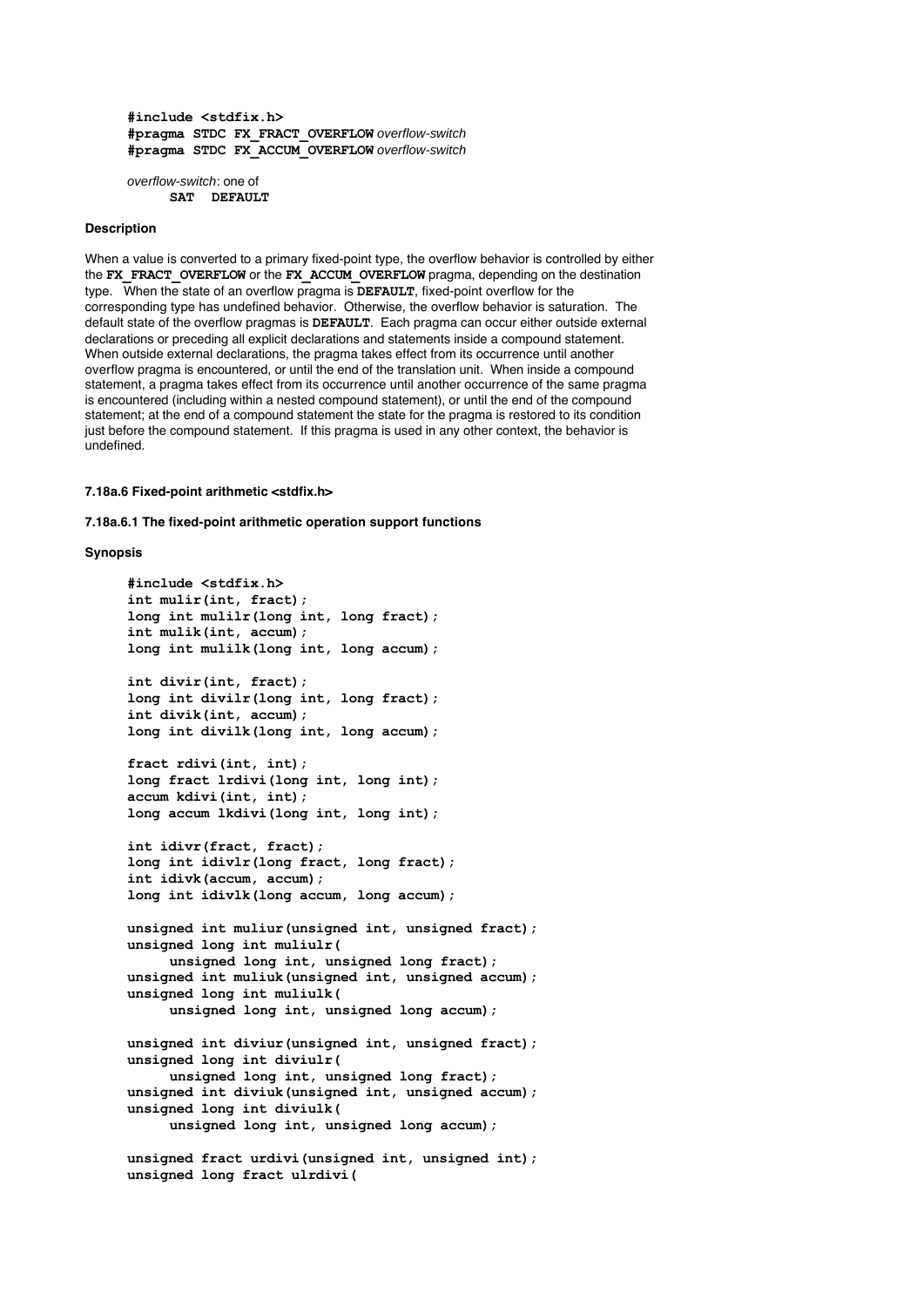```
unsigned long int, unsigned long int);
unsigned accum ukdivi(unsigned int, unsigned int);
unsigned long accum ulkdivi(
     unsigned long int, unsigned long int);
unsigned int idivur(unsigned fract, unsigned fract);
unsigned long int idivulr(
     unsigned long fract, unsigned long fract);
unsigned int idivuk(unsigned accum, unsigned accum);
unsigned long int idivulk(
     unsigned long accum, unsigned long accum);
```
## **Description**

The above functions compute the mathematically exact result of the multiplication or division operation on the operands with the indicated types, and return a value with the indicated type.

#### **Returns**

For functions returning an integer value, the return value is rounded towards zero. For functions returning a fixed-point value, the return value is saturated on overflow. If the second operand of one of the divide functions is zero, the behavior is undefined.

#### **7.18a.6.2 The fixed-point absolute value functions**

#### **Synopsis**

```
#include <stdfix.h>
short fract abshr(short fract f);
fract absr(fract f);
long fract abslr(long fract f);
short accum abshk(short accum f);
accum absk(accum f);
long accum abslk(long accum f);
```
## **Description**

The above functions compute the absolute value of a fixed-point value **f**.

#### **Returns**

The functions return |**f**|. If the exact result cannot be represented, the saturated result is returned.

#### **7.18a.6.3 The fixed-point rounding functions**

#### **Synopsis**

```
#include <stdfix.h>
short fract roundhr(short fract f, int n);
fract roundr(fract f, int n);
long fract roundlr(long fract f, int n);
short accum roundhk(short accum f, int n);
accum roundk(accum f, int n);
long accum roundlk(long accum f, int n);
unsigned short fract rounduhr(unsigned short fract f, int n);
unsigned fract roundur(unsigned fract f, int n);
unsigned long fract roundulr(unsigned long fract f, int n);
unsigned short accum rounduhk(unsigned short accum f, int n);
unsigned accum rounduk(unsigned accum f, int n);
unsigned long accum roundulk(unsigned long accum f, int n);
```
#### **Description**

The above functions compute the value of **f**, rounded to the number of fractional bits specified in **n**. The rounding applied is to-nearest, with unspecified rounding direction in the halfway case. When saturation has not occurred, fractional bits beyond the rounding point are set to zero in the result. The value of **n** must be nonnegative and less than the number of fractional bits in the fixed-point type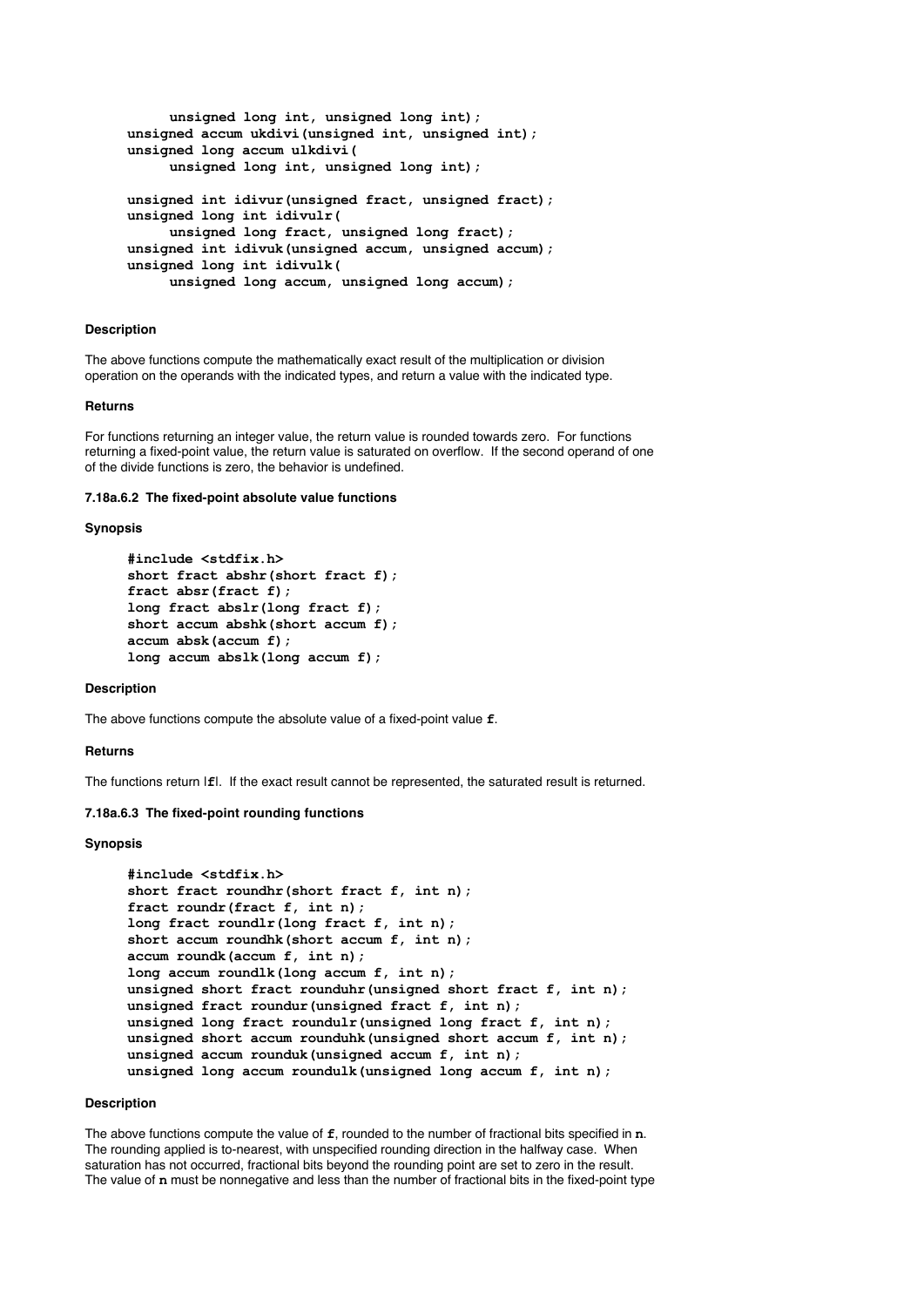of **f**.

## **Returns**

The rounding functions return the rounded result, as specified. If the value of **n** is negative or larger than the number of fractional bits in the fixed-point type of **f**, the result is unspecified. If the exact result cannot be represented, the saturated result is returned.

**7.18a.6.4 The fixed-point countls functions**

#### **Synopsis**

```
#include <stdfix.h>
int countlshr(short fract f);
int countlsr(fract f);
int countlslr(long fract f);
int countlshk(short accum f);
int countlsk(accum f);
int countlslk(long accum f);
int countlsuhr(unsigned short fract f);
int countlsur(unsigned fract f);
int countlsulr(unsigned long fract f);
int countlsuhk(unsigned short accum f);
int countlsuk(unsigned accum f);
int countlsulk(unsigned long accum f);
```
## **Description**

The integer return value of the above functions is defined as follows:

if the value of the fixed-point argument **f** is non-zero, the return value is the largest integer **k** for which the expression  $f<< k$  does not overflow;

if the value of the fixed-point argument is zero, an integer value is returned that is at least as large as N, where N is the total number of value bits of the fixed-point type of the argument.

Note: if the value of the fixed-point argument is zero, the recommended return value is exactly N.

#### **Returns**

The **countls** functions return the integer value as indicated.

## **7.18a.6.5 The bitwise fixed-point to integer conversion functions**

#### **Synopsis**

```
#include <stdfix.h>
int_hr_t bitshr(short fract f);
int_r_t bitsr(fract f);
int_lr_t bitslr(long fract f);
int_hk_t bitshk(short accum f);
int_k k bitsk(accum f);
int_lk_t bitslk(long accum f);
uint_uhr_t bitsuhr(unsigned short fract f);
uint ur t bitsur(unsigned fract f);
uint_ulr_t bitsulr(unsigned long fract f);
uint_uhk_t bitsuhk(unsigned short accum f);
uint_uk_t bitsuk(unsigned accum f);
uint_ulk_t bitsulk(unsigned long accum f);
```
#### **Description**

The above functions return an integer value equal to the fixed-point value of **<sup>f</sup>** multiplied by 2F, where F is the number of fractional bits in the type of **f**. The result type is an integer type big enough to hold all valid result values for the given fixed-point argument type. For example, if the fract type has 15 fractional bits, then after the declaration

**fract a = 0.5;**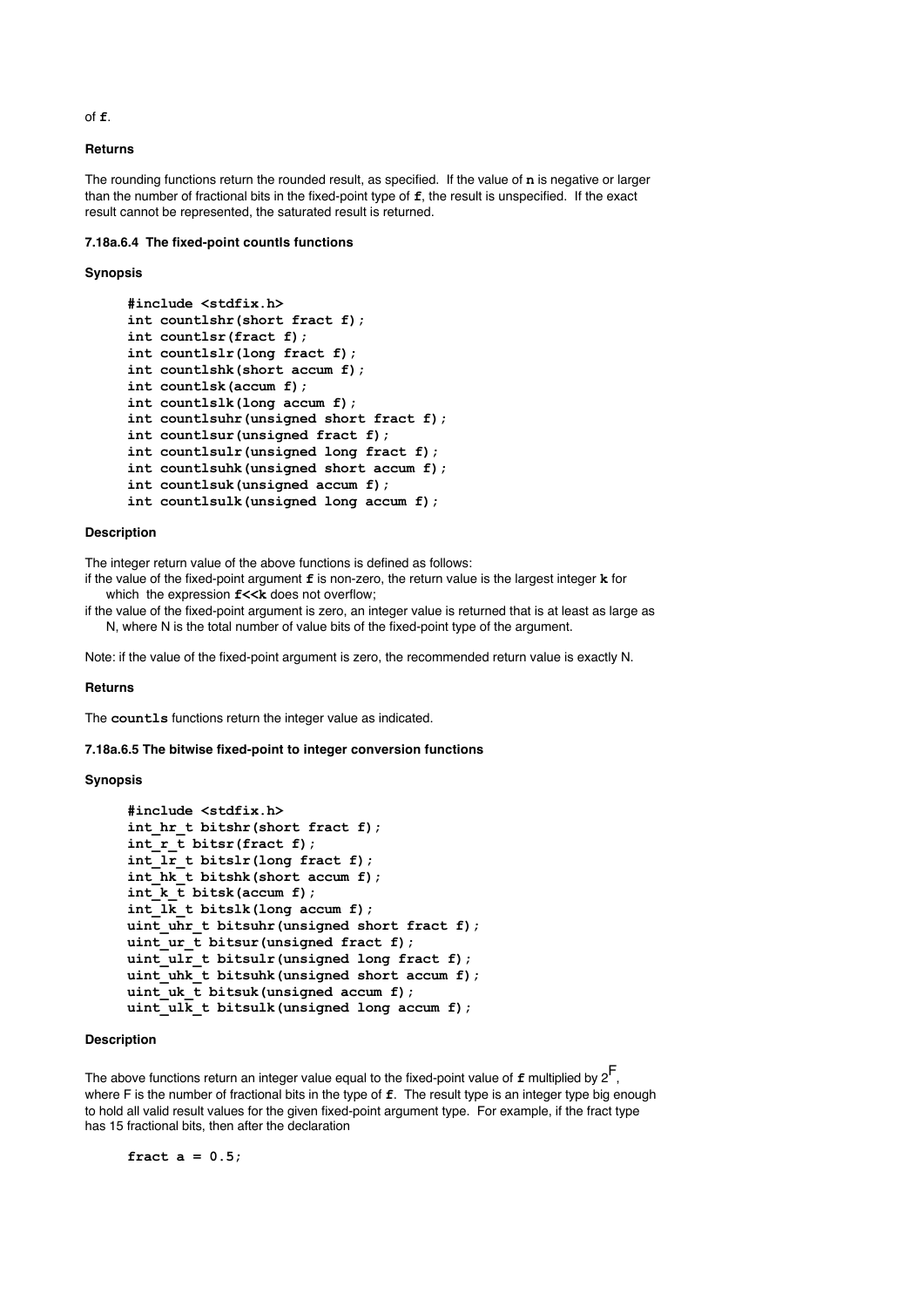the value of  $\text{bitsr}(a)$  is  $0.5 * 2^{\text{A}}15 = 0x4000$ .

## **Returns**

The above functions return the value of the argument as an integer bit pattern as indicated.

## **7.18a.6.6 The bitwise integer to fixed-point conversion functions**

## **Synopsis**

```
#include <stdfix.h>
short fract hrbits(int hr t n);
fract rbits(int r t n);
long fract lrbits(int_lr_t n);
short accum hkbits(int hk t n);
accum kbits(int_k_t n);
long accum lkbits(int_lk_t n);
unsigned short fract uhrbits(uint_uhr_t n);
unsigned fract urbits(uint_ur_t n);
unsigned long fract ulrbits(uint ulr t n);
unsigned short accum uhkbits(uint uhk t n);
unsigned accum ukbits(uint uk t n);
unsigned long accum ulkbits(uint ulk t n);
```
## **Description**

The above functions return an fixed-point value equal to the integer value of the argument divided by

 $2^{\mathsf{F}}$ , where F is the number of fractional bits in the fixed-point result type of the function. For example, if **fract** has 15 fractional bits, then the value of **rbits(0x2000)** is 0.25.

## **Returns**

The above functions return the indicated value.

## **7.18a.6.7 Type-generic fixed-point functions**

For each of the fixed-point absolute value functions in 7.18a.6.2, the fixed-point rounding functions in 7.18a.6.3 and the fixed-point countls functions in 7.18a.6.4, a type-generic macro is defined as follows:

|                                          | type-generic macro |
|------------------------------------------|--------------------|
| the fixed-point absolute value functions | absfx              |
| the fixed-point rounding functions       | roundfx            |
| the fixed-point countls functions        | countlsfx          |

For each macro, use of the macro invokes the function whose corresponding type and type domain is the fixed-point type of the first generic argument. If the type of the first generic argument is not a fixed-point type, the behavior is undefined

## **7.18a.6.8 Numeric conversion functions**

## **Synopsis**

```
#include <stdfix.h>
short fract strtofxhr(const char * restrict nptr,
     char ** restrict endptr);
fract strtofxr(const char * restrict nptr,
    char ** restrict endptr);
long fract strtofxlr(const char * restrict nptr,
     char ** restrict endptr);
short accum strtofxhk(const char * restrict nptr,
     char ** restrict endptr);
accum strtofxk(const char * restrict nptr,
     char ** restrict endptr);
```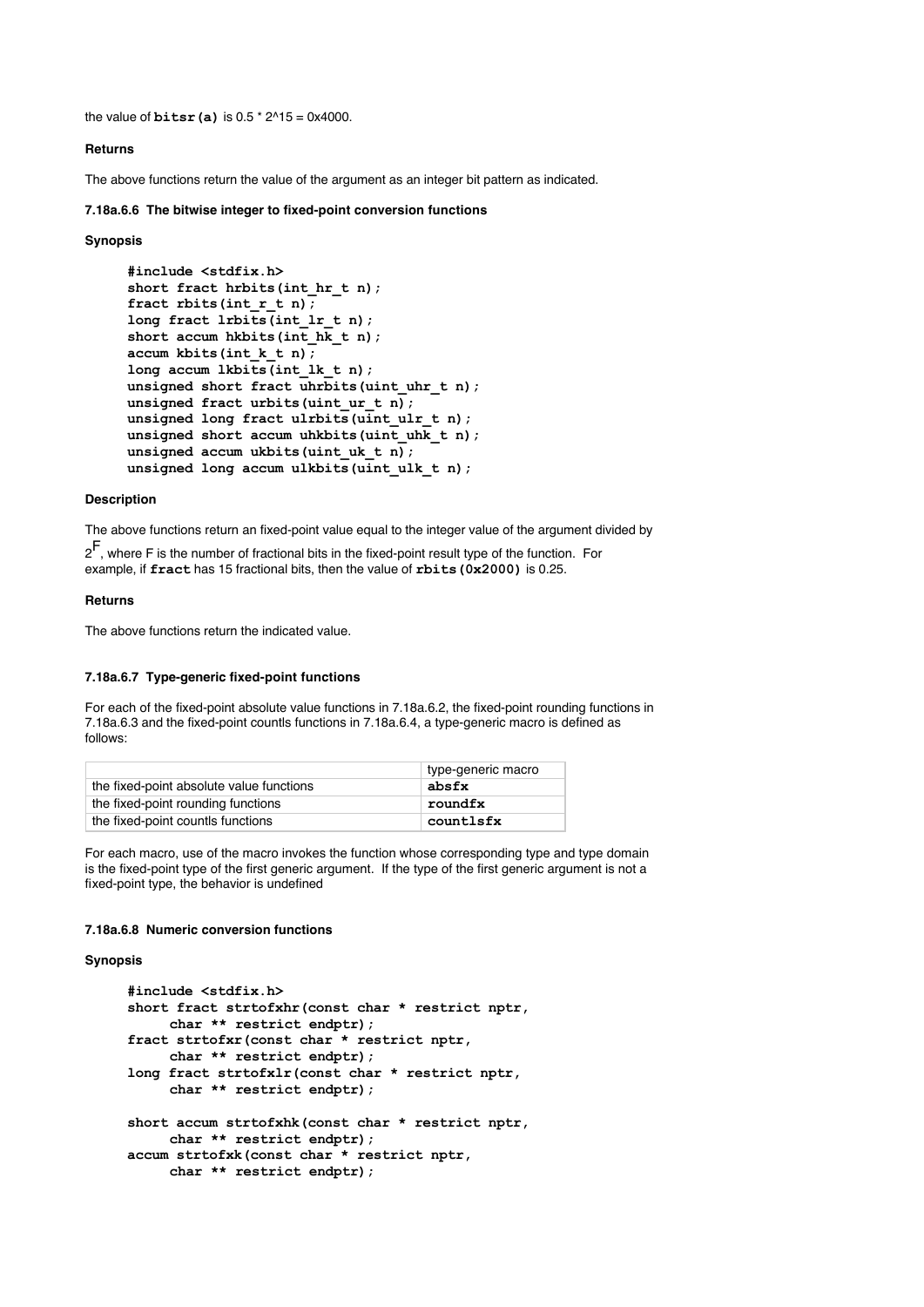```
long accum strtofxlk(const char * restrict nptr,
     char ** restrict endptr);
unsigned short fract strtofxuhr(const char * restrict nptr,
     char ** restrict endptr);
unsigned fract strtofxur(const char * restrict nptr,
     char ** restrict endptr);
unsigned long fract strtofxulr(const char * restrict nptr,
     char ** restrict endptr);
unsigned short accum strtofxuhk(const char * restrict nptr,
     char ** restrict endptr);
unsigned accum strtofxuk(const char * restrict nptr,
     char ** restrict endptr);
unsigned long accum strtofxulk(const char * restrict nptr,
     char ** restrict endptr);
```
#### **Description**

The **strtofxhr**, **strtofxr**, **strtofxlr**, **strtofxhk**, **strtofxk**, **strtofxlk**, **strtofxuhr**, **strtofxur**, **strtofxulr**, **strtofxuhk**, **strtofxuk** and **strtofxulk** functions convert the initial portion of the string pointed to by **nptr** to **short fract**, **fract**, **long fract**, **short accum**, **accum**, **long accum**, **unsigned short fract**, **unsigned fract**, **unsigned long fract**, **unsigned short accum**, **unsigned accum**, and **unsigned long accum** representation, respectively. First, they decompose the input string into three parts: an initial, possibly empty, sequence of white-space characters (as specified by the **isspace** function), a subject sequence resembling a fixed -point constant; and a final string of one or more unrecognized characters, including the terminating null character of the input string. Then, they attempt to convert the subject sequence to a fixed-point number, and return the result.

The expected form of the subject sequence is an optional plus or minus sign, then one of the following:

- a nonempty sequence of decimal digits optionally containing a decimal-point character, then an optional exponent part as defined in 6.4.4.3;
- a **0x** or **0X**, then a nonempty sequence of hexadecimal digits optionally containing a decimal-point character, then an optional binary exponent part as defined in 6.4.4.3.

The subject sequence is defined as the longest initial subsequence of the input string, starting with the first non-white-space character, that is of the expected form. The subject sequence contains no characters if the input string is not of the expected form.

If the subject sequence has the expected form for a fixed-point number, the sequence of characters starting with the first digit or the decimal-point character (whichever occurs first) is interpreted as a fixed-point constant according to the rules of 6.4.4.3, except that the decimal-point character is used in place of a period, and that if neither an exponent part nor a decimal-point character appears in a decimal fixed-point number, or if a binary exponent part does not appear in a hexadecimal fixed-point number, an exponent part of the appropriate type with value zero is assumed to follow the last digit in the string. If the subject sequence begins with a minus sign, the sequence is interpreted as negated. A pointer to the final string is stored in the object pointed to by **endptr**, provided that **endptr** is not a null pointer.

The value resulting from the conversion is rounded as necessary in an implementation-defined manner.

In other than the **"C"** locale, additional locale-specific subject sequence forms may be accepted.

If the subject sequence is empty or does not have the expected form, no conversion is performed; the value of **nptr** is stored in the object pointed to by **endptr**, provided that **endptr** is not a null pointer.

#### **Returns**

The functions return the converted value, if any. If no conversion could be performed, zero is returned. If the correct value is outside the range of representable values, a saturated result is returned (according to the return type and sign of the value), and the value of the macro ERANGE is stored in errno.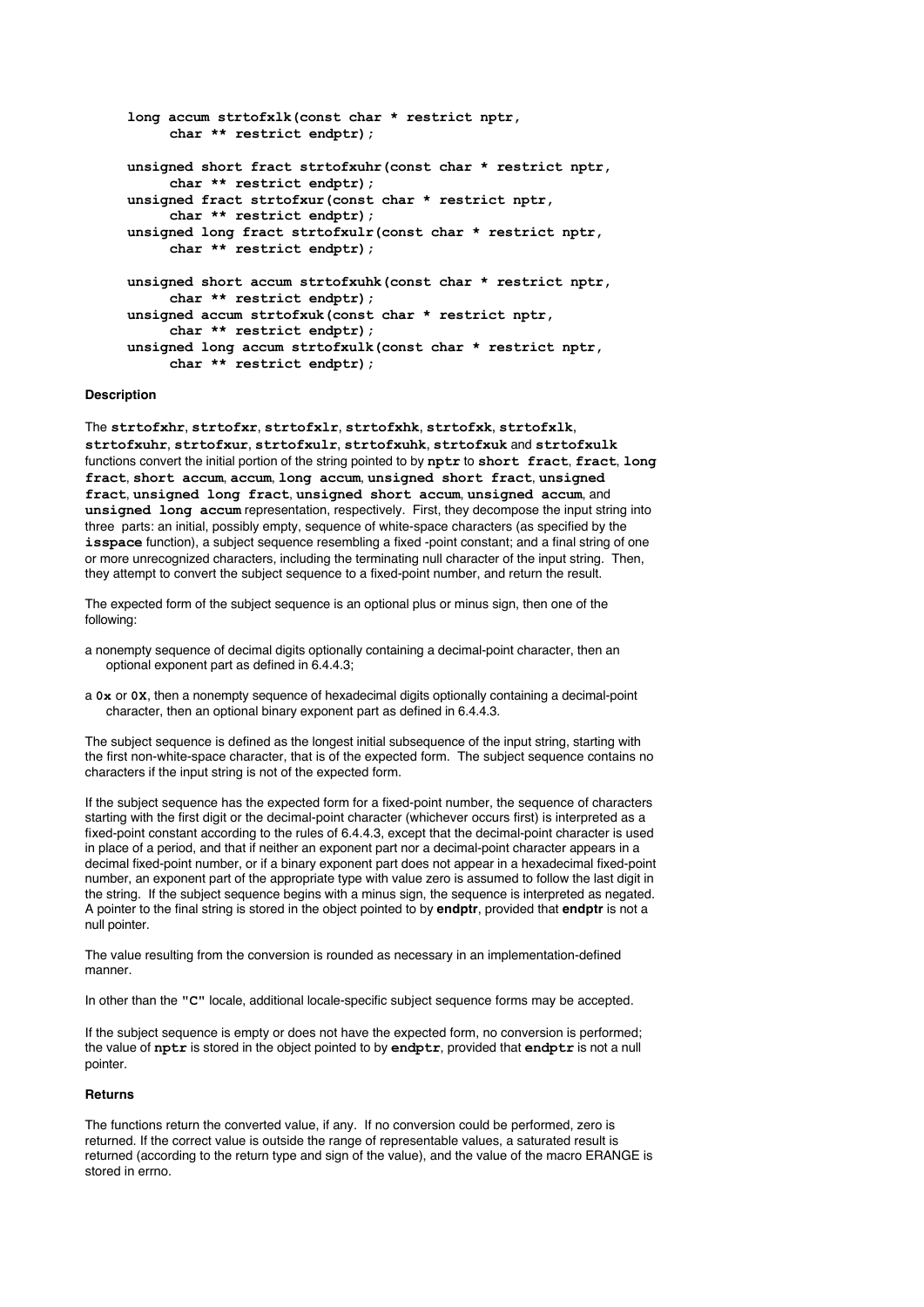**Clause 7.19.6.1 - The fprintf function**, paragraph 4, third bullet, change begin of first sentence to

An optional precision that gives the minimum number of digits to appear for the **d**, **i**, **o**, **u**, **x**, and **X** conversions, the number of digits to appear after the decimal-point character for **a**, **A**, **e**, **E**, **f**, **F**, **r**, **R**, **k** and **K** conversions, . . .

**Clause 7.19.6.1 - The fprintf function**, paragraph 6, the '**#**' bullet, change begin of fourth sentence to

For **a**, **A**, **e**, **E**, **f**, **F**, **g**, **G**, **r**, **R**, **k** and **K** conversions, . . .

**Clause 7.19.6.1 - The fprintf function**, paragraph 6, the '**o**' bullet, change begin of first sentence to

For **d**, **i**, **o**, **u**, **x**, **X**, **a**, **A**, **e**, **E**, **f**, **F**, **g**, **G**, **r**, **R**, **k** and **K** conversions, . . .

**Clause 7.19.6.1 - The fprintf function**, paragraph 7, the '**h**' bullet, add before last semicolon:

that a following **r**, **R**, **k** or **K** conversion specifier applies to a short fixed-point type argument.

**Clause 7.19.6.1 - The fprintf function**, paragraph 7, the '**l** (ell)' bullet, add before last semicolon:

that a following **r**, **R**, **k** or **K** conversion specifier applies to a fixed-point type argument;

**Clause 7.19.6.1 - The fprintf function**, paragraph 8, add new bullet before the '**c**' bullet:

**r**, **R**, **k**, **K** A signed fixed-point fract type (**r**), an unsigned fract type (**R**), a signed accum type (**k**) or an unsigned accum type (**K**) representing a fixed-point number is converted to decimal notation in the style [-]ddd.ddd, where the number of digits after the decimalpoint character is equal to the precision specification. If the precision is missing, it is taken as 6; if the precision is zero and the **#** flag is not specified, no decimal-point character appears. If a decimal-point character appears, at least one digit appears before it. The value is rounded to the appropriate number of digits.

**Clause 7.19.6.1 - The fprintf function**, paragraph 13, change beginning of first sentence to

For **e**, **E**, **f**, **F**, **g**, **G**, **r**, **R**, **k** and **K** conversions, . . .

**Clause 7.19.6.2 - The fscanf function**, paragraph 11, the '**h**' bullet, add at the end of the first sentence:

or that a following **r**, **R**, **k** or **K** conversion specifier applies to an argument with type pointer to short fixed-point type.

**Clause 7.19.6.2 - The fscanf function**, paragraph 11, the '**l** (ell)' bullet, insert after last semicolon:

that a following **r**, **R**, **k** or **K** conversion specifier applies to an argument with type pointer to long fixed-point type;

**Clause 7.19.6.2 - The fscanf function**, paragraph 12, add new bullet before the '**c**' bullet:

- **r**, **R**, **k**, **K** Matches an optionally signed fixed-point number, whose format is the same as expected for the subject sequence of the **strtofx***fx* functions. The corresponding argument shall be a pointer to a signed fract type (**r**), a pointer to an unsigned fract type (**R**), a pointer to a signed accum type (**k**), or a pointer to an unsigned fract type (**K**).
- **5 Named address spaces and named-register storage classes**
- **5.1 Overview and principles of named address spaces**
- **5.1.1 Additional address spaces**

Embedded applications are often implemented on processors with multiple independent address spaces. An embedded processor may have separate address spaces, for example, for a generalpurpose memory, for smaller, faster memories, for code and constant data, and for I/O accesses. Typically, the distinction between various address spaces is built into the processor's instruction set, with accesses to different spaces requiring distinctly different instructions. For more discussion on address spaces, see Annex B of this Technical Report.

ISO/IEC 9899:1999 stipulates that all objects are allocated in a single, common address space. For the purpose of this Technical Report, the C language is extended to support additional address spaces. When not specified otherwise, objects are allocated by default in a *generic* address space,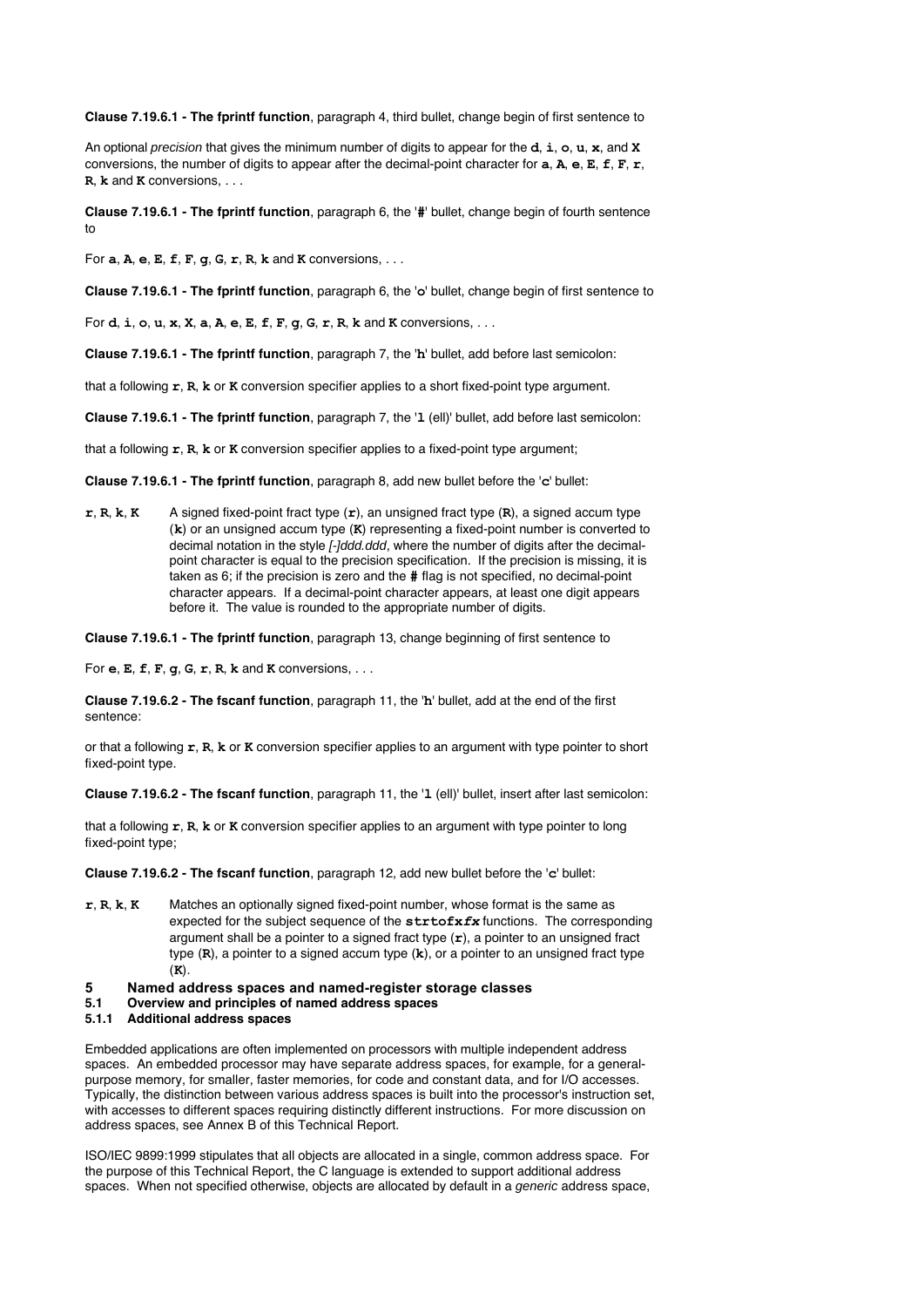which corresponds to the single address space of ISO/IEC 9899:1999. In addition to the generic address space, an implementation may support other, named address spaces. Objects may be allocated in these alternate address spaces, and pointers may be defined that point to objects in these address spaces. It is intended that pointers into an address space only need be large enough to support the range of addresses in that address space.

The named address space approach, as described in this clause, enables application portability between systems with similar memory configurations. This portability is at source code level, and not at binary or execution level.

## **5.1.2 Address-space type qualifiers**

Each address space other than the generic one has a unique name in the form of an identifier. Address space names are ordinary identifiers, sharing the same name space as variables and typedef names. Any such names follow the same rules for scope as other ordinary identifiers (such as typedef names). An implementation may provide an implementation-defined set of intrinsic address spaces that are, in effect, predefined at the start of every translation unit. The names of intrinsic address spaces must be reserved identifiers (beginning with an underscore and an uppercase letter or with two underscores). An implementation may also optionally support a means for new address space names to be defined within a translation unit.

An address space name can be used in a declaration to specify the address space in which an object will be allocated. The C syntax for type qualifiers is extended to include an address space name as a valid type qualifier. If the type of an object is qualified by an address space name, the object is allocated in the specified address space; otherwise, the object is allocated in the generic address space. Note that, since a function is not an object, address-space type qualifiers cannot be used with functions.

#### Example:

If an implementation provides intrinsic address spaces with names **\_X** and **\_Y**, the following are valid declarations:

```
_X char a, b, c;
     // Declares three characters in address space _X
_X const int *p;
     // Declares a pointer in the generic address space
     // that points to a constant int object in
     // address space _X
X struct { int a; char b; } * Y q;
     // Declares a pointer in address space _Y that points
     // to a structure in address space _X
```
There are some constraints on the use of address-space type qualifiers. The most significant constraint is that an address space name cannot be used to qualify an object that has automatic storage duration. This implies, in particular, that variables declared inside a function cannot be allocated in a named address space unless they are also explicitly declared as **static** or **extern**.

For the examples above, the declarations of **a**, **b**, **c**, and **q** would have to be outside any function to be valid. The declaration of **p** would be acceptable within a function, because **p** itself would be in the generic address space.

Other limitations are detailed in clause 5.3 below.

## **5.1.3 Address space nesting and rules for pointers**

Address spaces may overlap in a nested fashion. For any two address spaces, either the address spaces must be disjoint, they must be equivalent, or one must be a subset of the other. Other forms of overlapping are not permitted. If an object is in address space A and A is a subset of address space B, the object is simultaneously in address space B.

An implementation must define the relationship between all pairs of address spaces. (The complete set of address spaces includes the generic address space plus any address spaces that may be defined within a translation unit, if the implementation supports such definitions within a program.) There is no requirement that named address spaces (intrinsic or otherwise) be subsets of the generic address space.

As determined by its type, every pointer points into a specific address space, either the generic address space or a named address space. A pointer into an address space can only point to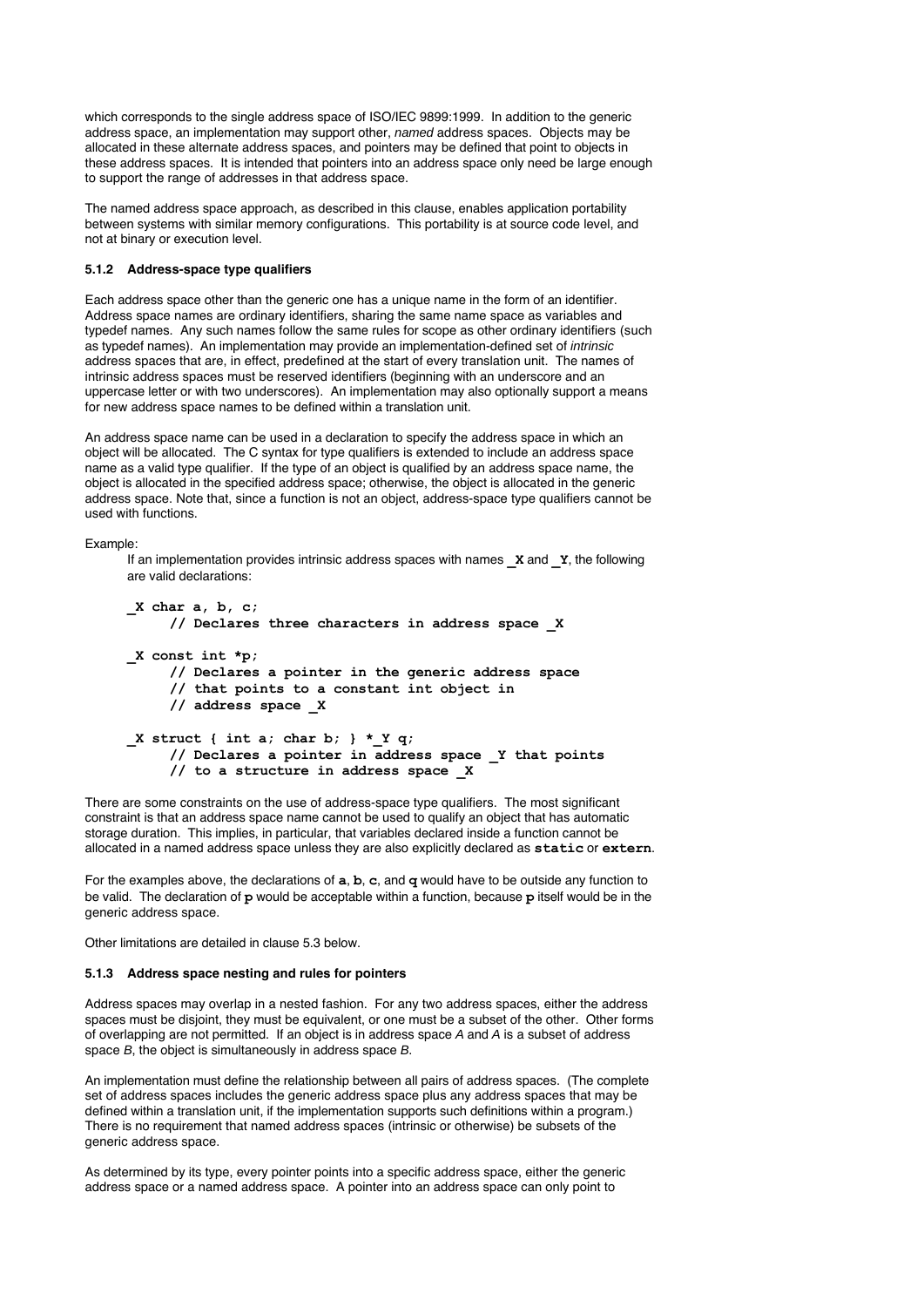locations in that address space (including any subset address spaces).

A non-null pointer into an address space A can be cast to a pointer into another address space B, but such a cast is undefined if the source pointer does not point to a location in B. Note that if A is a subset of  $B$ , the cast is always valid; however, if  $B$  is a subset of  $A$ , the cast is valid only if the source pointer refers to a location in B. A null pointer into one address space can be cast to a null pointer into any overlapping address space.

If a pointer into address space  $A$  is assigned to a pointer into a different address space  $B$ , a constraint requires that A be a subset of B. (As usual, this constraint can be circumvented by a cast of the source pointer before the assignment.)

## **5.1.4 Standard library support**

The standard C library (ISO/IEC 9899:1999 clause 7 - Libraries) is unchanged; the library's functions and objects continue to be declared only with regard to the generic address space. One consequence is that pointers into named address spaces cannot be passed as arguments to library functions except in the special case that the named address spaces are subsets of the generic address space. Likewise, library functions such as **malloc** that allocate memory do so only for the generic address space; there are no standard functions for allocating space in other address spaces.

# **5.2 Overview and principles of named-register storage classes**

## **5.2.1 Access to machine registers**

Embedded applications sometimes need to access processor registers that are not addressable in any of the machine's address spaces. The reasons for accessing such a register might include:

the application must manipulate the register to achieve certain side effects;

memory is at a premium and the register is needed as a storage location; and/or

other software (e.g., an operating system) expects certain information to be stored in the register.

For the purpose of this Technical Report, the C language is extended to permit the allocation of variables within named registers. Allocating a variable in a named register essentially establishes the variable as an alias for that register.

## **5.2.2 Named-register storage-class specifiers**

Just like named address spaces, each of the registers supported by an implementation has a unique name in the form of an identifier. Register names are ordinary identifiers, sharing the same name space as variables and typedef names. Any such names follow the same rules for scope as other ordinary identifiers (just like typedef names and address space names). An implementation may provide an implementation-defined set of intrinsic register names that are, in effect, predefined at the start of every translation unit. The names of intrinsic registers must be reserved identifiers (beginning with an underscore and an uppercase letter or with two underscores). An implementation may also optionally support a means for new register names to be defined within a translation unit.

The C syntax for storage-class specifiers is extended to include the sequence

#### **register** register-name

(i.e., the **register** keyword followed by a register name identifier) as a valid storage-class specifier. Such a storage-class specifier is a named-register storage-class specifier, not to be confused with a **register** storage-class specifier which ISO/IEC 9899:1999 defines as being the **register** keyword alone.

A named-register storage-class specifier is permitted only for identifiers designating an object. Like the plain register storage class, the address-of operator **&** cannot be used to take the address of an identifier declared with a named-register storage class. However, in contrast to plain **register**, an identifier declared with a named-register storage class has external linkage and static storage duration. Thus, named-register storage classes operate more like **extern** than plain **register**.

As there is only one instance of any machine register, a program may not have in the same scope more than one identifier with the same named-register storage class. Furthermore, the type of an object declared with a named-register storage class cannot be an array and must not be of a size larger than the register itself. If the type of the object is smaller than the register, the portion of the register that actually corresponds to the declared identifier is implementation-defined.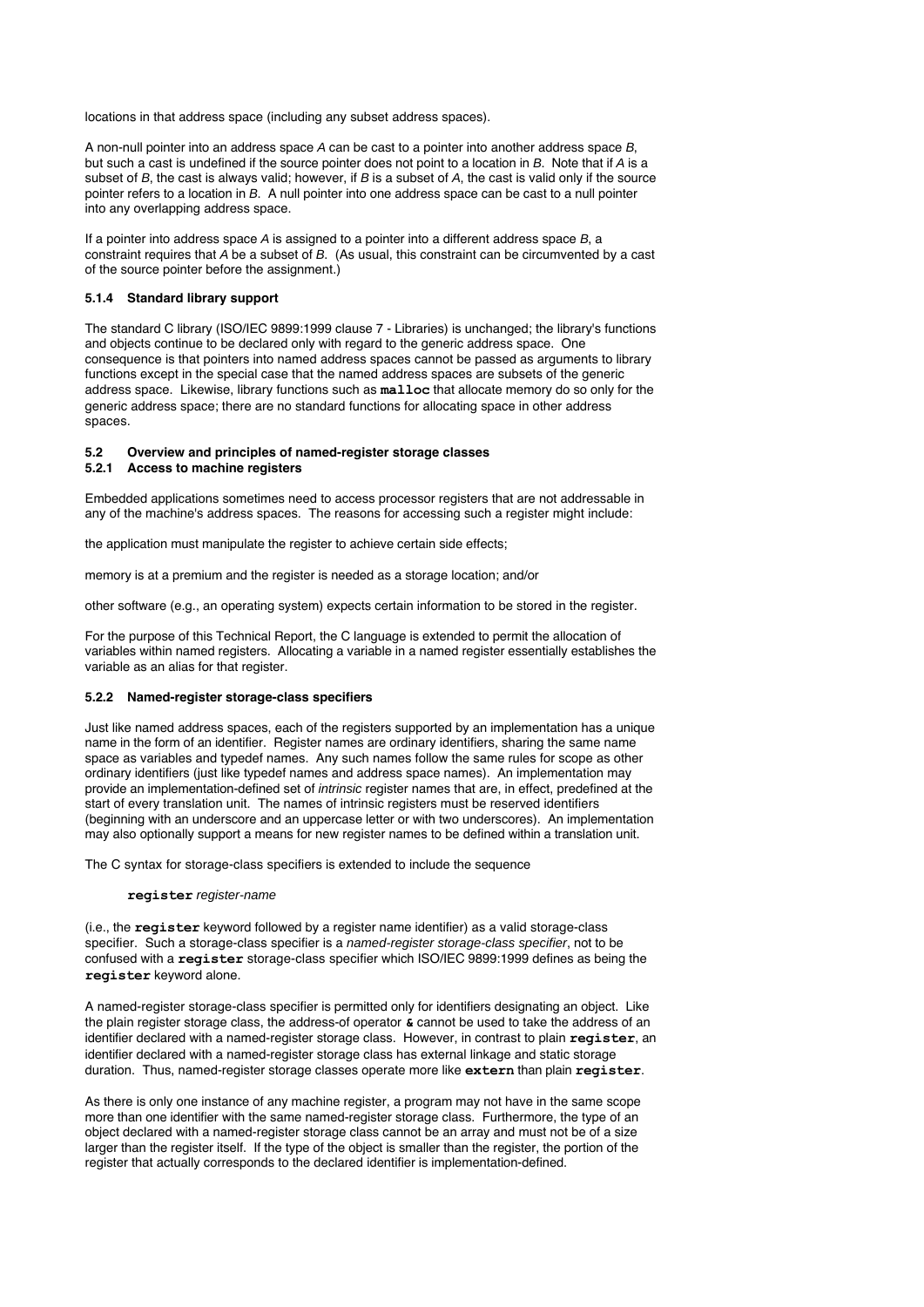Examples:

```
Assuming DP and CC are the names of intrinsic registers, the following are possible valid
declarations:
```

```
register _DP volatile unsigned char direct_page_reg;
register _CC volatile struct {
     int is_IRQ : 1;
     int disable_FIRQ : 1;
     int half_carry : 1;
     int disable_IRQ : 1;
     int negative : 1;
     int zero : 1;
     int overflow : 1;
     int carry : 1;
} cond_reg;
```
However, a declaration associating a different identifier with one of the same registers is not permitted:

```
register _DP volatile unsigned char DP_reg;
     // Not allowed; conflicts with previous declaration of
     // direct_page_reg.
```
## **5.2.3 Ensuring correct side effects via objects allocated in registers**

If reading from or writing to a register has a side effect in the machine (as is often the case for I/O registers), an object allocated in a named register may need to be declared **volatile** to ensure that accesses to the object (and hence to the register) occur as they appear in the C source code. Even then, it is important to be aware that ISO/IEC 9899:1999 (Clause 6.7.3, paragraph 6) stipulates

What constitutes an access to an object that has volatile-qualified type is implementationdefined.

Thus, in theory at least, achieving a specific sequence of reads from and writes to a physical register depends on implementation-defined behavior, even if the C object allocated in the register is declared **volatile**. In practice, to avoid this problem, the C code will likely need to be written in a conservative style.

## **5.2.4 Relationship between named registers and I/O-register designators**

Whether register names as defined above are also valid I/O-register designators as defined in clause 6 is implementation-defined. An implementation may or may not permit storage-class register names to be used as I/O-register designators in the functions of clause 6 such as **iord** and **iowr**. In particular, although an implementation may support the basic I/O hardware addressing of clause 4, it might at the same time not provide any intrinsic named registers or any means by which other named registers can be declared in a program.

#### **5.3 Detailed changes to ISO/IEC 9899:1999**

This clause details the modifications to ISO/IEC 9899:1999 needed to incorporate the functionality of named address spaces and named-register storage classes overviewed in Clauses 5.1 and 5.2 of this Technical Report. The changes listed in this clause are limited to syntax and semantics; examples, (forward) references and other descriptive information are omitted. The modifications are ordered according to the clauses of ISO/IEC 9899:1999 to which they refer. If a clause of ISO/ IEC 9899:1999 is not mentioned, no changes to that clause are needed. New clauses are indicated with **(NEW CLAUSE)**, however resulting changes in the existing numbering are not indicated; the clause number mm.nna of new clause indicates that this clause follows immediately clause mm.nn at the same level.

**Clause 6.2.1 - Scopes of identifiers**, change the first sentence of paragraph 1 to:

An identifier can denote an object; a function; an address space; a named register; a tag or a member of a structure, union, or enumeration; a typedef name; a label name; a macro name; or a macro parameter.

**Clause 6.2.1 - Scopes of identifiers**, replace the first two sentences of paragraph 4 with: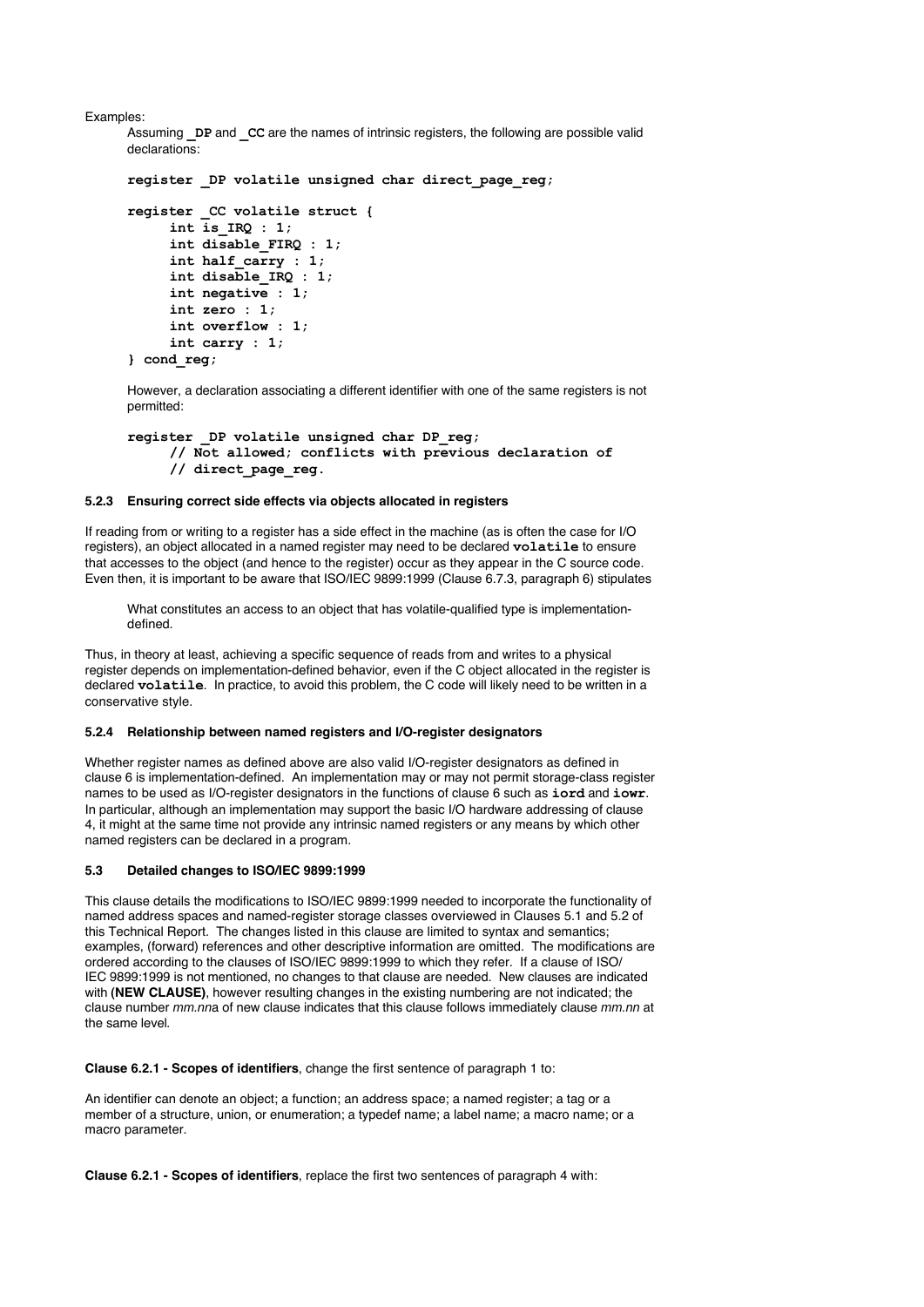Every other identifier has scope determined by the placement of its declaration (in a declarator or type specifier), if any. (The names of intrinsic address spaces and intrinsic registers are implicitly declared as specified in 6.2.4a and 6.7.1.1 below.) If the identifier is implicitly declared, or if the declarator or type specifier that declares the identifier appears outside of any block or list of parameters, the identifier has file scope, which terminates at the end of the translation unit.

### **Clause 6.2.1 - Scopes of identifiers**, add at the start of paragraph 7:

Identifiers that are implicitly declared have scope that begins at the start of a translation unit.

**Clause 6.2.2 - Linkages of identifiers**, add a new paragraph between existing paragraphs 3 and 4:

If the declaration of an identifier contains a named-register storage-class specifier, the identifier has external linkage.

#### **Clause 6.2.2 - Linkages of identifiers**, change paragraph 6 to:

The following identifiers have no linkage: an identifier declared to be anything other than an object or a function; an identifier declared to be a function parameter; a block scope identifier for an object declared without either a named-register storage-class specifier or the storage-class specifier **extern**.

#### **Clause 6.2.4a - Address spaces (NEW CLAUSE)**

Objects are allocated in one or more address spaces. A unique generic address space always exists. Every address space other than the generic one has a unique name in the form of an identifier. Address spaces other than the generic one are called named address spaces. An object is always completely allocated into at least one address space. Unless otherwise specified, objects are allocated in the generic address space.

Some (possibly empty) implementation-defined set of named address spaces are intrinsic. The name of an intrinsic address space shall begin with an underscore and an uppercase letter or with two underscores (and hence is a reserved identifier as defined in 7.1.3). There is no declaration for the name of an intrinsic address space in a translation unit; the identifier is *implicitly declared* with a scope covering the entire translation unit.

An implementation may optionally support an implementation-defined syntax for declaring other (not intrinsic) named address spaces.

Each address space (intrinsic or otherwise) exists for the entire execution of the program.

If address space  $A$  encloses address space  $B$ , then every location (address) within  $B$  is also within A. (Either A or B may be the generic address space.) The property of "enclosing" is transitive: if A encloses B and B encloses a third address space C, then A also encloses C. Every address space encloses itself.

For every pair of distinct address spaces A and B, it is implementation-defined whether A encloses B.

If one address space encloses another, the two address spaces overlap, and their combined address space is the one that encloses the other. If two address spaces do not overlap, they are disjoint, and no location (address) within one is also within the other. (Thus if two address spaces share a location, one address space must enclose the other.)

**Clause 6.2.5 - Types**, replace the second sentence of paragraph 25 with:

Each unqualified type has several qualified versions of its type,  $38)$  corresponding to the combinations of one, two, or all three of the **const**, **volatile**, and **restrict** qualifiers, and all combinations of any subset of these three qualifiers with one address space qualifier. (Syntactically, an address space qualifier is an address space name, so there is an address space qualifier for each visible address space name.)

**Clause 6.2.5 - Types**, replace paragraph 26 with three paragraphs: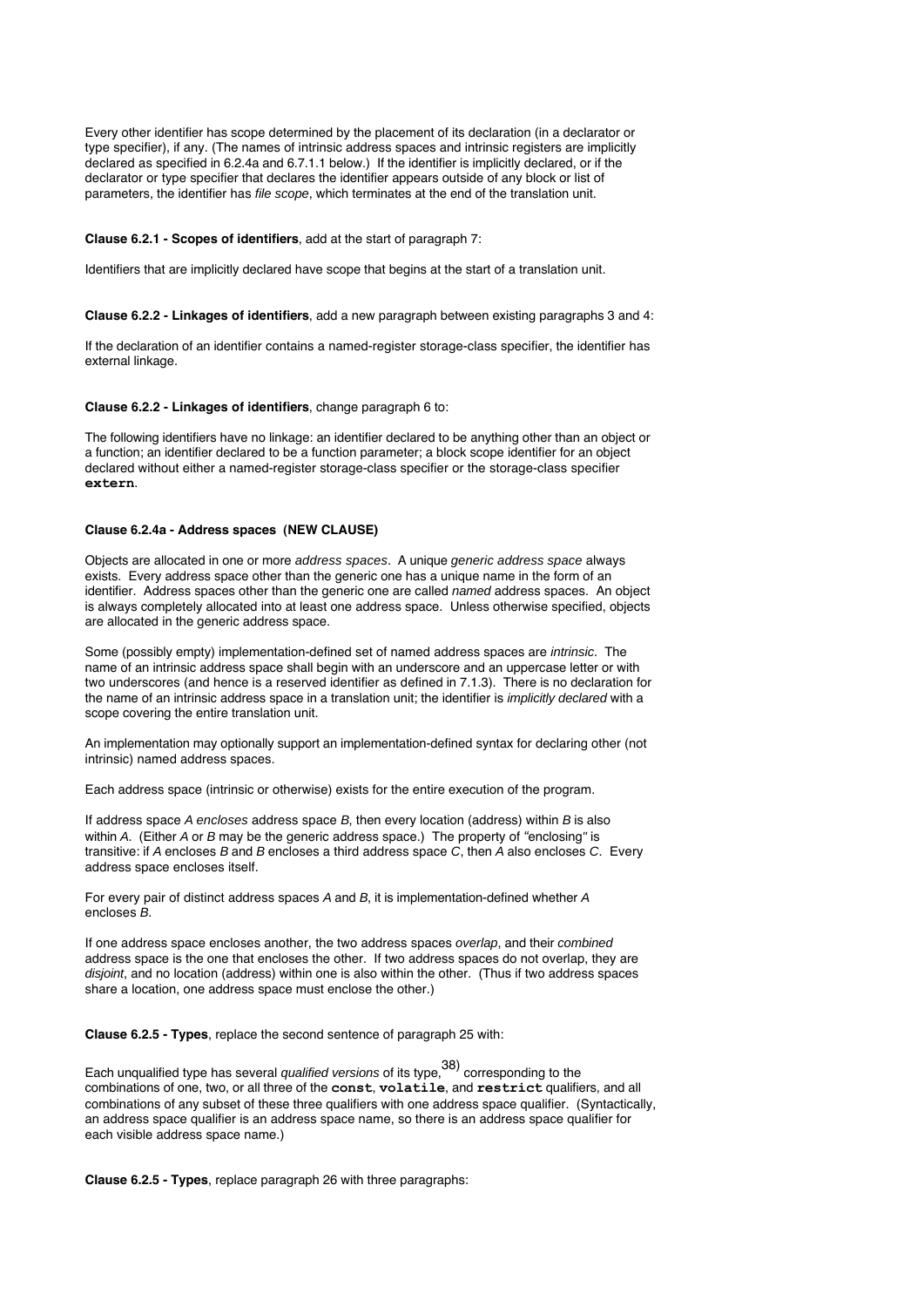The qualifiers **const**, **volatile**, and **restrict** are access qualifiers.

If type T is qualified by the address space qualifier for address space A, then "T is in  $A$ ". If type T is not qualified by an address space qualifier, then T is in the generic address space. If type T is in address space  $A$ , a pointer to  $T$  is also a "pointer into  $A$ ", and the *referenced address space* of the pointer is A.

A pointer to **void** in any address space shall have the same representation and alignment

requirements as a pointer to a character type in the same address space.<sup>39)</sup> Similarly, pointers to differently access-qualified versions of compatible types shall have the same representation and alignment requirements. All pointers to structure types in the same address space shall have the same representation and alignment requirements as each other. All pointers to union types in the same address space shall have the same representation and alignment requirements as each other. Pointers to other types need not have the same representation or alignment requirements.

**Clause 6.3.2.3 - Pointers**, replace the first two paragraphs with three paragraphs:

If, as provided below, a pointer into one address space is converted to a pointer into another address space, then unless the original pointer is a null pointer (defined below) or the location referred to by the original pointer is within the second address space, the behavior is undefined. (For the original pointer to refer to a location within the second address space, the two address spaces must overlap.)

A pointer to **void** in any address space may be converted to or from a pointer to any incomplete or object type. A pointer to any incomplete or object type in some address space may be converted to a pointer to **void** in an enclosing address space and back again; the result shall compare equal to the original pointer.

A pointer to a type may be converted to a pointer to a differently access-qualified version of the type (but with the same address-space qualifier, if any); the original and converted pointers shall compare equal.

**Clause 6.3.2.3 - Pointers**, replace the last sentence of paragraph 4 with:

If the referenced address spaces of the original and converted pointers are disjoint, the behavior is undefined. Any two null pointers whose referenced address spaces overlap shall compare equal.

**Clause 6.5 - Expressions**, replace the first two sentences of paragraph 6 with:

The effective type of an object for an access to its stored value is the declared type of the object, if

any, without any address-space qualifier that the declared type may have.<sup>72)</sup> If a value is stored into an object having no declared type through an lvalue having a type that is not a character type, then the type of the lvalue, without any address-space qualifier, becomes the effective type of the object for that access and for subsequent accesses that do not modify the stored value.

**Clause 6.5.2.2 - Function calls**, change the second bullet of paragraph 6 to:

both types are pointers to unqualified or access-qualified versions of a character type or **void** in the same address space.

**Clause 6.5.2.5 - Compound literals**, add another constraint paragraph:

If the compound literal occurs inside the body of a function, the type name shall not be qualified by an address-space qualifier.

**Clause 6.5.3.2 - Address and indirection operators**, change the end of paragraph 1 to:

... and is not declared with the **register** storage-class specifier or with a named-register storageclass specifier.

**Clause 6.5.6 - Additive operators**, add another constraint paragraph: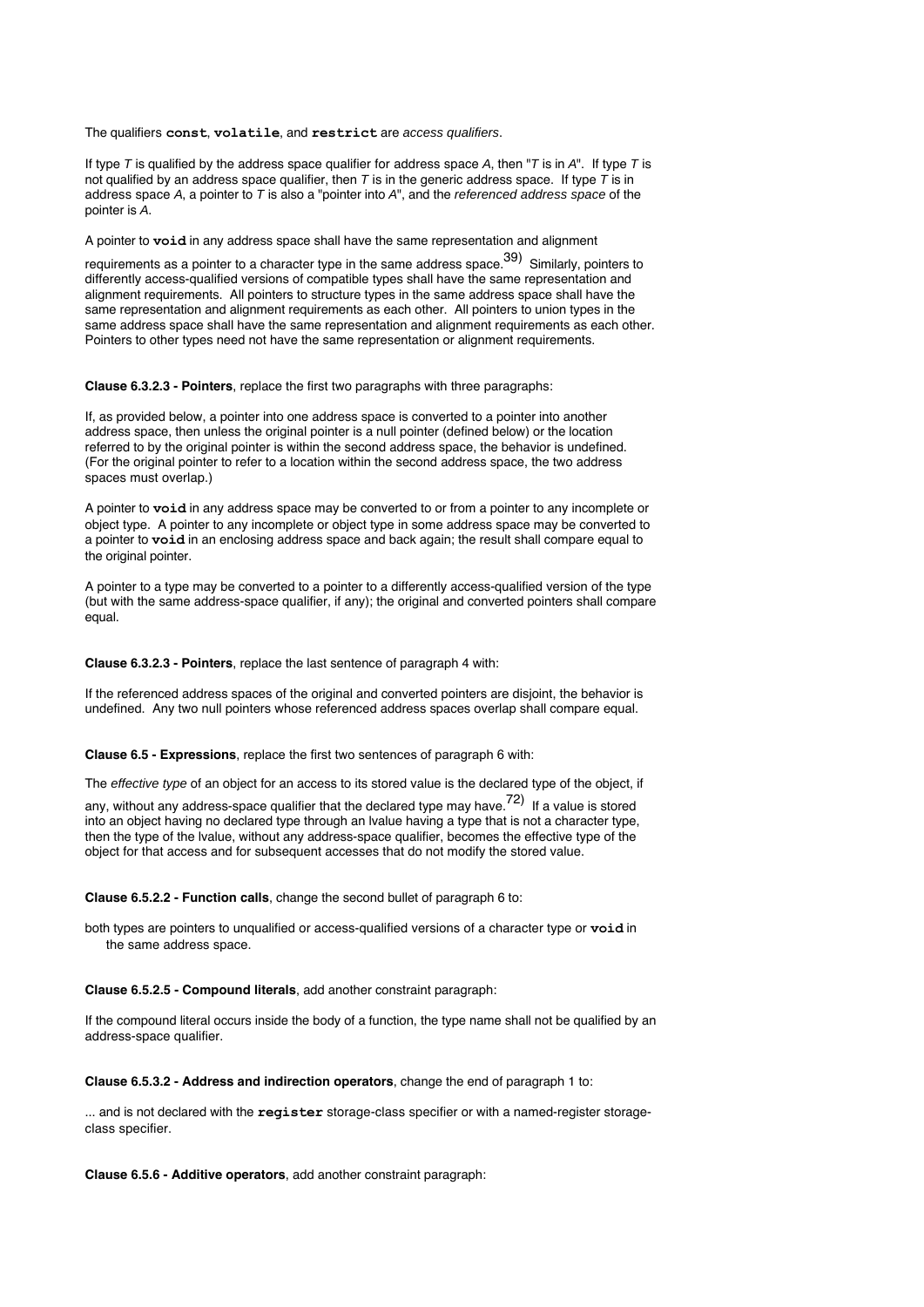For subtraction, if the two operands are pointers into different address spaces, the address spaces must overlap.

#### **Clause 6.5.8 - Relational operators**, add another constraint paragraph:

If the two operands are pointers into different address spaces, the address spaces must overlap.

#### **Clause 6.5.8 - Relational operators**, add a new paragraph between existing paragraphs 3 and 4:

If the two operands are pointers into different address spaces, one of the address spaces encloses the other. The pointer into the enclosed address space is first converted to a pointer to the same reference type except with any address-space qualifier removed and any address-space qualifier of the other pointer's reference type added. (After this conversion, both operands are pointers into the same address space.)

## **Clause 6.5.9 - Equality operators**, add another constraint paragraph:

If the two operands are pointers into different address spaces, the address spaces must overlap.

#### **Clause 6.5.9 - Equality operators**, replace paragraph 5 with:

Otherwise, at least one operand is a pointer. If one operand is a pointer and the other is a null pointer constant, the null pointer constant is converted to the type of the pointer. If both operands are pointers, each of the following conversions is performed as applicable:

- If the two operands are pointers into different address spaces, one of the address spaces encloses the other. The pointer into the enclosed address space is first converted to a pointer to the same reference type except with any address-space qualifier removed and any address-space qualifier of the other pointer's reference type added. (After this conversion, both operands are pointers into the same address space.)
- Then, if one operand is a pointer to an object or incomplete type and the other is a pointer to a qualified or unqualified version of **void**, the former is converted to the type of the latter.

## **Clause 6.5.15 - Conditional operator**, add another constraint paragraph:

If the second and third operands are pointers into different address spaces, the address spaces must overlap.

#### **Clause 6.5.15 - Conditional operator**, change the first sentence of paragraph 6 to:

If both the second and third operands are pointers or one is a null pointer constant and the other is a pointer, the result type is a pointer to a type qualified with all the access qualifiers of the referenced types of both operands, and qualified with the address-space qualifier for the combined address space of the referenced address spaces of the two operands or with no address-space qualifier if the combined address space is the generic one.

**Clause 6.5.16.1 - Simple assignment**, change the third and fourth bullets of paragraph 1 to:

- both operands are pointers to qualified or unqualified versions of compatible types, the referenced address space of the left encloses the referenced address space of the right, and the referenced type of the left has all the access qualifiers of the referenced type of the right;
- one operand is a pointer to an object or incomplete type and the other is a pointer to a qualified or unqualified version of **void**, the referenced address space of the left encloses the referenced address space of the right, and the referenced type of the left has all the access qualifiers of the referenced type of the right;

**Clause 6.7.1 - Storage-class specifiers**, in paragraph 1, add to the syntax options for storageclass-specifier:

**register** register-name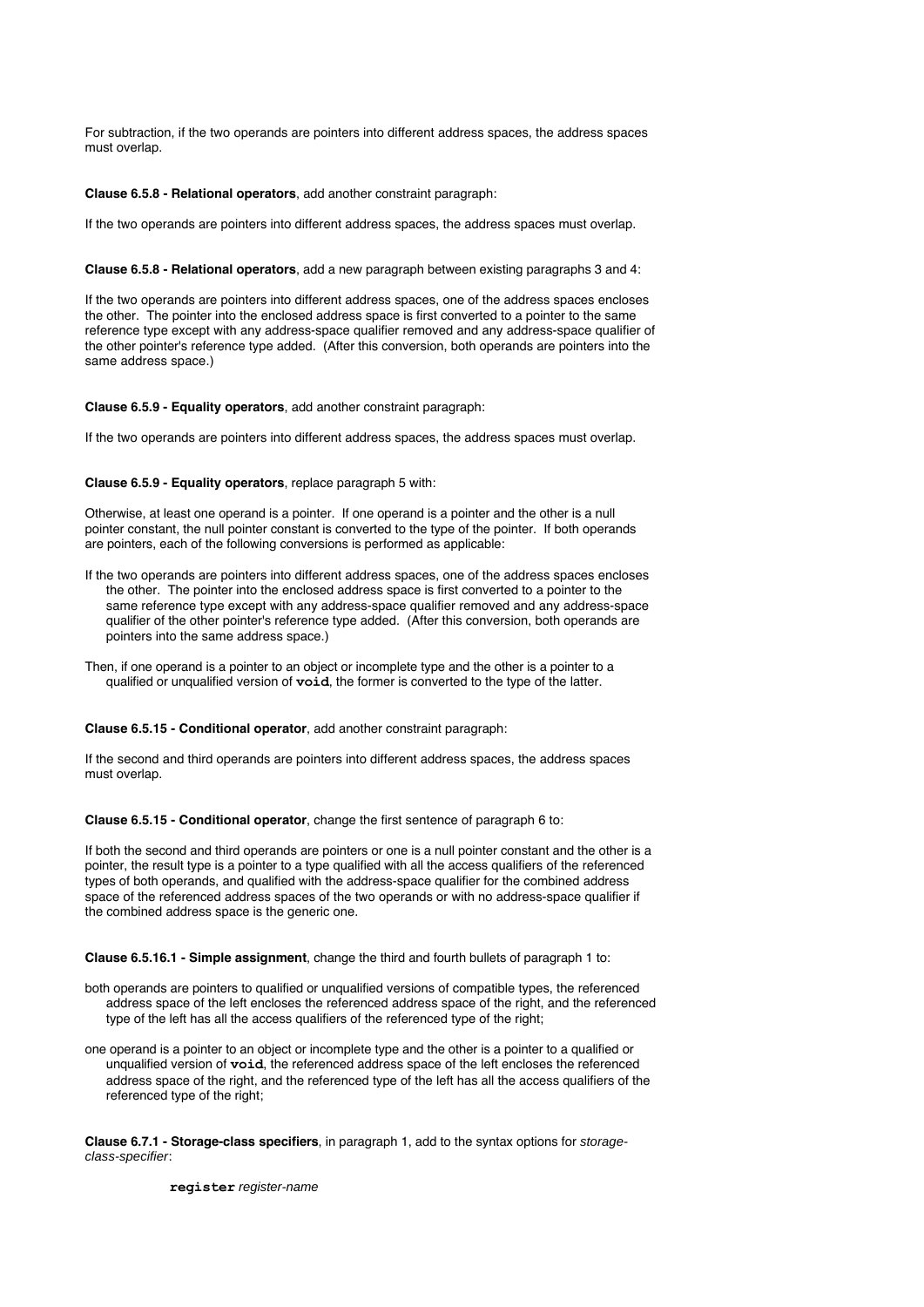register-name: identifier

#### **Clause 6.7 - Declarations**, add one new constraint paragraph:

A declaration containing a named-register storage-class specifier shall not contain an initializer.

#### **Clause 6.7.1 - Storage-class specifiers**, add three new constraint paragraphs:

A named-register storage-class specifier shall only be used in the declaration of an object. The type of an object declared with a named-register storage-class specifier shall not be an array, shall not be qualified by an address-space qualifier, and shall be of a size that is not larger than the size of the named register.

If an object is declared with a named-register storage-class specifier, every declaration of that object within the same translation unit shall include the same named-register storage-class specifier.

For any named register, there shall be no more than one object declared with the named-register storage-class specifier of that name within the same scope.

**Clause 6.7.1 - Storage-class specifiers**, add a new paragraph between existing paragraphs 4 and  $5$ 

A storage-class specifier of the syntax **register** register-name is a named-register storage-class specifier, corresponding to the given register name. Register names are discussed in 6.7.1.1.

## **Clause 6.7.1.1 - Named registers (NEW CLAUSE)**

An implementation may recognize some number of named registers, which are intended to be extraordinary storage locations that are not treated as ordinary address-space locations. Accessing the value of a named register may have additional, unspecified side effects. A named register has an implementation-defined fixed size and may or may not have an address in some address space.

Every named register has a unique name in the form of an identifier.

Some (possibly empty) implementation-defined set of named registers are intrinsic registers. The name of an intrinsic register shall begin with an underscore and an uppercase letter or with two underscores (and hence is a reserved identifier as defined in 7.1.3). There is no declaration for the name of an intrinsic register in a translation unit; the identifier is *implicitly declared* with a scope covering the entire translation unit.

An implementation may optionally support an implementation-defined syntax for declaring other (not intrinsic) named registers.

An object declared with a named-register storage-class specifier is allocated in the named register indicated by the specifier (thus, in effect, associating the object with the register). If the object has a size smaller than the register, the correspondence of bits between the object and the register is unspecified.

If an object is declared with a named-register storage-class specifier, every declaration of that object shall include the same named-register storage-class specifier. If more than one object in a program is declared with the same named-register storage-class specifier, the behavior is undefined.

**Clause 6.7.2.1 - Structure and union specifiers**, add a new constraint paragraph:

Within a structure or union specifier, the type of a member shall not be qualified by an address space qualifier.

**Clause 6.7.3 - Type qualifiers**, in paragraph 1, add to the syntax options for type-qualifier:

address-space-name

address-space-name: identifier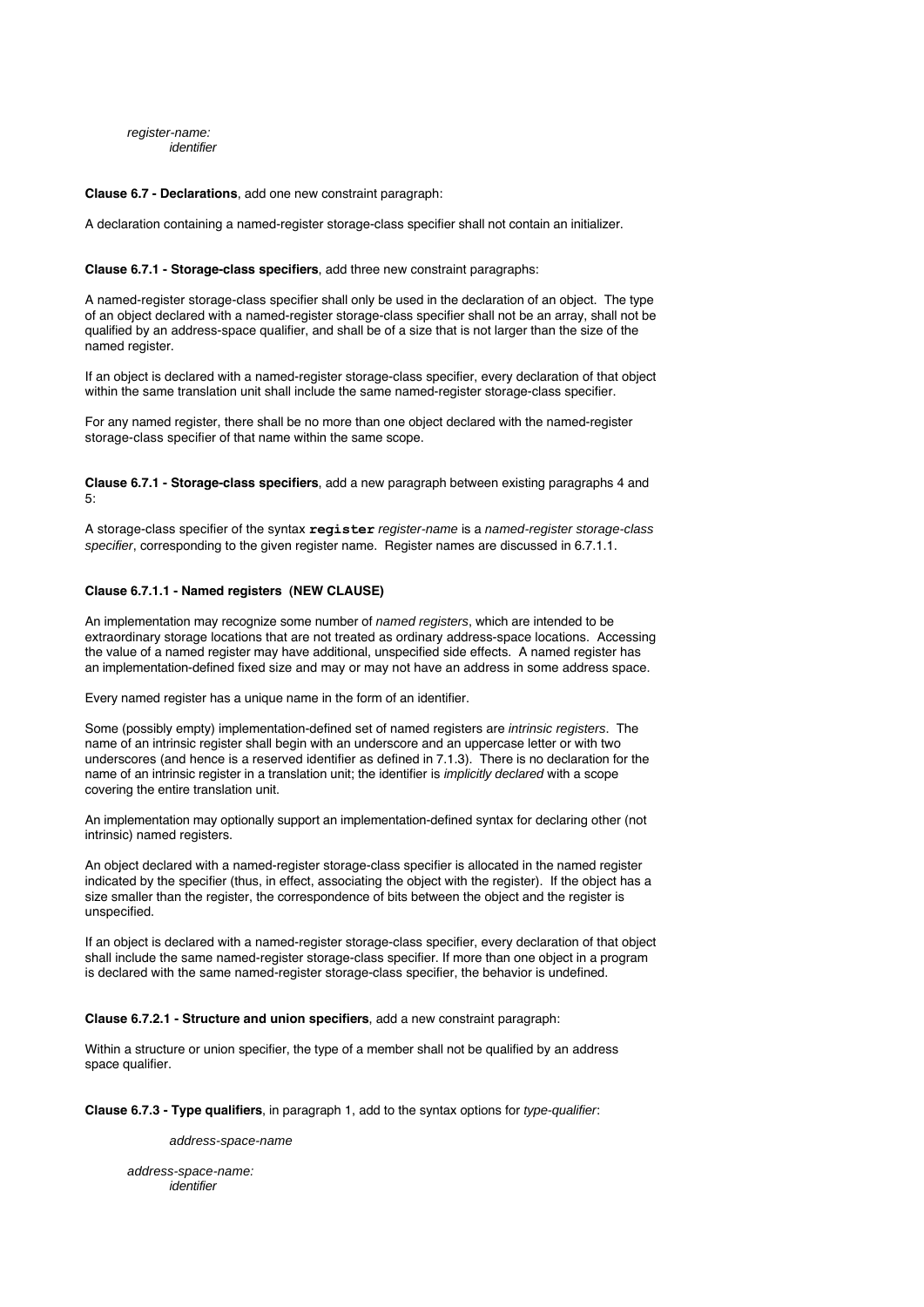## **Clause 6.7.3 - Type qualifiers**, add three new constraint paragraphs:

No type shall be qualified by qualifiers for two or more different address spaces.

The type of an object with automatic storage duration shall not be qualified by an address-space qualifier.

A function type shall not be qualified by an address-space qualifier.

## **6 Basic I/O hardware addressing**

## **6.1 Rationale**

Embedded applications often must interact with specialized I/O devices, such as real-time sensors, motors, and LCD displays. At the lowest level, these devices are accessed and controlled through a set of special hardware registers (I/O registers) that device driver software can read and/or write.

Although different embedded systems typically have their own unique collections of hardware devices, it is not unusual for otherwise very different systems to have virtually identical interfaces to similar devices.

Ideally it should be possible to compile C or C++ source code which operates directly on I/O hardware registers with different compiler implementations for different platforms and get the same logical behavior at runtime. As a simple portability goal the driver source code for a given I/O hardware should be portable to all processor architectures where the hardware itself can be connected.

#### **6.1.1 Basic Standardization Objectives**

A standardization method for basic I/O hardware addressing must be able to fulfil three requirements at the same time:

- A standardized interface must not prevent compilers from producing machine code that has no additional overhead compared to code produced by existing proprietary solutions. This requirement is essential in order to get widespread acceptance from the marketplace.
- The I/O driver source code modules should be completely portable to any processor system without any modifications to the driver source code being required [i.e. the syntax should promote I/O driver source code portability across different execution environments.]
- A standardized interface should provide an "encapsulation" of the underlying access mechanisms to allow different access methods, different processor architectures, and different bus systems to be used with the same I/O driver source code [i.e. the standardization method should separate the characteristics of the I/O register itself from the characteristics of the underlying execution environment (processor architecture, bus system, addresses, alignment, endianness, etc.].

#### **6.2 Terminology**

The following is an overview of the concepts related to basic I/O hardware addressing and short definitions of the terms used in this Technical Report:

**IO** and **I/O** are short notations for Input-Output.

- An **I/O device** is a hardware unit which uses I/O registers to create a data interface between a processor and the external world.
- An **I/O register** is the basic data unit in an I/O device.
- An **I/O device driver** is software which operates on I/O registers in an I/O device.
- The **logical I/O register** is the register unit as it is seen from the I/O hardware. The language data type used for holding the I/O register data must have a bit-width equal to, or larger than, the bitwidth of logical I/O register. The bit-width of the logical I/O register may be larger than the bitwidth of the *I/O device* data bus or the processor data bus.
- **I/O register access** is the process of transferring data between an I/O register and one of the compiler's native data storage objects. In a program this process is defined via an I/O register designator specification for the given I/O register or I/O register buffer.
- An **I/O register designator specification** specifies **I/O access properties** related to the I/O register itself (for instance the I/O register bit width and I/O register endianness) and properties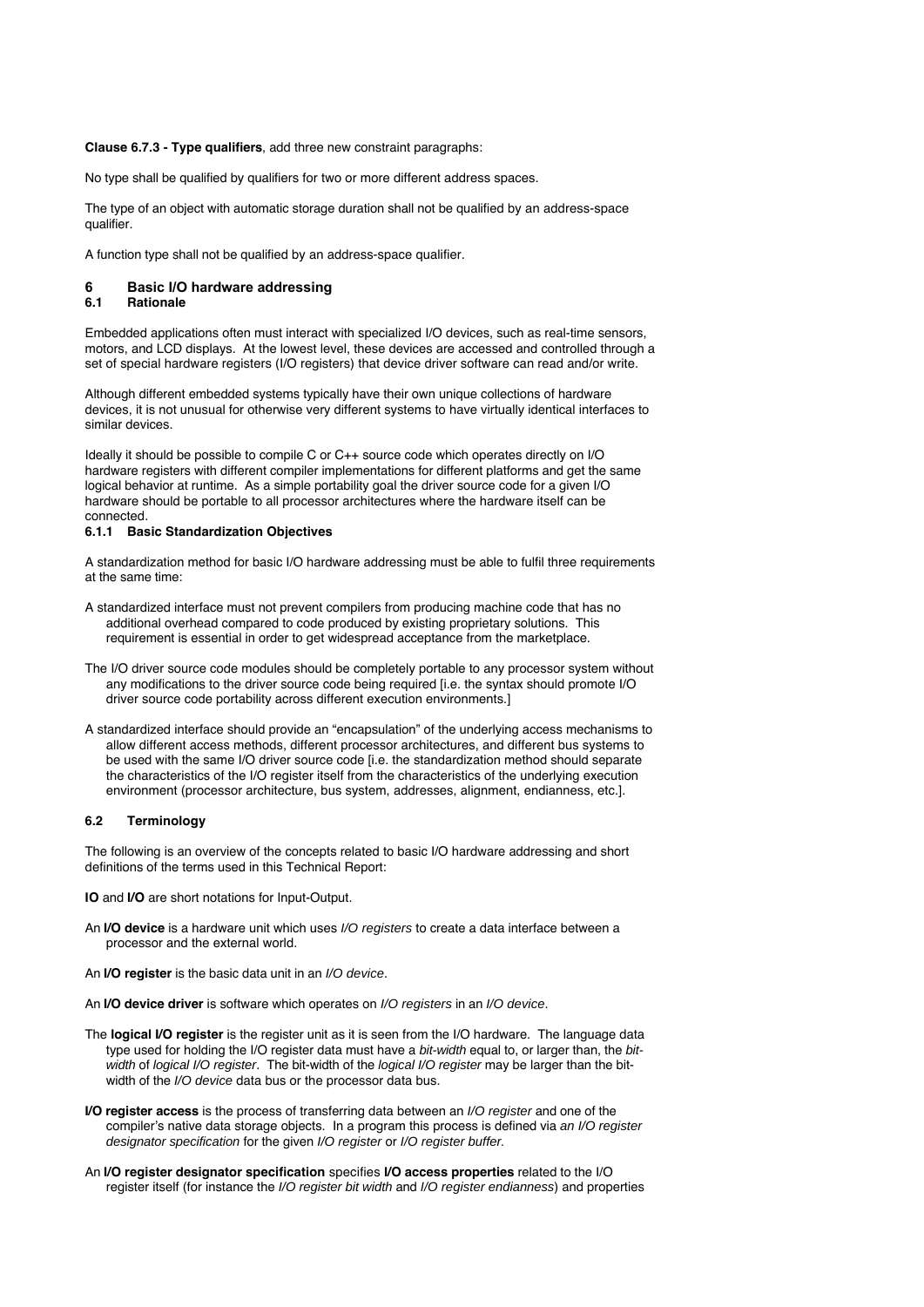related to the I/O register access method (for instance processor address space and address location).

- An **I/O register designator** encapsulates an I/O register designator specification -- the sum of all of a register's properties plus the properties of its access method – and uniquely identifies a single I/O register or I/O register buffer. The main purpose of the I/O register designator is to hide this information from the I/O device driver code, in order to make the I/O device driver code independent of any particular processor (or compiler).
- Multiple I/O registers of equal size may form an **I/O register buffer**. All registers in the I/O register buffer are addressed using the same I/O register designator. An I/O register buffer element is referenced with an index in the same manner as a C array.
- An I/O device may contain multiple I/O registers. These registers can be combined into an **I/O group** which is portable as a specification for a single hardware unit (for instance an I/O chip, an I/O cell, a plug-in board etc.).
- Typically common I/O access properties for the I/O registers in an I/O register group are defined by the **I/O group designator.**
- Typical **I/O access properties** which are defined and encapsulated via the I/O register designator are the following:
	- The **access methods** used for I/O register access. Access methods refer to the various ways that I/O registers can be addressed and I/O devices can be connected in a given hardware platform. Typical methods are direct addressing, indexed addressing, and addressing via **I/O access drivers**. Different methods have different I/O access properties. Common for all access methods is that all access properties are encapsulated by the I/O register designator.
	- If all the access properties defined by the I/O register designator specification can be initialized at compile time then its designator is called a **static designator**.
	- If some access properties defined by the I/O register designator specification are initialized at compile time and others require initialization at run time, then its designator is called a **dynamic designator**.
	- I/O registers within the same **I/O group** shall share the same platform related characteristics. Only the I/O register characteristics and address information will vary between the I/O register designator specifications.
	- **Direct designators** are designators that are fully initialized either at compile time or by an iogroup\_acquire operation.

**Indirect designators** are designators that are fully initialized by an iogroup\_map operation.

- The I/O driver will determine whether a designator is a direct designator or an indirect designator only for the purpose of mapping (initializing) an I/O group designator.
- If the bit-width of the logical I/O register is larger than the bit width of the I/O device data bus, then seen from the processor system the logical I/O register will consist of two or more **partial I/O registers**. In such cases the **I/O register endianness** will be specified by the designator specification. The I/O register endianness is not related to any endianness used by the processor system or compiler.
- If the bit-width of the logical I/O register is larger than the bit width of the processor data bus or the bit width of the I/O device data bus, then a single **logical I/O register access operation** will consist of multiple **partial I/O register access operations**. Such properties may be encapsulated by a single I/O register designator for the logical I/O register.

These concepts and terms are described in greater detail in the following clauses.

## **6.3 Basic I/O Hardware addressing header <iohw.h>**

The purpose of the I/O hardware access functions defined in a new header file <iohw.h> is to promote portability of I/O device driver source code across different execution environments.

#### **6.3.1 Standardization principles**

The I/O access functions create a simple and platform independent interface between I/O driver source code and the underlying access methods used when addressing the I/O registers in a given platform.

The primary purpose of the interface is to separate characteristics which are portable and specific for a given I/O register, for instance the register bit width, from characteristics which are related to a specific execution environment, for instance the I/O register address, the processor bus type and endianness, device bus size and endianness, address interleaving, the compiler access method etc. Use of this separation principle enables I/O driver source code itself to be portable to all platforms where the I/O registers can be connected.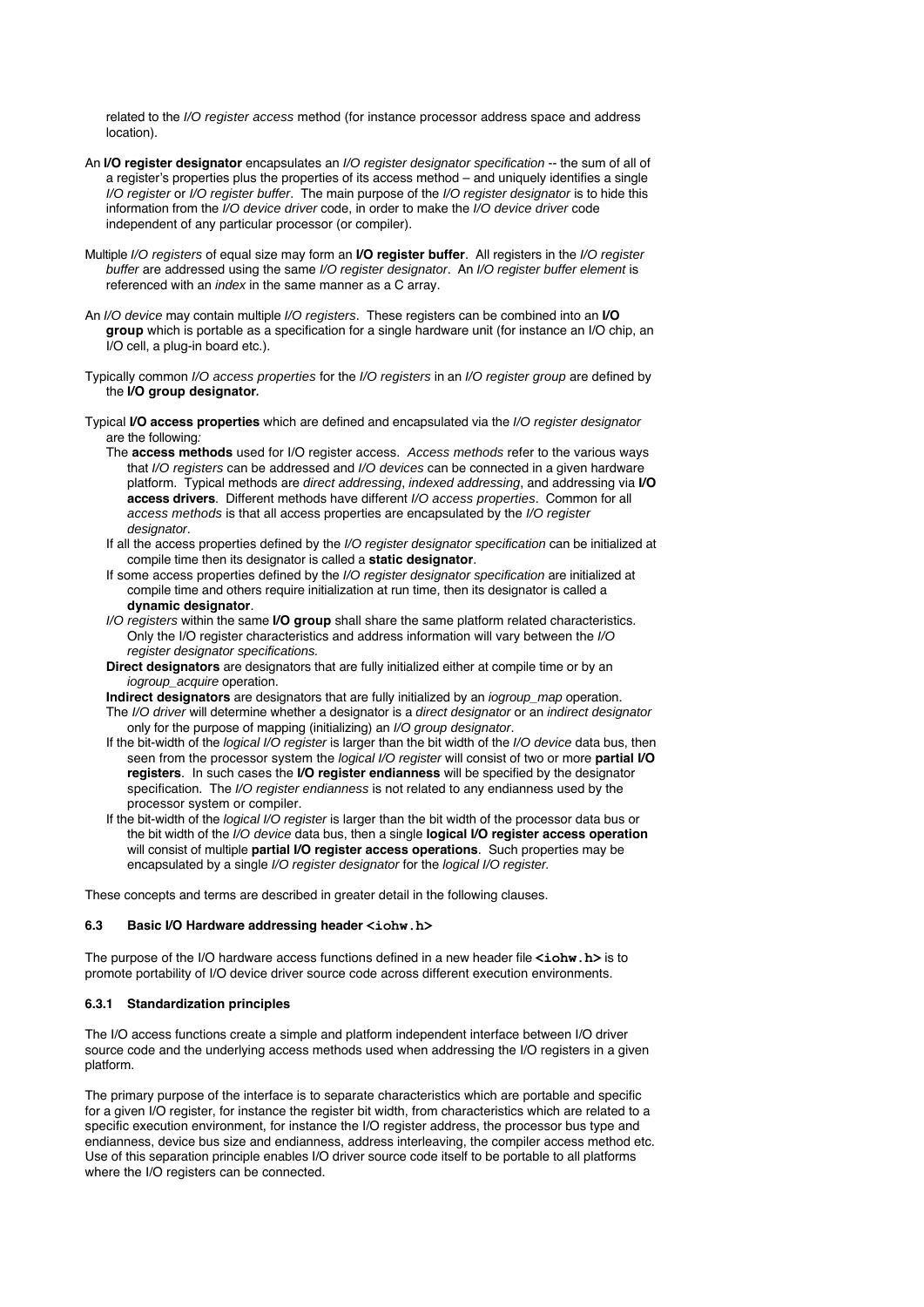In portable driver source code, an I/O register must always be referred to a symbolic name, the I/ Oregister designator. The symbolic name must refer to a complete definition of the access method used with the given register. A standardized I/O syntax approach creates a conceptually simple model for I/O registers:

symbolic name for I/O register complete definition of the access method

When porting the I/O driver source code to a new platform, only the definition of the symbolic name encapsulating the access properties needs to be updated.

## **6.3.2 The abstract model**

The standardization of basic I/O hardware addressing is based on a three layer abstract model:

| The portable I/O device driver source code     |  |
|------------------------------------------------|--|
| The user's I/O register designator definitions |  |
| The vendor's <iohw.h> implementation</iohw.h>  |  |

The top layer contains the I/O driver code supplied by the hardware vendor or written by a driver developer. The source code in this layer is intended to be fully portable to any platform where the I/ O hardware can be connected. This code must only access I/O hardware registers via the standardized I/O functions described in this clause. Each I/O register must be identified using a symbolic name, the I/O register designator, and referred to only by that name. These names are supplied by the author of the driver code.

The middle layer associates symbolic names with complete I/O register designator specifications for the I/O registers in the given platform. This layer associates a symbolic name with a complete access-specification for the I/O register in the given platform. The I/O register designator definitions in this layer are the only part which must be updated when the I/O driver source code is ported to a different platform.

The bottom layer is the implementation of the **<iohw.h>** header. It provides prototypes for the functions defined in this clause and specifies the various different access methods supported by the given processor and platform architecture. This layer is typically implemented by the compiler vendor. The features provided by this layer, and used by the middle layer, may depend on intrinsic compiler capabilities.

Annex C contains some general considerations, which should be addressed when a compiler vendor implements the iohw functionality.

#### **6.3.2.1 Structuring for I/O driver portability**

I/O driver portability is achieved by using a minimum of three modules, one for each of the abstract layers:

| I/O driver module | The I/O driver source code. Portable across compilers and platforms.<br>Includes the other header files below.                                                                                                                                                                                                                                                                                                                                             |
|-------------------|------------------------------------------------------------------------------------------------------------------------------------------------------------------------------------------------------------------------------------------------------------------------------------------------------------------------------------------------------------------------------------------------------------------------------------------------------------|
| "iodriv hw.h"     | Specifies the I/O-register designators used by the I/O driver module and<br>maps the I/O-register designators to an access method specific for the<br>given execution environment.<br>The name of this header file is arbitrary. The creator of the I/O driver<br>module must only define the header file name and the symbolic names for<br>the I/O-register designators. The rest is implemented and maintained by<br>the user of the I/O driver module. |
| <iohw.h></iohw.h> | Standard header. Defines I/O functions in this standard and the access<br>methods which can be used with <i>I/O-register designator</i> specifications.<br>Typically specific for a given compiler. Implemented by the compiler<br>vendor.                                                                                                                                                                                                                 |

Example:

```
#include <iohw.h>
#include "iodriv_hw.h" // I/O register definitions for target 
unsigned char mybuf[10];
//..<br>iowr(MYPORT1, 0x8);
                                       iowr(MYPORT1, 0x8); // write single register
for (int i = 0; i < 10; i++) mybuf[i] = iordbuf(MYPORT2, i); // read register array
```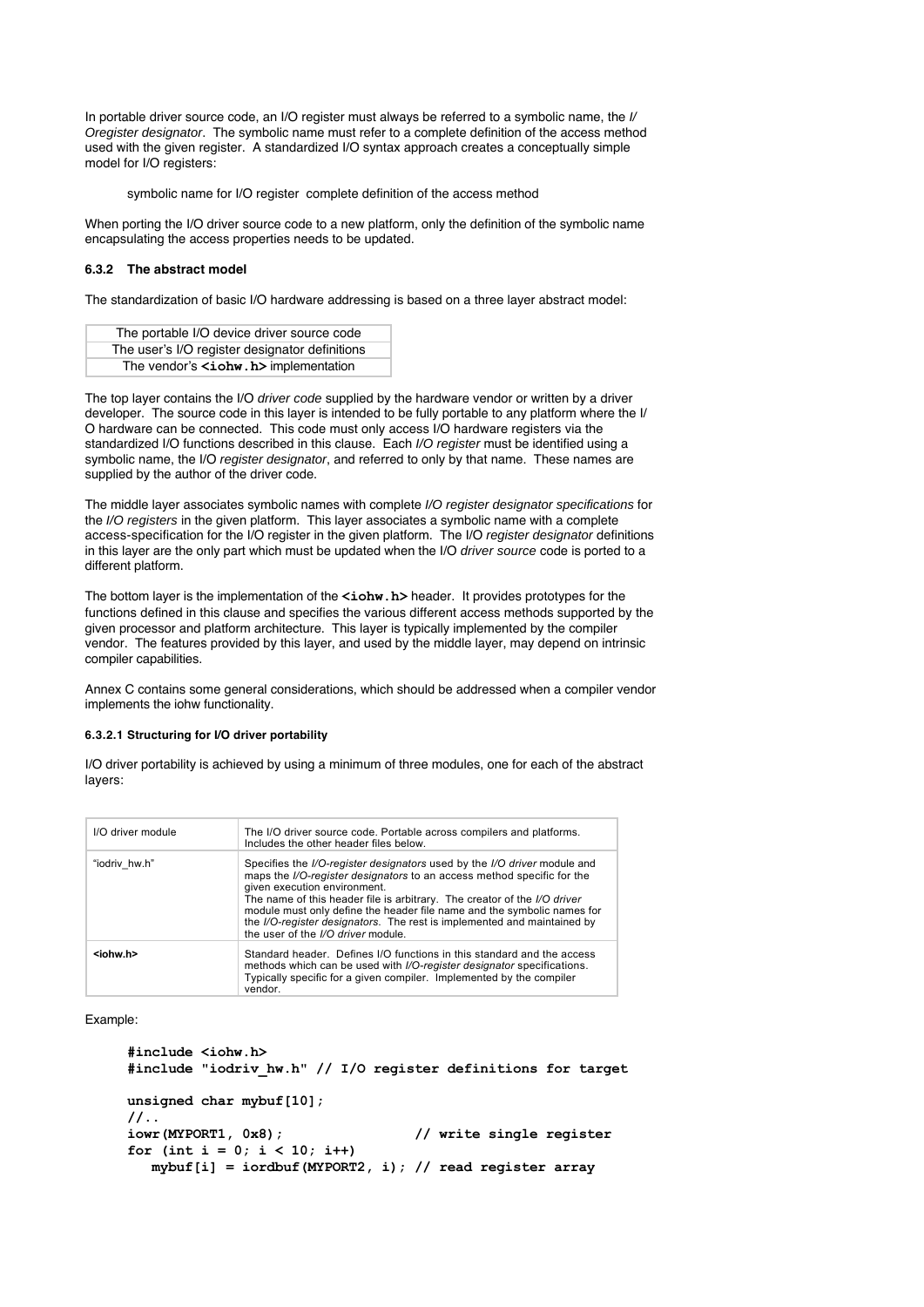The device driver programmer only sees the characteristics of the I/O register itself. The underlying platform, bus architecture, and compiler implementation do not matter during driver programming. The underlying system hardware may later be changed without modifications to the I/O driver source code being necessary.

## **6.3.2.2 Typical information required by the user of a portable I/O driver module**

In order to enable I/O driver library users later to define the I/O register designators and the I/O group designators for a specific platform, a portable I/O driver library based on the **<iohw.h>** interface should (in addition to the library source code) provide at least the following information to the library user:

All symbolic names for I/O registers and I/O groups used by the library.

IO device and register type information for all designators:

The bit width of the *logical I/O register*;

The designator type: a single I/O register, an I/O register buffer or an I/O register group;

Bit width of the I/O device data bus:

Endianness of I/O registers in the I/O device (if any register has a logical width larger than the I/ O device data bus);

Relative address offset of registers in the device (if the device contains more than one register); Whether the I/O device driver assumes the use of indirect designators.

## **6.4 Specifying I/O registers**

For the purpose of this Technical Report, a new standard header **<iohw.h>** defined that provides compiler support for accessing hardware I/O registers. It is not assumed that an implementation has prior knowledge of all the I/O registers a program may access. Therefore, a program must in general supply information about an I/O register before the register can be accessed.

## **6.4.1 I/O-register designators**

Within a C program, a machine's I/O registers are specified by I/O-register designators. An I/Oregister designator may be an identifier or some other, implementation-specific construct. An implementation must support I/O-register designators in the form of identifiers; other forms of I/Oregister designators may be supported but might not be portable to all implementations.

Any unique, non-reserved identifier can be defined as a designator for an I/O register. The definition of the identifier includes the size and access method of the I/O register. The means, however, by which an identifier is defined as an I/O-register designator are entirely implementation-defined.

By choosing convenient identifiers as designators for registers, a programmer can create device driver code with the expectation that the identifiers can be defined to refer to the actual I/O registers on any machine supporting the same interface. So long as the only important differences from one platform to another are the access methods for the registers, device driver code can be ported to a new platform simply by updating the designator definitions for the new platform.

Additional issues and recommendations concerning I/O-register designators are discussed in Annexes C and D of this Technical Report.

## **6.4.2 Accesses to individual I/O registers**

The  $\frac{\text{color}}{\text{left}}$ **.h>** header declares a number of functions and/or macros for accessing an I/O register given an I/O-register designator. Each "function" defined by the **<iohw.h>** header may actually be implemented either as a function or as a function-like macro that expands into an expression having the effects described for the function. If a function is implemented as a function-like macro, there will ordinarily not be a corresponding actual function declared or defined within the library.

The functions **iord** and **iordl** take an I/O-register designator argument and return a value read from the designated register. The register is read as an unsigned integer of the size of the register. This integer is then converted to the result type of the function (**unsigned int** for **iord** or **unsigned long** for **iordl**), and the converted value is returned as the function result.

For writing to registers, the functions **iowr** and **iowrl** take two arguments, an I/O-register designator and an unsigned integer, and write the integer to the designated register. The integer argument (**unsigned int** for **iowr** or **unsigned long** for **iowrl**) is converted to an unsigned integer of the size of the register, and this converted value is then written to the register. The result type of **iowr** and **iowrl** is **void**.

Example: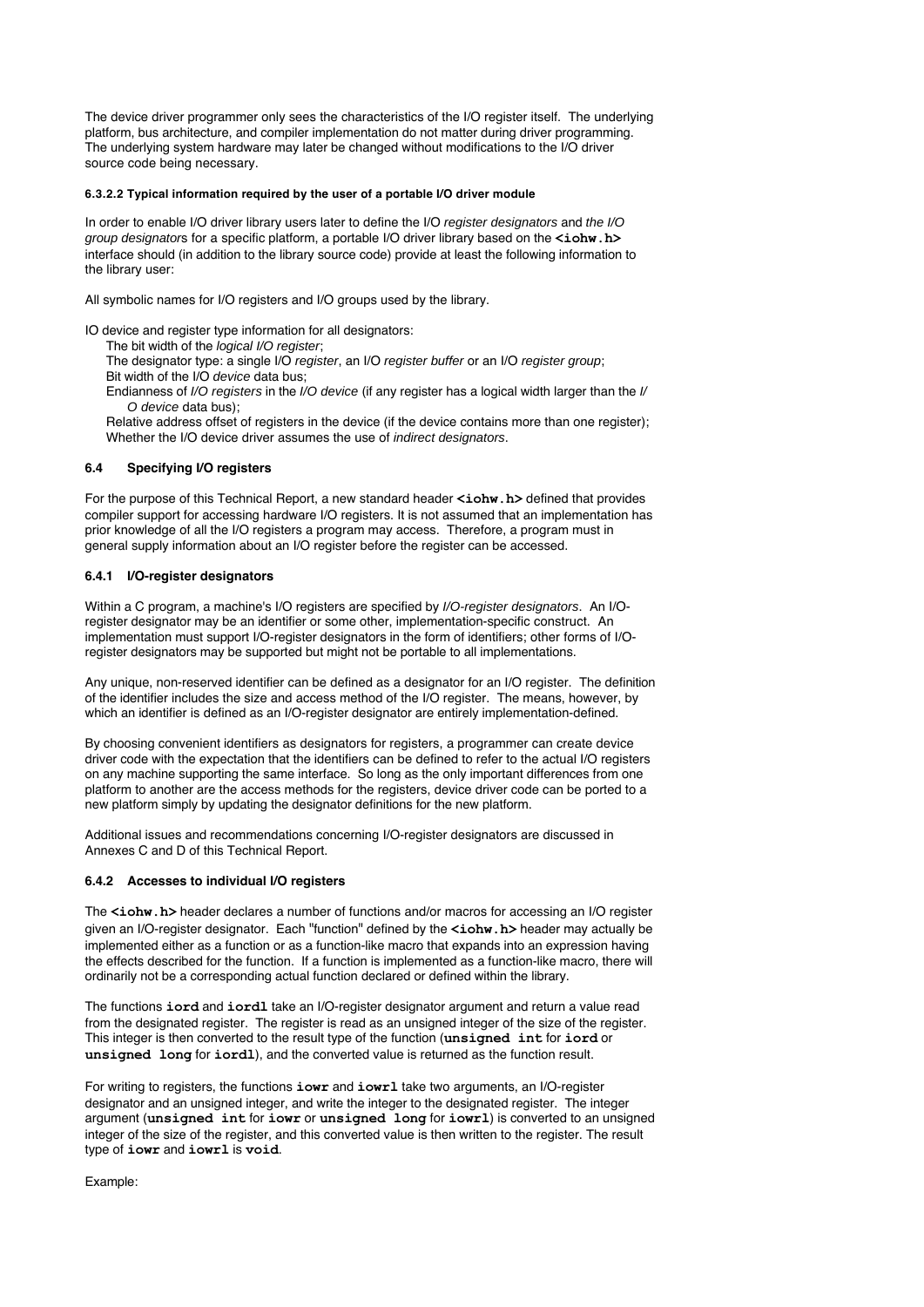If **dev\_status** and **dev\_out** are I/O-register designators defined in the file "iodriv hw.h", the following is possible valid code:

```
#include <iohw.h>
#include "iodriv_hw.h" /* Platform-specific designator 
                            definitions. */
// Wait until controller is no longer busy.
while (iord(dev_status) & STATUS_BUSY) /* do nothing */;
// Write value to controller.
iowr(dev_out, ch);
```
Besides simple read and write operations, three read-modify-write operations are supported, corresponding to the bit-wise logical operations AND, OR, and XOR. The functions **ioand**, **ioor**, and **ioxor** take as arguments an I/O-register designator and an **unsigned int** value (the same arguments as **iowr**). For each function, the designated register is first read as if with **iord**. The corresponding bitwise logical operation is then performed between the value read and the integer argument, and this result is written back to the register as if with **iowr**. The result type of the functions is **void**. The functions **ioandl**, **ioorl**, and **ioxorl** are **unsigned long** versions of the same (a read is performed as if by **iordl**, and a write is performed as if by **iowrl**).

## **6.4.3 I/O register buffers**

Besides individual I/O registers, an I/O-register designator may also designate an I/O register buffer, which is essentially an array of I/O registers. As with a C array, an integer index must be supplied to access a specific register in an I/O register buffer.

The **<iohw.h>** header declares the functions **iordbuf**, **iordbufl**, **iowrbuf**, **iowrbufl**, **ioorbuf**, **ioorbufl**, **ioandbuf**, **ioandbufl**, **ioxorbuf**, and **ioxorbufl**, corresponding to the functions for accessing individual I/O registers. These -buf versions of the access functions each take an additional argument supplying the index for the I/O register to access. The type of the index argument is **ioindex\_t**, an integer type defined in **<iohw.h>**.

Example:

If **ctrl\_buffer** is defined in the file **ctrl\_regs.h** as an I/O-register designator for an I/ O register buffer, the following is possible valid code:

```
#include <iohw.h>
                                 #include "ctrl_regs.h" // Platform-specific designator 
                                  // definitions.
```

```
unsigned char buf[CTRL_BUFSIZE];
```

```
 // Copy buffer contents.
for (int i = 0; i < CTRL BUFSIZE; i++)
    \text{buf}[i] = \text{iordbuf}(\text{ctrl buffer}, i);
```
Two I/O buffer indexes index and index+1 refer to two adjacent I/O registers in the I/O device. Note that this may be different from adjacent address locations in the underlying platform. See Annex C for a more detailed discussion.

As with an ordinary array, a larger index refers to a platform location at a higher address.

Unlike an ordinary array, the valid locations within an I/O register buffer might not be "dense"; any index might not correspond to an actual I/O register in the buffer. (A programmer should be able to determine the valid indices from documentation for the I/O device or the machine.) If an I/O register buffer is accessed at an invalid index, the behavior is undefined.

## **6.4.4 I/O groups**

An I/O group is an arbitrary collection of I/O-register designators. Each I/O group is intended to encompass all the designators for a single hardware device. Certain operations are supported only for I/O groups; these operations apply to the members of an I/O group as a whole. Whether an I/Oregister designator can be a member of more than one group is implementation-defined.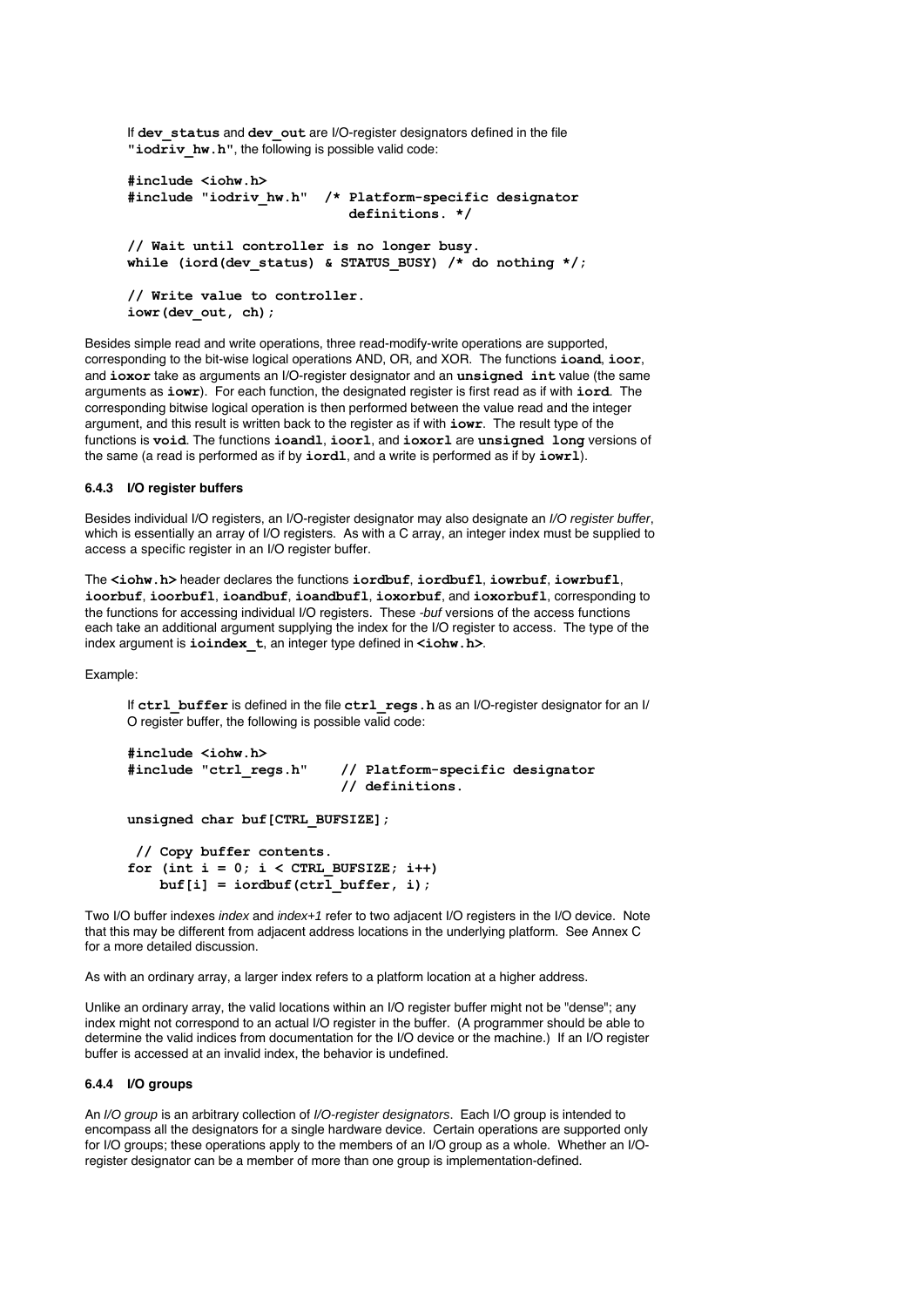Like I/O registers, an I/O group is specified by an I/O-group designator, which is an identifier or some other implementation-specific construct. Any unique nonreserved identifier can be defined as a designator for an I/O group. As with I/O-register designators, the means by which an identifier can be defined as an I/O-group designator are implementation-defined. Other forms of I/O-group designators may be supported but might not be portable to all implementations.

## **6.4.5 Direct and indirect designators**

Each I/O-register designator is either direct or indirect. An indirect I/O-register designator has a definition that does not fully specify the register or register buffer to which the designator refers. Before any accesses can be performed with it, an indirect designator must be *mapped* to refer to a specific register or register buffer. A direct I/O-register designator, by contrast, has a definition that fully specifies the register or register buffer to which the designator refers. A direct designator always refers to the same register or register buffer and cannot be changed.

An indirect I/O-register designator is mapped by associating it with a direct I/O-register designator. Accesses to the indirect designator then occur as though with the direct designator to which the indirect designator is mapped. An indirect I/O-register designator can be remapped any number of times; accesses through the designator always occur with respect to its latest mapping.

An implementation is not required to support indirect designators. If an implementation does support indirect designators, it may place arbitrary restrictions on the direct designators to which a specific indirect designator can be mapped. Typically, an indirect designator will be defined to be of a certain "kind", capable of mapping to some subclass of access methods. An indirect designator can be mapped to a direct designator only if the direct designator's access method is compatible with the indirect designator. Such issues are specific to an implementation.

For an I/O group, the members of the group must be either all direct designators or all indirect designators. An I/O-group designator is either direct or indirect, according to the members of the I/O group it designates.

## **6.4.6 Operations on I/O groups**

## **6.4.6.1 Acquiring access to I/O registers**

For some implementations, it may be necessary to acquire an I/O register or I/O register buffer before it can be accessed. What constitutes "acquiring" a register is specific to an implementation.

The **<iohw.h>** header declares two functions, **iogroup\_acquire** and **iogroup\_release**, each taking a single direct I/O-group designator as an argument. The **iogroup\_acquire** function acquires every register referred to by the group, and the **iogroup\_release** function releases every register referred to by the group. If there is no need to acquire some I/O register or I/O register buffer, these functions have no effect for that register or register buffer.

#### Example:

In an implementation for a hosted environment, an invocation of **iogroup\_acquire** might call the operating system to map the physical I/O registers of the group into a block of addresses in the process's address space so that they can be accessed. In the same implementation, an invocation of **iogroup\_release** would call the operating system to unmap the I/O registers, making them inaccessible to the process.

#### **6.4.6.2 Mapping indirect designators**

The **<iohw.h>** header declares a function **iogroup** map taking two arguments, the first an indirect I/O-group designator and the second a direct I/O-group designator. The function maps each indirect I/O-register designator in the first group to a corresponding direct I/O-register designator in the second group. The correspondence between members of the two I/O groups is determined in an implementation-defined way. (For example, if I/O-group designators are defined with their members listed in a particular order, the correspondence could be determined by matching the first member of one group with the first member of the other, etc.)

## Example:

If **dev\_hw.h** defines two indirect I/O-register designators, **dev\_config** and **dev\_data**, an indirect I/O-group designator **dev\_group** with both **dev\_config** and **dev\_data** as members, and two direct I/O-group designators **dev1\_group** and **dev2\_group**, the following is possible valid code:

**#include <iohw.h> #include "dev\_hw.h" // Platform-specific designator**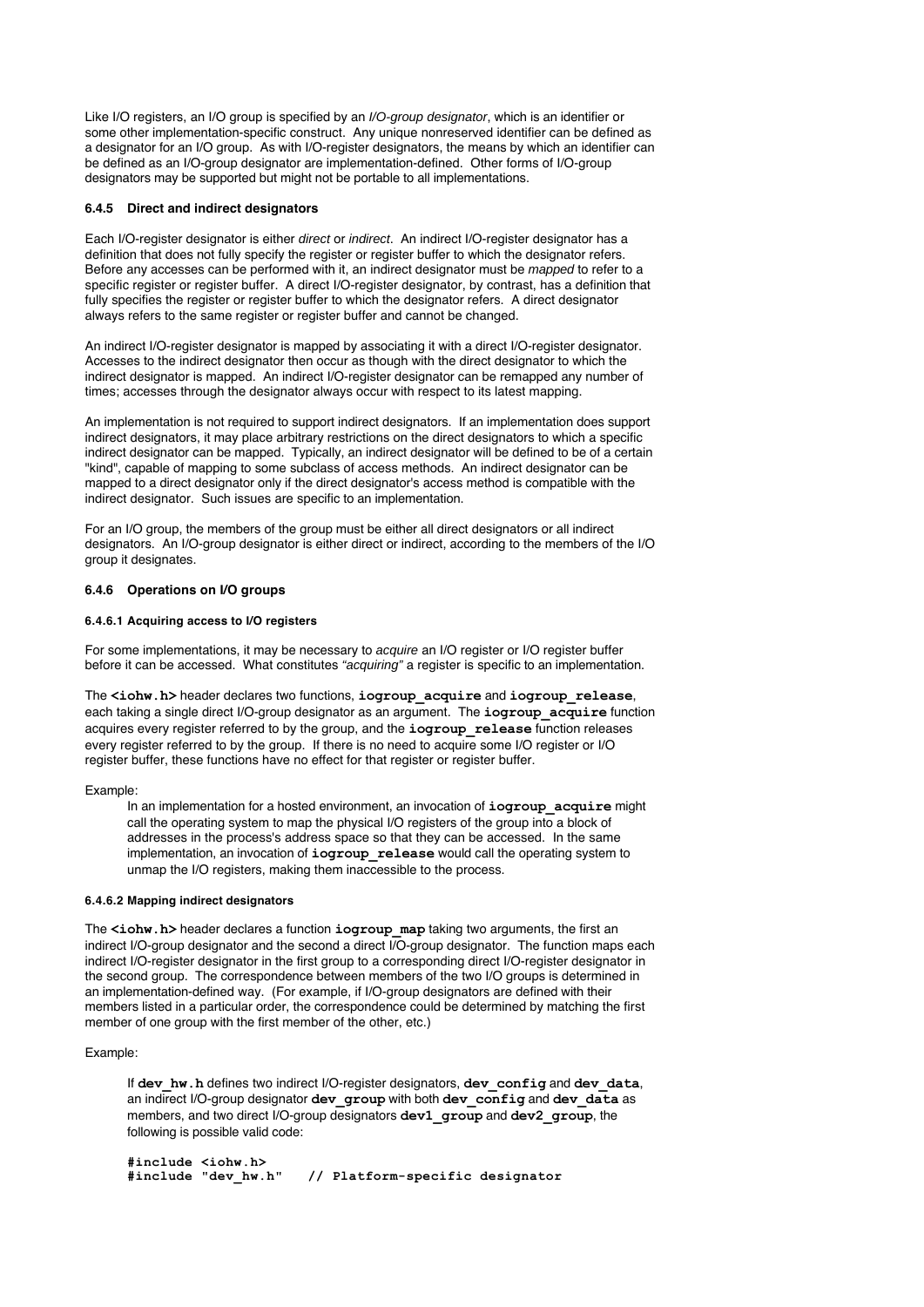```
 // definitions.
// Portable device driver function.
uint8_t get_dev_data(void)
 {
    iowr(dev_config, 0x33);
   return iord(dev data);
    }
// Read data from device 1.
iogroup_map(dev_group, dev1_group);
uint8_t d1 = get_dev_data();
// Read data from device 2.
iogroup_map(dev_group, dev2_group);
uint8_t d2 = get_dev_data();
```
## **6.5 Detailed changes to ISO/IEC 9899:1999**

This clause details the modifications to ISO/IEC 9899:1999 needed to incorporate the basic I/O hardware addressing functionality overviewed in clauses 6.1 through 6.4 of this Technical Report. The changes listed in this clause are limited to syntax and semantics; examples, forward references, and other descriptive information are omitted.

**#include "dev\_hw.h" // Platform-specific designator** 

One new clause is added to ISO/IEC 9899:1999 covering the new library header **<iohw.h>**; this new clause (designated as clause 7.8.a) is to be inserted between the current clauses 7.8 and 7.9 of the C standard. No changes to other clauses are needed.

## **Clause 7.8a - Basic I/O hardware addressing "<iohw.h>" (NEW CLAUSE)**

The header <iohw.h> declares a type and defines macros and/or declares functions for accessing implementation-specific I/O registers.

The type declared is

#### **ioindex\_t**

which is the unsigned integer type of an index into an I/O register buffer.

Any "function" declared in **<iohw.h>** as described below may alternatively be implemented as a function-like macro defined in **<iohw.h>**. (If a function in **<iohw.h>** is implemented as a functionlike macro, there need not be an actual function declared or defined as described, despite the use of the word *function.*) Any invocation of such a function-like macro shall expand to code that evaluates each of its arguments exactly once, fully protected by parentheses where necessary, so it is generally safe to use arbitrary expressions as arguments.

## **7.8a.1 - I/O registers**

An I/O register is a storage location that is addressable within some address space. An I/O register has a size and an *access method*, which is the method by which an implementation accesses the

register at execution time. An I/O register is accessed (read or written) as an unsigned integer whose representation (in the register) is implementation-defined and need not conform to any available integer type. An I/O register may need to be acquired before it can be accessed. (I/O registers are acquired with the **iogroup\_acquire** function described in 7.8a.3.1.)

Accesses to an I/O register may have unspecified side effects that may be unknown to the implementation, and an I/O register may be modified in ways unknown to the implementation. Accesses to I/O registers performed by functions declared in **<iohw.h>** are therefore treated as side effects which respect sequence points.

An I/O register buffer is a collection of I/O registers indexed by an integer of type **ioindex\_t** and otherwise sharing a common size and access method. The set of valid indices for the I/O registers in an I/O register buffer may be any subset of the nonnegative integers of type **ioindex\_t**; the set of valid indices need not be contiguous and need not include zero.

An I/O-register designator refers (except as stipulated below) to a specific individual I/O register or a specific I/O register buffer. Functions that access I/O registers take an I/O-register designator argument to determine the register to access. An implementation shall support at least one of the following as a valid I/O-register designator for any individual I/O register or I/O register buffer: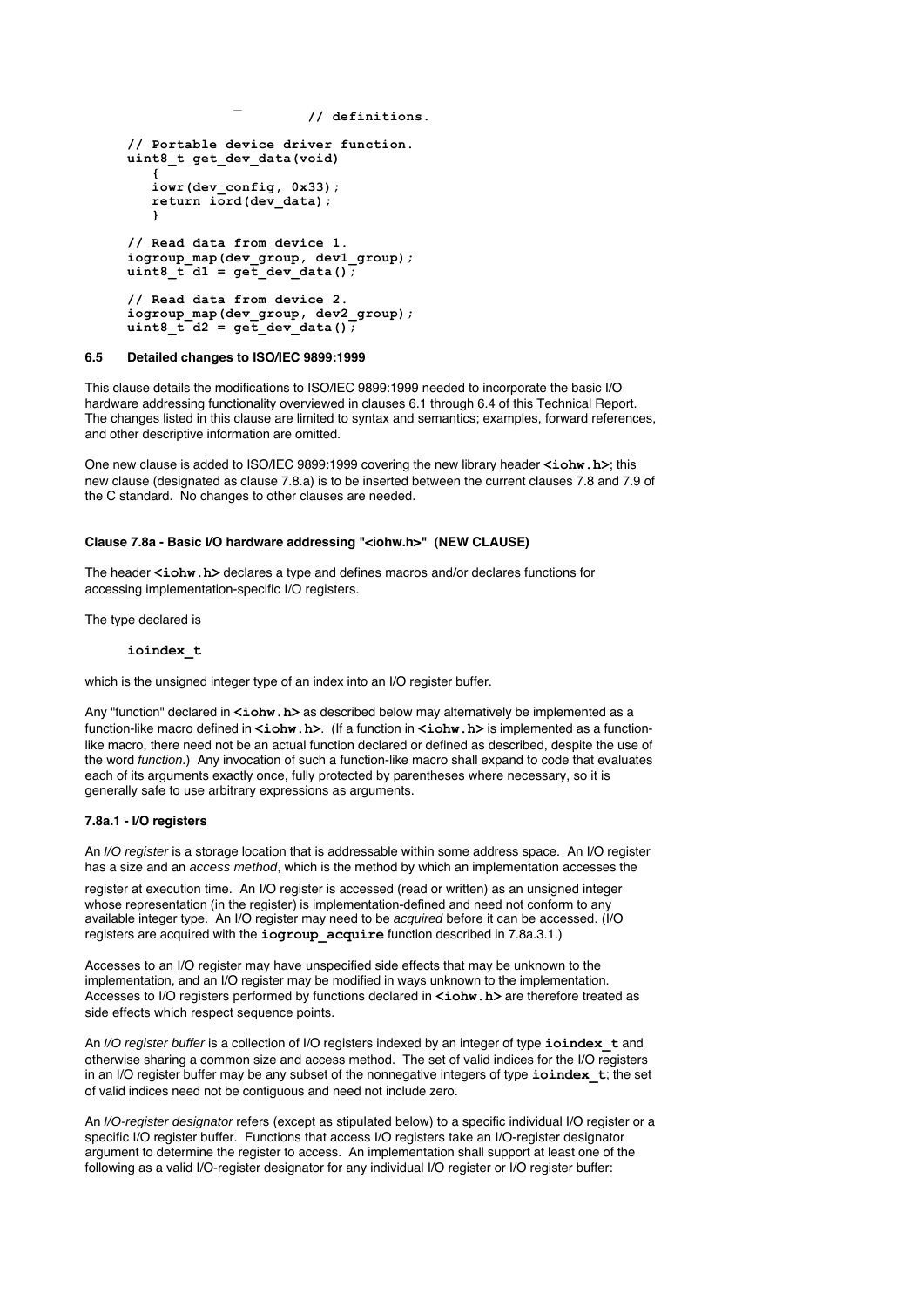- any ordinary identifier that is not a reserved identifier, defined by some implementation-defined means; and/or
- any object-like macro name that is not a reserved identifier, defined in accordance with some implementation-defined convention.

An implementation may optionally support other, implementation-defined forms of I/O-register designators.

Each I/O-register designator is either direct or indirect. A direct I/O-register designator refers to a specific I/O register or I/O register buffer as determined by the designator's definition. An *indirect I/* O-register designator does not refer to a specific I/O register or I/O register buffer until the designator has been mapped to a direct I/O-register designator. Once mapped, an indirect I/Oregister designator can subsequently be remapped (mapped again) to the same or a different direct I/O-register designator. An indirect I/O-register designator refers to the same I/O register or I/O register buffer as the direct designator to which it was last mapped. (I/O-register designators are mapped with the **iogroup** map function described in 7.8a.3.2.)

An indirect I/O-register designator is compatible with a direct I/O-register designator if it is possible to map the indirect designator to the direct designator. An I/O-register designator that refers to an individual I/O register is not compatible with an I/O-register designator that refers to an I/O register buffer, and vice versa. Otherwise, whether a specific indirect I/O-register designator is compatible with a specific direct I/O-register designator is implementation-defined.

An implementation need not support a means for indirect I/O-register designators to be defined.

An I/O-register designator covers an I/O register if it refers to the I/O register or it refers to an I/O register buffer that includes the register.

## **7.8a.2 - I/O groups**

An *I/O group* is a collection of I/O-register designators. It is intended that each I/O group encompass all the designators for a single hardware controller or device.

The members of an I/O group shall be either all direct designators or all indirect designators. An I/O group is direct if its members are direct. An I/O group is indirect if its members are indirect.

An I/O group shall not have as members two or more I/O-register designators that cover the same I/ O register. Whether an I/O-register designator can be a member of more than one I/O group at the same time is implementation-defined.

An I/O-group designator specifies an I/O group. An implementation shall support at least one of the following as a valid I/O-group designator for any supported I/O group:

any ordinary identifier that is not a reserved identifier, defined by some implementation-defined means; and/or

any object-like macro name that is not a reserved identifier, defined in accordance with some implementation-defined convention.

## **7.8a.3 - I/O group functions**

**7.8a.3.1 - The iogroup\_acquire and iogroup\_release functions**

## **Synopsis**

```
#include <iohw.h>
void iogroup_acquire( iogroup_designator );
void iogroup_release( iogroup_designator );
```
## **Description**

The **iogroup\_acquire** function acquires a collection of I/O registers; the **iogroup\_release** function releases a collection of I/O registers. Releasing an I/O register undoes the act of acquiring the register. The functions acquire or release all the I/O registers covered by the I/O-register designators that are members of the I/O group designated by iogroup\_designator. If the I/O group is indirect, the behavior is undefined.

An I/O register is only said to be acquired between an invocation of **iogroup\_acquire** that acquires the register and the next subsequent invocation of **iogroup\_release**, if any, that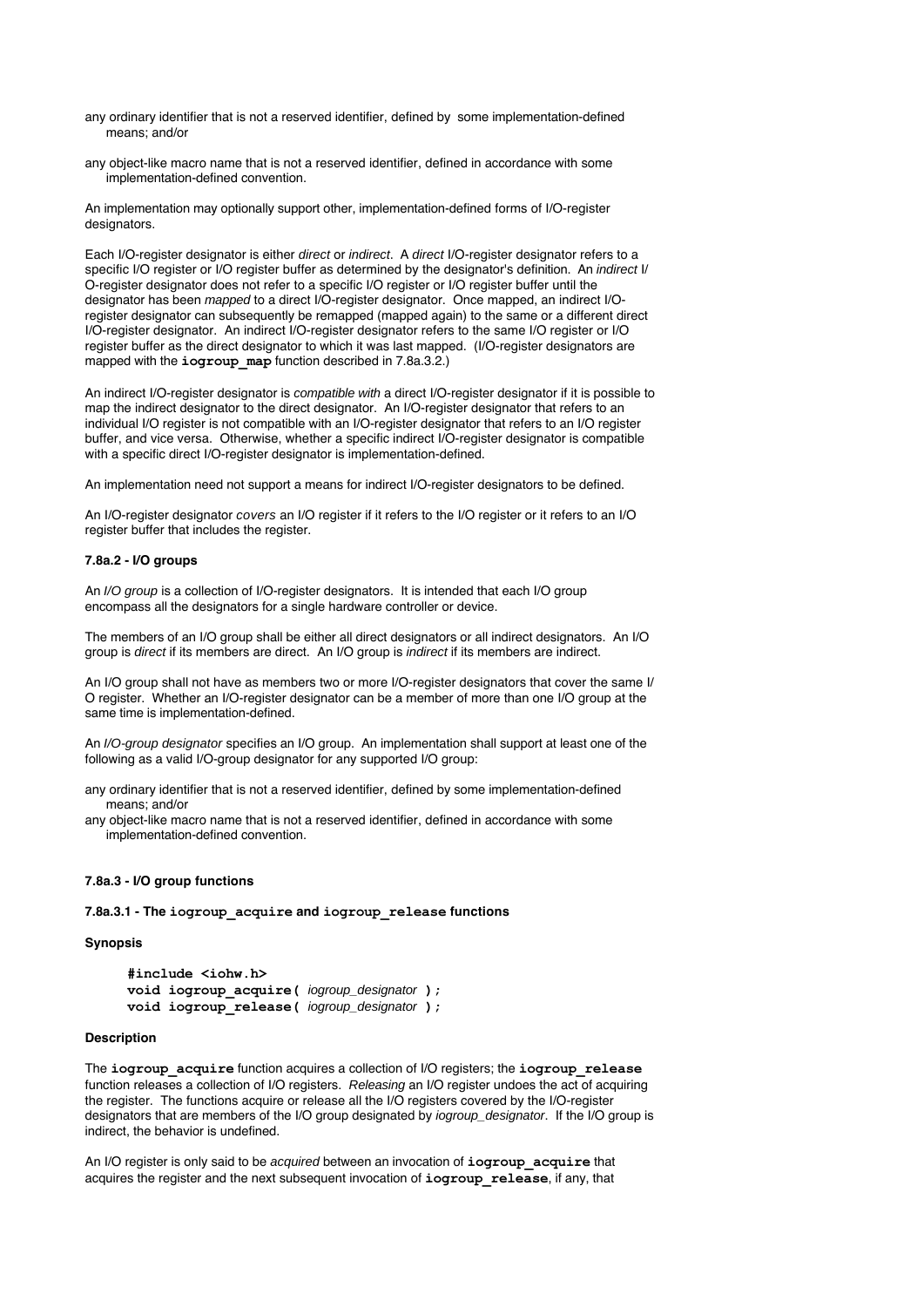releases the register. If **iogroup\_release** releases an I/O register that is not at the time acquired, or if *iogroup* acquire acquires an I/O register that is at the time already acquired, the behavior is undefined.

Acquiring or releasing an I/O register is treated as a side effect which respects sequence points.

If an implementation can access a particular I/O register without needing it to be first acquired, the act of acquiring and the act of releasing the register may have no real effect.

## **7.8a.3.2 - The iogroup\_map function**

#### **Synopsis**

**#include <iohw.h> void iogroup\_map(** iogroup\_designator**,** iogroup\_designator **);**

## **Description**

The *iogroup* map function maps the indirect I/O-register designators in the I/O group designated by the first iogroup\_designator to the corresponding direct I/O-register designators in the I/O group designated by the second iogroup\_designator. The first I/O group shall be indirect, and the second I/O group shall be direct. The correspondence between members of the two I/O groups is implementation-defined and shall be one-to-one. If an indirect I/O-register designator is mapped to a direct I/O-register designator with which it is not compatible, the behavior is undefined.

## **7.8a.4 - I/O register access functions**

If a register is accessed (read or written) when it is not acquired, the behavior is undefined. If an indirect I/O-register designator is given as an argument to one of the functions below and the designator has not been mapped, the behavior is undefined.

## **7.8a.4.1 - The iord functions**

## **Synopsis**

```
#include <iohw.h>
unsigned int iord( ioreg_designator );
unsigned long iordl( ioreg_designator );
```
## **Description**

The functions **iord** and **iordl** read the individual I/O register referred to by ioreg\_designator and return the value read. The I/O register is read as an unsigned integer of its size; the read value is then converted to the result type, and this converted value is returned.

## **7.8a.4.2 - The iordbuf functions**

#### **Synopsis**

```
#include <iohw.h>
unsigned int iordbuf( ioreg_designator, ioindex_t ix );
unsigned long iordbufl( ioreg_designator, ioindex t ix );
```
#### **Description**

The functions **iordbuf** and **iordbufl** read one of the I/O registers in the I/O register buffer referred to by ioreg\_designator and return the value read. The functions are equivalent to **iord** and **iordl**, respectively, except that the I/O register read is the one with index **ix** in the I/O register buffer referred to by ioreg\_designator. If **ix** is not a valid index for the I/O register buffer, the behavior is undefined.

## **7.8a.4.3 - The iowr functions**

#### **Synopsis**

```
#include <iohw.h>
void iowr( ioreg designator, unsigned int a );
void iowrl( ioreg_designator, unsigned long a );
```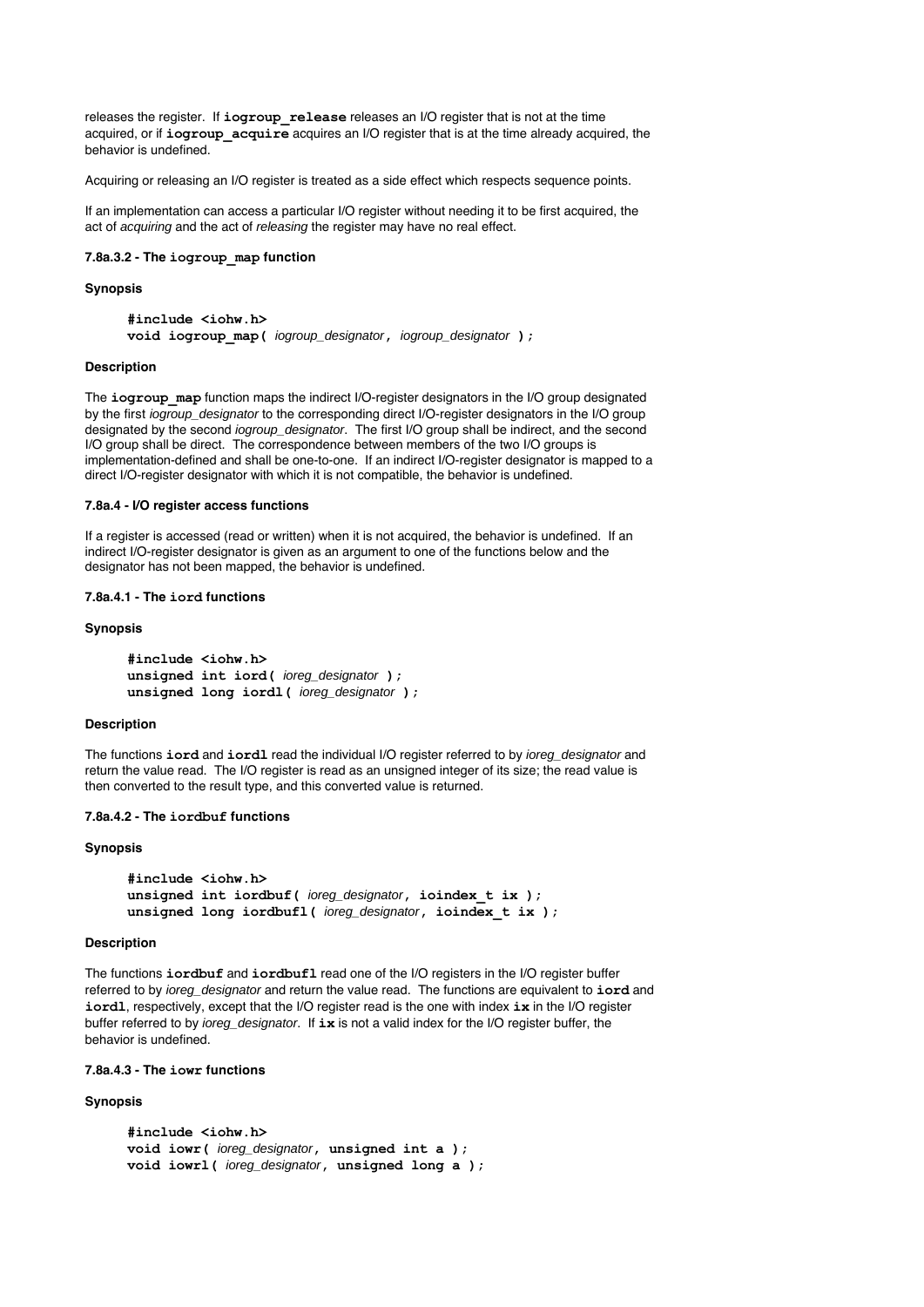## **Description**

The functions **iowr** and **iowrl** write the individual I/O register referred to by ioreg\_designator. The unsigned integer **a** is converted to an unsigned integer of the size of the I/O register, and this converted value is written to the I/O register.

## **7.8a.4.4 - The iowrbuf functions**

#### **Synopsis**

```
#include <iohw.h>
void iowrbuf( ioreg_designator, ioindex_t ix, unsigned int a );
void iowrbufl( ioreg_designator, ioindex_t ix, unsigned long a );
```
## **Description**

The functions **iowrbuf** and **iowrbufl** write one of the I/O registers in the I/O register buffer referred to by ioreg\_designator. The functions are equivalent to **iowr** and **iowrl**, respectively, except that the I/O register written is the one with index **ix** in the I/O register buffer referred to by ioreg\_designator. If ix is not a valid index for the I/O register buffer, the behavior is undefined.

**7.8a.4.5 - The ioor, ioand, and ioxor functions**

#### **Synopsis**

```
#include <iohw.h>
void ioand( ioreg_designator, unsigned int a );
void ioor( ioreg_designator, unsigned int a );
void ioxor( ioreg_designator, unsigned int a );
void ioorl( ioreg_designator, unsigned long a );
void ioandl( ioreg_designator, unsigned long a );
void ioxorl( ioreg_designator, unsigned long a );
```
## **Description**

The functions **ioand**, **ioandl**, **ioor**, **ioorl**, **ioxor**, and **ioxorl** modify the individual I/O register referred to by ioreg\_designator. The function **ioand** has a behavior equivalent to

```
iowr( ioreg_designator, iord( ioreg_designator ) & a )
```
except that the *ioreg\_designator* is not evaluated twice (assuming it is an expression). Likewise, the function **ioor** has a behavior equivalent to

**iowr(** ioreg\_designator**, iord(** ioreg\_designator **) | a )**

and the function **ioxor** has a behavior equivalent to

**iowr(** ioreg\_designator**, iord(** ioreg\_designator **) ^ a )**

Corresponding equivalencies apply for **ioandl**, **ioorl**, and **ioxorl**, but with the **unsigned long** functions **iordl** and **iowrl** replacing **iord** and **iowr**.

**7.8a.4.6 - The ioorbuf, ioandbuf, and ioxorbuf functions**

## **Synopsis**

```
#include <iohw.h>
void ioandbuf( ioreg_designator, ioindex_t ix, unsigned int a );
void ioorbuf( ioreg_designator, ioindex_t ix, unsigned int a );
void ioxorbuf( ioreg_designator, ioindex_t ix, unsigned int a );
void ioandbufl( ioreg_designator, ioindex_t ix, unsigned long a );
void ioorbufl( ioreg_designator, ioindex \overline{t} ix, unsigned long a );
void ioxorbufl( ioreg_designator, ioindex_t ix, unsigned long a );
```
**Description**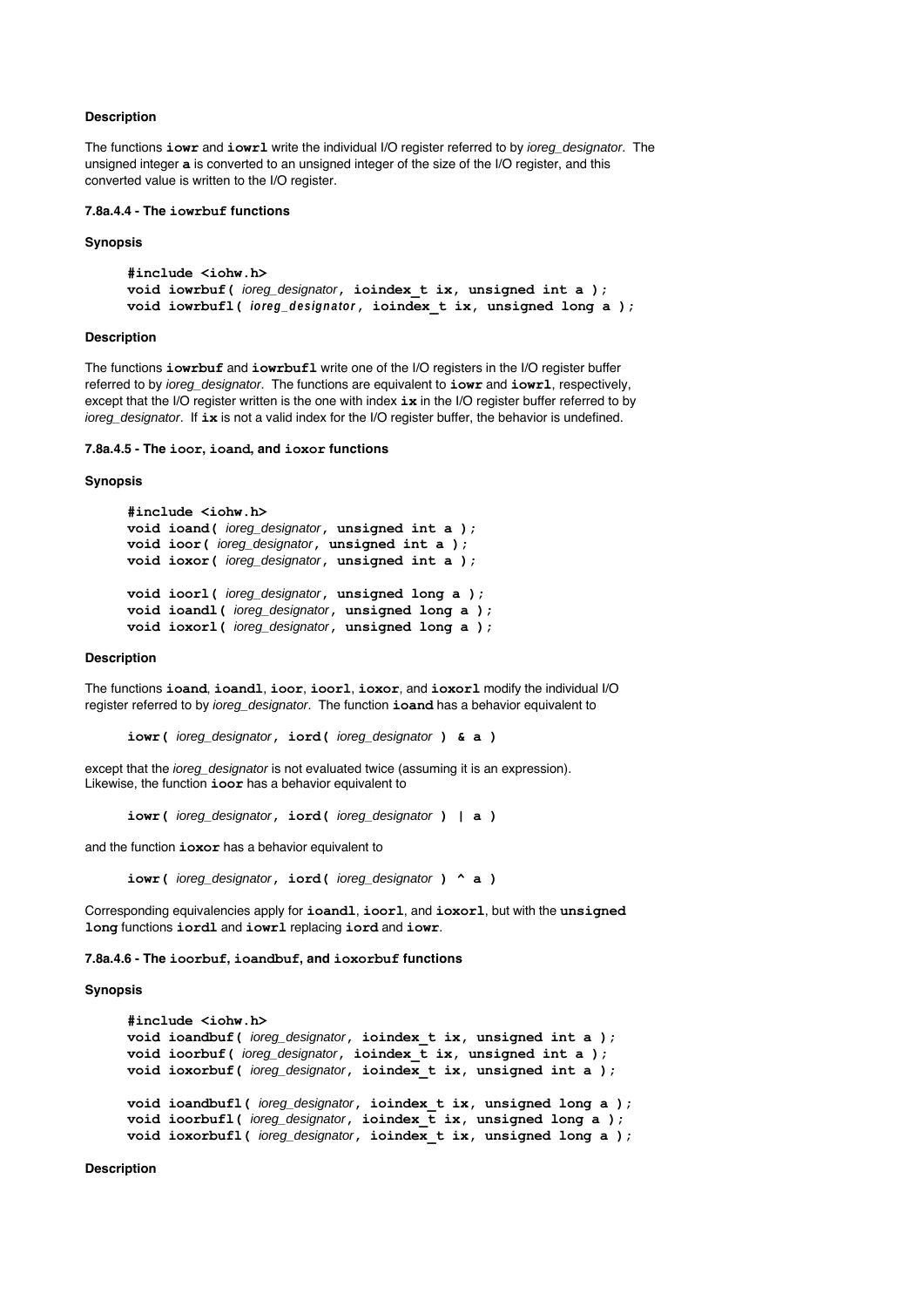The functions **ioandbuf**, **ioorbuf**, **ioxorbuf**, **ioandbufl**, **ioorbufl**, and **ioxorbufl** modify one of the I/O registers in the I/O register buffer referred to by ioreg\_designator. The functions are equivalent to **ioand**, **iooor**, **ioxor**, **ioandl**, **ioorl**, and **ioxorl**, respectively, except that the I/O register modified is the one with index **ix** in the I/O register buffer referred to by ioreg\_designator. If ix is not a valid index for the I/O register buffer, the behavior is undefined.

## **Annex A - Fixed-point arithmetic A.1 Fixed-point datatypes**

# **A.1.1 Introduction**

## **A.1.1.1 The fixed-point data types**

The set of representable floating-point values (which is a subset of the real values) is characterized by a sign, a precision and the position of the radix point. For those values that are commonly denoted as floating-point values, the characterizing parameters are defined within a format (such as the IEEE formats or the VAX floating-point formats), usually supported by hardware instructions, that defines the size of the container, the size (and position within the container) of the exponent, and the size (and position within the container) of the sign. The remaining part of the container then contains the mantissa. [The formats discussed in this clause are assumed to be binary floating-point formats, with sizes expressed in bits. A generalization to other radixes (like radix-10) is possible, but not done here.] The value of the exponent then defines the position of the radix point.

Common hardware support for floating-point operations implements a limited number of floating-point formats, usually characterized by the size of the container (32-bits, 64-bits etc); within the container the number of bits allocated for the exponent (and thus for the mantissa) is fixed. For programming languages this leads to a small number of distinct floating-point data types (for C these are **float**, **double**, and **long double**), each with its own set of representable values.

For fixed-point types, the story is slightly more complicated: a fixed-point value is characterized by its precision (the number of databits in the fixed-point value) and an optional signbit, while the position of the radix point is defined implicitly (i.e., outside the format representation): it is not possible to deduct the position of the radix point within a fixed-point data value (and hence the value of that fixed-point data value!) by simply looking at the representation of that data value. It is however clear that, for proper interpretation of the values, the hardware (or software) implementing the operations on the fixed-point values should know where the radix point is positioned. From a theoretical point of view this leads (for each number of databits in a fixed-point data type) to an infinite number of different fixed-point data types (the radix point can be located anywhere before, in or after the bits comprising the value).

There is no (known) hardware available that can implement all possible fixed-point data types, and, unfortunately, each hardware manufacturer has made its own selection, depending on the field of application of the processor implementing the fixed-point data type. Unless a complete dynamic or a parameterized typesystem is used (not part of the current C standard, hence not proposed here), for programming language support of fixed-point data types a number of choices need to be made to limit the number of allowable (and/or supported or to be supported) fixed-point data types. In order to give some guidance for those choices, some aspects of fixed-point data values and their uses are investigated here.

For the sake of this discussion, a fixed-point data value is assumed to consist of a number of databits and a signbit. On some systems, the signbit can be used as an extra databit, thereby creating an unsigned fixed-point data type with a larger (positive) maximum value. Note that the size of (the number of bits used for) a fixed-point data value does not necessarily equal the size of the container in which the fixed-point data value is contained (or through which the fixedpoint data value is addressed): there may be gaps here!

Most (all?) modern hardware uses two's complement arithmetic for integers. The hardware implementation of fixed-point arithmetic uses the same mechanisms and representations as the integer implementation on that same hardware. Hence, although the C standard allows other types of implementations for integers, this Technical Report requires exclusively two's complement behaviour for fixed-point arithmetic.

#### **A.1.1.2 Classification of Fixed Point Types**

As stated before, it is necessary, when using a fixed-point data value, to know the place of the radix point. There are several possibilities.

- The radix point is located immediately to the right of the rightmost (least significant) bit of the databits. This is a form of the ordinary integer data type, and does not (for this discussion) form part of the fixed-point data types.
- The radix point is located further to the right of the rightmost (least significant) bit of the databits. This is a form of an integer data type (for large, but not very precise integer values) that is normally not supported by (fixed-point) hardware. For this Technical Report, these fixed-point data types will not be taken into account.
- The radix point is located to the left of (but not adjacent to) the leftmost (most significant) bit of the databits. It is not clear whether this category should be taken into account: when the radix point is only a few bits away, it could be more 'natural' to use a data type with more bits; in any case this data type can be simulated by using appropriate normalize (shift left/right) operations. There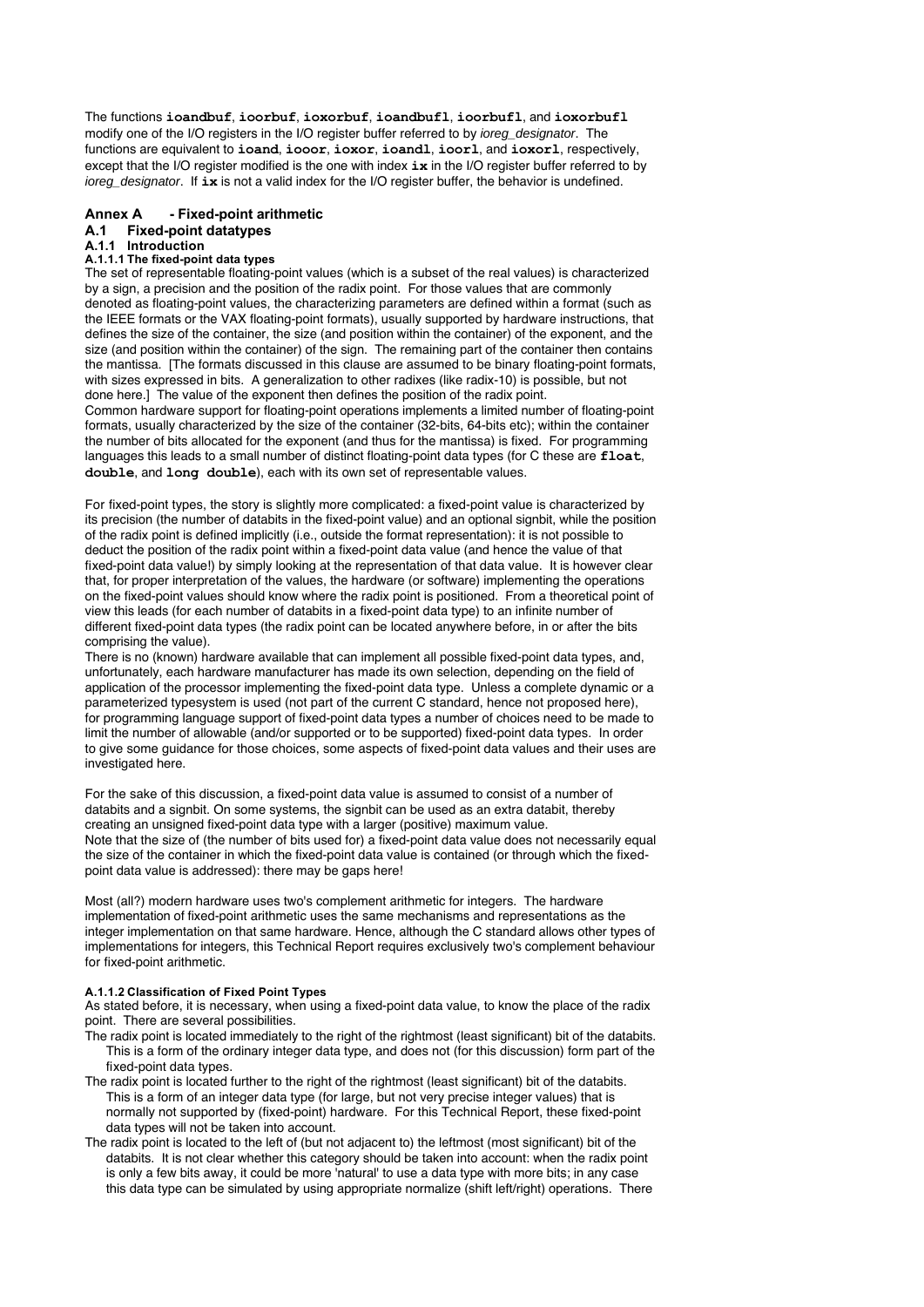is no known fixed-point hardware that supports this data type.

- The radix point is located immediately to the left of the leftmost (most significant) bit of the databits. This data type has values (for signed data types) in the interval (-1,+1), or (for unsigned data types) in the interval [0,1). This is a very common, hardware supported, fixed-point data type. In the rest of this clause, this fixed-point data type will be called the type-A fixed-point data type. Note that for each number of databits, there are one (signed) or two (signed and unsigned) possible type-A fixed-point data types.
- The radix point is located somewhere between the leftmost and the rightmost bit of the databits. The data values for this fixed-point data type have an integral part and a fractional part. Some of these fixed-point data types are regularly supported by hardware. In the rest of this clause, this fixed-point data type will be called the type-B fixed-point data type. For each number of databits N, there are (N-1) (signed) or (2\*N1) (signed and unsigned) possible type-B fixed-point data types.

Apart from the position of the radix point, there are three more aspects that influence the amount of possible fixed-point data types: the presence of a signbit, the number of databits comprising the fixed-point data values and the size of the container in which the fixed-point data values are stored. In the embedded processor world, support for unsigned fixed-point data types is rare; normally only signed fixed-point data types are supported. However, to disallow unsigned fixed-point arithmetic from programming languages (in general, and from C in particular) based on this observation, seems overly restrictive.

There are two further design criteria that should be considered when defining the nature of the fixedpoint data types:

- it should be possible to generate optimal fixed-point code for various processors, supporting different sized fixed-point data types (examples could include an 8-bit fixed-point data type, but also a 6 bit fixed-point data type in an 8-bit container, or a 12-bit fixed-point data type in a 16-bit container);
- it should be possible to write fixed-point algorithms that are independent of the actual fixed-point hardware support. This implies that a programmer (or a running program) should have access to all parameters that define the behavior of the underlying hardware (in other words: even if these parameters are implementation-defined).

#### **A.1.1.3 Recommendations for Fixed Point Types in C**

With the above observations in mind, the following recommendations are made.

- Introduce **signed** and **unsigned** fixed-point data types, and use the existing signed and unsigned keywords (in the 'normal' C-fashion) to distinguish these types. Omission of either keyword implies a signed fixed-point data type.
- Introduce a new keyword and type-specifier **\_Fract** (similar to the existing keyword **int**), and define the following three standard signed fixed-point types (corresponding to the type-A fixedpoint data types, as described above): **short \_Fract**, **\_Fract** and **long \_Fract**. The supported (or required) underlying fixed-point data types are mapped on the above in an implementation-defined manner, but in a non-decreasing order with respect to the number of databits in the corresponding fixed-point data value. Note that there is not necessarily a correspondence between a fixed-point data type designator and the type of its container: when an 18-bit and a 30-bit fixed-point data type are supported, the 18-bit will probably have the **short \_Fract** type and the 30-bit type will probably have the **\_Fract** type, while the containers of these types will be the same.
- Introduce a new keyword and type-specifier **\_Accum**, and define the following three standard signed fixed-point types (corresponding to the type-B fixed-point data types, as described above): **short Accum**, **Accum** and **long Accum**, with similar representation requirements as for the **Fract** type.
- If more fixed-point data types are needed, (or if there is a need to better distinguish certain fixedpoint data types), an approach similar to the **<stdint***.***h>** approach could be taken, whereby **fract** le*N* t could designate a (type-A) fixed-point data type with at least N databits, while **fract**  $\text{1e}$ *M*  $\text{1e}$ *N*  $\text{t}$  could designate a (type-B) fixed-point data type with at least M integral bits and N fractional bits. Note that the introduction of these generalized fixed-point data types is currently not included in the main text of this Technical Report.
- In order for the programmer to be able to write portable algorithms using fixed-point data types, information on (and/or control over) the nature and precision of the underlying fixed-point data types should be provided. The normal C-way of doing this is by defining macro names (like **SFRACT\_FBIT** etc.) that should be defined in an implementation-defined manner.

The C standard , with its defined keywords, allows for yet another size for fixed-point data types: **long long fract**. The specified three sizes were considered to be enough for the current systems, the **long long** variant might, for the time being, be added by an implementation in an implementation-defined manner.

## **A.2 Number of data bits in \_Fract versus \_Accum**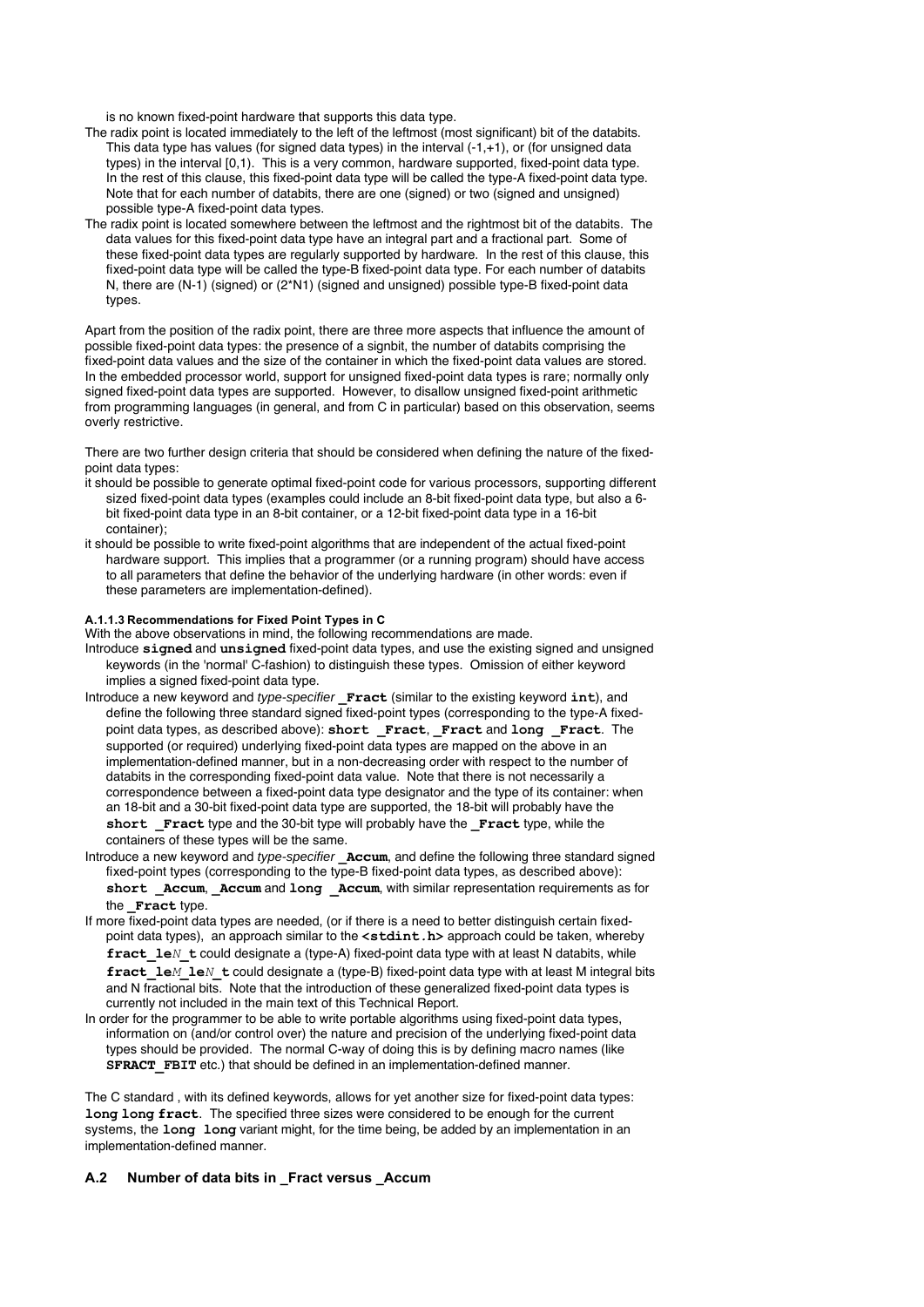At some point it was considered to require that the number of fractional bits in a **Fract** type would be exactly the same as the number of fractional bits in the corresponding **Accum** type. The reason for this was that **Accum** can be viewed upon as the placeholder sums of **Fracts**. This requirement would be fulfilled for implementations on typical DSP processors. However, it was chosen not to make this a strict requirement because other machine classes would have trouble using their hardware supported data types when implementing the fractional data types. A discussion on this issue is given below.

## **A type for accumulating sums cannot always be fixed at the same number of fractional bits as the associated fractional type.**

Many SIMD architectures do not support fixed-point types that have the same number of fractional bits as a fractional type, plus some integer bits. To manufacture accumulator types that are not supported by the hardware would add overhead and often require a loss of parallelism. Also, often there is no way to detect a carry out of a packed data type, so even the simple implementation of providing one SIMD word of fractions plus one SIMD word of integer bits is not always available.

In addition, manufacturing accumulator types of artificial widths is usually unnecessary since there are already accumulator types supported by the hardware. This means that the language needs to be flexible enough to allow the existing hardware-supported data types to be used rather than imposing a strict model that hampers performance.

For example, Radiax pairs 16-bit objects into a 32-bit SIMD word. The accumulator type provided for arithmetic on these objects is 40 bits wide per object, composed of 32 fractional bits and 8 integer bits. There is no other accumulator type supported. An artificial requirement that exactly 16 fractional bits be available would severely impact performance, and would have the surprising effect that addition would become much slower than multiplication.

In the VIS architecture, the supported hardware types that can be used as accumulation types sometimes have more fractional bits than the underlying fractional types, and sometimes fewer, but never the same number. Also, there is no direct path between SIMD registers (which overload the floating-point registers) and the integer registers, so constructing an artificial type involves not only a loss of parallelism but also extra loads and stores to move data between the SIMD registers and the integer registers.

The proposal to fix an accum's fractional bits at the same number as the underlying fract type is therefore prohibitively expensive on some architectures and needs to be removed.

A signed accum type has to have at least as many integral bits as the corresponding unsigned accum type because the usual arithmetic conversions prescribe that, when signed and unsigned fixed-point types are mixed, the unsigned type is converted to the corresponding signed type, and this should go without loss of magnitude; note also that the notion 'integral bits' does not include the sign bit.

## **A.3 Possible Data Type Implementations**

By way of example, these tables show the fixed-point formats we would suggest for various classes of processors:

|                           | --- signed Fract --- |                         |      | --- signed Accum ---   |        |        |
|---------------------------|----------------------|-------------------------|------|------------------------|--------|--------|
|                           | short                | middle                  | long | short                  | middle | long   |
|                           |                      |                         |      |                        |        |        |
| typical desktop processor | s.7                  | s.15                    | s.31 | s8.7                   | s16.15 | s32.31 |
| typical 16-bit DSP        | s.15                 | s.15                    | s.31 | s8.15                  | s8.15  | s8.31  |
| typical 24-bit DSP        | s.23                 | s.23                    | s.47 | s8.23                  | s8.23  | s8.47  |
|                           |                      |                         |      |                        |        |        |
| Intel MMX                 | s.7                  | s.15                    | s.31 | s8.7                   | s16.15 | s32.31 |
| PowerPC AltiVec           | s.7                  | s.15                    | s.31 | s8.7                   | s16.15 | s32.31 |
| Sun VIS                   | s.7                  | s.15                    | s.31 | s8.7                   | s16.15 | s32.31 |
| <b>MIPS MDMX</b>          | s.7                  | s.15                    | s.31 | s8.7                   | s8.15  | s17.30 |
| Lexra Radiax              | s.7                  | s.15                    | s.31 | s8.7                   | s8.15  | s8.31  |
| <b>ARM Piccolo</b>        | s.7                  | s.15                    | s.31 | s8.7                   | s16.15 | s16.31 |
|                           |                      |                         |      |                        |        |        |
|                           |                      | --- unsigned _Fract --- |      | --- unsigned Accum --- |        |        |
|                           | short                | middle                  | long | short                  | middle | long   |
|                           |                      |                         |      |                        |        |        |
| typical desktop processor | .8                   | .16                     | .32  | 8.8                    | 16.16  | 32.32  |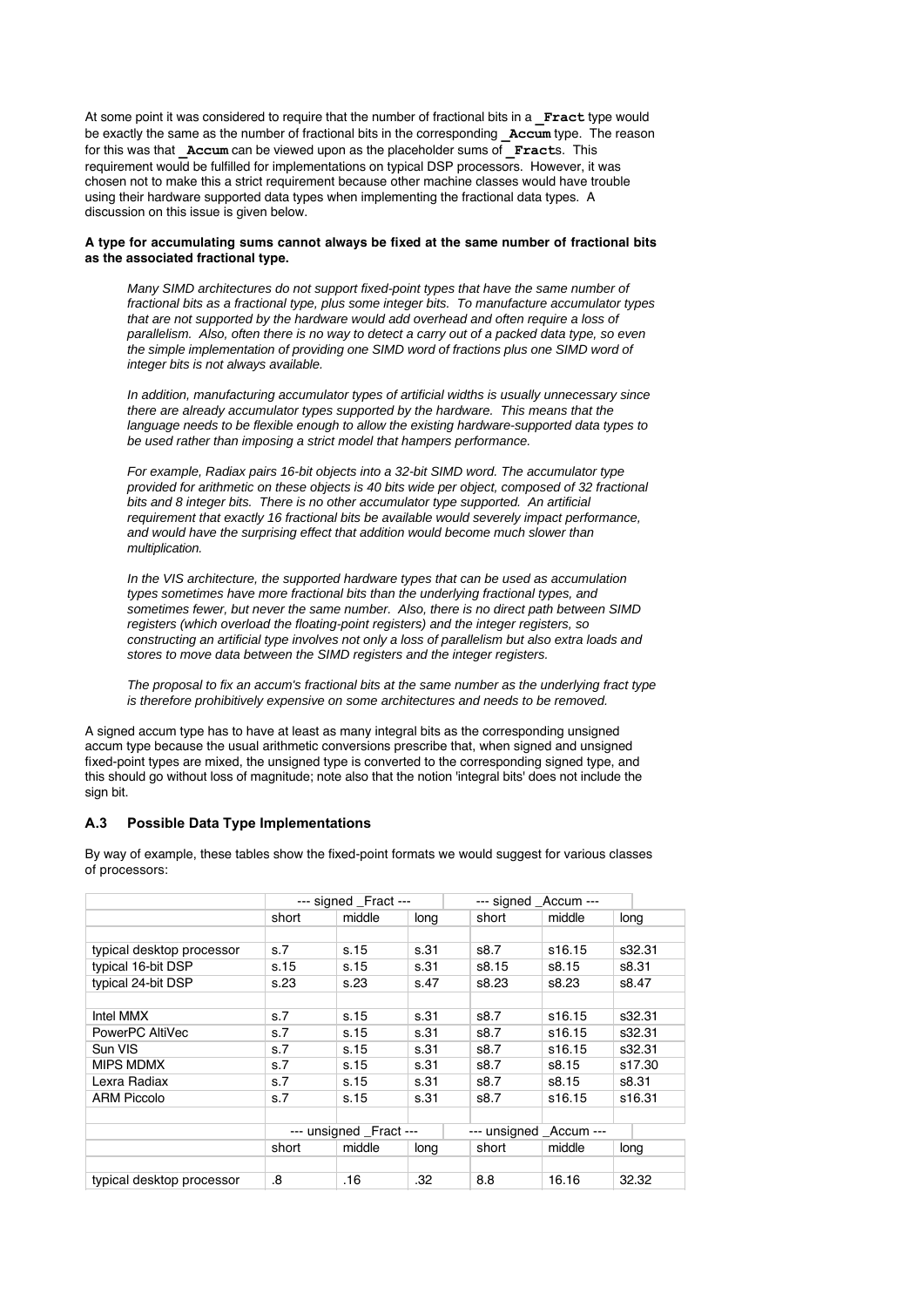| typical 16-bit DSP | .16 | .16 | .32 | 8.16 | 8.16  | 8.32  |
|--------------------|-----|-----|-----|------|-------|-------|
| typical 24-bit DSP | .24 | .24 | .48 | 8.24 | 8.24  | 8.48  |
|                    |     |     |     |      |       |       |
| Intel MMX          | .8  | .16 | .32 | 8.8  | 16.16 | 32.32 |
| PowerPC AltiVec    | .8  | .16 | .32 | 8.8  | 16.16 | 32.32 |
| Sun VIS            | .8  | .16 | .32 | 8.8  | 16.16 | 32.32 |
| <b>MIPS MDMX</b>   | .8  | .16 | .32 | 8.8  | 8.16  | 16.32 |
| Lexra Radiax       | .8  | .16 | .32 | 8.8  | 8.16  | 8.32  |
| <b>ARM Piccolo</b> | .8  | .16 | .32 | 8.8  | 16.16 | 16.32 |

(The "typical" DSPs referred to in the table cannot address units in memory smaller than 16 or 24 bits, which is why these processors aren't expected to support a short Fract smaller than **\_Fract**.)

## **A.4 Rounding and Overflow**

Fixed-point data types are often used in situations where floating-point data types otherwise would have been used. Typically because the underlying hardware does not support floating-point operations directly for various reasons. One important property of fixed-point data types is the fixed dynamic range. To exploit the dynamic range, data are often scaled so overflow will occur with a certain likelihood. Therefore overflow behavior is important for fixed-point data types. Saturation on overflow is often preferred. Furthermore saturation on overflow is often supported in hardware by processors that naturally operate on fixed-point data types. This TR introduces saturating fixedpoint types next to non saturating fixed-point types (called primary fixed-point types).

It was decided to give the programmer control over the general behavior of operands declared without an explicit fixed-point overflow type-qualifier by two pragmas, **FX\_FRACT\_OVERFLOW** and FX ACCUM OVERFLOW, for fract and accum types respectively. The default behavior of this pragma is default (implying an undefined behavior), but a programmer can choose to change the default behavior to saturation on overflow with these pragmas. This is subject to the usual scoping rules for pragmas.

Generally it is required that if a value cannot be represented exactly by the fixed-point type, it should be rounded up or down to the nearest representable value in either direction. It was chosen not to specify this further as there is no common path chosen for this in hardware implementations, so it was decided to leave this implementation defined.

The above requirement to precision means that the result should be within 1 unit in last place (ulp). Processors that support fixed-point arithmetic in hardware have no problems in meeting this precision requirement without loss of speed. However, processors that will implement this with integer arithmetic may suffer a speed penalty to get to the 1 ulp result.

One such type of processors would be would be mainstream 32-bit processors, on which "long fract" might reasonably be implemented as 32 bits (format s.31). A multiplication of two 32-bit "long fract"s to a "long fract" result would typically be compiled as a 32 x 32 -> 64-bit integer multiplication followed by a shift right by 31 bits, keeping only the bottom 32 bits at the end. On many of these processors, the 64-bit product would be obtained in two 32-bit registers (say, R0 and R1) and then the 31-bit shift across the register pair would take three instructions:

 shift R0 left 1 bit shift R1 right 31 bits (an unsigned shift) OR R1 into R0

which leaves the 32-bit "long fract" result in R0. But note that the most significant 31 bits of the result are already available in R0 after the first shift; the other two instructions serve only to move the last, least significant bit into position. If the product is permitted to be up to 2 ulps in error, an implementation could choose instead to leave the least significant bit zero and dispense with the last two instructions.

Although a 1-ulp bound is preferable the above example shows significant savings that will justify a larger bound. Therefore the user is allowed to choose speed over precision with a pragma, FX\_FULL\_PRECISION. The default state of this pragma is implementation-defined.

## **A.5 Type conversions, usual arithmetic conversions**

The fixed-point data types are positioned 'between' the integer data types and the floating-point data types: if only integer data types are involved then the current standard rules (cf. 6.3.1.1 and 6.3.1.8) are followed, when fixed-point operands but no floating-point operands are involved the operation will be done using fixed-point data types, otherwise everything will be converted to the appropriate floating-point data type.

Since it is likely that an implementation will support more than one (type-A and/or type-B) fixed-point data type, in order to assure arithmetic consistency it should be well-defined to which fixed-point data type a type is converted to before an operation involving fixed-point and integer data values is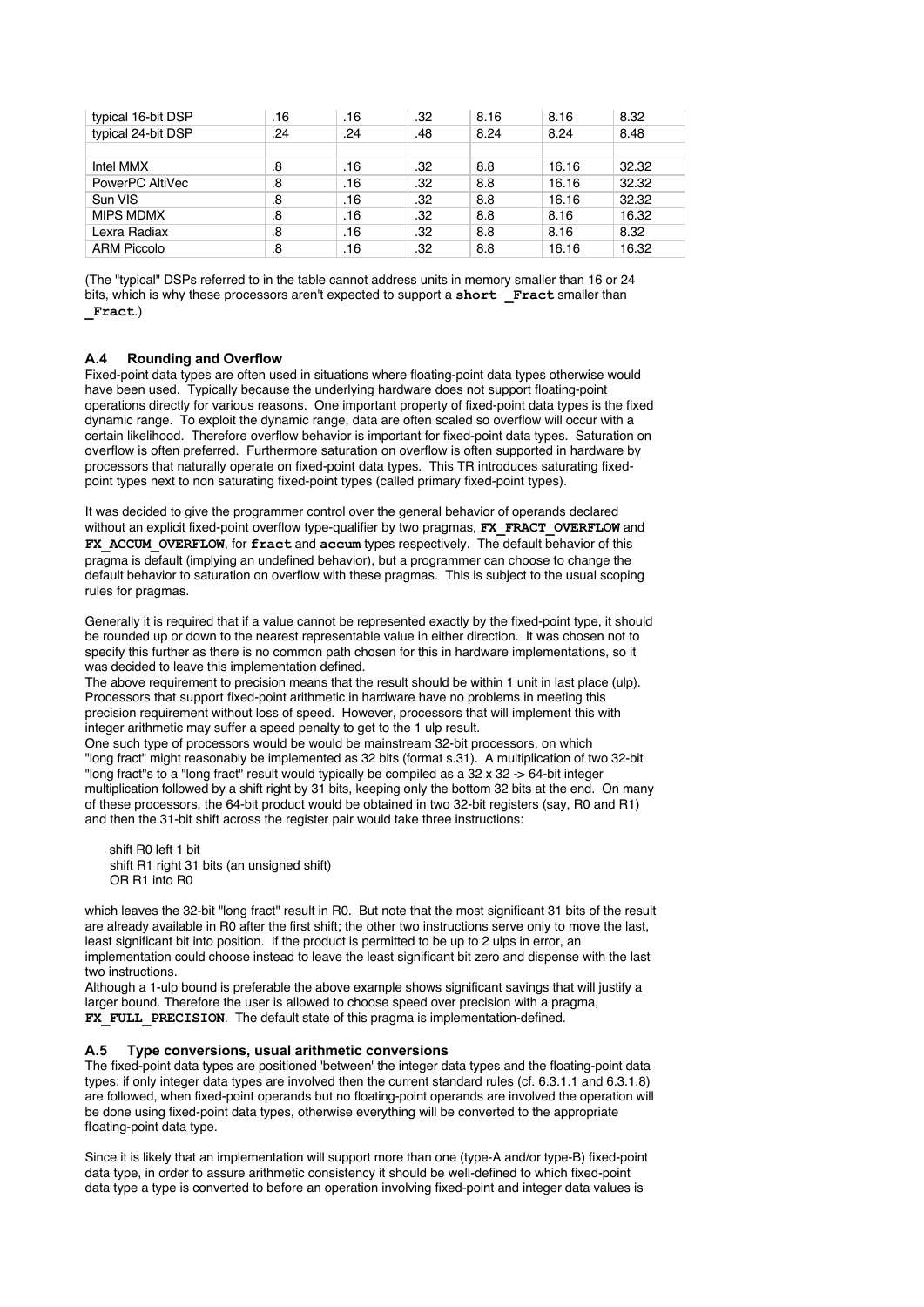performed. There are several approaches that could be followed here:

- define that the result of any operation on fixed-point data types should be as if the operation is done using infinite precision. This gives an implementation the possibility to choose an implementation dependent optimal way of calculating the result (depending on the required precision of the expression by selecting certain fixed-point operations, or, maybe, emulate the fixed-point expression in a floating-point unit), as long as the required result is obtained.
- to define an extended fixed-point data type to which every operand is converted before the operation. It is then important that the programmer has access to the parameters of this extended fixed-point type in order to control the arithmetic and its results. This could either be the 'largest' type-B fixed-point data type (if supported), or the 'largest' type-A fixed-point data type.

For the combination of an integer type and a fixed-point type, or the combination of a **Fract** type and an **Accum** type, the usual arithmetic conversions may lead to useless results or to gratuitous loss of precision. Consider the case of converting an integer to a **Fract** type. This will only be useful for the integer values 0 and -1. The same case can be made for mixing **Fract** and Accum types. Therefore the approach taken was to define that the result of any operation

involving fixed-point types should be as if the operation is done using infinite precision. This deviates from the usual arithmetic conversions, in that no common type whereto both operands are converted is defined. Rather it can be said that the operation is performed directly with the value of the two operands, without any change in value due to usual arithmetic conversions. The resulting value of the operation is then subject to rounding and overflow as specified by its result type.

The mentioned approach gives the expected results for multiplication and division operations involving an integer and a fixed-point type operand, and is also used for addition and subtraction operations. In these latter cases, when the fixed-point type is a **\_Fract** type, the operation will result in an overflow for practically all values of the integer operand. It was decided not to disallow the combinations of integer and fixed-point type operands for addition and subtraction operations, but to encourage implementations to produce a warning when these operations are encountered.

## **A.6 Operations involving fixed-point types**

The decision not to promote integers to fixed-point to balance the operands is clearly a departure from the way C is normally defined and, in particular, the way the same operations work when integer and floating-point operands are mixed. The inconsistency has been introduced because integer values often cannot be promoted honestly to fixed-point types. None of the **Fract** types has *any* integer bits, and an implementation may have as few as four integer bits in its **Accum** types.

On such an implementation, it is impossible to convert an integer with a value larger than 8 to any fixed-point type, which leaves only a limited range of integers to work with. Consider, for example, the problem of dividing a fixed-point value by a (non-constant) integer value which could be as large as 15.

The floating-point types have the property that (on all known machines) the range of all the integers fits within even the smallest floating-point type, so converting an integer to floating-point at worst suffers a rounding error (and often not even that). This is definitely not the case for the fixed-point types. On the other hand, unlike with floating-point, fixed-point and integer values have very similar representations, and their operations have similar implementations in hardware. Thus, it is less trouble for an implementation to mix integer and fixed-point operands and perform the calculation directly than it would be for floating-point.

The result type of an operation involving fixed-point types is the type with the higher rank. When mixing integer and fixed-point types, fixed-point types are chosen to have higher rank. The reason for this choice is based on the common case where a fixed-point value is multiplied by a factor of 2, and when a fixed-point type is divided by an integer value. The natural result type in this case is the fixed-point type.

As specified in the clause "Rounding and Overflow", two types of overflow handling are defined for the fixed-point types: saturating and default. Generally, if either operand has a saturating fixed-point type, the result type of the operation will be a saturating fixed-point type.

## **A.7 Exception for 1 and –1 Multiplication Results**

The rule about 1 and -1 multiplication results is needed to permit an important optimization for sumof-products calculations on many DSPs (sum-of-products being primarily what DPSs are designed to do). Using the **long accum** type for the accumulator that holds the running sum, a sum-ofproducts (or dot product) can be naturally coded as:

```
 fract a[N], b[N];
\text{long} \text{accum} \text{acc} = 0;
for (ix = 0; ix < N; ++ix) {
    acc += (long accum) a[ix] * b[ix];
```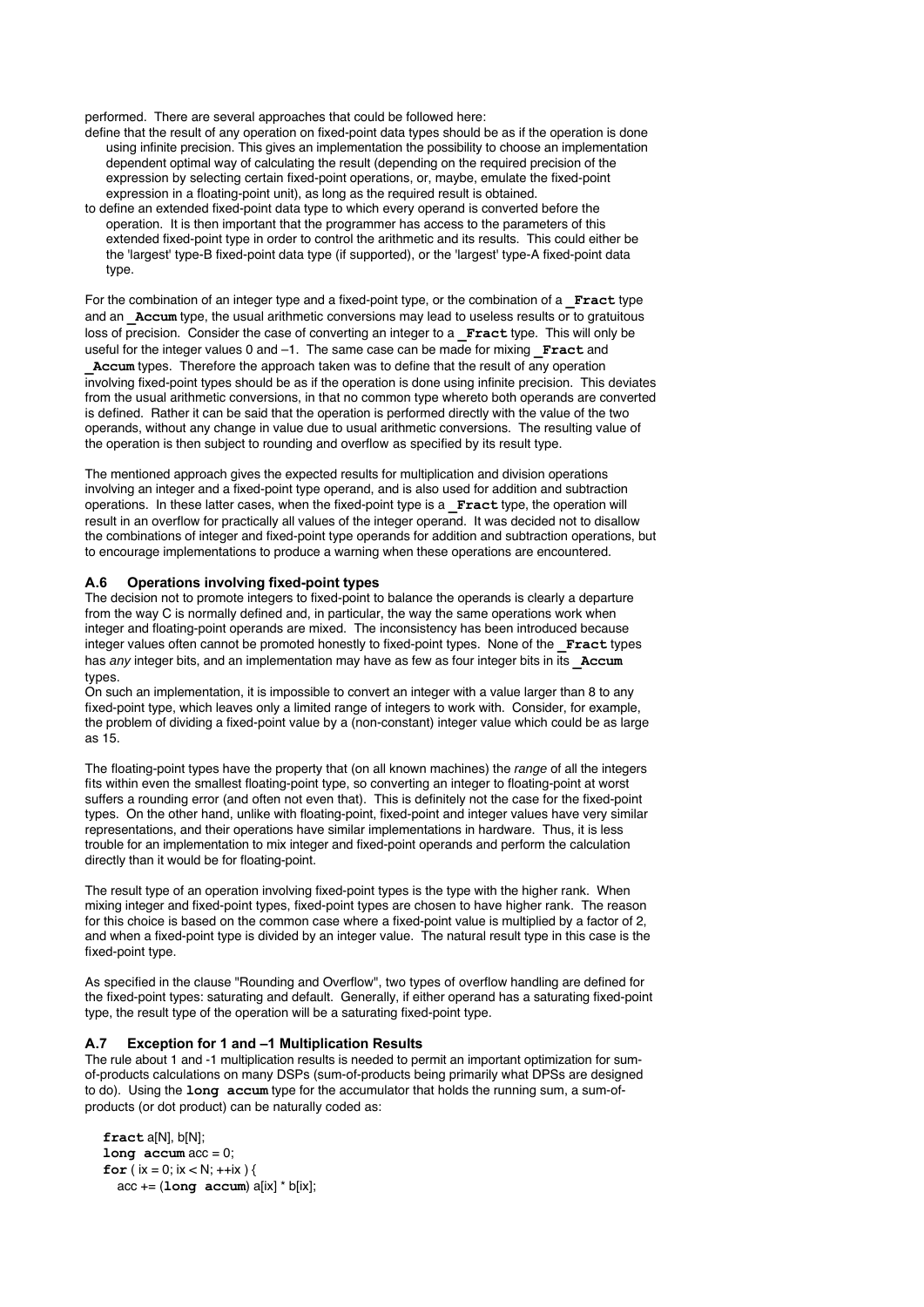While the above would be the obvious code, on many DSPs the multiply-accumulate hardware really does this:

acc += (**long accum**) ( (**sat long fract**) a[ix] \* b[ix] );

In other words, the product is saturated to the **long fract** format before being added into the accumulator. The only detectable difference between this and the code above occurs when "a[ix]" and "b[ix]" are both 1, in which case the product is 1, which cannot be represented exactly as a **long fract**. In this case (and only this case), the DSP hardware saturates the 1 to the maximum **long fract** value before adding.

With the original code above, the rules in the clause on "Rounding and Overflow" require that the product be represented exactly if the result type permits it. Since a 1 can always be represented exactly by a **long accum**, the rounding rules do not permit the 1 to be replaced by the maximum **long fract** value. (Note that the **long fract** type makes no appearance in the original code.) Unfortunately, on processors that only support sum-of-product operations that saturate the product to **long fract**, it is not possible to implement the code above efficiently as written without some compromise. Rather than relax the rounding rules in general, a special case has been made to cover this condition.

**A.8 Linguistic Variables and unsigned \_Fract: an example of unsigned fixed-point** The Linguistic variables definition and manipulation have been identified as a major application area that use **unsigned \_Fract** variables as a storage requirement. Linguistic variables normalize the data of interest to an application between the values of 0 and 1. In applications the value associated with a linguistic variable is an expression of a degree of truth unlike Boolean variables that take on the value of either 0 or 1. Fuzzy logic functions combining linguistic variables also return logic values scaled between 0 and 1.

Linguistic variables are used in many non-linear complex applications, in consumer applications, non-linear process control, animation, pattern recognition and financial applications.

Applications that use linguistic variables depend on the size of a linguistic variable in the application to determine the precision in which the results are computed. Applications that use linguistic variables select a resolution to be used throughout the application. Typical linguistic variables in commercial applications are 8 or 16 bits in size. Other sizes have been seen in commercial applications but would be impacted less by using their signed counterpart.

## **Annex B - Named address spaces and named-register storage classes B.1 Embedded systems extended memory support B.1.1 Modifiers for named address spaces**

Applications on small-scale embedded systems run in a non-hosted environment, and on resourceconstrained systems. Compilers for such systems are responsible for freeing the application developer from most, but not all, target-specific responsibilities. Embedded systems, including most consumer electronics products and DSP-driven devices, are optimized to support the requirements of their intended applications. Their central processors generally contain many separate address spaces. C language support for these systems extends the C linear address space to an address space that, although linear within memory spaces, is not always created equal. Application

developers need the vocabulary to efficiently express how their application uses the target

hardware. Named address space type modifiers allow the application developer to express a very specific requirement, that variables be associated with a specific memory space. In turn, the compiler will be able to generate more efficient code for the target implementation.

#### **B.1.1.1 User-defined device drivers**

Many embedded systems include memory that can only be accessed with some form of device

driver. These include memories accessed by serial data busses (I $^2$ C, SPI), and onboard nonvolatile memory that must be programmed under software control. Device-driver memory support is used in applications where the details of the access method can be separated from the details of the application.

In contrast to memorymapped I/O, the extended memory layout and its use should be administrated by the compiler/linker.

Language support for embedded systems needs to address the following issues:

1) Memory with userdefined device drivers. Userdefined device drivers are required for reading and writing userdefined memory.

• Memory-read functions take as an argument an address in the userdefined memory space, and return data of a

}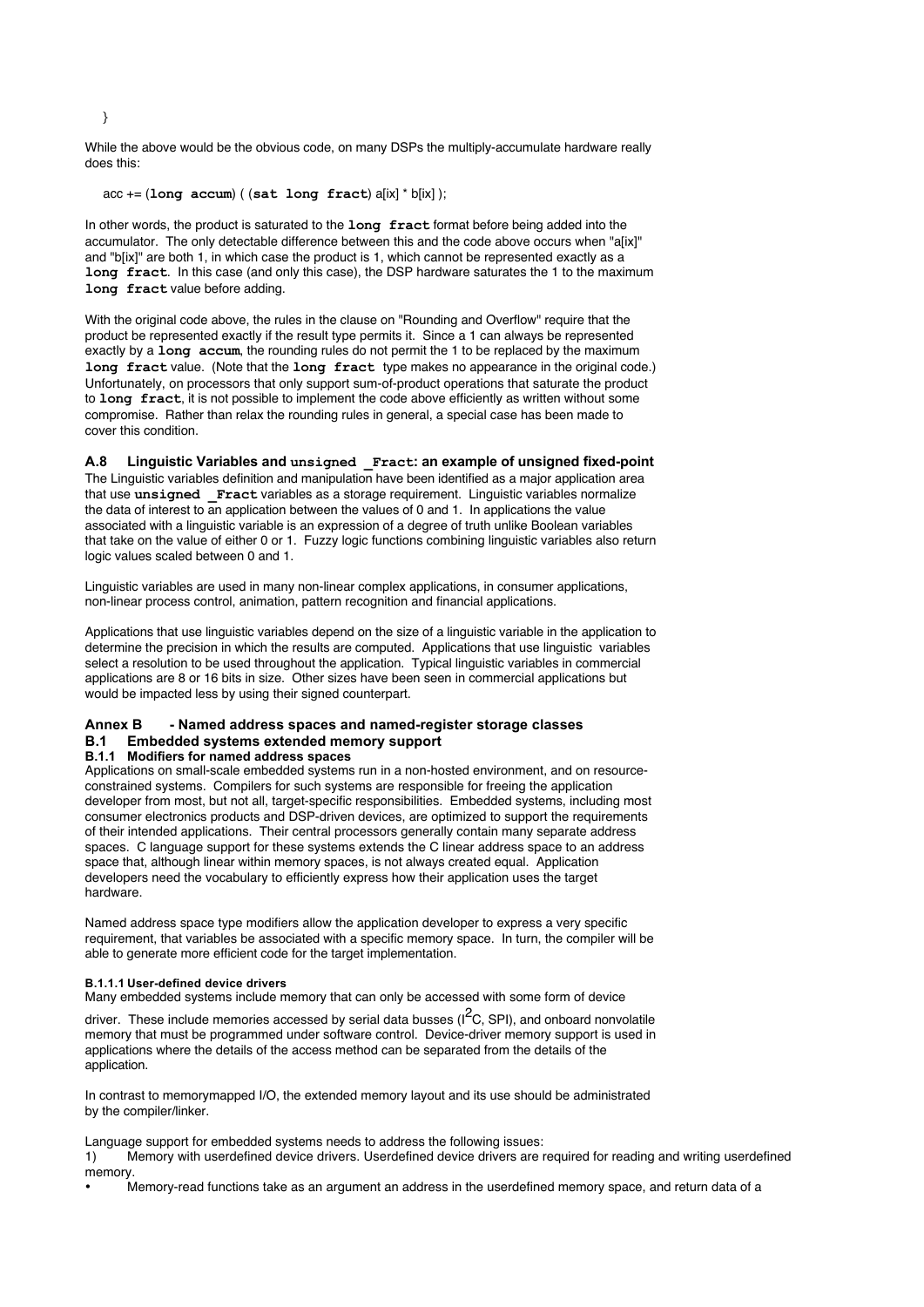$\sim$  Memory-read functions take as an address in the user defined memory space, and return data of and return data of an userdefined size.

• Memory-write functions take two arguments, an address in the userdefined memory space and data with a userspecified size.

• Applications require support for multiple userdefined address spaces.

• All memory in a specific named address space may not necessarily have contiguous addressing. It is common to find that memory, even though accessed through a common means, may have gaps in it structure. In similar way some named address space memory may have physical address aliases.

2) The compiler is responsible for:

• Allocating variables, according to the needs of the application, in "normal" address space, and in space accessed by the userdefined memory device drivers.

- Making calls to device drivers, when accessing variables supported by userdefined device drivers.
- Automating the process of casting and accessing the data.<br>
3) Application variables in userdefined memory areas:
- Application variables in userdefined memory areas:
- Need to support all of the available data types. For example, declarations for fundamental data types, arrays and structures.<br>I lears need to direct the compiler to use a specific memory area.
- Users need to direct the compiler to use a specific memory area.

The compiler needs to be free to use a userdefined memory area as a generic, generalpurpose memory area, for the purpose of a variable spill area.

#### **B.1.2 Application-defined multiple address space support**

Inherent processor-architecture based address spaces are implementation-defined and provided by the compiler for that processor architecture and as such will be available to all applications normally supported by the processor. Examples include accesses to various native data spaces, or data spaces where write and read operations are not symmetrical (f.i., flash memories where read operations may run at full speed, while write operations occur through some driver code).

User-defined named address spaces are part of an application specific address space. The support code for user defined address space may very well be portable across many applications and quite possibly many different processors, but its nature is essentially part of an application. Data access to user defined named address spaces are often through I2C, microwire, or compact flash memory parts. Accesses to 'normal' address spaces may be handled by the compiler or may be resolved by the linker, for the user defined address spaces the modifier names need to be associated with user supplied access code.

The **addressmod** is a method to encapsulate the memory declaration, to tie variable declarations to device drivers, and to provide the compiler the information necessary to generate the code that is required to access the variables that are declared by an application. Userdefined memory could be global in nature, or local to one program segment.

Typical implementations of the address space modifiers are in project application specific header files.

| addressmod | (memory space name,                              |  |  |  |  |  |  |  |  |
|------------|--------------------------------------------------|--|--|--|--|--|--|--|--|
|            | Read access,                                     |  |  |  |  |  |  |  |  |
|            | Write access,                                    |  |  |  |  |  |  |  |  |
|            | [ optional additional address base and ranges ]) |  |  |  |  |  |  |  |  |
|            |                                                  |  |  |  |  |  |  |  |  |
|            |                                                  |  |  |  |  |  |  |  |  |

Read and write access is assumed to be byte wide. The resolution of data types other than character size is implementation-defined and may be resolved either in the compiler or the read and write device drivers.

- **Read\_access** points to a user defined macro, function or inline function that the compiler will use to read variables assigned by the compiler in the named memory space.
- Write access points to user defined macro, function or inline function that is used to read from the defined memory space.
- Address base and size information is optional and implementation-defined. In many systems it may be defined at link time as part of the conventional linking process or at compile time. Note that this is perhaps an odd place to define the physical address space. A named address space can be an application specific address space or simply a name designed to group variables for some common purpose. The

generated code, especially if either an inline function or macro is used for an access definition, may be significantly optimized (in the absence of a good optimizing linker) through a compile time optimization familiar with specific address information. It is possible to define physical address space information at the linking phase in the traditional manner.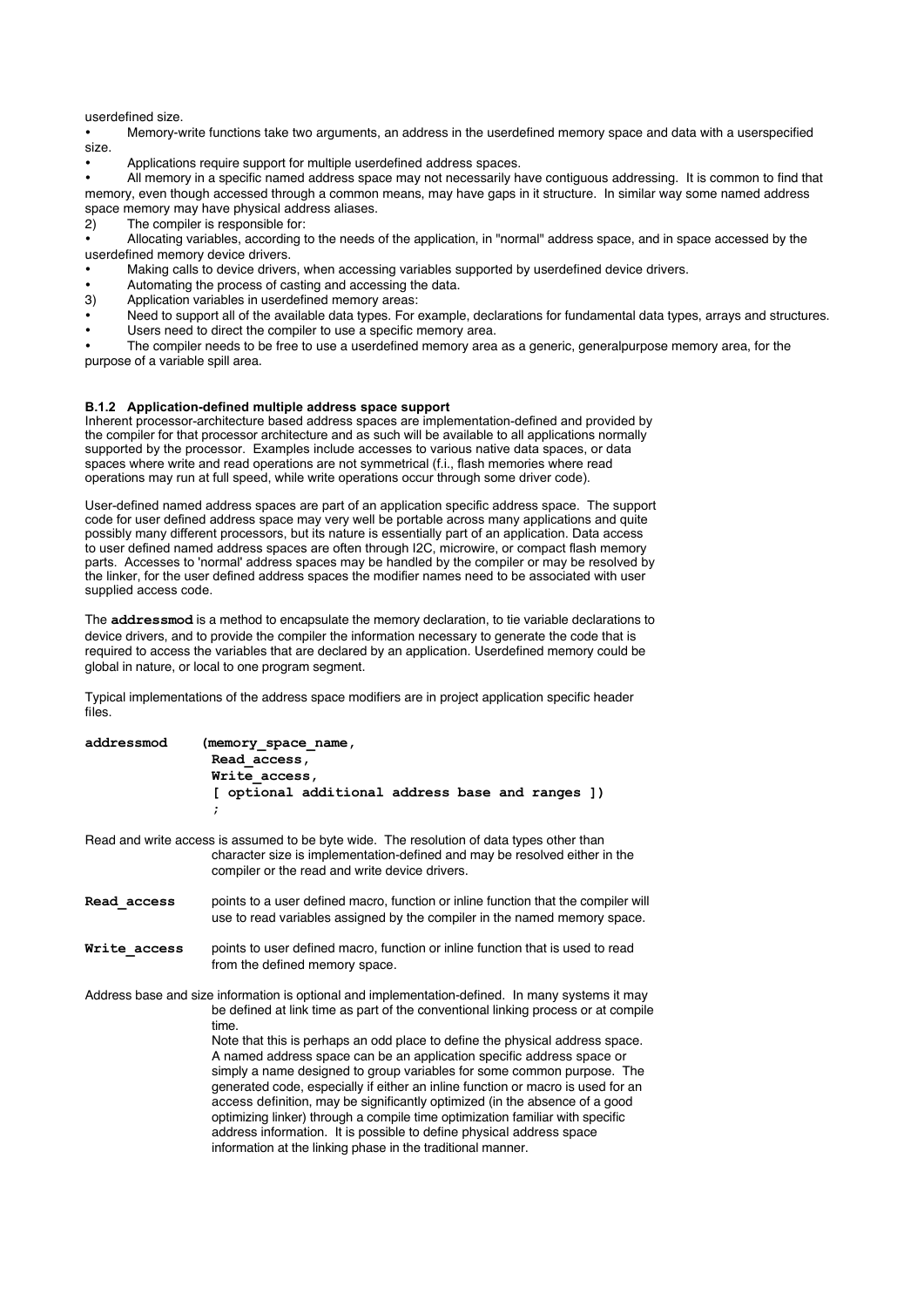## **B.1.3 I/O register definition for intrinsic or user defined address spaces**

Input/Output registers may be located within any of the address spaces: either intrinsic address spaces or new address spaces defined by **addressmod** as part of an application. The **\_Access** modifier provides a means to extend the information associated with the declaration. The **\_Access** modifier associates the address, the memory space and the access limits to a C declaration. The **\_Access** modifier is an extension and alternative to the register declaration examples described in Clause 5. The following is the definition of a declaration using the **\_Access** modifier.

[**register**] **\_Access (** memory\_space\_name, address [, access\_method [, size [, endian ] ] ] **)** declaration **;**

The minimum declaration using the **Access** modifier requires two arguments:

memory\_space\_name and address, defined as follows:

memory space name is any defined named address space, either intrinsic or an address space defined by addressmod;

address is an integer expression resolvable at translation time, designating the memory address.

The **\_Access** modifier has three optional arguments that further may be used to define the access to the variables declared by declaration; these arguments are defined as follows:

- access method defines the hardware based access restrictions typically found on Input/Output registers, and is one of **read\_write**, **read**, **write**, or **read\_modify\_write**; the default is full access (**read\_modify\_write**);
- size is the physical size in bytes of the hardware object; the default size is 1. In general size will be equal to **sizeof(declaration)**, however this is not guaranteed. When size is not equal to the size of the declaration then the usual C conversion rules apply;
- endian is one of **little\_endian** or **big\_endian**, and defines the byte order of the physical hardware. The default value for endian is the same as the default endian value of the compiler and target processor; endian is never needed when the size is 1 and may be omitted when the endianness of the hardware object to be accessed is always the same as the endianness of the processor it is connected to.

The described declaration is consistent with ordinary C variable declarations (clause 6.7 of the ISO/ IEC 9899:1999 C standard). While creating this document the question arose about the meaning of keyword **register** in the declaration. Since the variable defined using an **\_Access** modifier may be any C declaration including arrays, the meaning of **register** can be interpreted either as referring to a data object that cannot be the object of a pointer, or simply a register definition. The conclusion was that register would remain in the **\_Access** specification and the question of its precise meaning and use will be revisited at some point in the future after experience has been gained with the **\_Access** definition

## **Annex C - Implementing the <iohw.h> header**

#### **C.1 General**

The **<iohw.h>** header defines a standardized function syntax for basic I/O hardware addressing. This header should normally be created by the compiler vendor.

While this standardized function syntax for basic I/O hardware addressing provides a simple, easyto-use method for a programmer to write portable and hardware-platform-independent I/O driver code, the <iohw.h> header itself may require careful consideration to achieve an efficient implementation.

This clause gives some guidelines for implementers on how to implement the **<iohw.h>** header in a relatively straightforward manner given a specific processor and bus architecture.

Other approaches for implementing the **<iohw.h>** header are under consideration; in a later version of this document, such other approaches may be included next to, or as replacement of, the approach given here.

#### **C.1.1 Recommended steps**

Briefly, the recommended steps for implementing the **<iohw.h>** header are:

- Get an overview of all the possible and relevant ways the I/O register hardware is typically connected with the given bus hardware architectures, and get an overview of the basic software methods typically used to address such I/O hardware registers.
- Define a number of I/O functions, macros and I/O-register designators which support the relevant I/ O access methods for the intended compiler market.
- Provide a way to select the right I/O function at compile time and generate the right machine code based on the I/O access properties related to the I/O-register designators.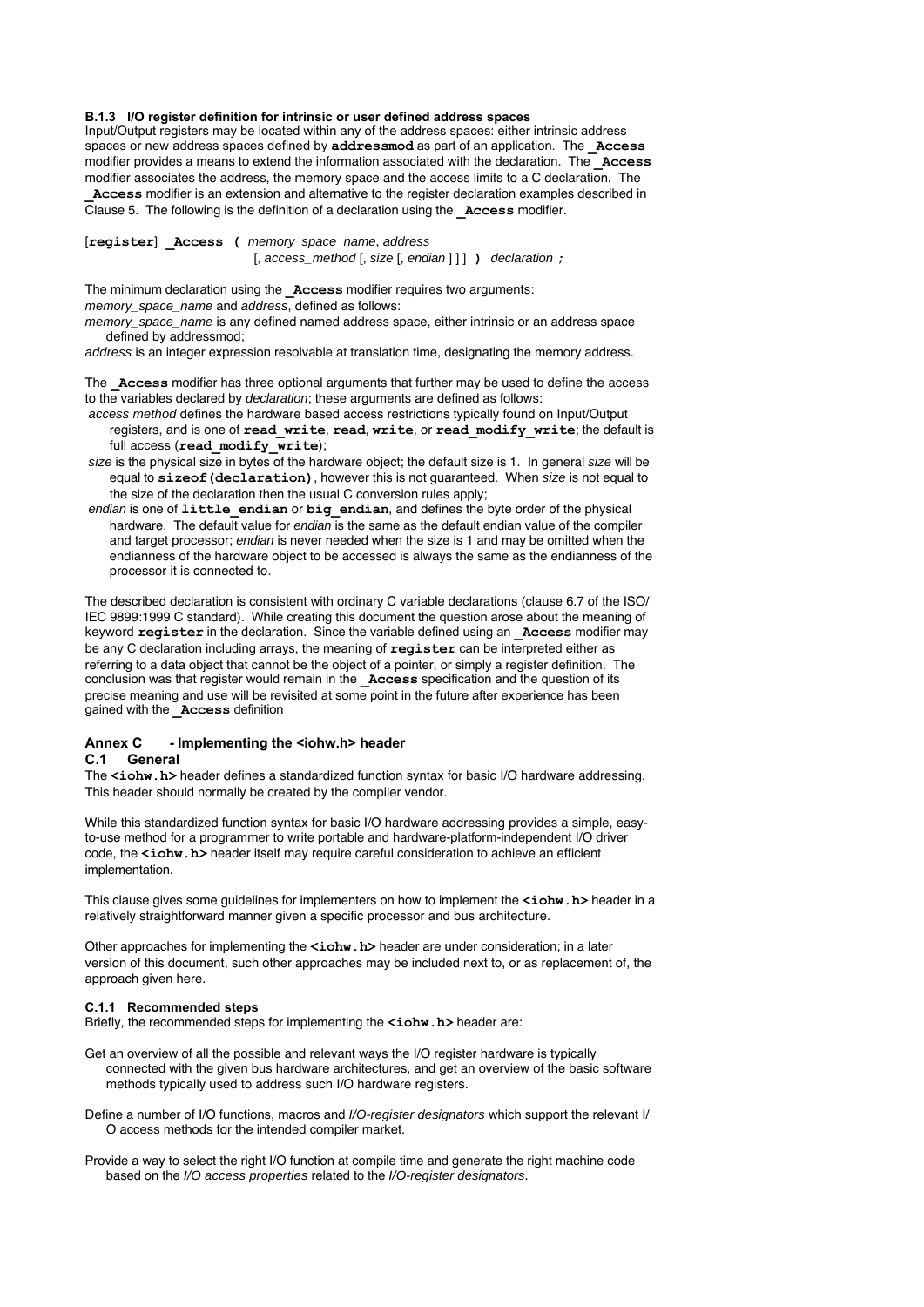## **C.1.2 Compiler considerations**

In practice, an implementation will often require that very different machine code is generated for different I/O access cases. Furthermore, with some processor architectures, I/O hardware access will require the generation of special machine instructions not typically used when generating code for the traditional C memory model.

Selection between different code generation alternatives must be determined solely from the  $V$ Oregister designator declaration for each I/O register. Whenever possible this access method selection should be implemented such that it may be determined entirely at compile time, in order to avoid any runtime or machine code overhead.

For a compiler vendor, selection between code generation alternatives can always be implemented by supporting different intrinsic access-specification types and keywords designed specially for the given processor architecture, in addition to the standard types and keywords defined by the language.

Simple  $\leq$ **iohw.h>** implementations limited to the most basic functionality can be implemented efficiently using a mixture of macros, in-line functions and intrinsic types or functions. See Annex D regarding simple macro implementations.

Full featured implementations of **<iohw.h>** will require direct compiler support for *l/Oregister* designators.

## **C.2 Overview of I/O Hardware Connection Options**

The various ways an I/O register can be connected to processor hardware are determined primarily by combinations of the following three hardware characteristics:

The bit width of the logical I/O register.

The bit width of the data-bus of the I/O device.

The bit width of the processor-bus.

#### **C.2.1 Multi-Addressing and I/O Register Endianness**

If the width of the logical I/O register is greater than the width of the I/O device data bus, an I/O access operation will require multiple consecutive addressing operations.

The I/O register endianness information describes whether the MSB or the LSB byte of the logical I/ O register is located at the lowest processor bus address. (Note that the I/O register endianness has nothing to do with the endianness of the underlying processor hardware architecture).

## **Table: Logical I/O register / I/O device addressing overview**

| Logical I/O register<br>widths | I/O device bus<br>widths |                      |                      |                      |               |          |         |         |
|--------------------------------|--------------------------|----------------------|----------------------|----------------------|---------------|----------|---------|---------|
|                                | 8-bit device bus         | 16-bit device<br>bus | 32-bit device<br>bus | 64-bit device<br>bus |               |          |         |         |
|                                | LSB-MSB                  | MSB-LSB              | LSB-MSB              | MSB-LSB              | LSB-MSB       | MSB-LSB  | LSB-MSB | MSB-LSB |
| 8-bit register                 | <b>Direct</b>            | n/a                  | n/a                  | n/a                  |               |          |         |         |
| 16-bit register                | r8{0-1}                  | r8{1-0}              | <b>Direct</b>        | n/a                  | n/a           |          |         |         |
| 32-bit register                | r8{0-3}                  | $r8{3-0}$            | r16{0-1}             | r16{1-0}             | <b>Direct</b> | n/a      |         |         |
| 64-bit register                | r8{0-7}                  | r8{7-0}              | r16{0,3}             | $r16{3,0}$           | R32{0,1}      | r32{1,0} | Direct  |         |

(For byte-aligned address ranges)

## **C.2.2 Address Interleaving**

If the size of the I/O device data bus is less than the size of the processor data bus, buffer register addressing will require the use of address interleaving.

## **Example:**

If the processor architecture has a byte-aligned addressing range and a 32-bit processor data bus, and an 8-bit I/O device is connected to the 32-bit data bus, then three adjacent registers in the I/O device will have the processor addresses:  $\alpha$  <addr + 0>,  $\alpha$ ddr + 4>,  $\alpha$ ddr + 8>

This can also be written as

<addr + interleaving\*0>, <addr+interleaving\*1>, <addr+interleaving\*2> where *interleaving* =  $4$ .

**Table: Interleaving overview:** (bus to bus interleaving relations)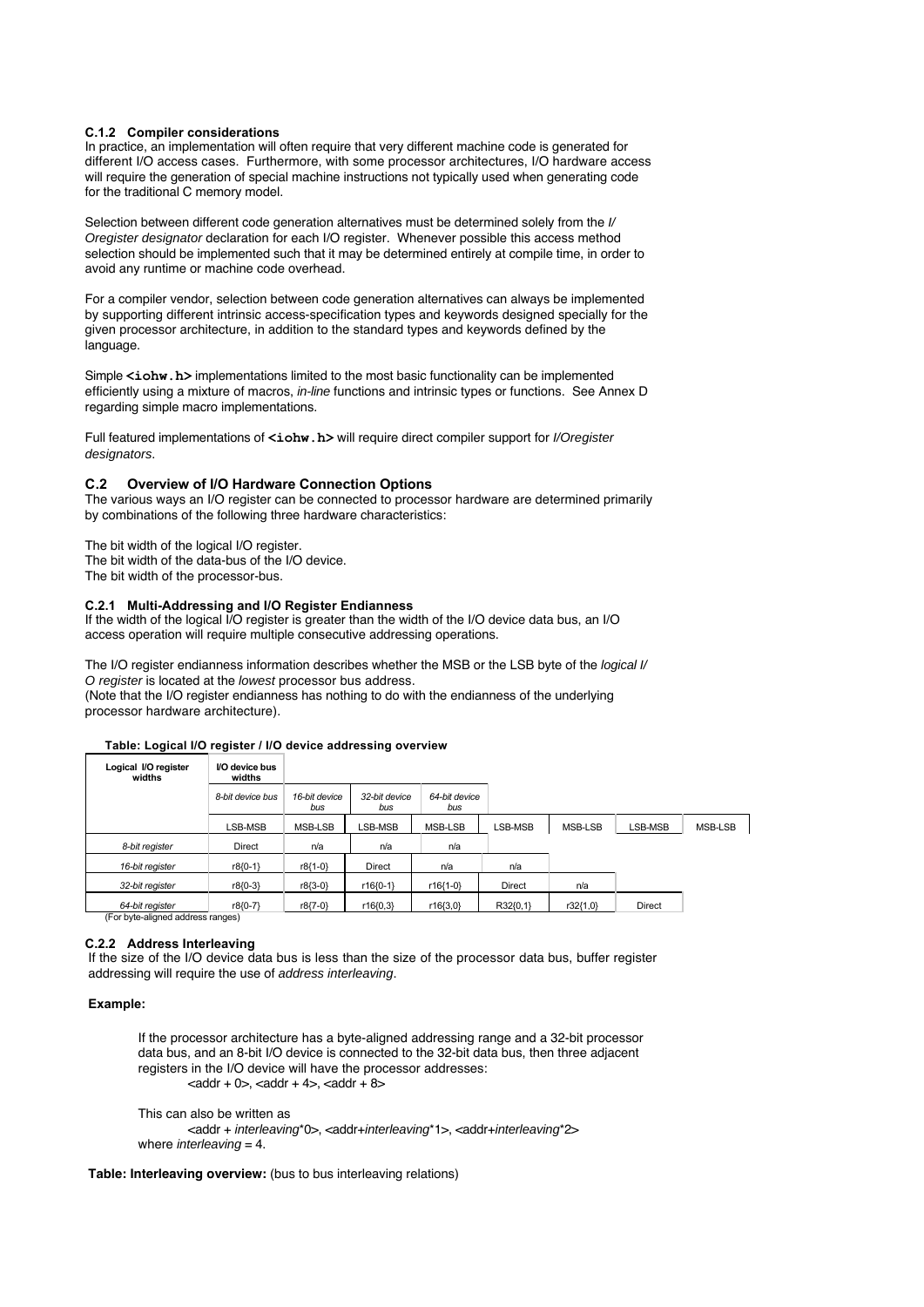| I/O device bus<br>widths | <b>Processor bus</b><br>widths |                |                |                |
|--------------------------|--------------------------------|----------------|----------------|----------------|
|                          | 8-bit bus                      | 16-bit bus     | 32-bit bus     | 64-bit bus     |
| 8-bit device bus         | Interleaving 1                 | interleaving 2 | Interleaving 4 | interleaving 8 |
| 16-bit device bus        | n/a                            | interleaving 2 | Interleaving 4 | interleaving 8 |
| 32-bit device bus        | n/a                            | n/a            | Interleaving 4 | interleaving 8 |
| 64-bit device bus        | n/a                            | n/a            | n/a            | interleaving 8 |

(For byte-aligned address ranges)

#### **C.2.3 I/O Connection Overview:**

The two tables above when combined shows all relevant cases for how I/O hardware registers can be connected to a given processor hardware bus, thus:

| I/O               |            | <b>Device bus</b> |                |  |              | Processor data bus width |          |              |
|-------------------|------------|-------------------|----------------|--|--------------|--------------------------|----------|--------------|
| Register<br>width | <b>Bus</b> | <b>LSB</b>        | No. Opr.       |  | $width = 8$  | $width = 16$             | width=32 | $width = 64$ |
|                   | width      | <b>MSB</b>        |                |  | size 1       | size 2                   | size 4   | size 8       |
| 8-bit             | 8-bit      | n/a               | $\mathbf{1}$   |  | 1            | $\mathbf 2$              | 4        | 8            |
|                   | 8-bit      | <b>LSB</b>        | $\overline{c}$ |  | $\mathbf{2}$ | 4                        | 8        | 16           |
| $16$ -bit         |            | <b>MSB</b>        | $\overline{c}$ |  | $\mathbf{2}$ | 4                        | 8        |              |
|                   | $16$ -bit  | n/a               | $\mathbf{1}$   |  | n/a          | $\mathbf 2$              | 4        | 8            |
| 32-bit            | 8-bit      | <b>LSB</b>        | $\overline{4}$ |  | 4            | 8                        | 16       | 32           |
|                   |            | <b>MSB</b>        | $\overline{4}$ |  | 4            | 8                        | 16       | 32           |
|                   | $16$ -bit  | <b>LSB</b>        | $\overline{c}$ |  | n/a          | 4                        | 8        | 16           |
|                   |            | <b>MSB</b>        | $\overline{c}$ |  | n/a          | 4                        | 8        | 16           |
|                   | 32-bit     | n/a               | $\mathbf{1}$   |  | n/a          | n/a                      | 4        | 8            |
|                   | 8-bit      | <b>MSB</b>        | 8              |  | 8            | 16                       | 32       | 64           |
|                   |            | <b>LSB</b>        | 8              |  | 8            | 16                       | 32       | 64           |
| 64-bit            | $16$ -bit  | <b>LSB</b>        | $\overline{4}$ |  | n/a          | 8                        | 16       | 32           |
|                   |            | <b>MSB</b>        | $\overline{4}$ |  | n/a          | 8                        | 16       | 32           |
|                   | 32-bit     | <b>LSB</b>        | $\overline{c}$ |  | n/a          | n/a                      | 8        | 16           |
|                   |            | <b>MSB</b>        | $\overline{c}$ |  | n/a          | n/a                      | 8        | 16           |
|                   | 64-bit     | n/a               | $\mathbf{1}$   |  | n/a          | n/a                      | n/a      | 8            |

**Table: Interleaving between adjacent I/O registers in buffer**

(For byte-aligned address ranges)

#### **C.2.4 Generic buffer index**

The interleaving distance between two logically adjacent registers in an I/O register array can be calculated from :

The size of the logical I/O register in bytes. The processor data bus width in bytes. The device data bus width in bytes.

Conversion from I/O register index to address offset can be calculated using the following general formula:

```
Address offset = index * sizeof( logical_IO_register ) * 
 sizeof( processor_data_bus ) / 
 sizeof( device_data_bus )
```
Assumptions:

address range is byte-aligned;

data bus widths are a whole number of bytes;

width of the logical\_IO\_register is greater than or equal to the width of the device\_data\_bus; width of the *device\_data\_bus* is less than or equal to the *processor\_data\_bus.* 

## **C.3 I/O-register designators for different I/O addressing methods**

A processor may have more than one addressing range. For each processor addressing range an implementer should consider the following typical addressing methods: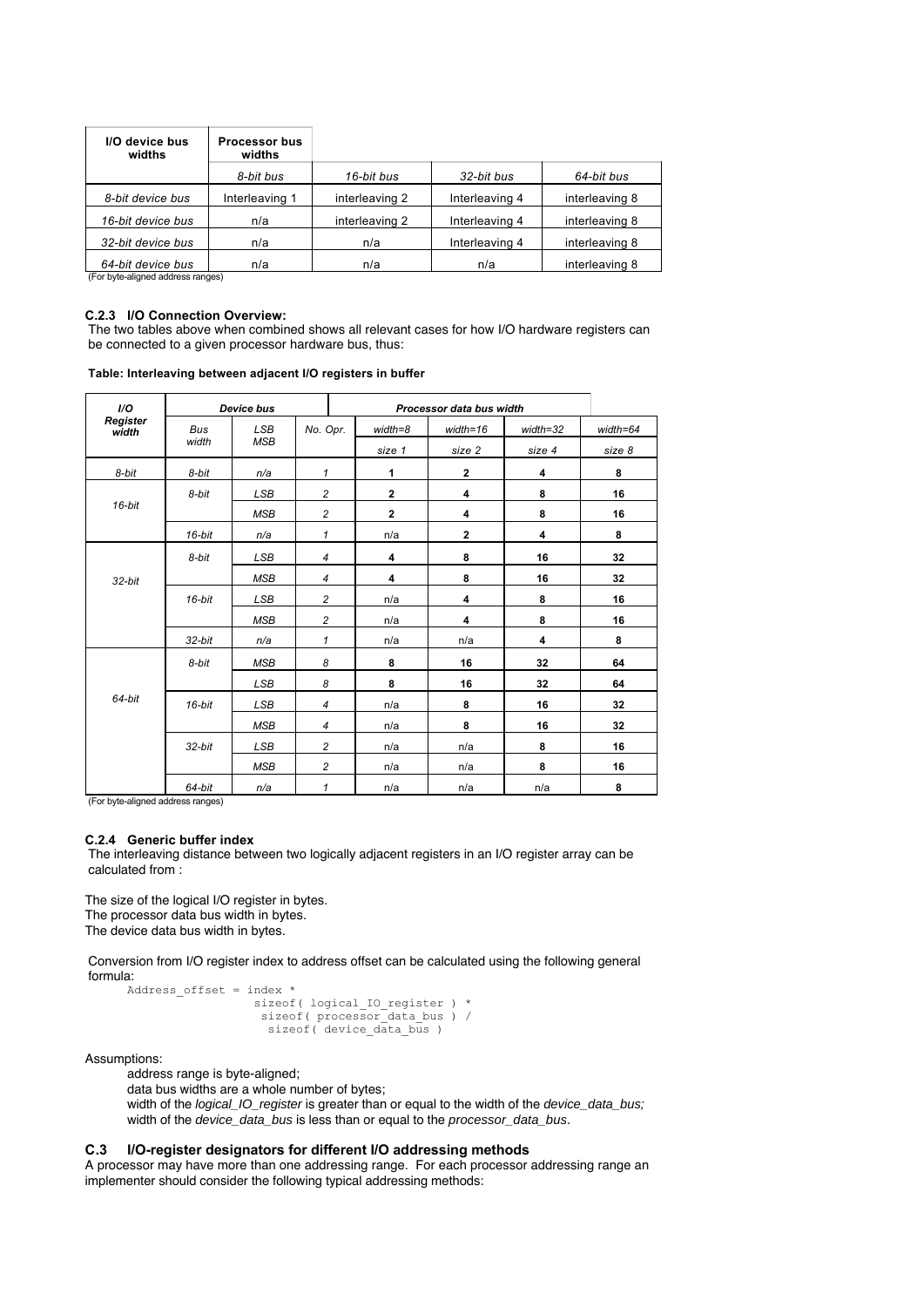Address is defined at compile time.

The address is a constant. This is the simplest case and also the most common case with smaller architectures.

Base address initiated at runtime.

Variable base-address + constant-offset. I.e. the I/O-register designator must contain an address pair (identification of base address register + logical address offset).

The user-defined base-address is normally initialized at runtime (by some platform-dependent part of the program). This also enables a set of I/O driver functions to be used with multiple instances of the same iohw.

#### Indexed bus addressing

Also called orthogonal or pseudo-bus addressing. It is a common way to connect a large number of I/O registers to a bus, while still only occupying only a few addresses in the processor address space.

This is how it works: First the index-address (or pseudo-address) of the I/O register is written to an address bus register located at a given processor address. Then the data read/write operation on the pseudo-bus is done via the following processor address, i.e., the I/O-register designator must contain an address pair (the processor-address of indexed bus, and the pseudo-bus address (or index) of the I/O register itself).

This access method also makes it particularly easy for a user to connect common I/O devices that have a multiplexed address/data bus, to a processor platform with non-multiplexed busses using a minimum amount of glue logic. The driver source code for such an I/O device is then automatically made portable to both types of bus architecture.

#### Access via user-defined access driver functions.

These are typically used with larger platforms and with small single device processors (e.g. to emulate an external bus). In this case the I/O-register designator must contain pointers or references to access functions.

The access driver solution makes it possible to connect a given I/O driver source library to any kind of platform hardware and platform software using the appropriate platform-specific interface functions.

In general, an implementation should always support the simplest addressing case, whether it is the constant-address or base-address method that is used will depend on the processor architecture. Apart from this, an implementer is free to add any additional cases required to satisfy a given domain.

Because of the different number of parameters required and parameter ranges used in an I/Oregister designator, it is often convenient to define a number of different I/O-register designator formats for the different access methods

#### **C.4 Atomic operation**

It is a requirement of the <iohw.h> implementation that in each I/O function a given partial I/O register is addressed exactly once during a READ or a WRITE operation and exactly twice during a READmodify-WRITE operation.

It is recommended that each I/O function in an  $\lt$ iohw.h> implementation, be implemented such that the I/O access operation becomes atomic whenever possible.

However, atomic operation is not guaranteed to be portable across platforms for READ-modify-WRITE operations (**ioor, ioand, ioxor**) or for multi-addressing cases.

The reason for this is simply that many processor architectures do not have the instruction set features required for assuring atomic operation.

## **C.5 Read-modify-write operations and multi-addressing cases.**

In general READ-modify-WRITE operations should do a complete READ of the I/O register, followed by the operation, followed by a complete WRITE to the I/O register.

It is therefore recommended that an implementation of multi-addressing cases should not use READmodify-WRITE machine instructions during partial register addressing operations.

The rationale for this restriction is to use the lowest common denominator of multi-addressing hardware implementations in order to support as wide a range of I/O hardware register implementation as possible.

For instance, more advanced multi-addressing I/O register implementations often take a snap-shot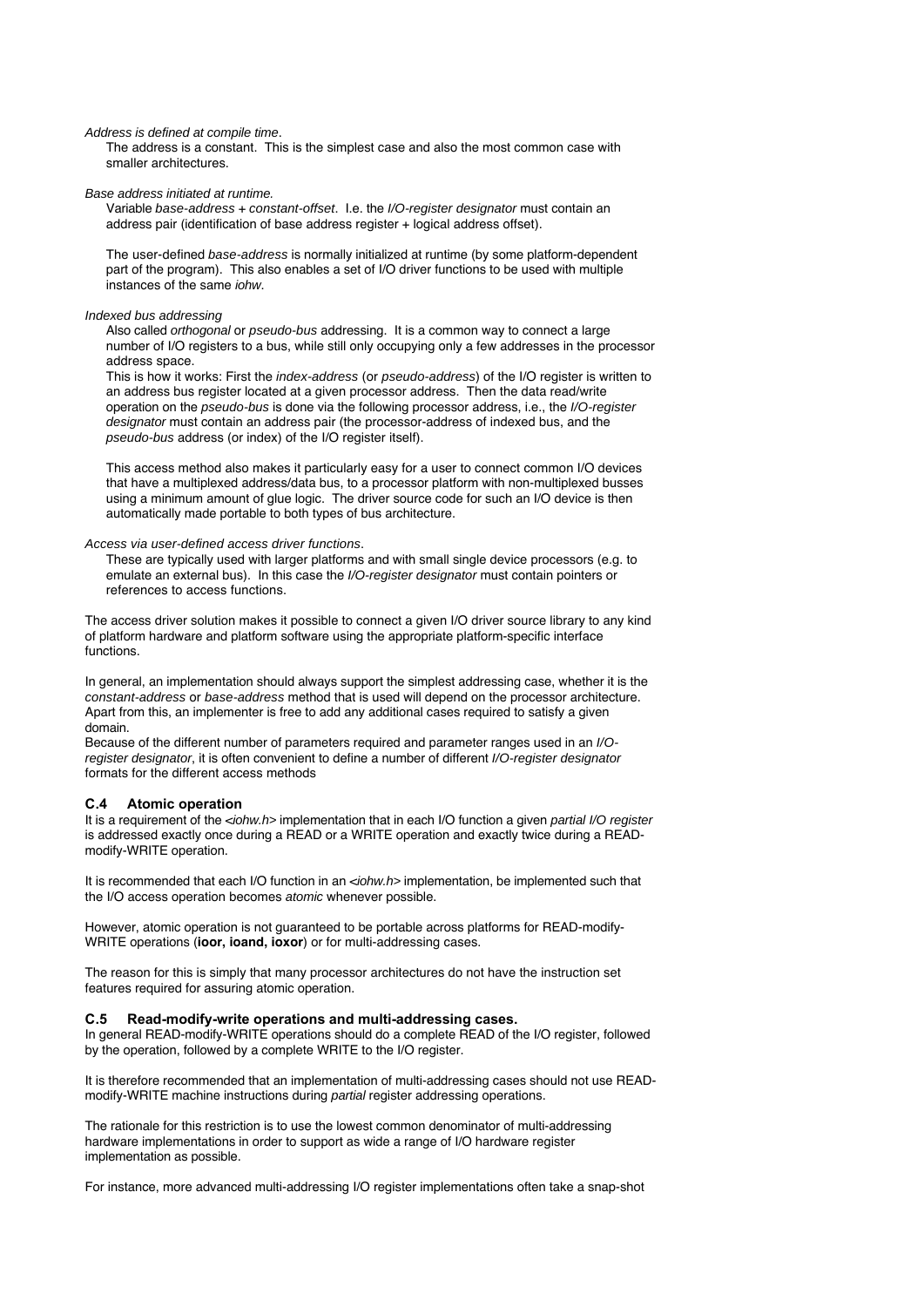of the whole logical I/O register when the first partial register is being read, so that data will be stable and consistent during the whole read operation. Similarly, write registers are often made "doublebuffered" so that a consistent data set is presented to the internal logic at the time when the access operation is completed by the last partial write.

Such hardware implementations often require that each access operation be completed before the next access operation is initiated.

## **C.6 I/O initialization**

With respect to the standardization process it is important to make a clear distinction between I/O hardware (device) related initialization and platform related initialization. Typically three types of initialization are related to I/O:

- I/O device initialization.
- I/O access initialization.
- I/O base access initialization.

Here only I/O access initialization and I/O base access initialization is relevant for basic I/O hardware addressing.

I/O device initialization is a natural part of a hardware driver and should always be considered as a part of the I/O driver application itself. This initialization is done using the standard functions for basic I/O hardware addressing. I/O device initialization is therefore not a topic for the standardization process.

I/O access initialization concerns the initialization and definition of **I/O-register designator** objects. This process is implementation-defined. It depends both on the platform and processor architecture and also on which underlying access methods are supported by the **<iohw.h>** implementation.

If runtime initialization is needed this can more efficiently be implemented by splitting the access information in an **I/O-register designator** containing only static information and an **I/O-group designator** containing a mixture of dynamic and static information. Initialization at runtime can then be controlled from the user driver level via the I/O hardware interface. The function:

#### iogroup\_acquire( *iogroup\_designator* )

can be used as a portable way to specify in the source code where and when such initialization should take place.

I/O base initialization is used if some of the address information is first available at runtime, or if, for instance, the same I/O driver code needs to service multiple I/O devices of the same type. Initialization and release of runtime resources related to access bases:

```
iogroup_acquire( iogroup_designator )
iogroup_release( iogroup_designator )
```
If multiple devices are serviced by the same driver code then switching between the devices can be done re-initialization of the **I/O-group designator** information. The function:

iogroup\_map( *iogroup\_designator* dest, *iogroup\_designator* src)

provides a portable way to do this.

With most freestanding environments and embedded systems the platform hardware is well defined, so all I/O-group designators for I/O registers used by the program can be completely defined at compile time. For such platforms runtime I/O base initialization is not an issue.

With larger processor systems I/O hardware is often allocated dynamically at runtime. Here the I/ Ogroup designators information can only be partly defined at compile time. Some platform software dependent part of it must be initialized at runtime.

When designing the **I/O-group designator** object a compiler implementer should therefore make a clear distinction between static information and dynamic information; i.e. what can be defined and initialized at compile time and what must be initialized at runtime.

Depending on the implementation method and depending on whether the **I/O-group designator** objects need to contain dynamic information, the **I/O-group designator** object may or may not require an instantiation in data memory. Better execution performance can usually be achieved if more of the information is static.

## **C.7 Intrinsic Features for I/O Hardware Access**

The implementation of I/O hardware access may require for many platforms the use of special machine instructions not otherwise used with the normal C memory model. It is recommended that the compiler vendor provide the necessary intrinsics for operating on any special addressing range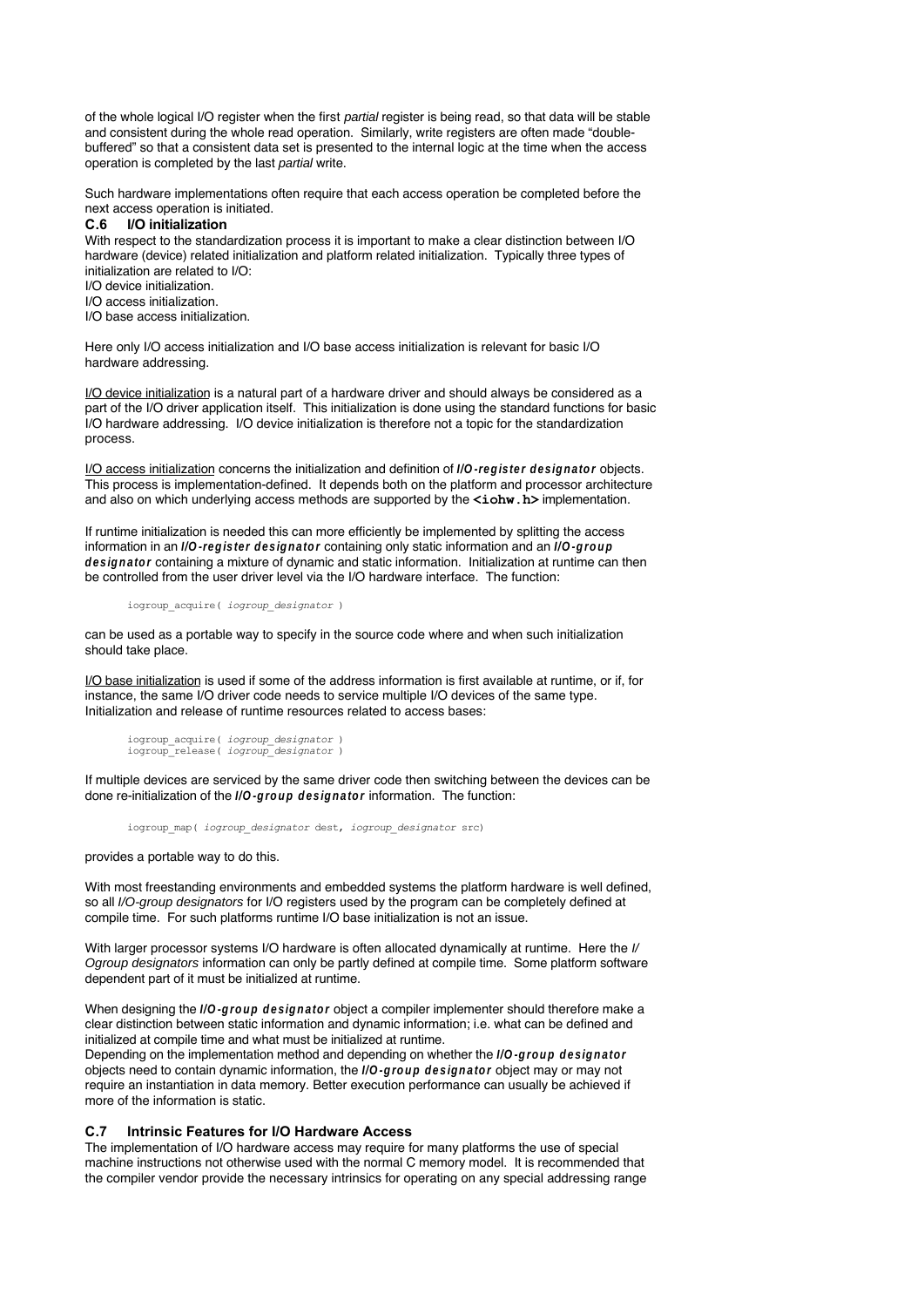supported by the processor.

An I/O hardware implementation should completely encapsulate any intrinsic functionality.

## **Annex D - Migration path for <iohw.h> implementations**

## **D.1 Migration path for <iohw.h> implementations**

It may take some time before compilers have full featured support for *I/O-register designators* and *I/* O-group designators based on intrinsic functionality. Until then efficient I/O hardware implementations with a limited feature set can be implemented using C macros. This enables new I/ O driver functions based on the I/O hardware interface for basic I/O hardware addressing to be used with existing older compilers.

#### **D.2 <iohw.h> implementation based on C macros**

This chapter illustrates a generic and flexible implementation technique for creating efficient **<iohw.h>** header implementations based on C macros. This can be done in a relatively straightforward manner common for all processor architectures.

## **D.2.1 The access specification method**

The generic syntax specification in annex D.2 defines a number of individual access specification parameters which are combined to form the I/O-register designator for a given I/O register. A similar approach is used with this implementation method except that an access type for a given I/O register must be defined by concatenation of the names for the access parameters. For example:

| #define portname TYPE<br>><br><br>><br>device bus> <limitations></limitations> |    |                |    |           |            |
|--------------------------------------------------------------------------------|----|----------------|----|-----------|------------|
|                                                                                | МM | DIRECT         | 8  | DEVICE8   | R0         |
|                                                                                | IΟ | DIRECT BUF 16  |    | DEVICE8L  | <b>WO</b>  |
|                                                                                |    | <b>TNDEXED</b> | 32 | DEVICE8H  | RW         |
|                                                                                |    | INDEXED BUF    |    | DEVICE16  | <b>RMW</b> |
|                                                                                |    | BASED          |    | DEVICE16L |            |
|                                                                                |    | BASED BUF      |    | DEVICE16H |            |
|                                                                                |    | DRIVER         |    | DEVICE32  |            |
|                                                                                |    |                |    |           |            |

Any additional access parameters required by the given <br/>bus> <method> access method must be defined separately in a similar manner:

#define *portname*\_<parameter\_name>

#### Example:

The full I/O-register designator for direct memory mapped access to a 16-bit write-only register in an 8-bit device consists of two definitions, the access type and the address location:

```
#define PORTA_TYPE MM_DIRECT_16_DEVICE8L_WO /* PORTA access type */
                                              /* PORTA address */
```
## **D.2.2 An <iohw.h> implementation technique**

The **<iohw.h>** header can be implemented using a technique called macro specialization.

The macro specialization technique uses the following implementation procedure. The I/O access function macros  $i\text{o}xx$ (..) undergo a number of nested macro expansions until it ends in either a special macro for the given access operation, or in a diagnostic message. A diagnostic message can occur if either the specified access method is not supported by the implementation, or if an illegal I/O operation is detected in the source code.

The implementation procedure (without detection of access limitations) follow these steps: Define macros which translate ioxx(*portname*) to portname\_TYPE and adds the operation type. This defines the access methods.

Translate the access methods to specialized macro names.

Define code generation all for the access types and operations in specialized macros.

If more informative error diagnostics and detection of access limitations is wanted an extra expansion level must be used:

Define macros which translate ioxx(*portname*) to portname\_TYPE and adds the operation type. This defines the access methods.

- 2a Translate the access methods to specialized access operation names.
- 2b Produce informative diagnostic for illegal access operations and translate legal operations to specialized macro names.
- 3 Define code generation for all the access types and operations in specialized macros.

#### **D.2.3 Features**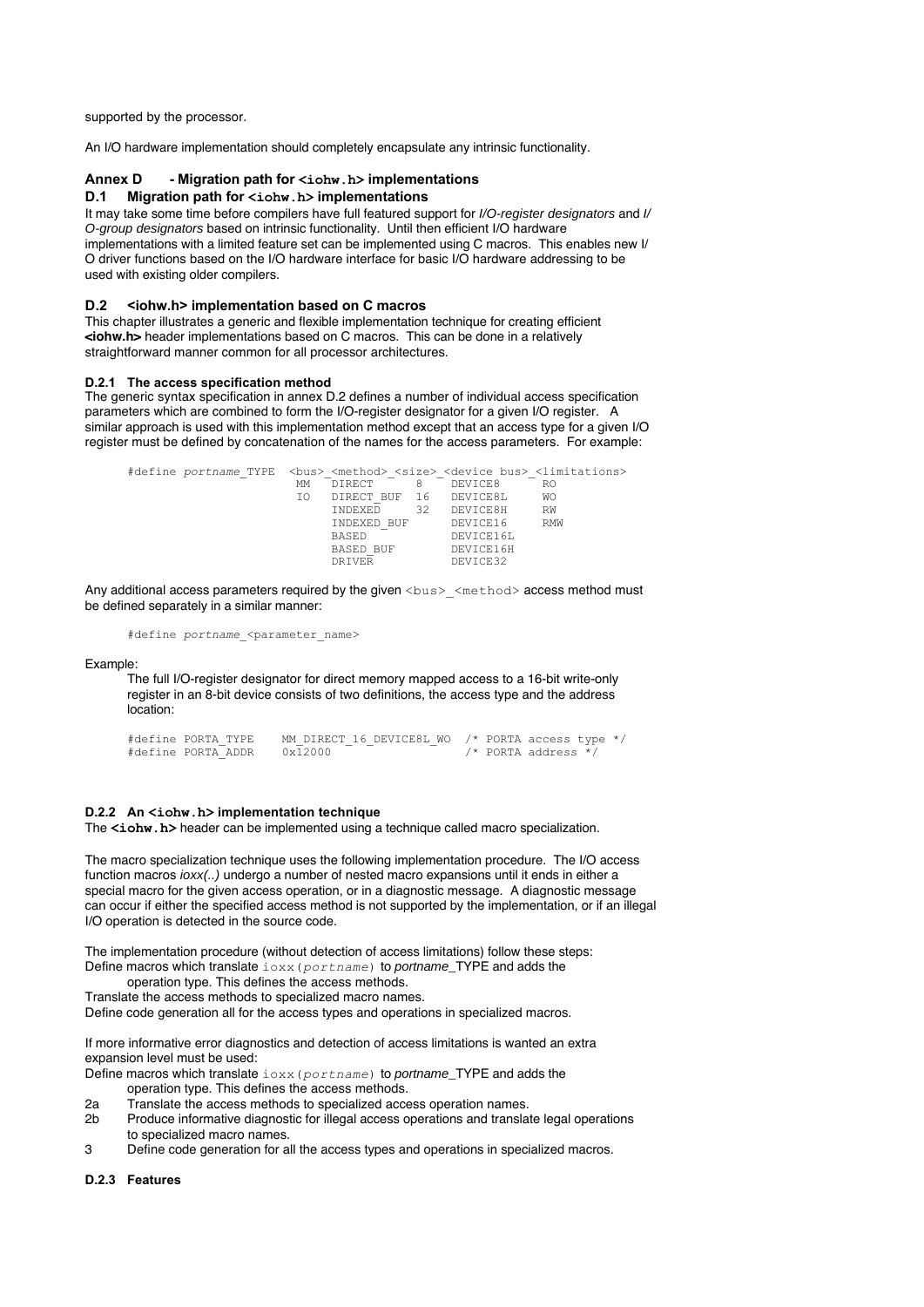The **<iohw.h>** implementation technique proposed has the following advantages:

The specification of an I/O register only requires few source lines pr register.

The specification syntax is similar across different processor architectures.

The specification syntax is uniform across compiler implementations.

Only the code generation macros in step 3 may require modifications in order to adapt an existing implementation to fit a new compiler for the same processor.

If the access methods are the same and new the processor architecture is similar only the code generation macros in step 3 may require adjustments to the new processor architecture.

New access methods can be added (or deleted) to suit a particular execution environment or market segment without interaction to the other access method implementations.

Each access method can be optimized individually for maximum performance with respect to execution speed and memory foot print. For instance by use of compiler intrinsic features.

The **<iohw.h>** implementation technique proposed has the following *disadvantages*:

Addition of read/write limitation detection tends to lead to code bloat.

## **D.2.4 The <iohw.h> header**

The implementation header below implements the following typical access methods to illustrate the implementation principle:

8-bit register and 8-bit register buffer in a memory mapped device. 16-bit register and 16-bit register buffer in a memory mapped device 16-bit register and 16-bit register buffer in a 8-bit memory mapped device 8-bit register and 8-bit register buffer in a I/O mapped device 8-bit register and 8-bit register buffer in a device on an I/O mapped indexed bus.

The example assumes the processor hardware two addressing ranges, a 16-bit wide addressing range (memory mapped devices) and an 8-bit wide addressing range (I/O mapped devices).

//\*\*\*\*\*\*\*\*\*\*\*\*\*\*\*\*\*\*\*\*\*\*\*\*\* Start of IOHW \*\*\*\*\*\*\*\*\*\*\*\*\*\*\*\*\*\*\*\*\*\*\*\*\*\*\*\*\*\*\*\*\*\*\*\* #ifndef IOHW\_H #define IOHW\_H #include <stdint.h> /\* uintN\_t types \*/ // Define standard function macros for I/O hardware access. // Translates symbolic I/O register name to an access type %<br>#define iowr(NAME,PVAL)## #define iowr(NAME,PVAL) NAME##\_TYPE(WR,NAME,(PVAL))<br>#define ioor(NAME,PVAL) NAME##\_TYPE(OR,NAME,(PVAL))<br>#define ioand(NAME,PVAL) NAME##\_TYPE(AND,NAME,(PVAL)) #define ioxor(NAME,PVAL) NAME##\_TYPE(XOR,NAME,(PVAL)) #define iordbuf(NAME,INDEX) NAME##\_TYPE(RD,NAME,(INDEX),0)<br>#define iowrbuf(NAME,INDEX,VAL) NAME##\_TYPE(WR,NAME,(INDEX),(V #define iowrbuf(NAME,INDEX,VAL) NAME##\_TYPE(WR,NAME,(INDEX),(VAL))<br>#define ioorbuf(NAME,INDEX,VAL) NAME##\_TYPE(OR,NAME,(INDEX),(VAL)) #define ioorbuf(NAME,INDEX,VAL) NAME##\_TYPE(OR,NAME,(INDEX),(VAL))<br>#define ioandbuf(NAME,INDEX,VAL) NAME##\_TYPE(AND,NAME,(INDEX),(VAL))<br>#define ioxorbuf(NAME,INDEX,VAL) NAME##\_TYPE(XOR,NAME,(INDEX),(VAL)) // In this macro implementation the integer and long version // of the iohw functions are equal<br>#define iordl(NAME) #define iordl(NAME) NAME##\_TYPE(RD,NAME,0) #define iowrl(NAME,PVAL) NAME##\_TYPE(WR,NAME,(PVAL)) #define ioorl(NAME,PVAL) NAME##\_TYPE(OR,NAME,(PVAL)) #define ioandl(NAME,PVAL) NAME##\_TYPE(AND,NAME,(PVAL)) #define ioxorl(NAME,PVAL) NAME##\_TYPE(XOR,NAME,(PVAL)) #define iordbufl(NAME,INDEX) NAME##\_TYPE(RD,NAME,(INDEX),0)<br>#define iowrbufl(NAME,INDEX,VAL) NAME##\_TYPE(WR,NAME,(INDEX),(V #define iowrbufl(NAME,INDEX,VAL) NAME##\_TYPE(WR,NAME,(INDEX),(VAL))<br>#define ioorbufl(NAME,INDEX,VAL) NAME##\_TYPE(OR,NAME,(INDEX),(VAL))<br>#define ioandbufl(NAME,INDEX,VAL) NAME##\_TYPE(AND,NAME,(INDEX),(VAL)) #define ioxorbufl(NAME,INDEX,VAL) NAME##\_TYPE(XOR,NAME,(INDEX),(VAL)) #define iogroup\_acquire( NAME ) NAME##\_INIT #define iogroup\_release( NAME ) #define iogroup\_map( DNAME,SNAME ) ((DNAME##\_ADR) = (SNAME##\_ADR)) //\*\*\* Translate access type for register to specialized macros for the operations \*\*\*\* // Also resolve most address, index and interleaving calculations here, this enable single register access and buffer access can share code generation macros. // Unsupported access methods, that is methods not defined here, will results in a // compile time error (undefined symbol) // Memory mapped I/O buffer and register access 8-bit #define MM\_DIR\_BUF\_8\_DEV8( OPR,NAME,INDEX,VAL ) \<br>MM\_DIR\_8\_DEV8\_##OPR( NAME##\_ADR+(INDEX)\*MM\_INTL,(VAL) )<br>#define MM\_DIR\_8\_DEV8( OPR,NAME,VAL ) MM\_DIR\_8\_DEV8\_##OPR( NAME##\_ADR,(VAL) ) // Memory mapped I/O buffer and register access 16-bit #define MM\_DIR\_BUF\_16\_DEV16(OPR,NAME,INDEX,VAL) \ MM\_DIR\_16\_DEV16\_##OPR( NAME##\_ADR+(INDEX)\*MM\_INTL,(VAL) ) #define MM\_DIR\_16\_DEV16( OPR,NAME,VAL ) MM\_DIR\_16\_DEV16\_##OPR( NAME##\_ADR,(VAL) )

// Memory mapped I/O buffer and register access 16-bit register in 8-bit device #define MM\_DIR\_BUF\_16\_DEV8L( OPR,NAME,INDEX,VAL ) \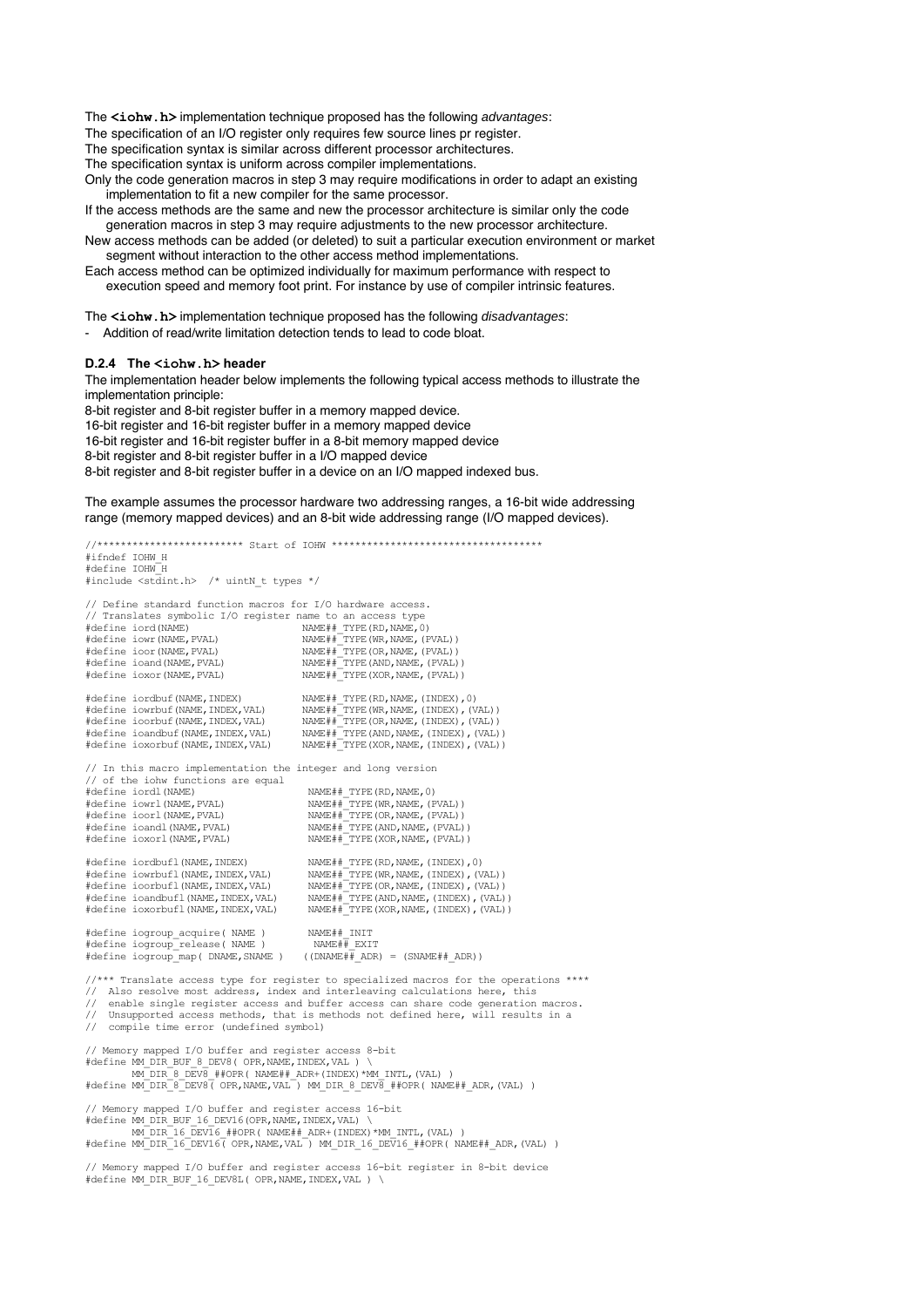```
MM_DIR_16_DEV8L_##OPR( NAME##_ADR+(INDEX)*MM_INTL*2,(VAL),MM_INTL )<br>#define MM_DIR_16_DEV8L(OPR,NAME,VAL) MM_DIR_16_DEV8L_##OPR( NAME##_ADR,(VAL),MM_INTL )
// I/O indexed bus mapped 8-bit buffer and buffer<br>#define IO DIR BUF 8 DEV8(OPR,NAME,INDEX,VAL) \
             IO_DIR_8_DEV8_##OPR( NAME##_ADR+(INDEX)*IO_INTL,(VAL))
#define IO_DIR_8_DEV8(OPR,NAME,VAL) IO_DIR_8_DEV8_##OPR( NAME##_ADR,(VAL))
// I/O indexed bus mapped 8-bit register and buffer
#define IO_IDX_8_DEV8(OPR,NAME,VAL) \
 IO_IDX_8_DEV8_##OPR(NAME##_ADR,(VAL),NAME##_SUBADR,IO_INTL)
#define IO_IDX_BUF_8_DEV8(OPR,NAME, INDEX,VAL)
             IO_IDX_8_DEV8_##OPR(NAME##_ADR+(INDEX)*IO_INTL,(VAL),NAME##_SUBADR,IO_INTL)
/* Add access types for other access methods to be supported here */
//****** Some access support macros and intrinsic features *********************

#define MM_ACCESS( TYPE, lADR ) (*((TYPE volatile *)(lADR)))
#define IO_INP(a) _inp((unsigned short)(a))
#define IO_OUTP(a,b) _outp((unsigned short)(a),(unsigned char)(b))
#define MM_INTL 2 /* Interleaving factor for 16-bit memory mapped bus (fixed) */
#define IO_INTL 1 /* Interleaving factor for 8-bit I/O bus (fixed here) */
typedef union { // This compiler uses byte alignment so we can use uintl6_t w; // a union for fast 8/16-bit conversion
                          \frac{1}{4} a union for fast 8/16-bit conversion
    struct<sup>-</sup>{
 uint8_t b0; // LSB byte 
 uint8_t b1; // MSB byte 
         |b:
     } iohw_union16;
//******************* Start of Code generation macros ************************
/* MM DIR 8 DEV8 */#define MM_DIR_8_DEV8_RD(ADR,VAL) (MM_ACCESS(uint8_t,ADR))
#define MM_DIR_8_DEV8_NR(ADR,VAL) (MM_ACCESS(uint8_t,ADR) = (uint8_t)VAL)<br>#define MM_DIR_8_DEV8_OR(ADR,VAL) (MM_ACCESS(uint8_t,ADR) |= (uint8_t)VAL)<br>#define MM_DIR_8_DEV8_AND(ADR,VAL) (MM_ACCESS(uint8_t,ADR) &= (uint8_t)VA
/* MM_DIR_16_DEV16 */
#define MM_DIR_16_DEV16_RD(ADR,VAL) (MM_ACCESS(uint16_t,ADR))<br>#define MM_DIR_16_DEV16_WR(ADR,VAL) (MM_ACCESS(uint16_t,ADR) = (uint16_t)VAL)<br>#define MM_DIR_16_DEV16_OR(ADR,VAL) (MM_ACCESS(uint16_t,ADR) |= (uint16_t)VAL)<br>#de
/* MM_DIR_16_DEV8L */
#define \overline{M}_DIR_16_DEV8L_RD(ADR,VAL,INTL) (M<sup>_</sup>ACCESS(uint8_t,ADR) * 256 + \
                                                              MMM ACCESS(uint8 t, ADR + INTL))
#define MM_DIR_16_DEV8L_WR(ADR,VAL,INTL) { \
iohw_union16 temp; \<br>temp.w = (uint16 t)VAL; /* Rule C.4 */ \
 MM_ACCESS(uint8_t,ADR) = temp.b.b1; \
 MM_ACCESS(uint8_t,ADR+INTL) = temp.b.b0; \
)<br>#define MM_DIR_16_DEV8L_OR(ADR,VAL,INTL) MM_DIR_16_8L_OPR(ADR,VAL,INTL,|)<br>#define MM_DIR_16_DEV8L_AND(ADR,VAL,INTL) MM_DIR_16_8L_OPR(ADR,VAL,INTL,&)<br>#define MM_DIR_16_DEV8L_XOR(ADR,VAL,INTL) MM_DIR_16_8L_OPR(ADR,VAL,INTL
#define MM_DIR_16_8L_OPR(ADR, VAL, INTL, OPR) { /* Common for | & ^ */
iohw_union16 temp; \<br>temp.w = (uint16_t)VAL; /* Rule C.4 */ \
   temp.b.b1 OPR##= MM ACCESS(uint8 t,ADR); /* Rule C.5 */ \
   temp.b.b0 OPR##= M\overline{ACCESS}(uint8\overline{t},ADR+INTL); \<br>MM_ACCESS(uint8\overline{t},ADR) = temp.b.b1; \
  MM ACCESS (uint8 t, \overline{ADR})
  M \angle ACCESS (uint8 \pm, ADR+INTL) = temp.b.b0;
 }
/* IO_DIR_8_DEV8 */
#define IO_DIR_8_DEV8_RD(ADR,VAL) (IO_INP(ADR))
#define IO_DIR_8_DEV8_WR(ADR,VAL) (IO_OUTP(ADR,VAL))
#define IO_DIR_8_DEV8_OR(ADR,VAL) (IO_OUTP(ADR,VAL | IO_INP(ADR)))
#define IO_DIR_8_DEV8_AND(ADR,VAL) (IO_OUTP(ADR,VAL & IO_INP(ADR)))
#define IO_DIR_8_DEV8_XOR(ADR,VAL) (IO_OUTP(ADR,VAL ^ IO_INP(ADR)))
/* IO INDEXED 8 DEV8 */#define IO_IDX_8_DEV8_RD(ADR,VAL,SUBADR,INTL) (IO_OUTP(ADR,SUBADR),IO_INP(ADR+INTL))
#define IO_IDX_8_DEV8_WR(ADR,VAL,SUBADR,INTL) (IO_OUTP(ADR,SUBADR),IO_OUTP(ADR+INTL,VAL))<br>#define IO_IXD_8_DEV8_OR(ADR,VAL,SUBADR,INTL) IO_IDX_8_OPR(ADR,VAL,SUBADR,INTL,|)
#define IO_IXD_8_DEV8_AND(ADR,VAL,SUBADR,INTL) IO_IDX_8_OPR(ADR,VAL,SUBADR,INTL,&)<br>#define IO_IXD_8_DEV8_XOR(ADR,VAL,SUBADR,INTL) IO_IDX_8_OPR(ADR,VAL,SUBADR,INTL,^)<br>#define IO_IXD_8_OPR(ADR,VAL,SUBADR,INTL,OPR) { /* commo
  unsigned char tmp = VAL; /* Rule C.4 */\
   IO_OUTP(ADR, SUBADR); \setminustmp OPR##= IO INP(ADR+INTL); \
   IO_OUTP(ADR, SUBADR);
  IO_OUTP(ADR+INTL, tmp); \
 }
```
/\* Add code generation macros for other supported access methods here \*/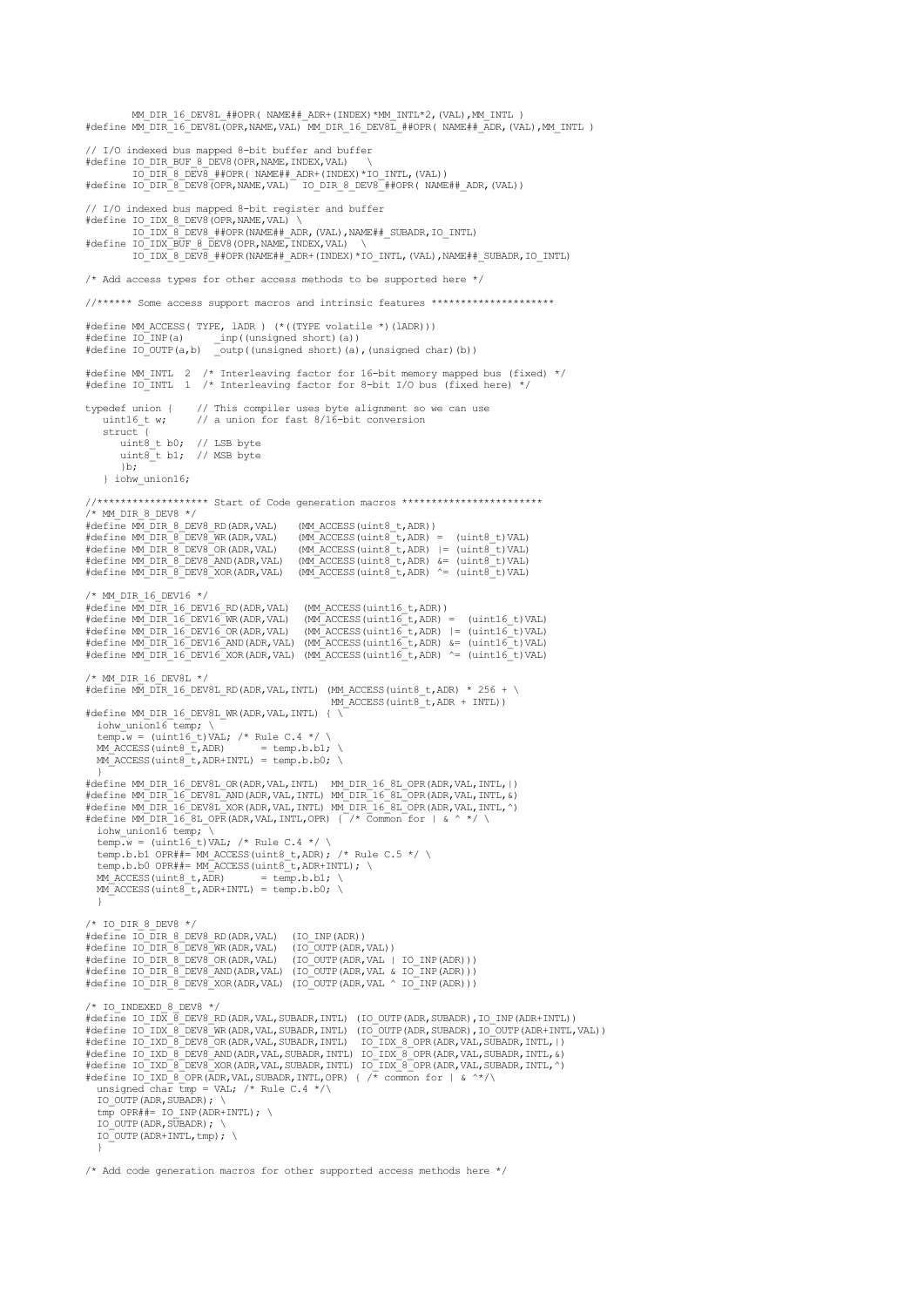# endif //\*\*\*\*\*\*\*\*\*\*\*\*\*\*\*\*\*\*\*\*\*\*\* End of IOHW \*\*\*\*\*\*\*\*\*\*\*\*\*\*\*\*\*\*\*\*\*\*\*\*\*\*\*

#### **D.2.5 The user's I/O-register designator definitions**

For each I/O-register designator (each symbolic name) a complete definition of the access method must be created. With this I/O hardware implementation the user must define the access\_type and any address information.

These platform dependent I/O register definitions are normally placed in a separate header file. Here called **"iohw\_my\_hardware"**.

| #ifndef IOHW MY HARDWARE<br>#define IOHW MY HARDWARE                          |                                                                  | //****** Start of user I/O register definitions (IOHW MY HARDWARE) ******                              |
|-------------------------------------------------------------------------------|------------------------------------------------------------------|--------------------------------------------------------------------------------------------------------|
| #define MYPORTS INIT                                                          | #define MYPORTS RELEASE {/* No release needed in this system */} | $\frac{1}{x}$ No initialization needed in this system $\frac{x}{1}$                                    |
| #define MYPORT1 TYPE<br>#define MYPORT1 ADR                                   | MM DIR 8 DEV8<br>$0 \times 00000$                                | // 8-bit register in 8-bit device,<br>// memory mapped, use direct access                              |
| #define MYPORT2 TYPE<br>#define MYPORT2 ADR                                   | MM DIR 16 DEV16<br>$0 \times 8000$                               | // 16-bit register in 16-bit device,<br>// memory mapped, use direct access                            |
| #define MYPORT3 TYPE<br>#define MYPORT3 ADR                                   | MM DIR 16 DEV8L<br>$0 \times 6040$                               | // 16-bit register in 8-bit device,<br>// memory mapped, use direct access                             |
| #define MYPORT4 TYPE<br>#define MYPORT4 ADR                                   | IO DIR 8 DEV8<br>$0 \times 2345$                                 | // 8-bit register in 8-bit device,<br>// I/O bus mapped, use direct access                             |
| #define MYPORT5 TYPE<br>#define MYPORT5 ADR<br>#define MYPORT5 SUBADR         | IO IDX 8 DEV8<br>$0x\overline{2}345$ <sup>--</sup><br>0x56       | // 8-bit register in 8-bit device,<br>// I/O indexed bus mapped, use indexed access                    |
| #define MYPORT6 TYPE<br>#define MYPORT6 ADR                                   | MM DIR BUF 8 DEV8<br>$0 \times 0.000$                            | // 8-bit register buffer in 8-bit device,<br>// memory mapped, use direct access                       |
| #define MYPORT7 TYPE<br>#define MYPORT7 ADR                                   | $0xb8000$ –                                                      | MM DIR BUF 16 DEV16 // 16-bit register buffer in 16-bit device,<br>// memory mapped, use direct access |
| #define MYPORT8 TYPE<br>#define MYPORT8 ADR                                   | $0x\overline{b}4000$                                             | MM DIR BUF 16 DEV8L // 16-bit register buffer in 8-bit device,<br>// memory mapped, use direct access  |
| #define MYPORT9 TYPE<br>#define MYPORT9 ADR                                   | IO DIR BUF 8 DEV8<br>$0x\overline{2}345$                         | // 8-bit register buffer in 8-bit device,<br>// I/O bus mapped, use direct access                      |
| #define MYPORT10 TYPE<br>#define MYPORT10 ADR<br>#define MYPORT10 SUBADR 0x56 | IO IDX BUF 8 DEV8<br>$0x\overline{2}345$                         | // 8-bit register buffer in 8-bit device,<br>// I/O indexed bus mapped, use indexed access             |

#endif

## **D.2.6 The driver function**

The driver function should include <iohw.h> and the user I/O register definitions for the target system **"iohw\_my\_hardware"**. The example below tests some operations on the previous I/O register definitions.

#include <iohw.h> // includes stdint.h #include "iohw\_my\_hardware" // My register definitions

uint8\_t cdat;<br>uint16 t idat;

void my\_test\_driver (void) {

| iogroup acquire (MYPORTS);                                                                            |                                                                                    |  |
|-------------------------------------------------------------------------------------------------------|------------------------------------------------------------------------------------|--|
| $\text{cdat} = \text{iord}(\text{MYPORT1});$<br>iowr (MYPORT1, 0x12);                                 | // 8-bit memory mapped register                                                    |  |
| iowr(MYPORT2, idat);<br>ioor(MYPORT3, 0x2334);                                                        | // 16-bit memory mapped register<br>// 16-bit memory mapped register in 8-bit chip |  |
| $i$ oand (MYPORT4, 0x34);<br>ioxor (MYPORT5, 0xf0);                                                   | // 8-bit I/O mapped register<br>// 8-bit I/O mapped register on indexed bus        |  |
| $\text{cdat} = \text{iordbuf}(\text{MYPORT6}, 20);$                                                   | // 8 bit memory mapped register                                                    |  |
| iowrbuf (MYPORT7, 43, 0x3458);<br>ioorbuf(MYPORT8,43,idat);                                           | // 16-bit memory mapped register<br>// 16-bit memory mapped register in 8 bit chip |  |
| ioandbuf (MYPORT9, 43, 0x02); // 8 bit $I/O$ mapped register<br>$i$ oxorbuf (MYPORT $10, 43, 0x12$ ); | // 8 bit I/O mapped register on indexed bus                                        |  |
| iogroup release (MYPORTS);                                                                            |                                                                                    |  |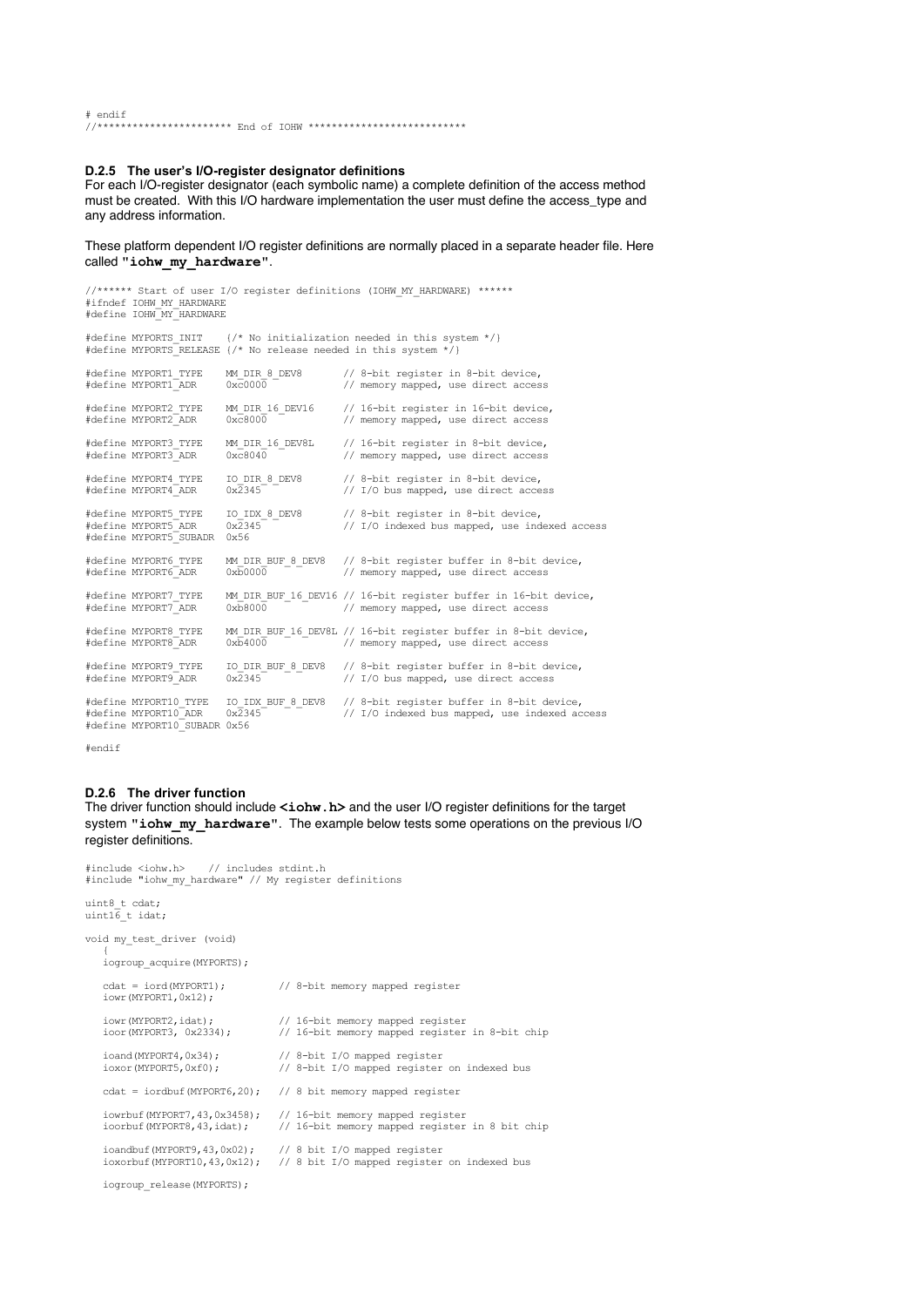## **Annex E - Functionality not included in this Technical Report E.1 Circular buffers**

The concept of circular buffers is widely used within the signal processing community. An example of the use of the concept of circular buffers is in a FIR filter, where it is used to reduce the number of memory accesses. The functionality of a FIR filter can described in this way with current C:

```
int x[N+1]; // data values
int h[N+1]; // coefficient values
long int accu = 0;
x[0] = new value;
accu = x[N] * h[N];for(i=N-1; i>0; i--)
{
    accu += (long int) x[i] * h[i]; 
   x[i]= x[i-1];
}
```
The data value copy in the last statement in the for loop would be unnecessary, if the concept of a circular buffer was employed here, reducing the number of memory accesses. Many digital signal processors have direct support in their addressing hardware to provide zero-overhead circular addressing. Zero-overhead means here that calculating the address for an access to a circular buffer can be done in the same time as performing a regular address calculation, including the wraparound check and, if necessary, the execution of the wrap-around. However there are often many restrictions on how hardware supported circular addressing can be used. E.g., only address increments by one are allowed in some implementations, and there may be requirements to the size and/or alignment of the buffer.

Since the functional specifications of the support for circular addressing in various processors is so diverse, it is difficult to define an abstract model that can be used in a natural manner in the C language, and that also can be translated efficiently for the various hardware paradigms. Therefore, in this Technical Report no proposals are made for language extensions to support circular buffers. Should, in the future, a single approach towards circular addressing become dominant in the market, then an appropriate C language construct could be defined.

## Some current approaches to circular addressing are given below.

Add a new keyword (for instance, **circ**) to the C language, that allows a programmer to indicate that an array or pointer with this qualifier is to be accessed with circular addressing.

Another solution is to define a new library function or macro, CIRC(), which could be used in the following manner:

**int \*p;**

}

```
p = CIRC(p+1, /* array info */);
     // this does an increment by one of p
```
Array info in this example covers the starting address and end address of the address range where circular addressing is desired. A compiler for an architecture that has direct hardware support for circular addressing is then free to optimize this function call away, and exploit the capabilities of the hardware.

In the current C language there is provision to specify circular buffers, however only when using array index notation:

**accum += (long int) x[i % N]\*h[i];**

It is possible for a clever optimizer to recognize that this in fact is a circular buffer and exploit the hardware support for this. This has the advantage that the use of circular buffers is already possible within the current C language, but it requires the programmer to use array indices rather than pointers. Furthermore it is not possible to specify any alignment constraint on the allocated buffer, which might be necessary for the underlying hardware implementation.

No preferred solution is specified here.

#### **E.2 Complex data types**

In this Technical Report no complex fixed-point data types are been defined. However in the C language, complex data types are already existing for floating-point numbers. As **fract** and **accum** types can be viewed upon as an alternative to floating-point numbers in some applications it is worthwhile considering extending the definition of complex types in C to include fract and accum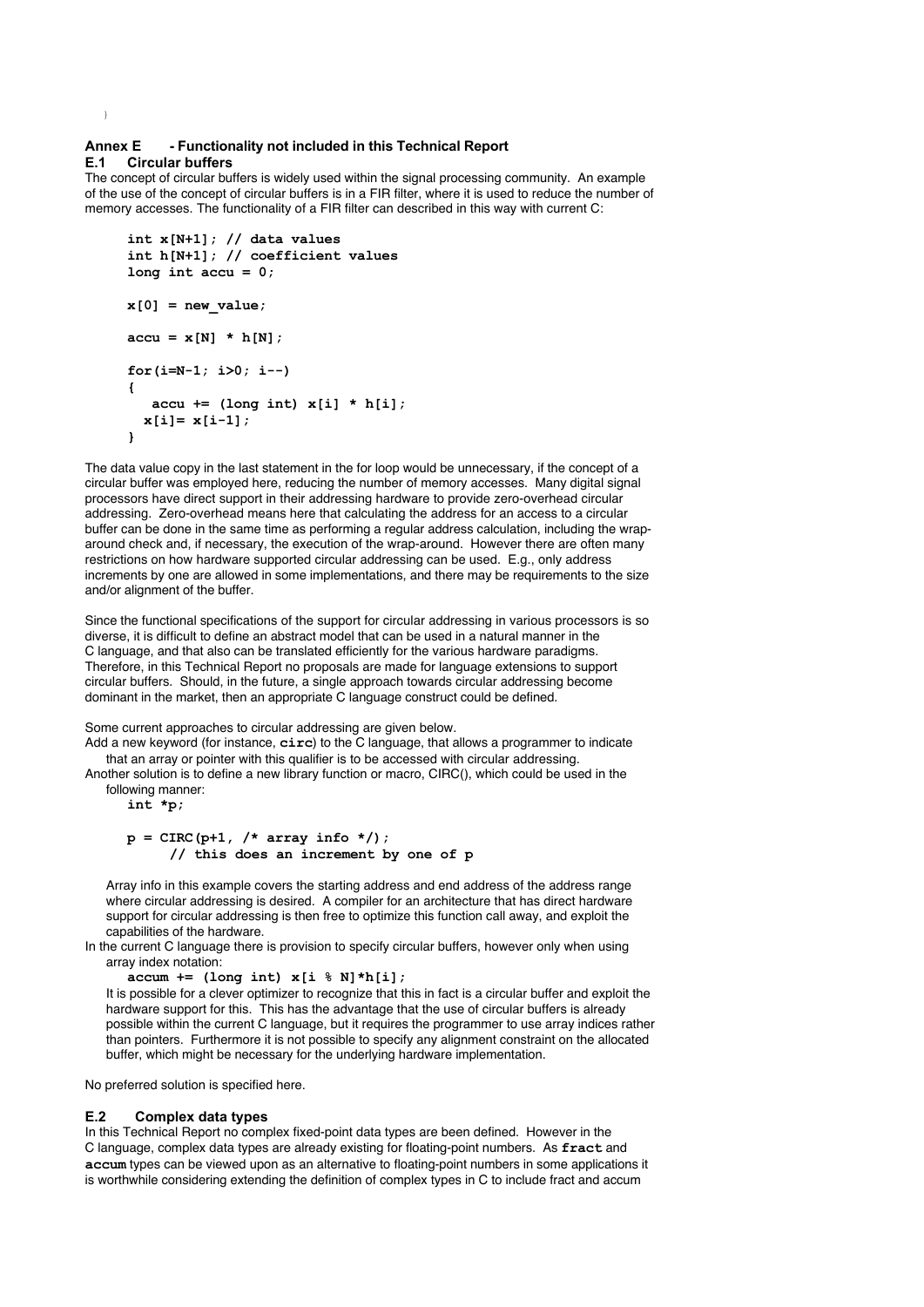bases. It will be beneficial for the user community to standardize such data types as they have a clear usage in an area like communications signal processing.

## **E.3 Consideration of BCD data types for Embedded Systems**

It was briefly considered to include some form of Binary Coded Decimal (BCD) as part of the Embedded Systems C Technical Report. BCD types have been frequently proposed for embedded systems and financial applications. As the area of application for BCD types is too diverse, and since in this version of this Technical Report only binary types are considered, it was decided not to include BCD types.

## **E.4 Modwrap overflow**

Next to the saturated overflow behavior, sometimes another overflow behavior is desired: modular wrap-around. This exploits an important property of two's complement representation of fixed-point data types, and is used in e.g. sums-of-products calculation, where the sum of a number of the individual products may overflow, but the full sum does not overflow. In this case modular wraparound on overflow may be used.

Modular wrap-around overflow handling can be defined as follows:

For unsigned fixed-point types, the source value is replaced by a value within the range of the fixed-point type that is congruent (in the mathematical sense) to the source value modulo

 $2^{\mathsf{N}}$ , where N is the number of integral bits in the fixed-point type. (For example, for unsigned **fract** types, N equals 0, and the source value is replaced by a value between 0 and 1 that is congruent to the source value modulo 1.) For signed fixed-point types, the source value is replaced by a value within the fixed-point range that is congruent to the source value modulo

 $2^{(N+1)}$ , where N again is the number of integral bits in the fixed-point type. (In either case, the effect is to discard all bits above the most significant bit of the fixed-point format.)

At some point, inclusion in this TR of an additional type qualifier (**\_Modwrap**) to specify modular wrap-around on overflow for the fixed-point types was considered. However, seeing its marginal use and the added complexity of an extra type qualifier it was decided not to include this functionality in the current text.

Implementations are however free to provide mechanisms to support the modwrap functionality.

## **Annex F - C++ Compatibility and Migration issues**

It is recognized that the functionality, described in the Technical Report, might also be useful in environments where C++ is the dominant programming language. At the same time it is recognized that the preferred C++ syntax and mechanisms to incorporate the described functionality is different.

In programming environments where the same code is envisioned to be used for both C and C++ it is recommended to use a programming style that can easily support programming paradigms from both communities. Unfortunately this programming style will neither be a C style or a C++ style. In the absence of a formally agreed approach to this problem, this clause gives some guidelines on how to use the functionality specified in this Technical Report in a C++ environment.

# **F.1 Fixed-point Arithmetic**

Implementation of fixed-point arithmetic in C++ is simple and straightforward. Each fixed-point type (such as **sat long fixed**) can be provided as a C++ class (such as class **sat\_long\_fixed**) which provides its own set of overloaded operators. The fixed-point type-balancing rules can be implemented by providing several dozen specific operand types for each overloaded operator. The constructor syntax of C++ provides a method for conversion from integer and floating types to fixedpoint types.

## **F.2 Multiple Address Spaces Support**

Named address space support could be added to C++ only as an extension; it would not be implementable within the class library. Such an extension would not conflict with existing features of  $C++$ .

## **F.3 Basic I/O Hardware Addressing**

Regarding the C++ compatibility of iohw.h, refer to ISO/IEC TR 18015 (C++ Performance). That Technical Report contains extensive discussion of methods for implementing the iohw capability in C ++, making use of the templates capability of C++.

# **Annex G – Updates and Changes in the Second Edition of TR 18037**

This Annex describes the changes of this TR between the first and second edition. Only the changes that (may) have a direct impact on application programs are mentioned; the complete record of changes can be found in WG14 documents N1087 and N1096.